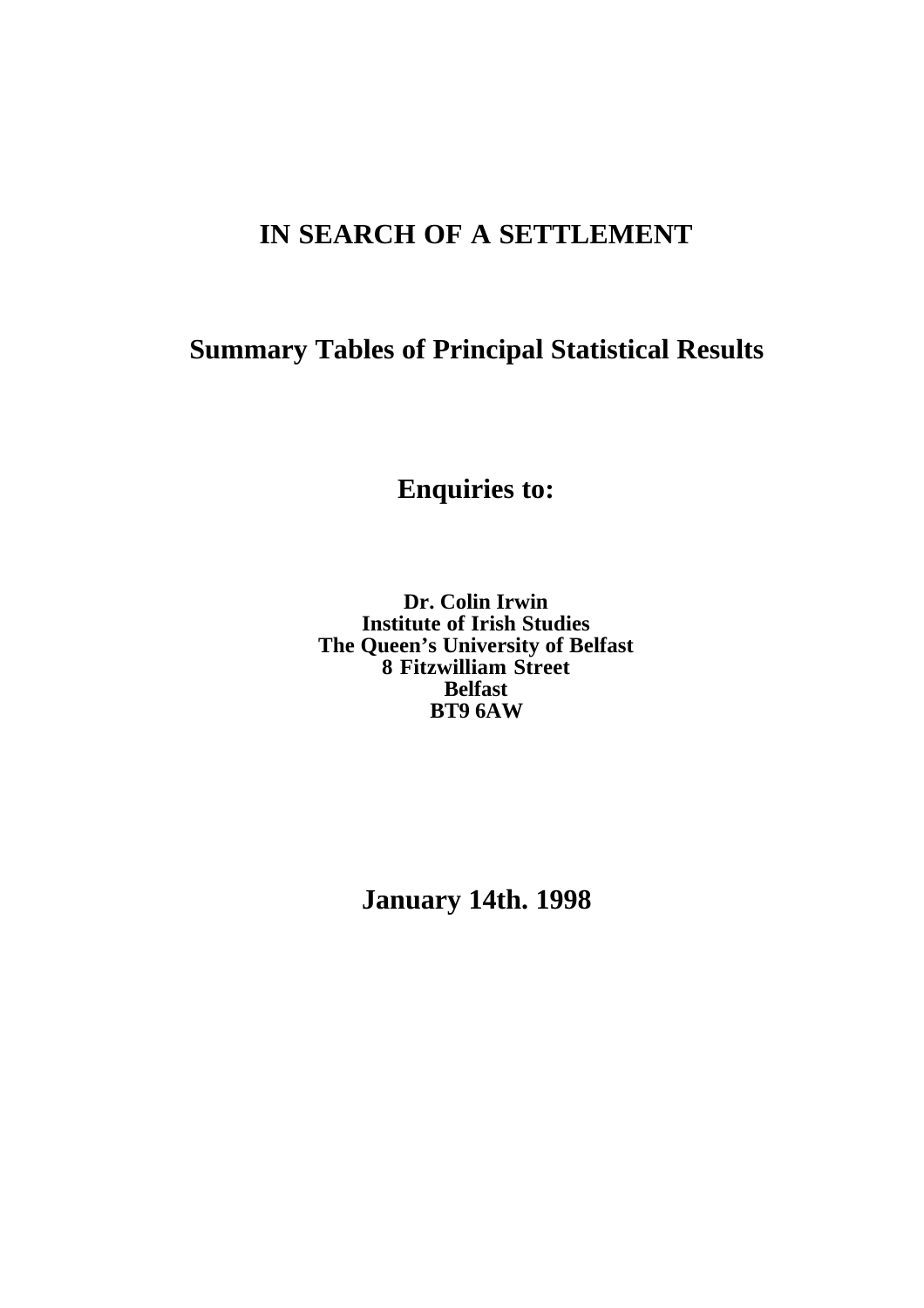# **Table of Contents**

| Page | <b>Question</b> |                                                                  |
|------|-----------------|------------------------------------------------------------------|
| No.  | No.             |                                                                  |
| 3    |                 | Demographics                                                     |
| 13   | Q1              | Reasons for the Northern Ireland conflict                        |
| 19   | Q <sub>2</sub>  | Steps towards a lasting peace in Northern Ireland                |
| 24   | Q <sub>3</sub>  | Protecting the Rights of the people of Northern Ireland          |
| 36   | Q4              | Reforming the police service                                     |
| 45   | Q5              | Strand One: Political reform in Northern Ireland                 |
| 58   | Q6              | Strand Two: Reforming the relationship between Northern Ireland  |
|      |                 | and the Republic of Ireland                                      |
| 74   | Q7              | <b>Constitutional issues</b>                                     |
| 81   | Q <sup>8</sup>  | Strand Three: Reforming the relationship between the Republic of |
|      |                 | Ireland and the United Kingdom                                   |
| 87   | Q9              | Agreeing a settlement                                            |
| 92   | Q10             | The implementation of a settlement                               |
| 95   | Q11             | In search of a settlement                                        |
| 99   | Q12             | Your views and comments                                          |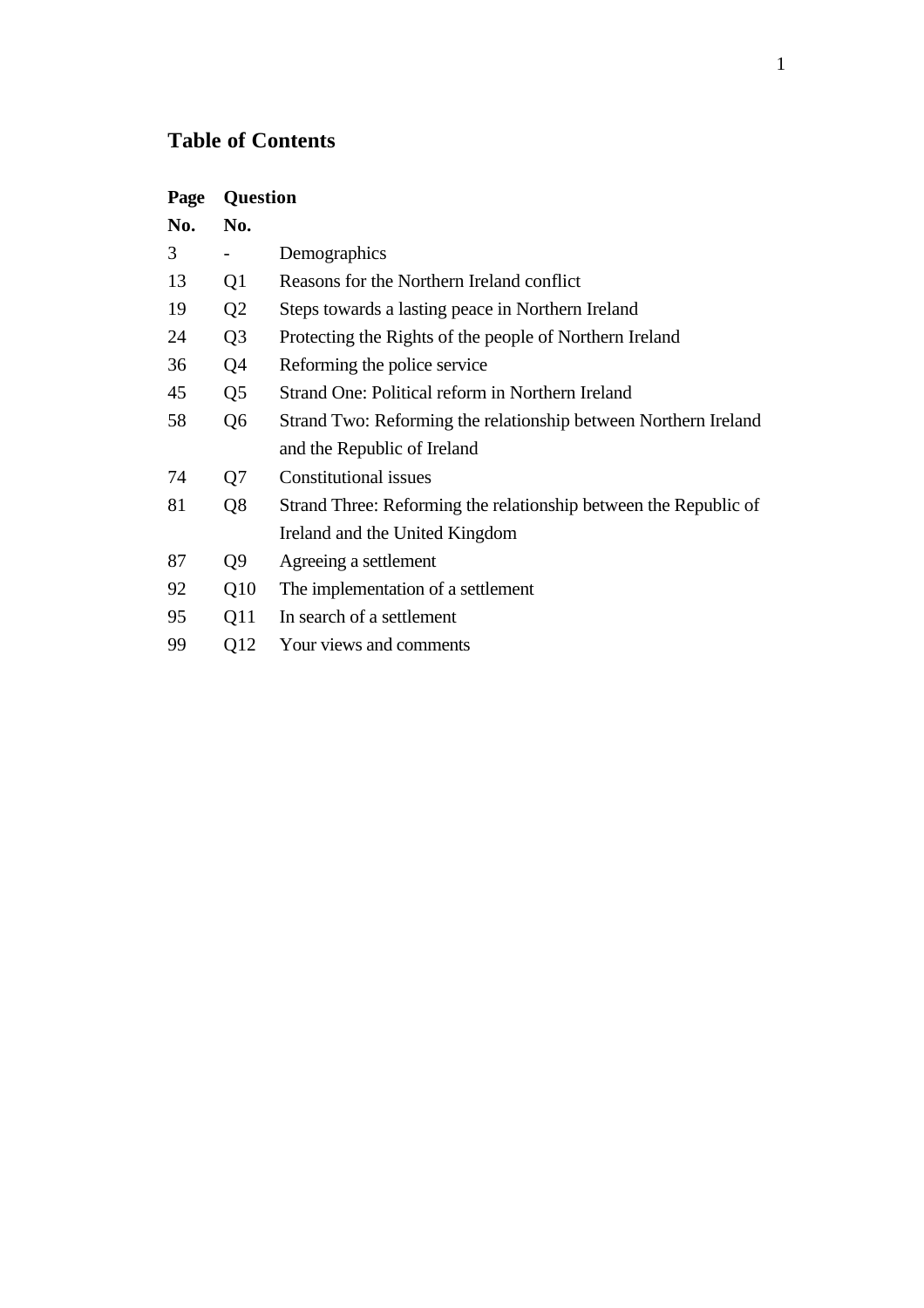| <b>MRNI Ltd</b>    | <b>Interviewer</b> |  |
|--------------------|--------------------|--|
| 46 Elmwood Avenue  |                    |  |
| <b>Belfast</b>     | Date               |  |
| BT9 6AW            |                    |  |
| Tel (01232) 661037 | <b>Quest No:</b>   |  |

 $\mathfrak{D}$ 

## **IN SEARCH OF A SETTLEMENT**

*Good morning/afternoon/evening. My name is ........... from MRNI Ltd. We are currently undertaking a survey aimed at discovering what the people of Northern Ireland would find acceptable as part of a settlement.*

*The questions deal with the most important issues and include:*

*The principle causes of the conflict and possible solutions Human rights Reforming the police service A regional assembly North/South bodies Constitutional issues Relations between Britain and Ireland Implementing and agreeing a settlement*

*The results of the survey will be analysed and widely published in the local press and in reports that will be sent to all ten parties who have been elected to take part in the Stormont Talks.*

*The research is independently funded by the Joseph Rowntree Trust and is being undertaken by Dr Colin Irwin at the Queen's University of Belfast.*

#### *All your answers will be kept completely confidential.*

*The survey involves interviewing one thousand people from across Northern Ireland to complete a representative sample in terms of age, gender, social class, political and religious affiliation and geographical area.*

*If you would like to take part in the survey I will start by asking you a few questions about your background to see where you fit into our sample. We can then work on a few questions together and then I will let you finish the questionnaire yourself and arrange to collect it when you have completed it.*

| Postcode                          | $(273-274)$ |
|-----------------------------------|-------------|
| County                            | (275)       |
| District Council                  | $(276-277)$ |
| <b>Parliamentary Constituency</b> | $(278-279)$ |
| Telephone Number                  |             |

| FOR OFFICE USE ONLY     |  |
|-------------------------|--|
| I DATE RECEIVED         |  |
| <b>DATE BACKCHECKED</b> |  |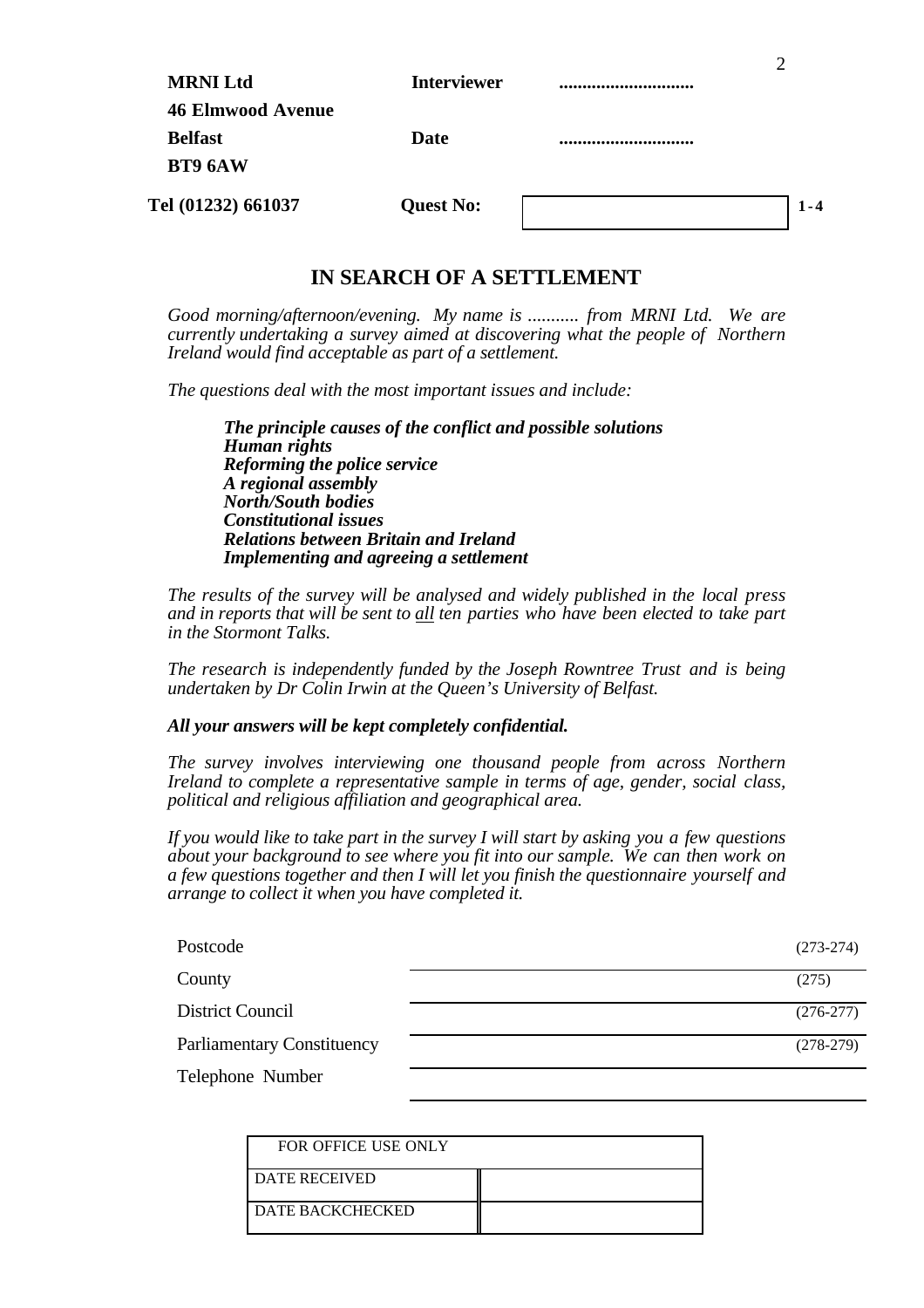## **IN SEARCH OF A SETTLEMENT**

#### **Background Questions**

**It is very important that we answer all the questions in this section to ensure that we have given every section of the community a chance to participate in the survey. Please remember that all responses are totally CONFIDENTIAL.**

#### **A. Age**

Please indicate into which of the following age ranges you may be placed.

| <b>All NI</b>        |    |     |
|----------------------|----|-----|
| $18 - 24$            | 16 | (5) |
| $25 - 34$            | 21 |     |
| $\overline{35} - 44$ | 18 |     |
| $\overline{45 - 54}$ | 15 |     |
| $\overline{55 - 64}$ | 12 |     |
| 65 and over          | 18 |     |

#### **Protestant**

| $18 - 24$            | 15 | (5) |
|----------------------|----|-----|
| $\overline{2}5 - 34$ | 20 |     |
| $\overline{35} - 44$ | 13 |     |
| $\overline{45}$ - 54 | 20 |     |
| $\overline{55} - 64$ | 11 |     |
| 65 and over          | 21 |     |

#### **Catholic**

| $18 - 24$            | 17              | (5) |
|----------------------|-----------------|-----|
| $25 - 34$            | 22.             |     |
| $\overline{35} - 44$ | 20              |     |
| $\overline{45}$ - 54 | $1\overline{2}$ |     |
| $\overline{55} - 64$ | 14              |     |
| 65 and over          | 15              |     |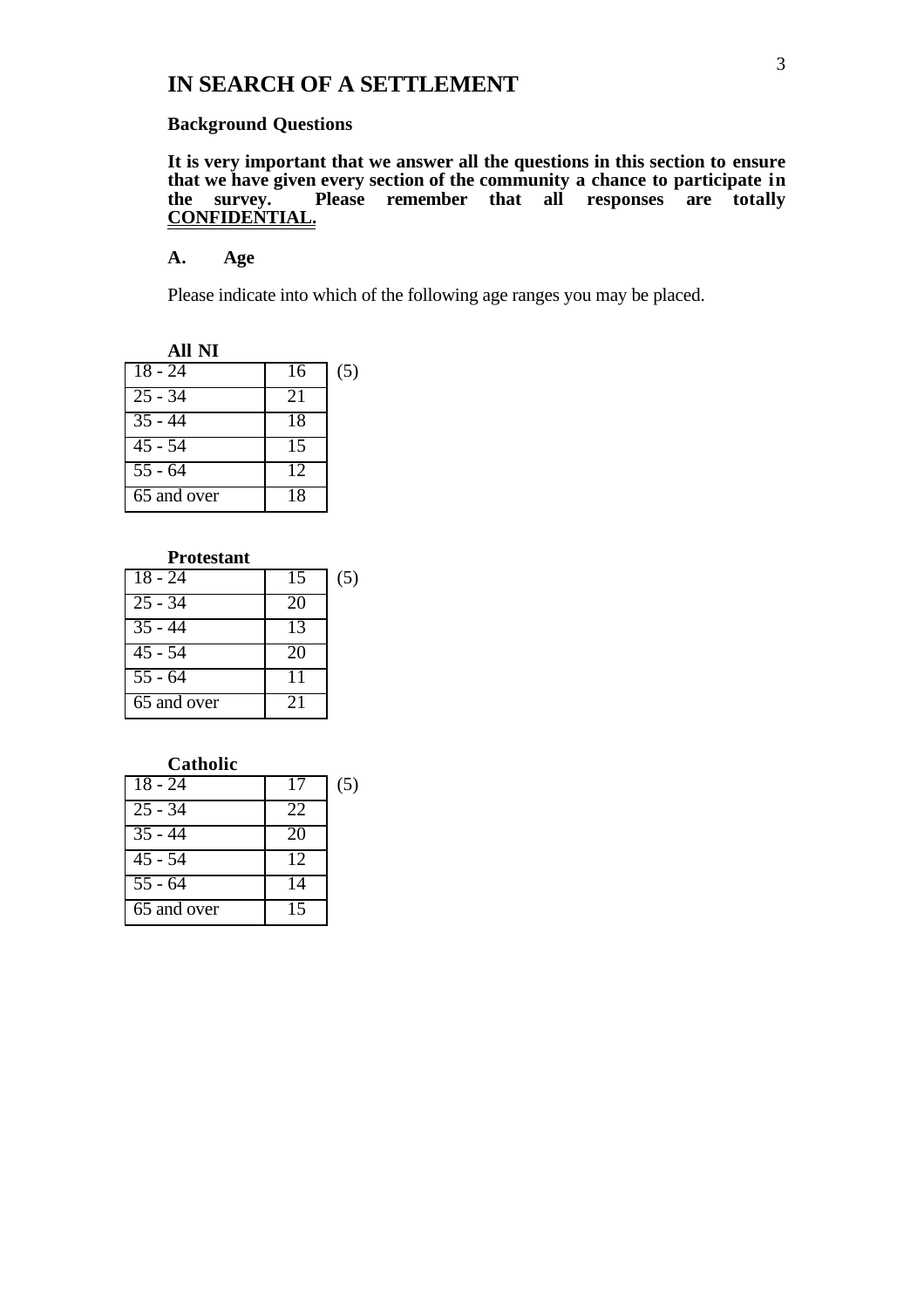| $18 - 24$   | 15 | (5) |
|-------------|----|-----|
| $25 - 34$   | 21 |     |
| $35 - 44$   | 12 |     |
| $45 - 54$   | 23 |     |
| $55 - 64$   |    |     |
| 65 and over | 12 |     |

## **UUP**

| $18 - 24$            | 10 | (5) |
|----------------------|----|-----|
| $\overline{25} - 34$ | 18 |     |
| $35 - 44$            | 12 |     |
| $\overline{45}$ - 54 | 20 |     |
| $\overline{55}$ - 64 | 12 |     |
| 65 and over          | 28 |     |

# **Alliance**

| $18 - 24$            |    | (5) |
|----------------------|----|-----|
| $\overline{25}$ - 34 | 16 |     |
| $\overline{35} - 44$ | 21 |     |
| $45 - 54$            | 17 |     |
| $55 - 64$            | 22 |     |
| 65 and over          | 19 |     |

## **SDLP**

| $18 - 24$            | 14 | (5) |
|----------------------|----|-----|
| $25 - 34$            | 22 |     |
| $35 - 44$            | 23 |     |
| $45 - 54$            | 11 |     |
| $\overline{55}$ - 64 | 11 |     |
| 65 and over          | 19 |     |

## **Sinn Féin**

| $18 - 24$            | 21 | (5) |
|----------------------|----|-----|
| $25 - 34$            | 19 |     |
| $\overline{35} - 44$ | 26 |     |
| $\overline{45}$ - 54 | 11 |     |
| $55 - 64$            | 11 |     |
| 65 and over          | 12 |     |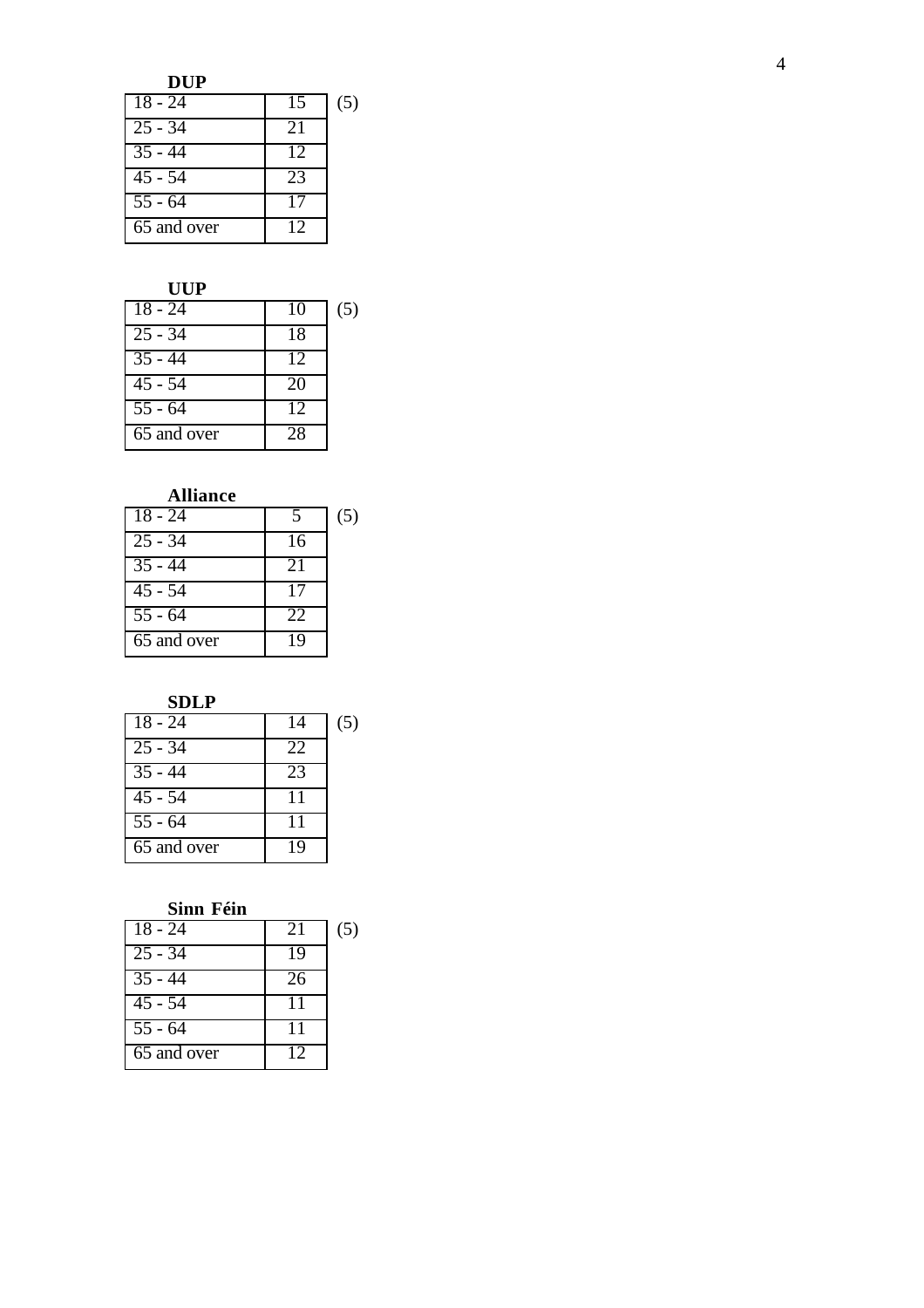| All NI |    |     |
|--------|----|-----|
| Male   | 49 | (6) |
| Female |    |     |

## **Protestant**

| Male   | (6) |
|--------|-----|
| Female |     |

| Catholic |     |
|----------|-----|
| Male     | (6) |
| Female   |     |

| Male   | (6) |
|--------|-----|
| Female |     |

| <b>IIIP</b> |     |
|-------------|-----|
| Male        | (6) |
| Female      |     |

| <b>Alliance</b> |     |
|-----------------|-----|
| Male            | (6) |
| Female          |     |

| <b>SDLP</b> |     |
|-------------|-----|
| Male        | (6) |
| Female      |     |

| Sinn Féin |  |     |
|-----------|--|-----|
| Male      |  | (6) |
| Female    |  |     |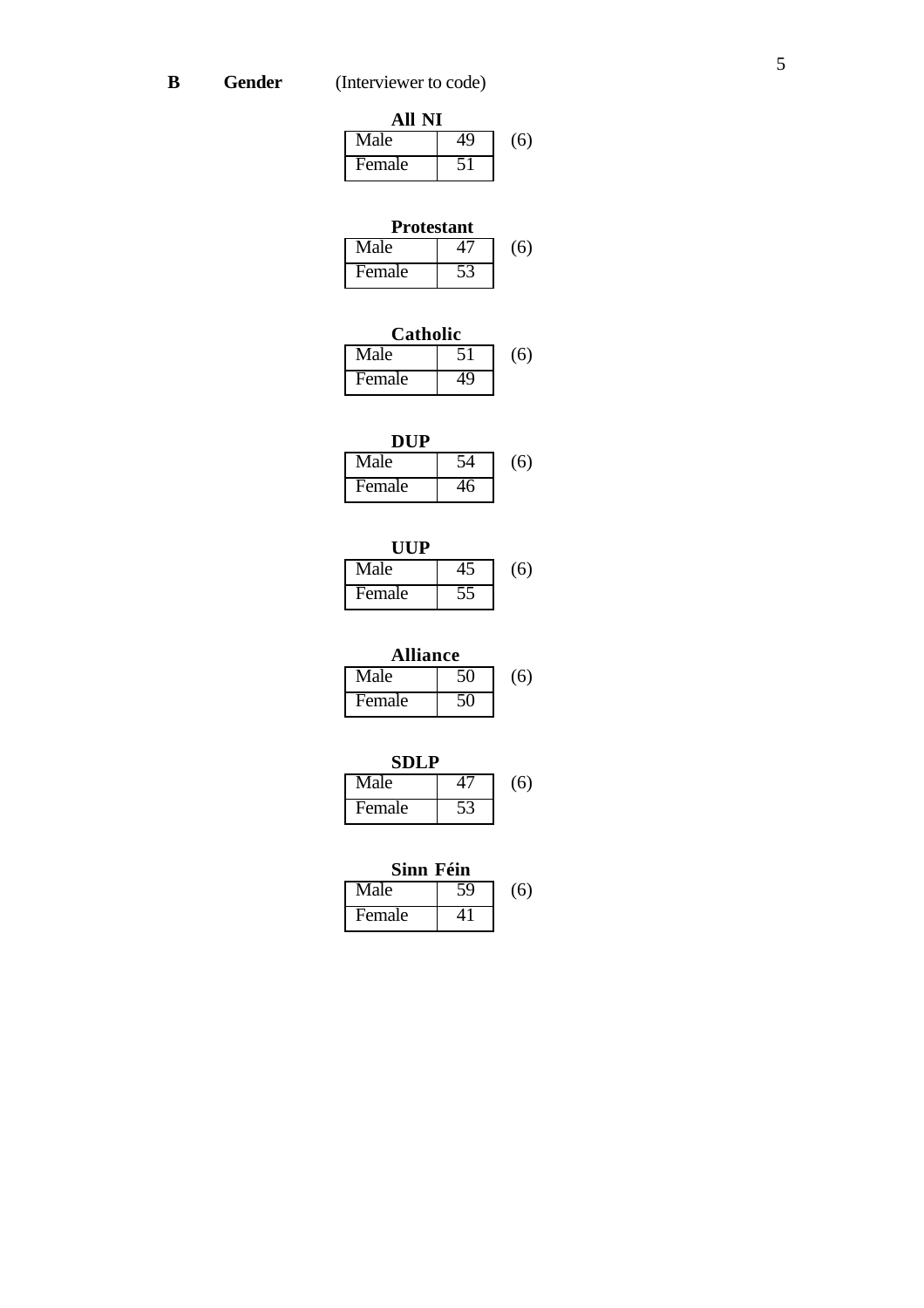# **C Occupation**

 $\overline{a}$ 

What is or was the occupation of the chief wage earner in your household?

| All NI         |                 |     |
|----------------|-----------------|-----|
| AB             | $\overline{15}$ | (7) |
| C <sub>1</sub> | 28              |     |
| C2             | 23              |     |
| DE             | 34              |     |

| <b>Protestant</b> |  |
|-------------------|--|
|-------------------|--|

| AB             | 19 | (7) |
|----------------|----|-----|
| C <sub>1</sub> | 29 |     |
| C <sub>2</sub> | 22 |     |
| DE             | 30 |     |

| Catholic        |                 |     |
|-----------------|-----------------|-----|
| AB              | $\overline{1}2$ | (7) |
| C <sub>1</sub>  | 21              |     |
| C2              | 25              |     |
| $\overline{DE}$ | 42.             |     |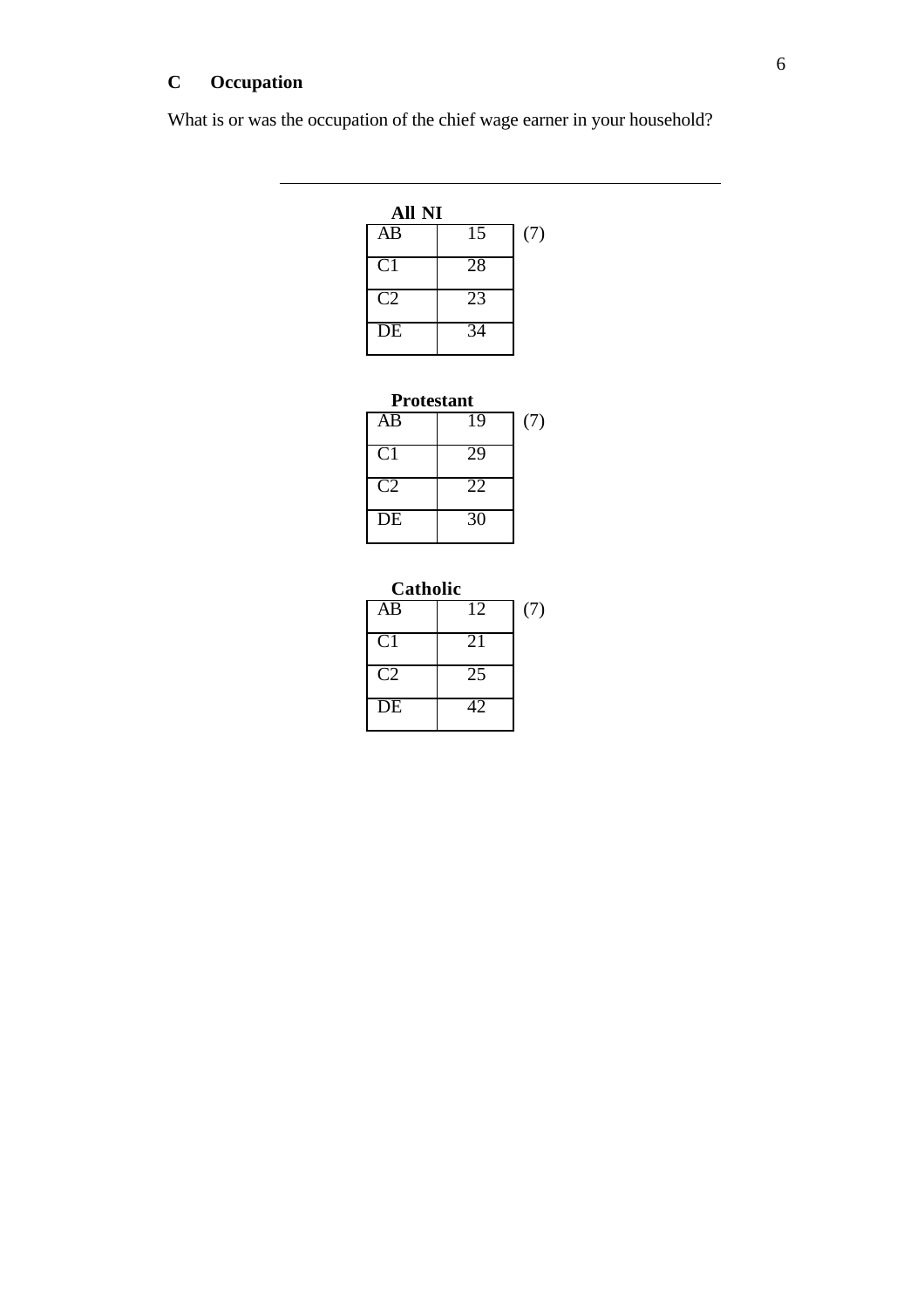| <b>UUP</b>      |                 |     |
|-----------------|-----------------|-----|
| $\overline{AB}$ | 17              | (7) |
| C <sub>1</sub>  | 32              |     |
| C <sub>2</sub>  | $\overline{25}$ |     |
| $\overline{DE}$ | 27              |     |

# **Alliance** AB 33 (7)

| CT     | 32 |  |
|--------|----|--|
| ( '' ) | 12 |  |
| DE     |    |  |

**SDLP**

| ovu             |                 |     |
|-----------------|-----------------|-----|
| AB              | 18              | (7) |
| C <sub>1</sub>  | 23              |     |
| C <sub>2</sub>  | $2\overline{2}$ |     |
| $\overline{DE}$ | 37              |     |

**Sinn Féin**

| AB              | 6               | (7) |
|-----------------|-----------------|-----|
| C <sub>1</sub>  | 16              |     |
| C <sub>2</sub>  | $\overline{35}$ |     |
| $\overline{DE}$ | 43              |     |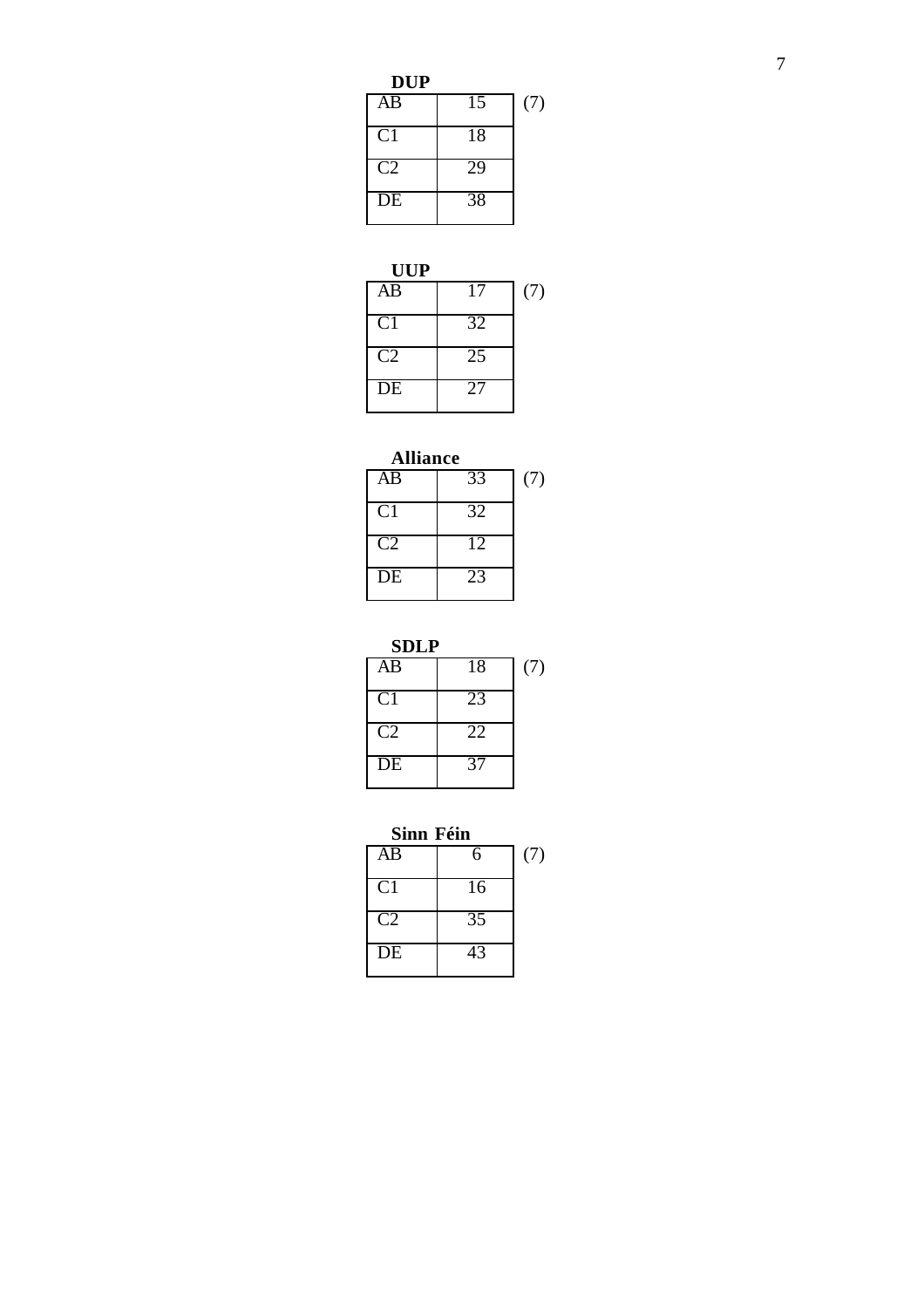## **D Religion**

Could you please tell me which of the following best describes your religion? (Please remember that all responses are totally CONFIDENTIAL).

## **SHOWCARD 1**

| All NI     |               |     |  |
|------------|---------------|-----|--|
| Protestant | 50            | (8) |  |
| Catholic   |               |     |  |
| Other      | $\mathcal{D}$ |     |  |
| Refused    | 8             |     |  |

| <b>Protestant</b> |     |     |
|-------------------|-----|-----|
| Protestant        | 100 | (8) |
| Catholic          |     |     |
| Other             |     |     |
| Refused           |     |     |

| Catholic   |     |     |
|------------|-----|-----|
| Protestant |     | (8) |
| Catholic   | 100 |     |
| Other      |     |     |
| Refused    |     |     |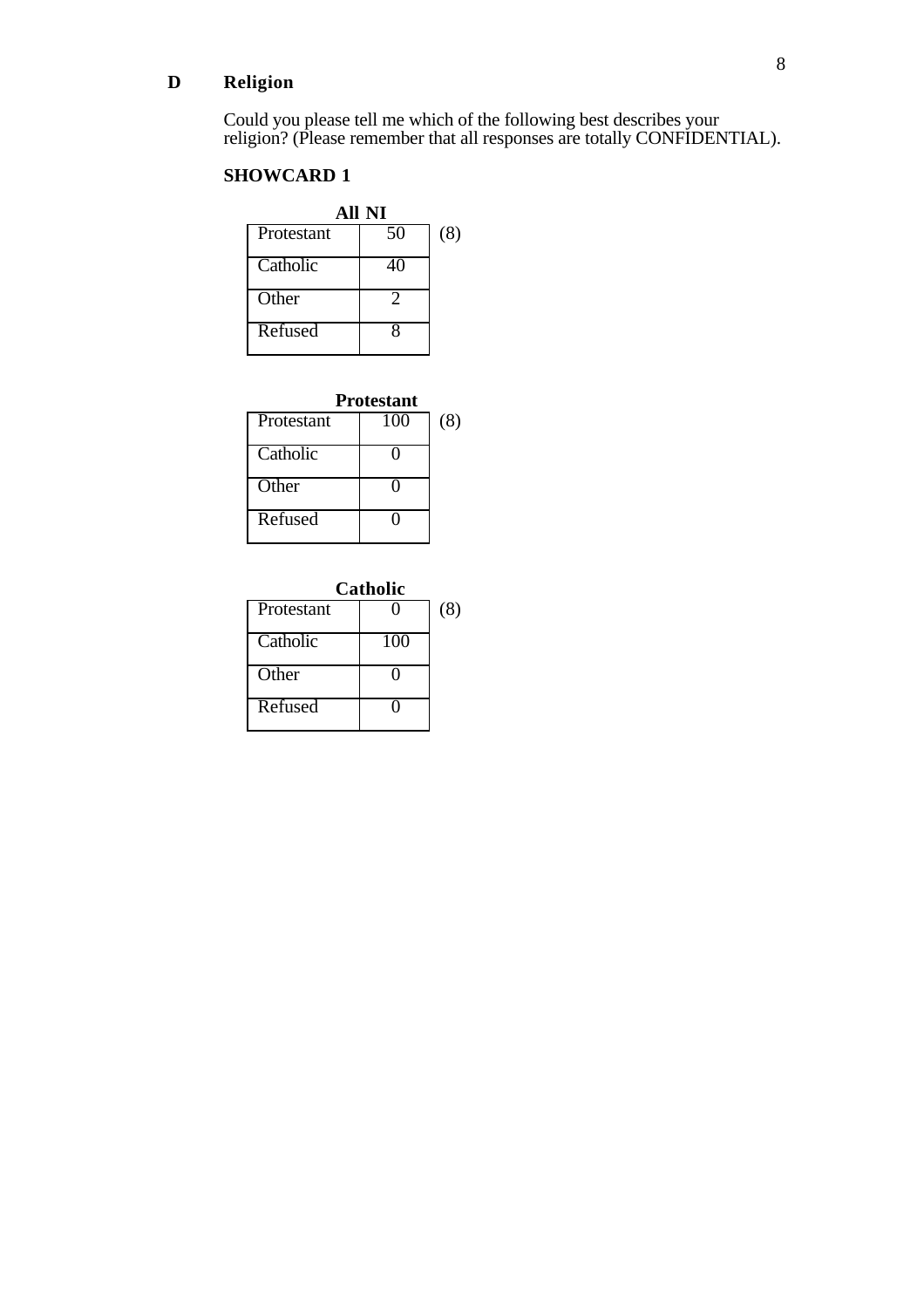**DUP**

| UF         |    |     |  |
|------------|----|-----|--|
| Protestant | 92 | (8) |  |
| Catholic   |    |     |  |
| Other      |    |     |  |
| Refused    |    |     |  |

| UUP        |     |     |  |
|------------|-----|-----|--|
| Protestant | 100 | (8) |  |
| Catholic   |     |     |  |
| Other      |     |     |  |
| Refused    |     |     |  |

| <b>Alliance</b> |    |     |  |
|-----------------|----|-----|--|
| Protestant      | 58 | (8) |  |
| Catholic        | 30 |     |  |
| Other           |    |     |  |
| Refused         | 5  |     |  |

|                   | SDLP |     |
|-------------------|------|-----|
| <b>Protestant</b> |      | (8) |
| Catholic          | 100  |     |
| Other             | 0    |     |
| Refused           |      |     |

|            | Sinn Féin |     |
|------------|-----------|-----|
| Protestant |           | (8) |
| Catholic   | 95        |     |
| Other      |           |     |
| Refused    |           |     |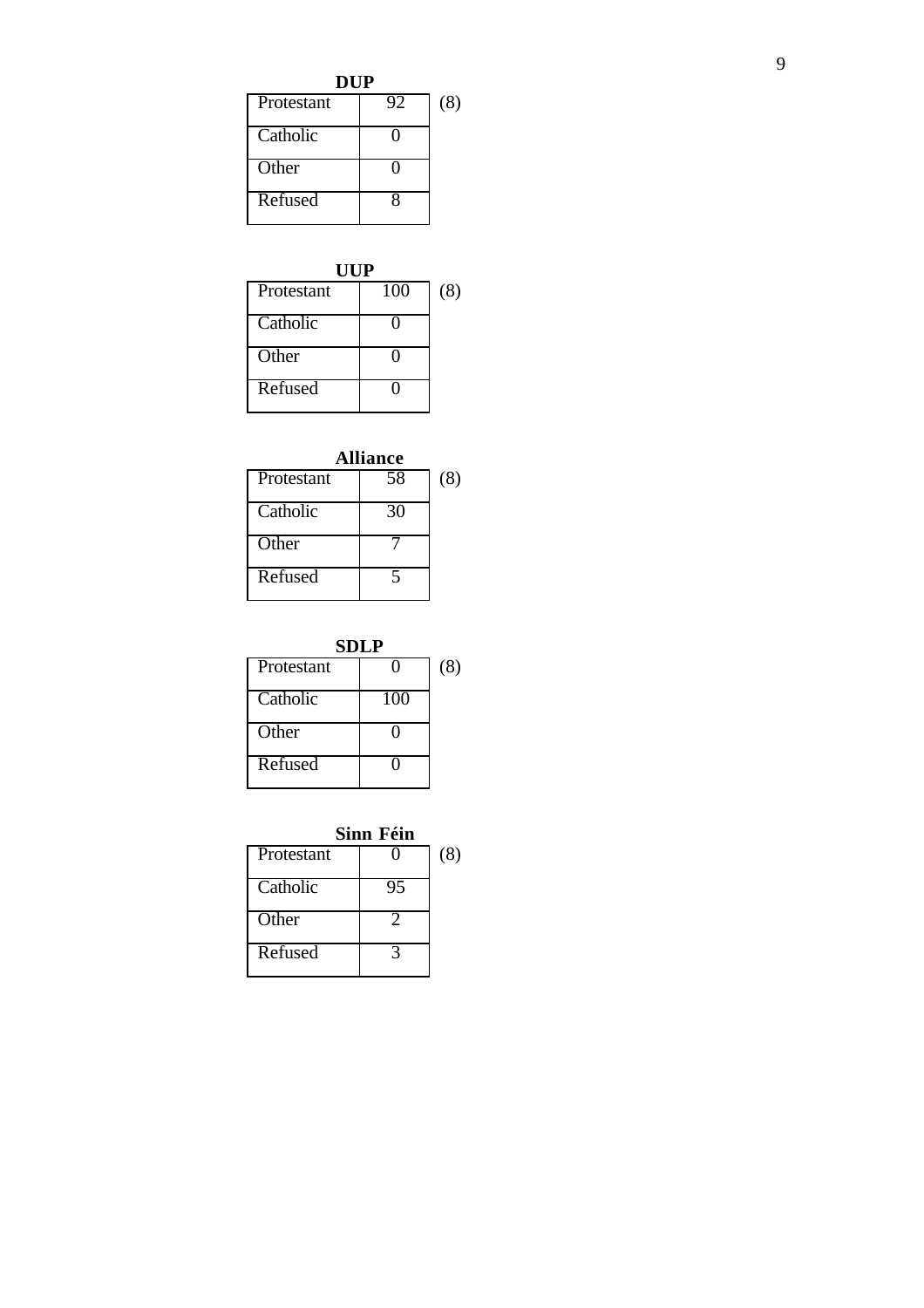## **E Political support**

Which ONE of these Northern Ireland political parties do you support?

## **SHOWCARD 2**

**All NI**

| UUP/Ulster Unionist Party/OUP/Official Unionist Party | 23     | $9 - 10$ |
|-------------------------------------------------------|--------|----------|
| <b>SDLP/Social Democratic Labour Party</b>            | 20     |          |
| <b>DUP/Democratic Unionist Party</b>                  | 10     |          |
| <b>Sinn Fein</b>                                      | 15     |          |
| <b>Alliance</b>                                       |        |          |
| <b>UK Unionist Party</b>                              |        |          |
| <b>PUP/Progressive Unionist Party</b>                 |        |          |
| <b>UDP/Ulster Democratic Party</b>                    |        |          |
| <b>Woman's Coalition Party of Northern Ireland</b>    |        |          |
| <b>Labour Party of Northern Ireland</b>               | $\ast$ |          |
|                                                       |        |          |
| Other (Write in)                                      | 3      |          |
| <b>Refused</b>                                        |        |          |

## **Protestant**

| <b>UUP/Ulster Unionist Party/OUP/Official Unionist Party</b> | 46 | $9 - 10$ |
|--------------------------------------------------------------|----|----------|
| <b>SDLP/Social Democratic Labour Party</b>                   |    |          |
| <b>DUP/Democratic Unionist Party</b>                         | 19 |          |
| <b>Sinn Fein</b>                                             |    |          |
| <b>Alliance</b>                                              |    |          |
| <b>UK Unionist Party</b>                                     |    |          |
| <b>PUP/Progressive Unionist Party</b>                        |    |          |
| <b>UDP/Ulster Democratic Party</b>                           |    |          |
| <b>Woman's Coalition Party of Northern Ireland</b>           |    |          |
| <b>Labour Party of Northern Ireland</b>                      |    |          |
|                                                              |    |          |
| Other(Write in)                                              | 3  |          |
| <b>Refused</b>                                               | Q  |          |

| Catholic                                              |                             |          |
|-------------------------------------------------------|-----------------------------|----------|
| UUP/Ulster Unionist Party/OUP/Official Unionist Party |                             | $9 - 10$ |
| <b>SDLP/Social Democratic Labour Party</b>            | 51                          |          |
| <b>DUP/Democratic Unionist Party</b>                  | O                           |          |
| <b>Sinn Fein</b>                                      | 34                          |          |
| <b>Alliance</b>                                       |                             |          |
| <b>UK Unionist Party</b>                              | O                           |          |
| <b>PUP/Progressive Unionist Party</b>                 | O                           |          |
| <b>UDP/Ulster Democratic Party</b>                    | 0                           |          |
| <b>Woman's Coalition Party of Northern Ireland</b>    |                             |          |
| <b>Labour Party of Northern Ireland</b>               | $\theta$                    |          |
|                                                       |                             |          |
| Other(Write in)                                       | $\mathcal{D}_{\mathcal{L}}$ |          |
| <b>Refused</b>                                        |                             |          |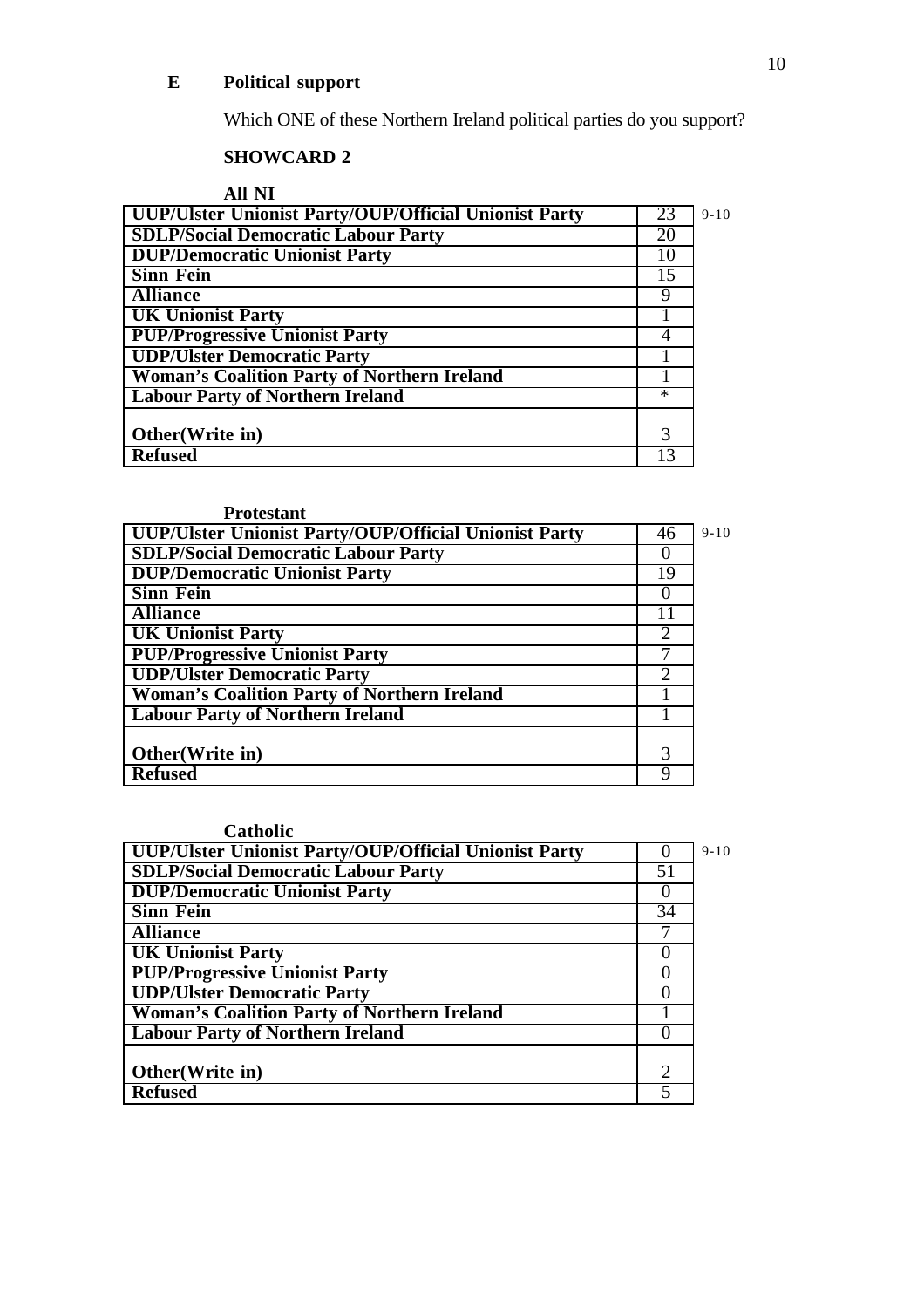**F Identity** (Ask for each option in turn)

Do you feel you are 'Strongly', 'Moderately', 'Slightly' or "Not at all".....? **SHOWCARD 3**

| All NI                    | <b>Strongly</b> | <b>Moderately</b> | Slightly | Not at all |      |
|---------------------------|-----------------|-------------------|----------|------------|------|
| Loyalist                  |                 |                   |          | 60         | (11) |
| Republican                |                 |                   |          | 75         | (12) |
| <b>Unionist</b>           | 25              |                   | 10       | 50         | (13) |
| <b>Nationalist</b>        |                 | 12                |          | 63         | (14) |
| <b>The Centre Ground'</b> | 12              | 20                | 19       | 48         | (15) |

| All NI                        | <b>Strongly</b> | <b>Moderately</b> | Slightly | Not at all |      |
|-------------------------------|-----------------|-------------------|----------|------------|------|
| <b>European</b>               |                 | 18                |          | 48         | (16) |
| <b>Northern Irish</b>         | 20              | 27                | 20       | 33         | (17) |
| <b>British</b>                | 40              | 13                |          | 38         | (18) |
| <b>Irish</b>                  |                 | 12                |          | 45         | (19) |
| <b>Both British and Irish</b> |                 |                   | 19       | 58         | (20) |

| <b>Protestant</b>         | <b>Strongly</b> | <b>Moderately</b> | Slightly | Not at all |      |
|---------------------------|-----------------|-------------------|----------|------------|------|
| <b>Loyalist</b>           | 32              | 24                |          | 26         | (11) |
| Republican                |                 |                   |          | 98         | (12) |
| <b>Unionist</b>           | 46              | 25                |          |            | (13) |
| <b>Nationalist</b>        |                 |                   |          | 95         | (14) |
| <b>The Centre Ground'</b> |                 | 21                | 20       | 51         | (15) |

| <b>Protestant</b>             | <b>Strongly</b> | <b>Moderately</b> | Slightly | Not at all |      |
|-------------------------------|-----------------|-------------------|----------|------------|------|
| <b>European</b>               |                 |                   | 34       | 47         | (16) |
| Northern Irish                | 22              | 24                | 18       | 36         | (17) |
| <b>British</b>                | 73              | 16                |          |            | (18) |
| <b>Irish</b>                  |                 | 12                | 12       | 75         | (19) |
| <b>Both British and Irish</b> |                 |                   | 20       | 58         | (20) |

| <b>Catholic</b>           | <b>Strongly</b> | <b>Moderately</b> | Slightly | Not at all |      |
|---------------------------|-----------------|-------------------|----------|------------|------|
| Loyalist                  |                 |                   |          | 99         | (11) |
| Republican                |                 |                   |          | 45         | (12) |
| <b>Unionist</b>           |                 |                   |          | 96         | (13) |
| <b>Nationalist</b>        | 38              | 25                | 16       | 21         | (14) |
| <b>The Centre Ground'</b> | 14              | 20                | 19       | 47         | (15) |

| <b>Catholic</b>               | <b>Strongly</b> | <b>Moderately</b> | Slightly | Not at all |      |
|-------------------------------|-----------------|-------------------|----------|------------|------|
| <b>European</b>               |                 | 18                | 28       | 49         | (16) |
| <b>Northern Irish</b>         |                 | 29                | 27       | 27         | (17) |
| <b>British</b>                |                 |                   |          | 78         | (18) |
| <b>Irish</b>                  | 70              | 13                | 10       |            | (19) |
| <b>Both British and Irish</b> |                 | 16                |          | 61         | (20) |

| <b>DUP</b>                | <b>Strongly</b> | <b>Moderately</b> | Slightly | Not at all |      |
|---------------------------|-----------------|-------------------|----------|------------|------|
| <b>Loyalist</b>           | ΟI              | 22                |          |            | (11) |
| Republican                |                 |                   |          | 99         | (12) |
| <b>Unionist</b>           | 70              | 21                |          |            | (13) |
| <b>Nationalist</b>        |                 |                   |          | 94         | (14) |
| <b>The Centre Ground'</b> |                 | 18                |          | 67         | (15) |

| DUP                   | <b>Strongly</b> | <b>Moderately</b> | Slightly | Not at all |      |
|-----------------------|-----------------|-------------------|----------|------------|------|
| <b>European</b>       |                 | 10                | 40       | 43         | (16) |
| <b>Northern Irish</b> | 23              | 22                | 20       | 35         | (17) |
| <b>British</b>        | 86              |                   |          |            | (18) |
| <b>Irish</b>          |                 |                   |          | 87         | (19) |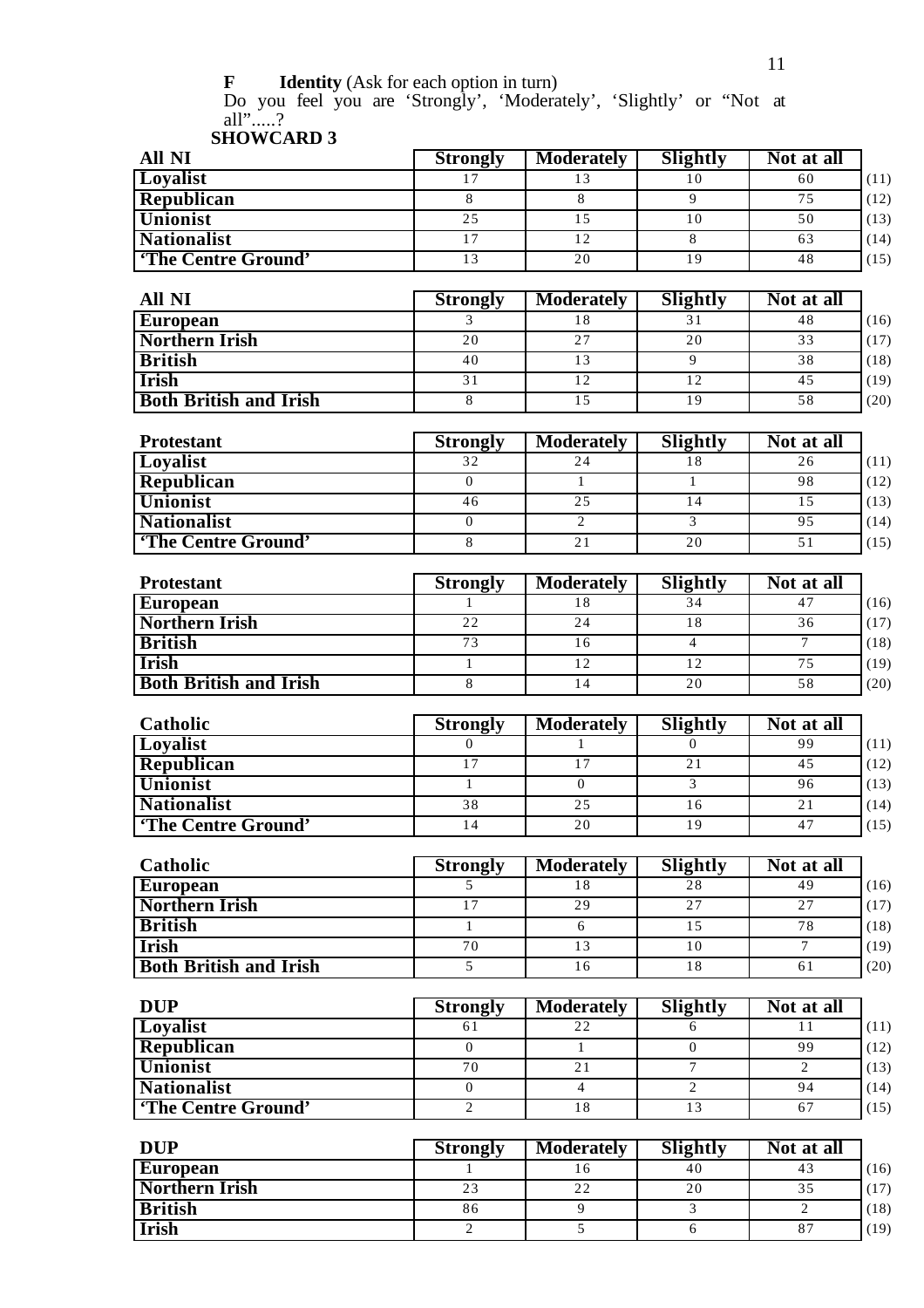|                               |                                   |                                      |                 | 12                            |      |
|-------------------------------|-----------------------------------|--------------------------------------|-----------------|-------------------------------|------|
| <b>Both British and Irish</b> | $\overline{4}$                    | $\tau$                               | 16              | 73                            | (20) |
|                               |                                   |                                      |                 |                               |      |
| <b>UUP</b><br>Loyalist        | <b>Strongly</b><br>27             | <b>Moderately</b><br>$\overline{27}$ | Slightly<br>26  | Not at all<br>$\overline{20}$ | (11) |
| Republican                    | $\mathbf{0}$                      | $\mathbf{1}$                         | $\mathbf{1}$    | 98                            | (12) |
| <b>Unionist</b>               | 56                                | 28                                   | $\overline{9}$  | $\tau$                        | (13) |
| <b>Nationalist</b>            | $\overline{0}$                    | $\mathbf{1}$                         | $\overline{2}$  | 97                            | (14) |
| 'The Centre Ground'           | $\overline{2}$                    | 24                                   | 25              | 49                            | (15) |
|                               |                                   |                                      |                 |                               |      |
| <b>UUP</b>                    | <b>Strongly</b>                   | <b>Moderately</b>                    | Slightly        | Not at all                    |      |
| <b>European</b>               | 1                                 | 19                                   | 37              | 43                            | (16) |
| <b>Northern Irish</b>         | 22                                | 26                                   | $\overline{17}$ | 35                            | (17) |
| <b>British</b>                | 86                                | $\overline{7}$                       | $\mathbf{1}$    | 6                             | (18) |
| <b>Irish</b>                  | $\overline{2}$                    | $\overline{9}$                       | $\overline{10}$ | 79                            | (19) |
| <b>Both British and Irish</b> | 9                                 | 12                                   | $\overline{23}$ | 56                            | (20) |
|                               |                                   |                                      |                 |                               |      |
| <b>Alliance</b>               | Strongly                          | <b>Moderately</b>                    | Slightly        | Not at all                    |      |
| <b>Loyalist</b>               | 1                                 | 6                                    | 11              | 82                            | (11) |
| Republican                    | $\boldsymbol{0}$                  | $\overline{c}$                       | $\overline{7}$  | 91                            | (12) |
| <b>Unionist</b>               | 5                                 | 15                                   | $\overline{18}$ | 62                            | (13) |
| <b>Nationalist</b>            | 8                                 | 9                                    | 8               | $\overline{75}$               | (14) |
| 'The Centre Ground'           | 45                                | 21                                   | 18              | 16                            | (15) |
| <b>Alliance</b>               |                                   | <b>Moderately</b>                    | Slightly        | Not at all                    |      |
| <b>European</b>               | <b>Strongly</b><br>$\overline{2}$ | 18                                   | 39              | 41                            | (16) |
| <b>Northern Irish</b>         | 25                                | $\overline{37}$                      | 19              | 19                            | (17) |
| <b>British</b>                | 24                                | 36                                   | 13              | 27                            | (18) |
| <b>Irish</b>                  | $\overline{11}$                   | 28                                   | $\overline{22}$ | 39                            | (19) |
| <b>Both British and Irish</b> | 14                                | 33                                   | 15              | 38                            | (20) |
|                               |                                   |                                      |                 |                               |      |
| <b>SDLP</b>                   | <b>Strongly</b>                   | <b>Moderately</b>                    | Slightly        | Not at all                    |      |
| Loyalist                      | $\overline{0}$                    | $\overline{2}$                       | $\mathbf{1}$    | 97                            | (11) |
| Republican                    | $\mathbf{1}$                      | 15                                   | $\overline{23}$ | 61                            | (12) |
| Unionist                      | $\overline{1}$                    | $\overline{1}$                       | $\overline{4}$  | 94                            | (13) |
| <b>Nationalist</b>            | 34                                | 28                                   | 22              | 16                            | (14) |
| 'The Centre Ground'           | 14                                | 30                                   | 25              | 31                            | (15) |
|                               |                                   |                                      |                 |                               |      |
| <b>SDLP</b>                   | <b>Strongly</b>                   | <b>Moderately</b>                    | Slightly        | Not at all                    |      |
| <b>European</b>               | 6                                 | 19                                   | 29              | 46                            | (16) |
| <b>Northern Irish</b>         | $\overline{16}$                   | 36                                   | $\overline{30}$ | $\overline{18}$               | (17) |
| <b>British</b>                | $\overline{2}$                    | 6                                    | 20              | 72                            | (18) |
| <b>Irish</b>                  | 66<br>$\overline{5}$              | 15                                   | 11<br>22        | 8<br>$\overline{53}$          | (19) |
| <b>Both British and Irish</b> |                                   | $\overline{20}$                      |                 |                               | (20) |
| Sinn Féin                     | <b>Strongly</b>                   | <b>Moderately</b>                    | Slightly        | Not at all                    |      |
| Loyalist                      | $\mathbf{0}$                      | $\mathbf{0}$                         | $\overline{0}$  | 100                           | (11) |
| Republican                    | 51                                | 23                                   | 18              | 8                             | (12) |
| <b>Unionist</b>               | $\overline{0}$                    | $\overline{0}$                       | $\mathbf{1}$    | 99                            | (13) |
| <b>Nationalist</b>            | 57                                | 15                                   | $\overline{9}$  | 19                            | (14) |
| 'The Centre Ground'           | $\overline{3}$                    | $\overline{8}$                       | 10              | 79                            | (15) |
|                               |                                   |                                      |                 |                               |      |
| Sinn Féin                     | <b>Strongly</b>                   | <b>Moderately</b>                    | Slightly        | Not at all                    |      |
| <b>European</b>               | $\overline{4}$                    | 20                                   | 23              | 53                            | (16) |
| <b>Northern Irish</b>         | $\overline{18}$                   | 19                                   | $\overline{24}$ | 39                            | (17) |
| <b>British</b>                | $\overline{0}$                    | $\boldsymbol{0}$                     | $\overline{2}$  | 98                            | (18) |
| <b>Irish</b>                  | 96                                | $\overline{2}$                       | $\overline{1}$  | $\mathbf{1}$                  | (19) |
| <b>Both British and Irish</b> | $\overline{1}$                    | $\overline{4}$                       | 15              | 80                            | (20) |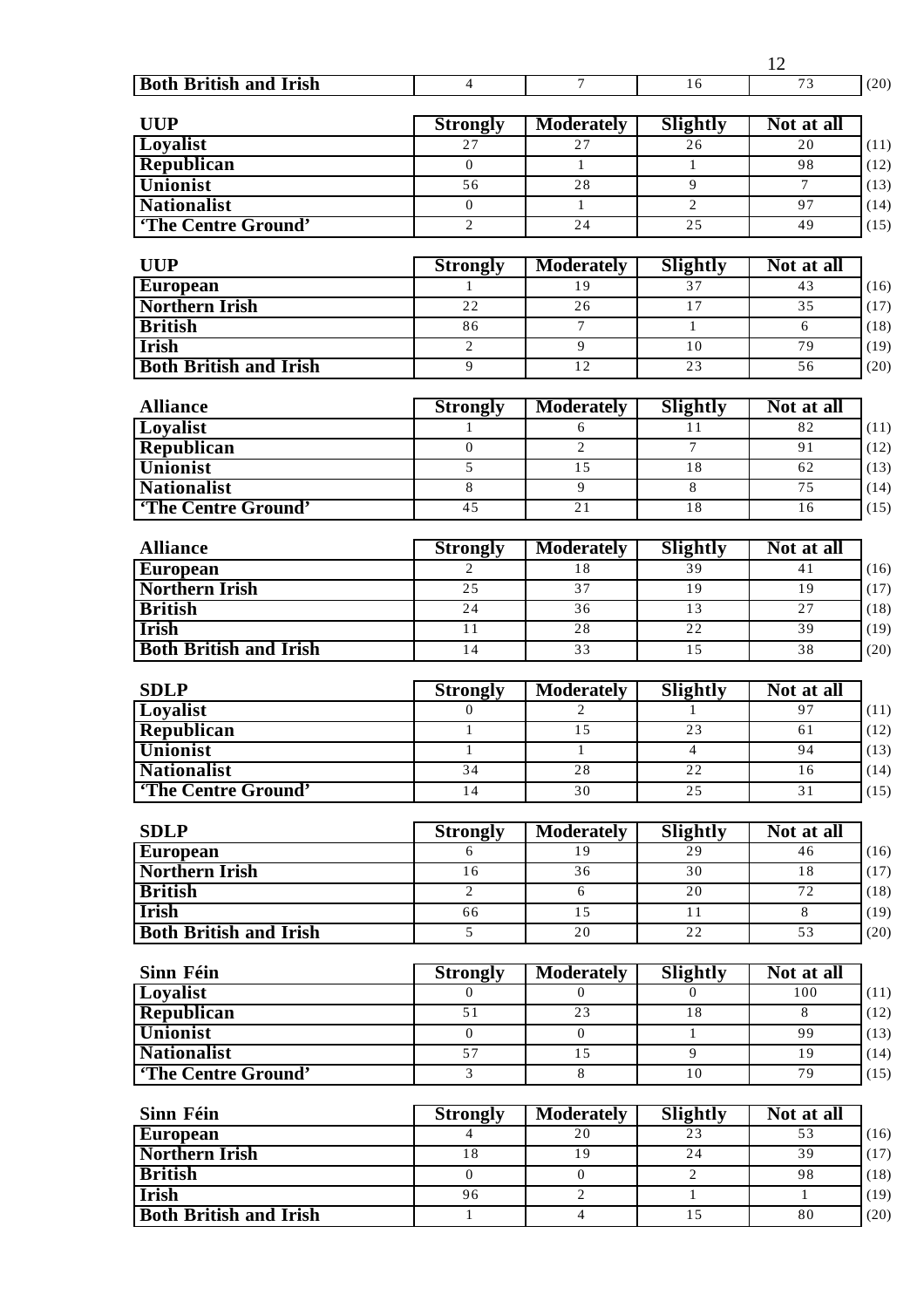# **In Search of a Settlement**

## **1. Reasons for the Northern Ireland Conflict**

People from different communities often hold very different views about the causes of the conflict in Northern Ireland. Some frequently referred to sources of conflict, or contributing factors, are listed below. Please indicate which ones you consider to be 'Very Significant' 'Significant', 'Of Some Significance', 'Of Little Significance' or 'Of No Significance' at all.

### **SHOWCARD 4**

| <b>All NI</b>                                                                                                                                                                               | Very<br>Significan | Significan<br>$\mathbf{f}$ | Of Some<br>Significance | Of Little<br>Significanc | Of No<br>Significanc |      |
|---------------------------------------------------------------------------------------------------------------------------------------------------------------------------------------------|--------------------|----------------------------|-------------------------|--------------------------|----------------------|------|
| The British state - The continued British presence<br>in the island of Ireland.                                                                                                             | 32                 | 15                         | 19                      | 13                       | 21                   | (21) |
| The Dublin government - The Republic of<br>Ireland's involvement in Northern Ireland affairs and<br>perceived 'push' for a united Ireland.                                                  | $\overline{29}$    | 18                         | 23                      | 16                       | 14                   | (22) |
| Political uncertainty - The British Government's<br>pursuit of a political settlement that is acceptable to all<br>of the interested parties.                                               | 22                 | 17                         | 33                      | 17                       | 11                   | (23) |
| territorial<br>The Republic's<br>claim<br>The<br>constitutional claim on the territory of Northern<br>Ireland by the Republic of Ireland.                                                   | 38                 | 19                         | 17                      | 12                       | 14                   | (24) |
| Northern Ireland politicians - The failure of<br>Northern Ireland politicians to reach accommodation<br>on the political future of Northern Ireland.                                        | 46                 | 22                         | 24                      | 5                        | 3                    | (25) |
| <b>Unaccountable and secretive government - The</b><br>failure to provide for adequate public scrutiny of<br>government decisions and hold Northern Ireland<br>public officials to account. | 40                 | 21                         | 22                      | 10                       | $\tau$               | (26) |
| Lack of equality - Continued discrimination in<br>employment and equal opportunities in all areas of<br>government responsibility.                                                          | 43                 | 18                         | 18                      | 10                       | 11                   | (27) |
| Segregated education - The segregation of children<br>into mostly Protestant and Catholic schools.                                                                                          | 30                 | 18                         | 22                      | 15                       | 15                   | (28) |
| <b>Segregated housing - The segregation of public</b><br>housing into mostly Protestant and Catholic estates.                                                                               | 28                 | 22                         | 24                      | 13                       | 13                   | (29) |
| Cultural and social sectarianism - A lack of<br>respect and appreciation on of the culture and people<br>of the 'other' tradition.                                                          | 43                 | 26                         | 20                      | $7\overline{ }$          | $\overline{4}$       | (30) |
| <b>Political sectarianism - The division of Northern</b><br>Ireland politics along sectarian or 'tribal' lines.                                                                             | 47                 | 24                         | 16                      | 5                        | 8                    | (31) |
| The Catholic Church - The prominent role of the<br>Roman Catholic Church in the island of Ireland.                                                                                          | 21                 | 22                         | 22                      | 19                       | 16                   | (32) |
| The Protestant Churches - Their links with the<br>Orange Order and the role of the 'Established<br>Church' in Britain.                                                                      | 18                 | 22                         | 27                      | 19                       | 14                   | (33) |
| <b>The IRA</b> - The Irish Republican Army and their use<br>of violence.                                                                                                                    | 68                 | 11                         | 9                       | $\overline{4}$           | 8                    | (34) |
| The Loyalists - The Loyalist paramilitary groups<br>(UVF, UFF etc.) and their use of violence.                                                                                              | $\overline{55}$    | 17                         | 15                      | $7\overline{ }$          | 6                    | (35) |
| All paramilitary organisations - The use of<br>violence by all paramilitary groups.                                                                                                         | 61                 | $\overline{18}$            | 14                      | $\overline{4}$           | 3                    | (36) |
| The British Army - The British Security forces<br>and their use of violence against the civilian<br>population in Northern Ireland.                                                         | 24                 | 16                         | 21                      | 14                       | 25                   | (37) |
| The RUC - The failure to provide a police service<br>that is acceptable to the whole community.                                                                                             | 32                 | 15                         | 19                      | 15                       | 19                   | (38) |
| <b>Ineffective security - The failure of government and</b><br>the security forces to deal with terrorism.                                                                                  | 48                 | 21                         | 17                      | 8                        | 6                    | (39) |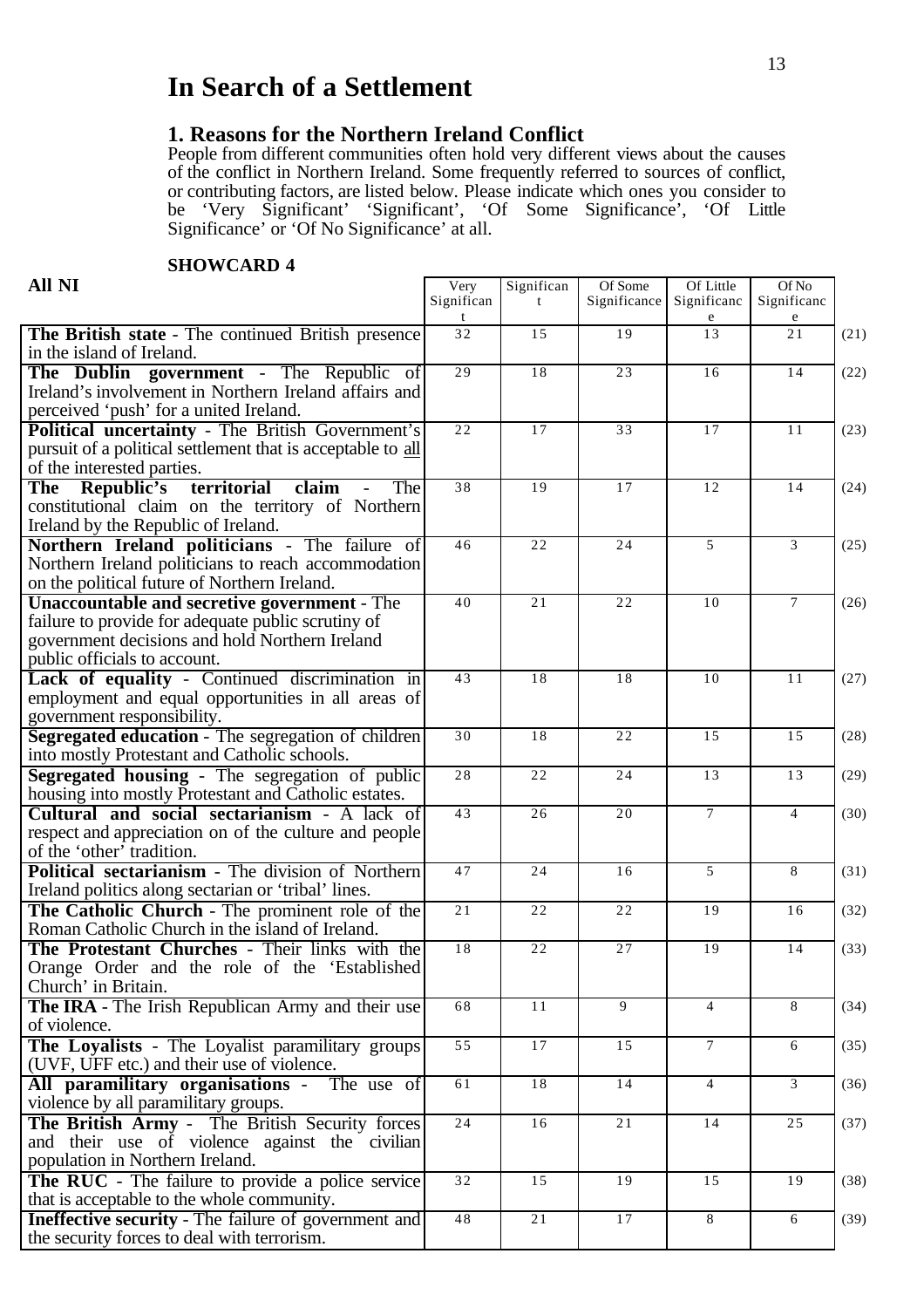| <b>Protestant</b>                             | Very               | Significan      | Of Some                 | Of Little                | Of No                |              |
|-----------------------------------------------|--------------------|-----------------|-------------------------|--------------------------|----------------------|--------------|
|                                               | Significan         | t               | Significance            | Significanc              | Significanc          |              |
| <b>The British state</b>                      | t<br>17            | 10              | 23                      | e<br>16                  | 34                   | (21)         |
| <b>The Dublin government</b>                  | 42                 | 18              | 19                      | 9                        | 12                   | (22)         |
| <b>Political uncertainty</b>                  | 20                 | 16              | 33                      | 19                       | 12                   | (23)         |
| The Republic's territorial claim              | $\overline{53}$    | $\overline{19}$ | 11                      | 5                        | 12                   | (24)         |
| <b>Northern Ireland politicians</b>           | 31                 | 24              | 32                      | $\overline{7}$           | 6                    | (25)         |
|                                               |                    | 21              | 27                      |                          |                      |              |
| <b>Unaccountable and secretive government</b> | 31                 |                 |                         | 12                       | 9                    | (26)         |
| <b>Lack of equality</b>                       | 21                 | $\overline{20}$ | 23                      | 17                       | 19                   | (27)         |
| <b>Segregated education</b>                   | 25                 | 15              | 23                      | 19                       | 18                   | (28)         |
| <b>Segregated housing</b>                     | 23                 | 20              | 23                      | 16                       | 18                   | (29)         |
| <b>Cultural and social sectarianism</b>       | 30                 | $\overline{25}$ | $\overline{29}$         | 10                       | 6                    | (30)         |
| <b>Political sectarianism</b>                 | 30                 | 27              | 25                      | $\overline{7}$           | 11                   | (31)         |
| <b>The Catholic Church</b>                    | 29                 | 26              | 23                      | 13                       | 9                    | (32)         |
| <b>The Protestant Churches</b>                | 14                 | 16              | 24                      | 28                       | 18                   | (33)         |
| <b>The IRA</b>                                | 87                 | 2               | 3                       | $\mathbf{1}$             | $\tau$               | (34)         |
| <b>The Loyalists</b>                          | $\overline{53}$    | 16              | 15                      | 9                        | $\overline{7}$       | (35)         |
| All paramilitary organisations                | 67                 | $\overline{15}$ | 12                      | 3                        | 3                    | (36)         |
| The British Army                              | 6                  | 8               | 24                      | 22                       | 40                   | (37)         |
| <b>The RUC</b>                                | 9                  | 10              | 22                      | 26                       | 33                   | (38)         |
| <b>Ineffective security</b>                   | 56                 | 20              | 15                      | $\overline{4}$           | 5                    | (39)         |
|                                               |                    |                 |                         |                          |                      |              |
| Catholic                                      | Very<br>Significan | Significan<br>t | Of Some<br>Significance | Of Little<br>Significanc | Of No<br>Significanc |              |
|                                               |                    |                 |                         | e                        |                      |              |
| The British state                             | 51                 | 20              | 15                      | $\overline{7}$           | 7                    | (21)         |
| <b>The Dublin government</b>                  | 16                 | 18              | 27                      | 23                       | 16                   | (22)         |
| <b>Political uncertainty</b>                  | 23                 | 16              | 36                      | 14                       | 11                   | (23)         |
| The Republic's territorial claim              | 21                 | 21              | 24                      | 18                       | 16                   | (24)         |
| <b>Northern Ireland politicians</b>           | 59                 | 22              | 16                      | 2                        | $\mathbf{1}$         | (25)         |
| Unaccountable and secretive government        | 52                 | 22              | 17                      | 6                        | 3                    | (26)         |
| <b>Lack of equality</b>                       | 71                 | $\overline{14}$ | 11                      | 3                        | $\mathbf{1}$         | (27)         |
| <b>Segregated education</b>                   | 31                 | 23              | 22                      | 12                       | 12                   | (28)         |
| <b>Segregated housing</b>                     | 33                 |                 |                         |                          | 8                    | (29)         |
|                                               |                    | 24              | 25                      | 10                       |                      |              |
| <b>Cultural and social sectarianism</b>       | 57                 | $\overline{27}$ | $\overline{12}$         | 3                        | $\mathbf{1}$         |              |
| <b>Political sectarianism</b>                 | 66                 | $\overline{20}$ | 8                       | 3                        | 3                    | (30)<br>(31) |
| <b>The Catholic Church</b>                    | 10                 | 16              | 22                      | 27                       | $\overline{25}$      | (32)         |
| <b>The Protestant Churches</b>                | $2\sqrt{1}$        | $\overline{27}$ | $\overline{32}$         | $\overline{9}$           | $1\,1$               | (33)         |
| <b>The IRA</b>                                | 45                 | 19              | $1\,8$                  | $8\,$                    | 10                   | (34)         |
|                                               | 57                 | 17              | 16                      | $\overline{4}$           | 6                    | (35)         |
| <b>The Loyalists</b>                          | $\overline{56}$    | 20              | 15                      | $\overline{5}$           | $\overline{4}$       | (36)         |
| All paramilitary organisations                | 48                 | 24              | 18                      | $\overline{4}$           | 6                    | (37)         |
| <b>The British Army</b><br><b>The RUC</b>     | 62                 | $\overline{20}$ | $\overline{15}$         | 1                        | $\overline{c}$       | (38)         |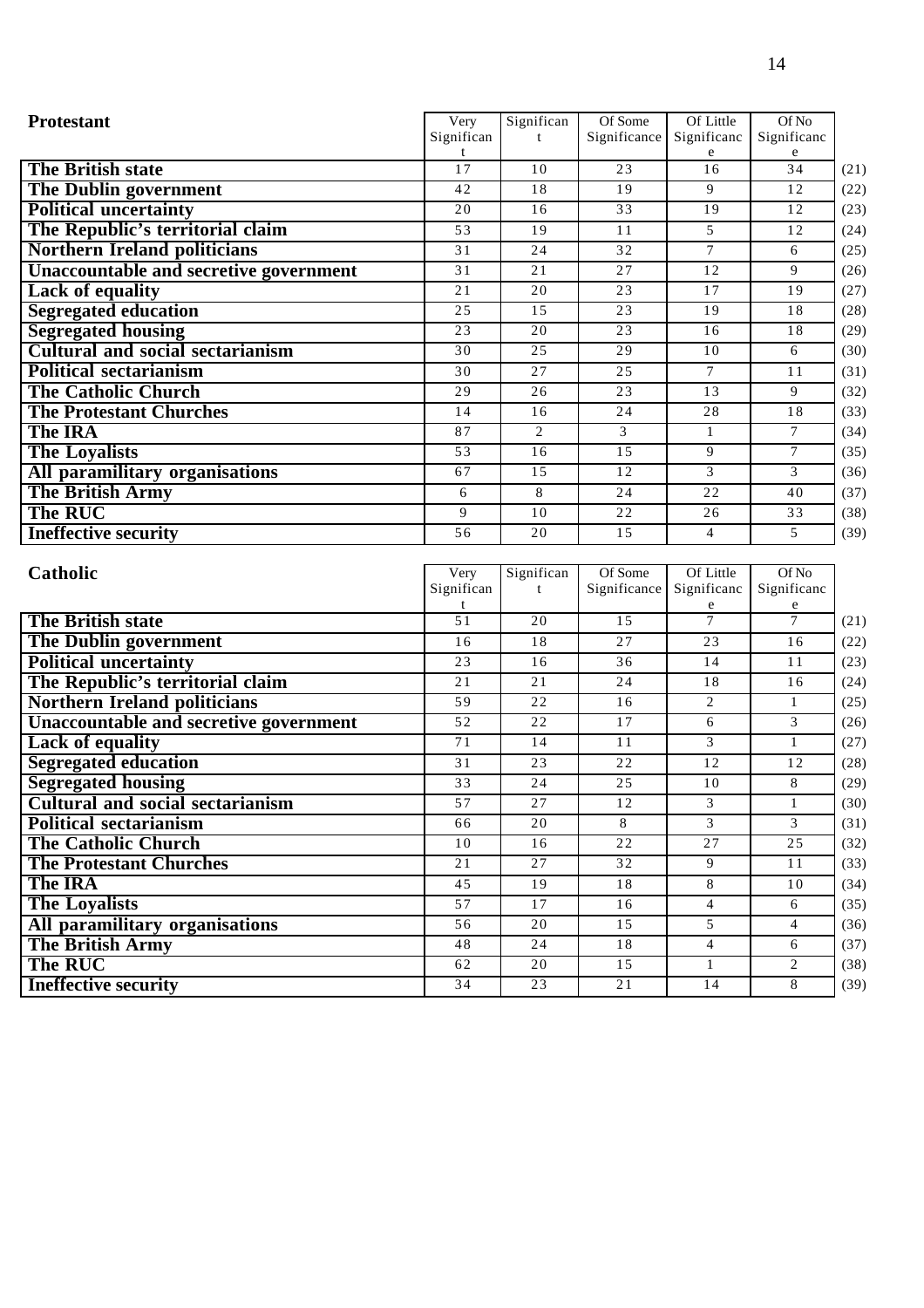| Very       | Significan                    | Of Some  | Of Little      | Of No              |      |
|------------|-------------------------------|----------|----------------|--------------------|------|
| Significan |                               |          | Significanc    | Significanc        |      |
|            |                               |          |                |                    |      |
|            |                               |          |                |                    | (21) |
| 61         | $\tau$                        | 9        | 6              | 17                 | (22) |
| 20         | 16                            | 35       | 21             | 8                  | (23) |
| 60         | 12                            | 5        | 4              | 19                 | (24) |
| 29         | 19                            | 40       | 6              | 6                  | (25) |
| 4.5        | 17                            | 22       | 14             | 2                  | (26) |
| 29         | 16                            | 19       | 24             | 12                 | (27) |
| 27         | 9                             | 20       | 26             | 18                 | (28) |
| 28         | 14                            | 21       | 17             | 20                 | (29) |
| 17         | 14                            | 37       | 14             | 18                 | (30) |
| 17         | 18                            | 36       | 11             | 18                 | (31) |
| 40         | 23                            | 16       | 13             | 8                  | (32) |
| 17         | 11                            | 19       | 27             | 26                 | (33) |
| 86         | $\mathfrak{D}_{\mathfrak{p}}$ | $\Omega$ | 3              | 9                  | (34) |
| 37         | 18                            | 20       | 8              | 17                 | (35) |
| 52         | 20                            | 21       | 3              | 4                  | (36) |
| 6          | 10                            | 16       | 15             | 53                 | (37) |
| 7          | 6                             | 18       | 22             | 47                 | (38) |
| 58         | 18                            | 17       | $\overline{4}$ | 3                  | (39) |
|            | 23                            | 10       | 18             | Significance<br>14 | 35   |

| <b>UUP</b>                              | Very       | Significan     | Of Some      | Of Little      | Of No       |      |
|-----------------------------------------|------------|----------------|--------------|----------------|-------------|------|
|                                         | Significan |                | Significance | Significanc    | Significanc |      |
|                                         |            |                |              |                |             |      |
| <b>The British state</b>                | 14         | 10             | 24           | 16             | 36          | (21) |
| The Dublin government                   | 41         | 24             | 16           | 9              | 10          | (22) |
| <b>Political uncertainty</b>            | 22         | 17             | 31           | 15             | 15          | (23) |
| The Republic's territorial claim        | 57         | 1.5            | 14           | $\overline{4}$ | 10          | (24) |
| <b>Northern Ireland politicians</b>     | 27         | 26             | 30           | 11             | 6           | (25) |
| Unaccountable and secretive government  | 26         | 23             | 27           | 12             | 12          | (26) |
| <b>Lack of equality</b>                 | 15         | 22             | 2.5          | 15             | 23          | (27) |
| <b>Segregated education</b>             | 23         | 17             | 21           | 19             | 20          | (28) |
| <b>Segregated housing</b>               | 18         | 25             | 22           | 15             | 20          | (29) |
| <b>Cultural and social sectarianism</b> | 33         | 24             | 31           | 9              | 3           | (30) |
| <b>Political sectarianism</b>           | 32         | 32             | 21           | 6              | 9           | (31) |
| <b>The Catholic Church</b>              | 28         | 27             | 26           | 9              | 10          | (32) |
| <b>The Protestant Churches</b>          | 11         | 11             | 32           | 26             | 20          | (33) |
| <b>The IRA</b>                          | 87         | 2              | 4            |                | 6           | (34) |
| <b>The Loyalists</b>                    | 55         | 17             | 14           | 10             | 4           | (35) |
| All paramilitary organisations          | 69         | 14             | 11           | 3              | 3           | (36) |
| <b>The British Army</b>                 | 5          | $\overline{4}$ | 22           | 29             | 40          | (37) |
| The RUC                                 | 9          | 8              | 18           | 32             | 33          | (38) |
| <b>Ineffective security</b>             | 67         | 15             | 10           | 4              | 4           | (39) |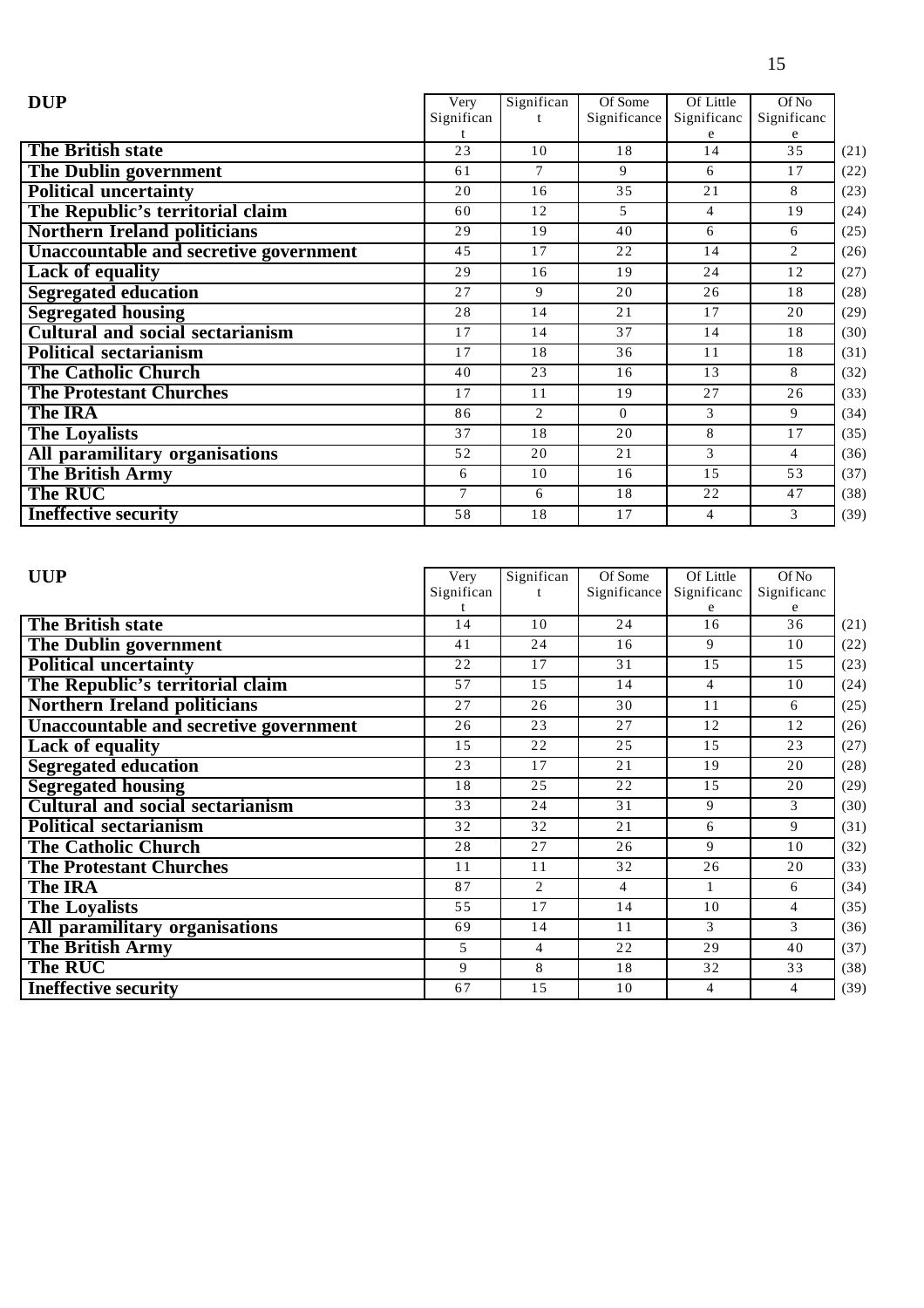| <b>Alliance</b>                         | Very       | Significan | Of Some      | Of Little                   | Of No          |      |
|-----------------------------------------|------------|------------|--------------|-----------------------------|----------------|------|
|                                         | Significan |            | Significance | Significanc                 | Significanc    |      |
|                                         |            |            |              |                             | e              |      |
| <b>The British state</b>                | 2.7        | 17         | 29           | 2.2.                        | $\overline{5}$ | (21) |
| <b>The Dublin government</b>            | 12         | 15         | 40           | 21                          | 12             | (22) |
| <b>Political uncertainty</b>            | 14         | 12         | 29           | 30                          | 15             | (23) |
| The Republic's territorial claim        | 31         | 23         | 22           | 13                          | 11             | (24) |
| <b>Northern Ireland politicians</b>     | 57         | 25         | 17           | $\mathbf{1}$                | $\Omega$       | (25) |
| Unaccountable and secretive government  | 25         | 25         | 29           | 1.5                         | 6              | (26) |
| <b>Lack of equality</b>                 | 25         | 26         | 23           | 19                          | 7              | (27) |
| <b>Segregated education</b>             | 33         | 22         | 32           | 9                           | 4              | (28) |
| <b>Segregated housing</b>               | 25         | 22         | 34           | 15                          | $\overline{4}$ | (29) |
| <b>Cultural and social sectarianism</b> | 42         | 34         | 16           | 7                           |                | (30) |
| <b>Political sectarianism</b>           | 44         | 34         | 19           | $\mathcal{D}_{\mathcal{L}}$ |                | (31) |
| <b>The Catholic Church</b>              | 13         | 28         | 27           | 22                          | 10             | (32) |
| <b>The Protestant Churches</b>          | 12         | 28         | 37           | 12                          | 11             | (33) |
| <b>The IRA</b>                          | 80         | 10         | 6            | 3                           | 1              | (34) |
| <b>The Loyalists</b>                    | 77         | 13         | 4            | 6                           | $\Omega$       | (35) |
| All paramilitary organisations          | 78         | 10         | 9            | 3                           | $\Omega$       | (36) |
| <b>The British Army</b>                 | 17         | 16         | 44           | 11                          | 12             | (37) |
| <b>The RUC</b>                          | 17         | 24         | 46           | $\overline{4}$              | 9              | (38) |
| <b>Ineffective security</b>             | 33         | 40         | 21           | 4                           | 2              | (39) |

| <b>SDLP</b>                                   | Very       | Significan | Of Some      | Of Little      | Of No          |      |
|-----------------------------------------------|------------|------------|--------------|----------------|----------------|------|
|                                               | Significan |            | Significance | Significanc    | Significanc    |      |
|                                               |            |            |              |                | e              |      |
| The British state                             | 44         | 26         | 16           | 8              | 6              | (21) |
| The Dublin government                         | 11         | 21         | 32           | 24             | 12             | (22) |
| <b>Political uncertainty</b>                  | 22         | 17         | 39           | 12             | 10             | (23) |
| The Republic's territorial claim              | 16         | 24         | 29           | 20             | 11             | (24) |
| <b>Northern Ireland politicians</b>           | 63         | 18         | 16           | $\overline{2}$ | 1              | (25) |
| <b>Unaccountable and secretive government</b> | 55         | 22         | 17           | 3              | 3              | (26) |
| <b>Lack of equality</b>                       | 75         | 12         | 10           | 2              |                | (27) |
| <b>Segregated education</b>                   | 35         | 22         | 21           | 14             | 8              | (28) |
| <b>Segregated housing</b>                     | 35         | 25         | 25           | 9              | 6              | (29) |
| <b>Cultural and social sectarianism</b>       | 66         | 20         | 10           | $\overline{4}$ | $\Omega$       | (30) |
| <b>Political sectarianism</b>                 | 72         | 18         | 7            | $\Omega$       | 3              | (31) |
| <b>The Catholic Church</b>                    | 7          | 19         | 2.5          | 26             | 23             | (32) |
| <b>The Protestant Churches</b>                | 19         | 23         | 38           | 12             | 8              | (33) |
| <b>The IRA</b>                                | 60         | 16         | 1.5          | $\mathfrak{D}$ | 7              | (34) |
| <b>The Loyalists</b>                          | 68         | 14         | 10           | 3              | 5              | (35) |
| All paramilitary organisations                | 68         | 1.5        | 9            | $\overline{4}$ | $\overline{4}$ | (36) |
| <b>The British Army</b>                       | 47         | 2.5        | 20           | 2              | 6              | (37) |
| <b>The RUC</b>                                | 65         | 23         | 10           | 1              | $\mathbf{1}$   | (38) |
| <b>Ineffective security</b>                   | 39         | 28         | 16           | 14             | 3              | (39) |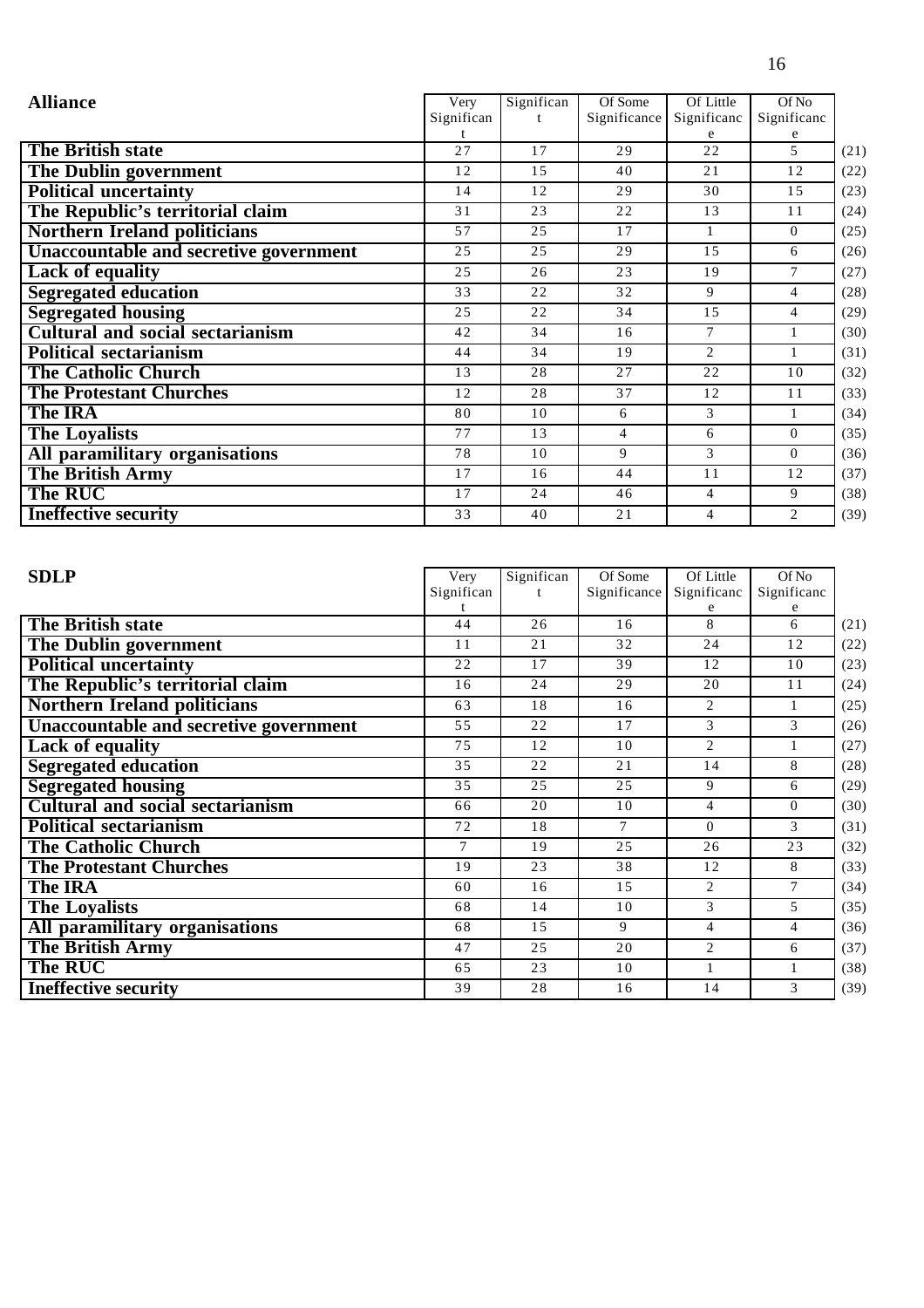| Sinn Féin                                     | Very       | Significan | Of Some      | Of Little   | Of No          |      |
|-----------------------------------------------|------------|------------|--------------|-------------|----------------|------|
|                                               | Significan |            | Significance | Significanc | Significanc    |      |
|                                               |            |            |              |             | e              |      |
| <b>The British state</b>                      | 73         | 13         | 4            | 4           | 6              | (21) |
| <b>The Dublin government</b>                  | 18         | 13         | 21           | 26          | 22             | (22) |
| <b>Political uncertainty</b>                  | 27         | 15         | 36           | 14          | 8              | (23) |
| The Republic's territorial claim              | 24         | 17         | 19           | 20          | 20             | (24) |
| <b>Northern Ireland politicians</b>           | 50         | 35         | 12           | 2           | $\mathbf{1}$   | (25) |
| <b>Unaccountable and secretive government</b> | 48         | 24         | 18           | 6           | $\overline{4}$ | (26) |
| <b>Lack of equality</b>                       | 69         | 17         | 12           |             |                | (27) |
| <b>Segregated education</b>                   | 23         | 22         | 25           | 11          | 19             | (28) |
| <b>Segregated housing</b>                     | 25         | 22         | 25           | 15          | 13             | (29) |
| <b>Cultural and social sectarianism</b>       | 43         | 37         | 13           | 5           | $\overline{2}$ | (30) |
| <b>Political sectarianism</b>                 | 59         | 21         | 9            | 8           | 3              | (31) |
| <b>The Catholic Church</b>                    | 16         | 10         | 15           | 29          | 30             | (32) |
| <b>The Protestant Churches</b>                | 29         | 32         | 22           | 8           | 9              | (33) |
| <b>The IRA</b>                                | 20         | 22         | 27           | 18          | 13             | (34) |
| <b>The Loyalists</b>                          | 37         | 21         | 30           | 6           | 6              | (35) |
| All paramilitary organisations                | 30         | 32         | 29           | $\tau$      | 2              | (36) |
| <b>The British Army</b>                       | 52         | 28         | 6            | 6           | 8              | (37) |
| The RUC                                       | 70         | 12         | 15           | 1           | 2              | (38) |
| <b>Ineffective security</b>                   | 24         | 13         | 28           | 17          | 18             | (39) |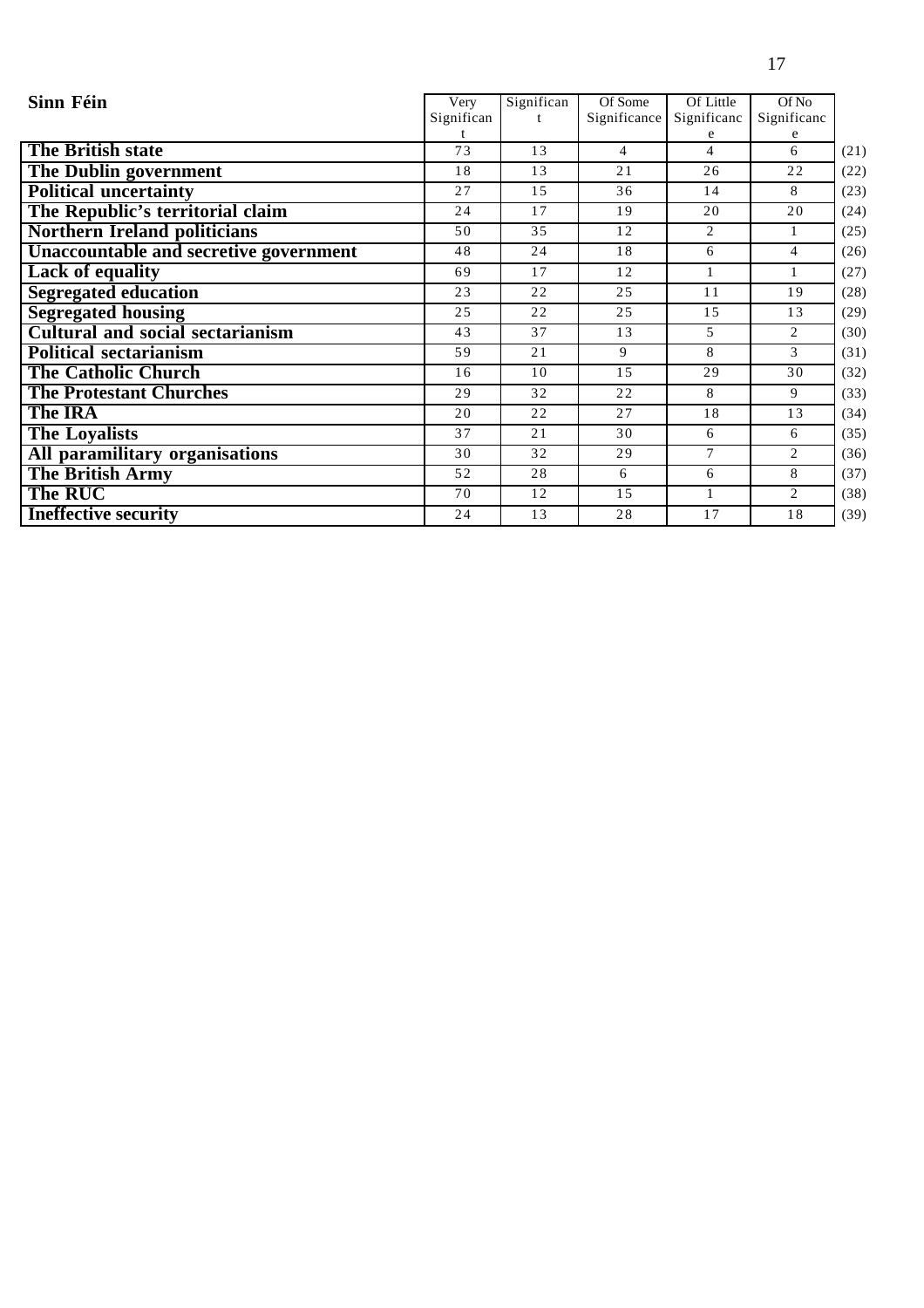#### **Choosing your options for a lasting settlement**

Most of the remainder of this questionnaire will present you with various options on what could be the different parts of a settlement for the future of Northern Ireland. Every effort has been made to address all the problems referred to in question one as human rights issues, as questions of police reform, as part of Strand One, Two and Three of the Stormont Talks or as constitutional reform in the Republic of Ireland or the United Kingdom of Great Britain and Northern Ireland. Where necessary explanations will be provided.

For each option you will be asked to indicate which ones you consider to be 'Essential', 'Desirable', 'Acceptable', 'Tolerable' or 'Unacceptable'.

For the purposes of this poll 'Essential', 'Desirable', 'Acceptable', 'Tolerable' and 'Unacceptable' mean:

#### **SHOWCARD 5**

*'Essential' - You believe this option is a necessary part of a lasting settlement and should be implemented under any circumstances.*

*'Desirable' - This option is not what you would consider to be 'Essential', but you think this option, or something very similar to it, is a good idea and should be put into practice.*

*'Acceptable' - This option is not what you would consider to be 'Desirable', if you were given a choice, but you could certainly 'live with it'.*

*'Tolerable' - This option is not what you want. But, as part of a lasting settlement for Northern Ireland, you would be willing to put up with it.*

*Unacceptable' - This option is completely unacceptable under any circumstances. You would not accept it, even as part of a lasting settlement.*

You may use each of the terms 'Essential', 'Desirable', 'Acceptable', 'Tolerable' and 'Unacceptable' as many times as you wish in each question.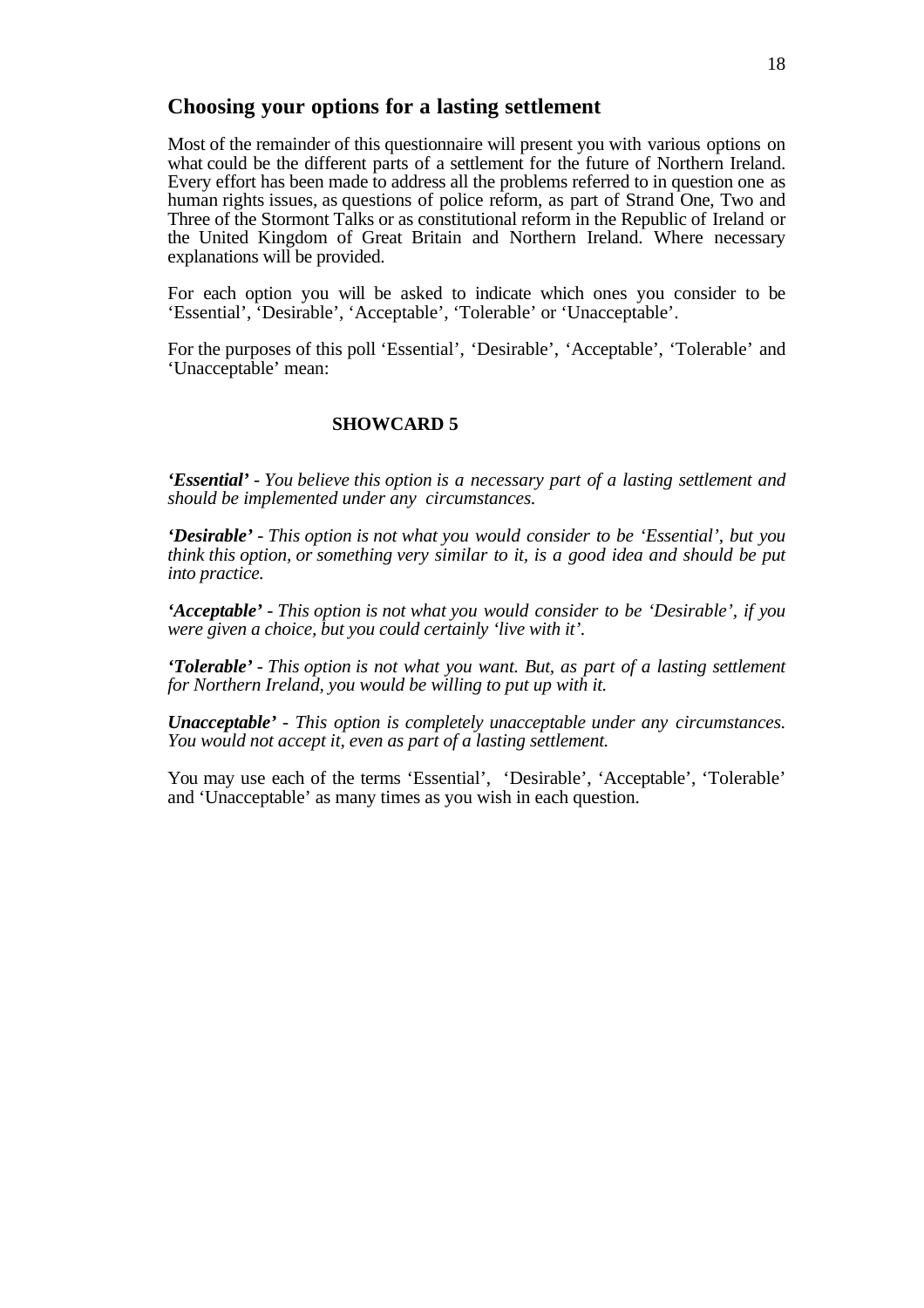## **2. Steps towards a lasting peace in Northern Ireland**

People from different communities often hold very different views about the steps that need to be taken in order to secure a lasting peace in Northern Ireland. Some frequently referred to solutions are listed below. Please indicate which ones you consider to be 'Essential', 'Desirable', 'Acceptable', 'Tolerable' or 'Unacceptable'.

## **SHOWCARD 6**

| All NI                                                     | Essential       | Desirable | Acceptable | Tolerable      | Unacceptable   |      |
|------------------------------------------------------------|-----------------|-----------|------------|----------------|----------------|------|
| <b>British withdrawal</b> - The British undertaking to     | $\overline{20}$ | 14        | 13         | 10             | 43             | (40) |
| leave Northern Ireland in a fixed period of time.          |                 |           |            |                |                |      |
| End Anglo-Irish Agreement- The Republic of                 | 24              | 17        | 21         | 19             | 19             | (41) |
| Ireland end their involvement in Northern Ireland          |                 |           |            |                |                |      |
| affairs.                                                   |                 |           |            |                |                |      |
| Integrate Northern Ireland into the UK - The               | 20              | 14        | 20         | 12             | 34             | (42) |
| British Government stop looking for political              |                 |           |            |                |                |      |
| solutions to the Northern Ireland problem and              |                 |           |            |                |                |      |
| simply govern from Westminster.                            |                 |           |            |                |                |      |
| Removal of territorial claim - The Republic of             | $\overline{38}$ | 13        | 12         | 10             | 27             | (43) |
| Ireland remove their claim on the territory of             |                 |           |            |                |                |      |
| Northern Ireland from their constitution.                  |                 |           |            |                |                |      |
| <b>Shared political institutions - Reform Northern</b>     | 21              | 14        | 28         | 18             | 19             | (44) |
| Ireland's political institutions to facilitate the sharing |                 |           |            |                |                |      |
| of government by the whole society.                        |                 |           |            |                |                |      |
| Freedom of Information Act - The opening up of             | 33              | 25        | 25         | 11             | 6              | (45) |
| government to public scrutiny through<br>the               |                 |           |            |                |                |      |
| introduction of a Freedom of Information Act.              |                 |           |            |                |                |      |
| <b>Bill of Rights - A Northern Ireland Bill of Rights</b>  | 54              | 22        | 17         | 6              | $\mathbf{1}$   | (46) |
| that guarantees equality for all.                          |                 |           |            |                |                |      |
| School choice - A right to choose integrated               | 43              | 24        | 26         | $\overline{4}$ | 3              | (47) |
| education.                                                 |                 |           |            |                |                |      |
| <b>Housing choice</b> - A right to choose integrated       | 39              | 24        | 28         | 6              | 3              | (48) |
| housing.                                                   |                 |           |            |                |                |      |
| Cultural rights - A Northern Ireland Bill of               | 49              | 22        | 23         | $\overline{4}$ | 2              | (49) |
| Rights that guarantees and protects the culture of         |                 |           |            |                |                |      |
| each community.                                            |                 |           |            |                |                |      |
| A new political culture - Politics organised along         | 43              | 29        | 19         | 6              | 3              | (50) |
| lines of political ideology as opposed to sectarian        |                 |           |            |                |                |      |
| division.                                                  |                 |           |            |                |                |      |
| Separate politics and religion in the Republic             | 24              | 23        | 27         | 13             | 13             | (51) |
| of Ireland - Require the Churches and religious            |                 |           |            |                |                |      |
| institutions in the Republic of Ireland not to get         |                 |           |            |                |                |      |
| directly involved in politics.                             |                 |           |            |                |                |      |
| Separate politics and religion in Northern                 | 27              | 26        | 26         | 10             | 11             | (52) |
| <b>Ireland</b> - Require the Churches and religious        |                 |           |            |                |                |      |
| institutions in Northern Ireland not to get directly       |                 |           |            |                |                |      |
| involved in politics.                                      |                 |           |            |                |                |      |
| Disband paramilitary groups - Decommission                 | 70              | 12        | 10         | $\overline{4}$ | $\overline{4}$ | (53) |
| all arms held by paramilitary groups and disband           |                 |           |            |                |                |      |
| their organisations.                                       |                 |           |            |                |                |      |
| <b>Return army to barracks - Return all military</b>       | $\overline{31}$ | 14        | 20         | 11             | 24             | (54) |
| units to their barracks and do not use them for            |                 |           |            |                |                |      |
| internal security operations in Northern Ireland.          |                 |           |            |                |                |      |
| <b>Reform the police</b> - Reform policing services in     | 34              | 10        | 14         | 11             | 31             | (55) |
| Northern Ireland to make them acceptable to the            |                 |           |            |                |                |      |
| whole community.                                           |                 |           |            |                |                |      |
| 'Crack down' on terrorists - Introduce and                 | $\overline{57}$ | 18        | 13         | 5              | $\tau$         | (56) |
| enforce<br>effective<br>anti-terrorist<br>and<br>stronger  |                 |           |            |                |                |      |
| measures.                                                  |                 |           |            |                |                |      |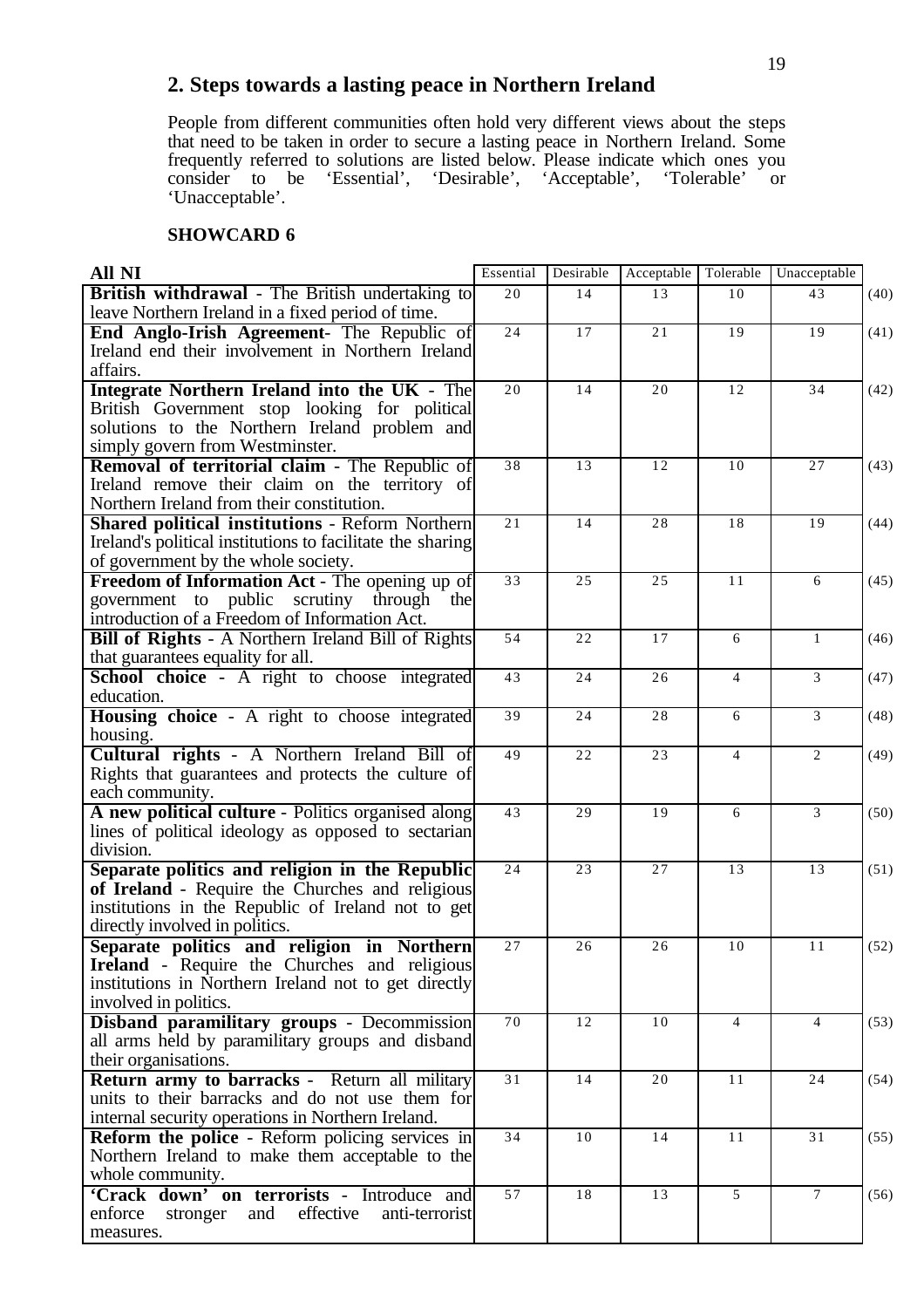| <b>Protestant</b>                                            | Essential | Desirable | Acceptable | Tolerable      | Unacceptable   |      |
|--------------------------------------------------------------|-----------|-----------|------------|----------------|----------------|------|
| <b>British withdrawal</b>                                    |           | 6         | 8          | 12             | 73             | (40) |
| <b>End Anglo-Irish Agreement</b>                             | 36        | 20        | 20         | 17             | 7              | (41) |
| <b>Integrate Northern Ireland into the UK</b>                | 35        | 22        | 25         | 8              | 10             | (42) |
| <b>Removal of territorial claim</b>                          | 63        | 19        | 8          | 5              | 5              | (43) |
| <b>Shared political institutions</b>                         | 12        | 10        | 31         | 20             | 27             | (44) |
| <b>Freedom of Information Act</b>                            | 24        | 28        | 24         | 15             | 9              | (45) |
| <b>Bill of Rights</b>                                        | 37        | 28        | 23         | 10             | $\overline{2}$ | (46) |
| <b>School choice</b>                                         | 35        | 25        | 31         | 6              | 3              | (47) |
| <b>Housing choice</b>                                        | 30        | 24        | 34         | 8              | 4              | (48) |
| <b>Cultural rights</b>                                       | 36        | 26        | 30         | 7              |                | (49) |
| A new political culture                                      | 31        | 31        | 25         | 9              | 4              | (50) |
| Separate politics and religion in the Republic<br>of Ireland | 30        | 23        | 27         | 12             | 8              | (51) |
| Separate politics and religion in Northern<br><b>Ireland</b> | 31        | 26        | 25         | 11             | $\tau$         | (52) |
| Disband paramilitary groups                                  | 70        | 11        | 10         | 4              | 5              | (53) |
| <b>Return army to barracks</b>                               | 8         | 13        | 21         | 17             | 41             | (54) |
| <b>Reform the police</b>                                     | 7         | 8         | 1.5        | 17             | 53             | (55) |
| 'Crack down' on terrorists                                   | 69        | 19        | 8          | $\overline{c}$ | 2              | (56) |

| Catholic                                                     | Essential | Desirable | Acceptable | Tolerable      | Unacceptable   |      |
|--------------------------------------------------------------|-----------|-----------|------------|----------------|----------------|------|
| <b>British withdrawal</b>                                    | 47        | 23        | 17         | 8              | 5              | (40) |
| <b>End Anglo-Irish Agreement</b>                             | 10        | 11        | 19         | 23             | 37             | (41) |
| <b>Integrate Northern Ireland into the UK</b>                | 4         | 2         | 13         | 16             | 65             | (42) |
| <b>Removal of territorial claim</b>                          |           | 5         | 13         | 16             | 59             | (43) |
| <b>Shared political institutions</b>                         | 32        | 18        | 23         | 17             | 10             | (44) |
| <b>Freedom of Information Act</b>                            | 47        | 23        | 22         | 6              | 2              | (45) |
| <b>Bill of Rights</b>                                        | 77        | 13        | 8          | 1              |                | (46) |
| <b>School choice</b>                                         | 53        | 21        | 22         | 3              |                | (47) |
| <b>Housing choice</b>                                        | 50        | 22        | 22         | 4              | 2              | (48) |
| <b>Cultural rights</b>                                       | 67        | 19        | 11         | 1              | $\overline{2}$ | (49) |
| A new political culture                                      | 58        | 27        | 10         | $\overline{c}$ | $\mathcal{F}$  | (50) |
| Separate politics and religion in the Republic<br>of Ireland | 15        | 21        | 27         | 18             | 19             | (51) |
| Separate politics and religion in Northern<br><b>Ireland</b> | 20        | 26        | 27         | 10             | 17             | (52) |
| <b>Disband paramilitary groups</b>                           | 66        | 1.5       | 9          | 5              | 5              | (53) |
| <b>Return army to barracks</b>                               | 60        | 16        | 18         | 3              | 3              | (54) |
| <b>Reform the police</b>                                     | 70        | 13        | 11         | 3              | 3              | (55) |
| 'Crack down' on terrorists                                   | 39        | 18        | 21         | 9              | 13             | (56) |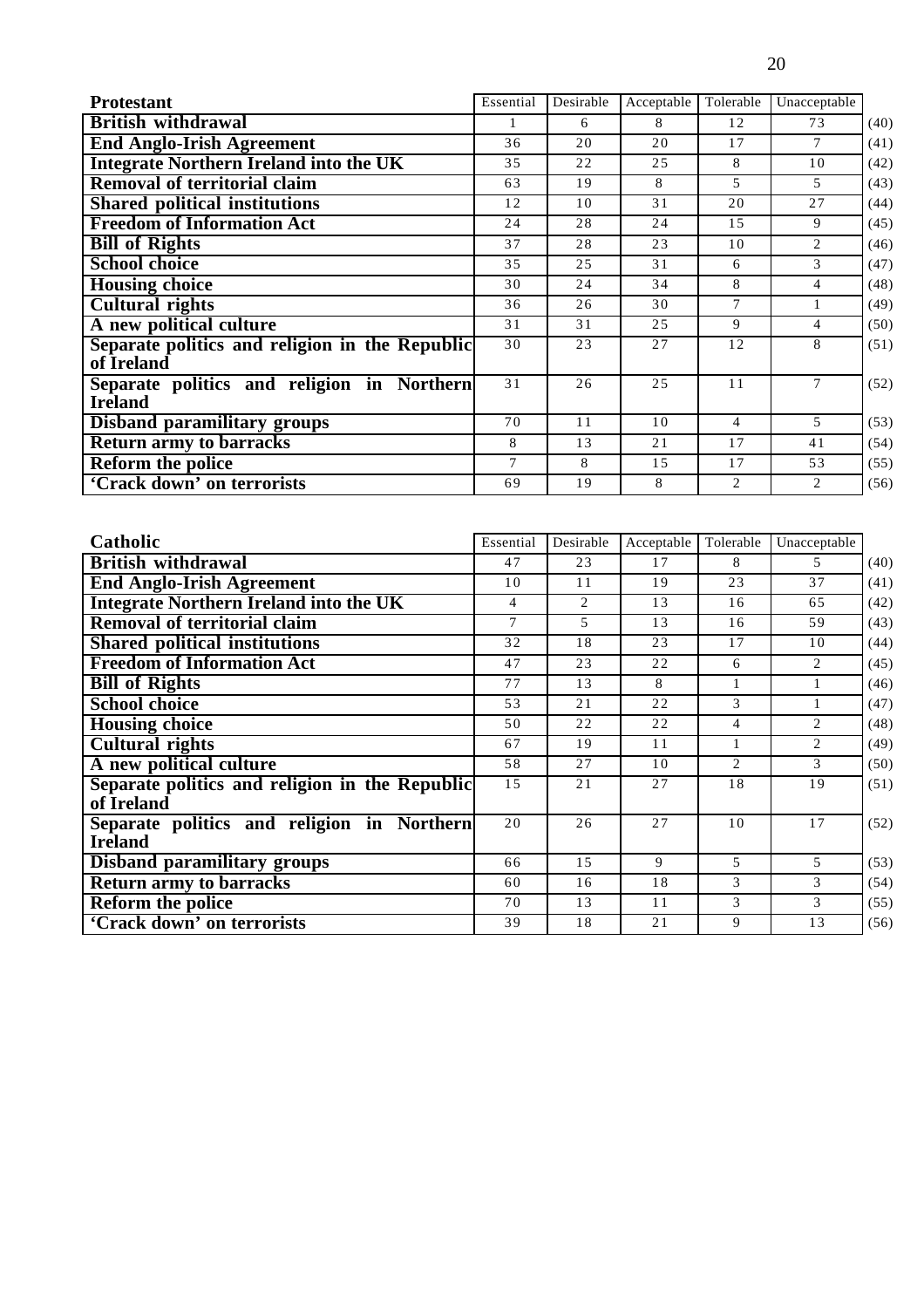| <b>DUP</b>                                                   | Essential | Desirable | Acceptable | Tolerable | Unacceptable   |      |
|--------------------------------------------------------------|-----------|-----------|------------|-----------|----------------|------|
| <b>British withdrawal</b>                                    |           | 4         | 3          | 4         | 88             | (40) |
| <b>End Anglo-Irish Agreement</b>                             | 49        | 10        | 13         | 18        | 10             | (41) |
| <b>Integrate Northern Ireland into the UK</b>                | 44        | 30        | 14         | 5         | $\tau$         | (42) |
| Removal of territorial claim                                 | 74        | 17        | 3          | $\Omega$  | 6              | (43) |
| <b>Shared political institutions</b>                         | 4         | 6         | 32         | 20        | 38             | (44) |
| <b>Freedom of Information Act</b>                            | 14        | 23        | 40         | 12        | 11             | (45) |
| <b>Bill of Rights</b>                                        | 17        | 21        | 42         | 14        | 6              | (46) |
| <b>School choice</b>                                         | 26        | 19        | 36         | 7         | 12             | (47) |
| <b>Housing choice</b>                                        | 18        | 10        | 47         | 10        | 15             | (48) |
| <b>Cultural rights</b>                                       | 26        | 18        | 40         | 8         | 8              | (49) |
| A new political culture                                      | 17        | 13        | 51         | 9         | 10             | (50) |
| Separate politics and religion in the Republic<br>of Ireland | 33        | 18        | 29         | 10        | 10             | (51) |
| Separate politics and religion in Northern<br><b>Ireland</b> | 28        | 30        | 31         | 6         | $\overline{5}$ | (52) |
| <b>Disband paramilitary groups</b>                           | 45        | 14        | 22         | 11        | 8              | (53) |
| <b>Return army to barracks</b>                               | 11        | 2         | 15         | 14        | 58             | (54) |
| <b>Reform the police</b>                                     | 5         | 5         | 8          | 14        | 68             | (55) |
| 'Crack down' on terrorists                                   | 66        | 18        | 10         |           | 5              | (56) |

| <b>UUP</b>                                                   | Essential | Desirable | Acceptable | Tolerable      | Unacceptable                |      |
|--------------------------------------------------------------|-----------|-----------|------------|----------------|-----------------------------|------|
| <b>British withdrawal</b>                                    |           | 4         | 5.         | 11             | 79                          | (40) |
| <b>End Anglo-Irish Agreement</b>                             | 40        | 27        | 17         | 12             | 4                           | (41) |
| <b>Integrate Northern Ireland into the UK</b>                | 41        | 25        | 23         | 6              | 5                           | (42) |
| <b>Removal of territorial claim</b>                          | 68        | 17        | 8          | 3              | 4                           | (43) |
| <b>Shared political institutions</b>                         | 11        | 8         | 32         | 23             | 26                          | (44) |
| <b>Freedom of Information Act</b>                            | 25        | 28        | 24         | 16             | 7                           | (45) |
| <b>Bill of Rights</b>                                        | 40        | 32        | 19         | 8              | 1                           | (46) |
| <b>School choice</b>                                         | 39        | 27        | 28         | $\overline{4}$ | $\mathcal{D}_{\mathcal{L}}$ | (47) |
| <b>Housing choice</b>                                        | 34        | 28        | 34         | 4              | $\Omega$                    | (48) |
| <b>Cultural rights</b>                                       | 40        | 27        | 26         | 7              | $\Omega$                    | (49) |
| A new political culture                                      | 37        | 34        | 19         | 9              | 1                           | (50) |
| Separate politics and religion in the Republic<br>of Ireland | 30        | 29        | 25         | 10             | 6                           | (51) |
| Separate politics and religion in Northern<br><b>Ireland</b> | 28        | 29        | 26         | 10             | 7                           | (52) |
| <b>Disband paramilitary groups</b>                           | 79        | 9         | 8          | 2              | $\mathfrak{D}$              | (53) |
| <b>Return army to barracks</b>                               | 7         | 11        | 21         | 17             | 44                          | (54) |
| <b>Reform the police</b>                                     | 6         | 4         | 11         | 20             | 59                          | (55) |
| 'Crack down' on terrorists                                   | 77        | 15        | 6          |                | 1                           | (56) |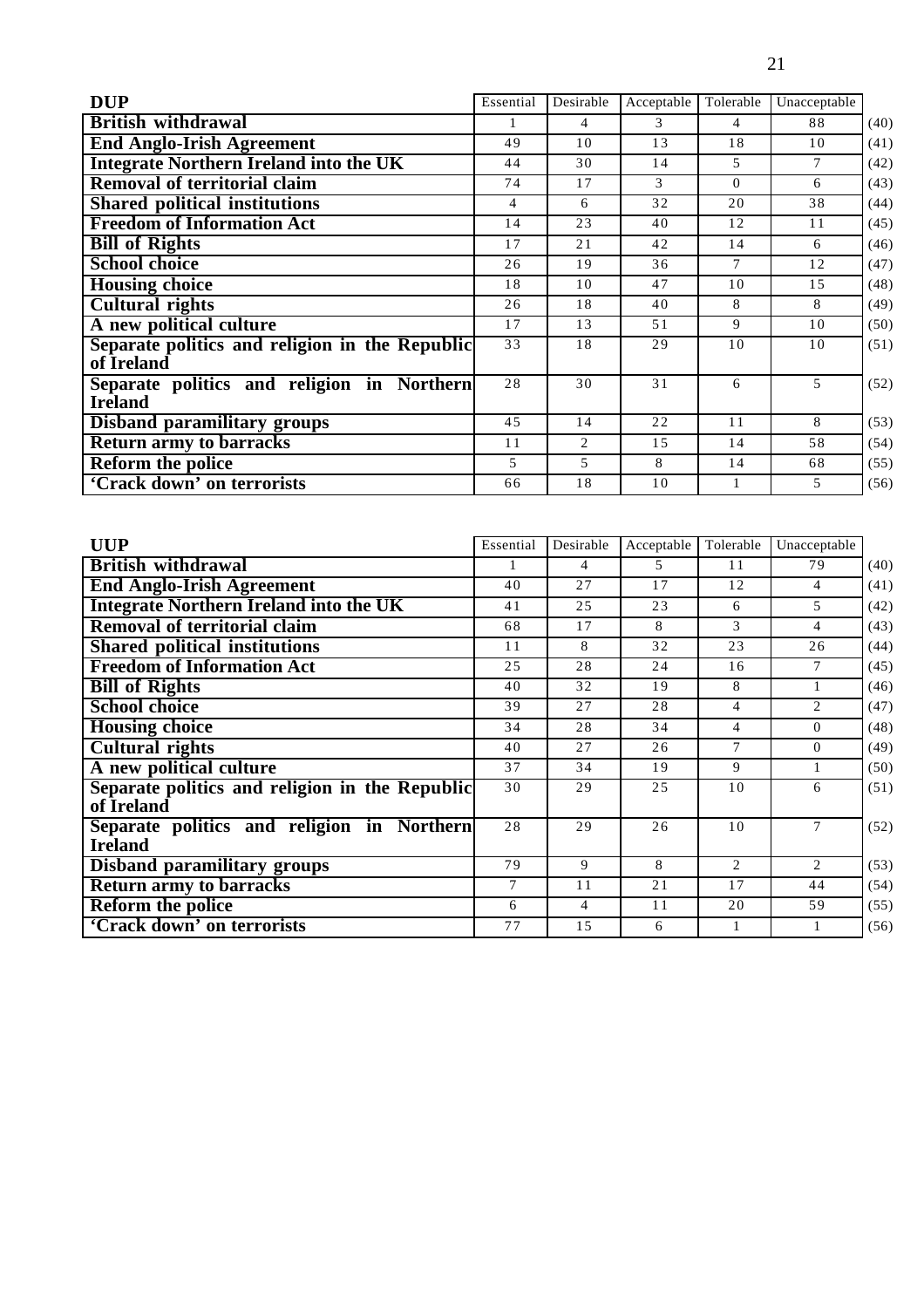| <b>Alliance</b>                                              | Essential | Desirable | Acceptable | Tolerable | Unacceptable   |      |
|--------------------------------------------------------------|-----------|-----------|------------|-----------|----------------|------|
| <b>British withdrawal</b>                                    | 9         | 19        | 22         | 22        | 28             | (40) |
| <b>End Anglo-Irish Agreement</b>                             | 6         | 13        | 34         | 28        | 19             | (41) |
| <b>Integrate Northern Ireland into the UK</b>                | 8         | 9         | 35         | 23        | 25             | (42) |
| Removal of territorial claim                                 | 25        | 23        | 28         | 14        | 10             | (43) |
| <b>Shared political institutions</b>                         | 25        | 21        | 27         | 11        | 16             | (44) |
| <b>Freedom of Information Act</b>                            | 23        | 28        | 27         | 16        | 6              | (45) |
| <b>Bill of Rights</b>                                        | 60        | 15        | 24         | 1         | $\Omega$       | (46) |
| <b>School choice</b>                                         | 50        | 37        | 11         | 1         | 1              | (47) |
| <b>Housing choice</b>                                        | 48        | 37        | 11         | 3         |                | (48) |
| <b>Cultural rights</b>                                       | 41        | 34        | 23         | 1         |                | (49) |
| A new political culture                                      | 47        | 39        | 9          | 5         | $\overline{0}$ | (50) |
| Separate politics and religion in the Republic<br>of Ireland | 30        | 15        | 31         | 15        | 9              | (51) |
| Separate politics and religion in Northern<br><b>Ireland</b> | 37        | 20        | 13         | 14        | 16             | (52) |
| Disband paramilitary groups                                  | 76        | 17        | 3          | 2         | 2              | (53) |
| <b>Return army to barracks</b>                               | 19        | 32        | 37         | 9         | 3              | (54) |
| <b>Reform the police</b>                                     | 8         | 24        | 45         | 9         | 14             | (55) |
| 'Crack down' on terrorists                                   | 61        | 27        | 11         | $\Omega$  |                | (56) |

| <b>SDLP</b>                                                  | Essential | Desirable | Acceptable    | Tolerable      | Unacceptable                |      |
|--------------------------------------------------------------|-----------|-----------|---------------|----------------|-----------------------------|------|
| <b>British withdrawal</b>                                    | 36        | 27        | 22            | 10             | 5.                          | (40) |
| <b>End Anglo-Irish Agreement</b>                             | 7         | 1.5       | 18            | 24             | 36                          | (41) |
| <b>Integrate Northern Ireland into the UK</b>                | 3         | 3         | 15            | 18             | 61                          | (42) |
| <b>Removal of territorial claim</b>                          | 6         | 4         | 14            | 16             | 60                          | (43) |
| <b>Shared political institutions</b>                         | 39        | 20        | 25            | 11             | 5                           | (44) |
| <b>Freedom of Information Act</b>                            | 53        | 23        | 19            | 5              | $\Omega$                    | (45) |
| <b>Bill of Rights</b>                                        | 82        | 8         | 8             |                | 1                           | (46) |
| <b>School choice</b>                                         | 59        | 18        | 20            | $\overline{c}$ |                             | (47) |
| <b>Housing choice</b>                                        | 52        | 21        | 21            | 4              | $\mathfrak{D}$              | (48) |
| <b>Cultural rights</b>                                       | 71        | 16        | 10            |                | $\mathcal{D}_{\mathcal{L}}$ | (49) |
| A new political culture                                      | 62        | 28        | 6             |                | 3                           | (50) |
| Separate politics and religion in the Republic<br>of Ireland | 13        | 23        | 26            | 24             | 14                          | (51) |
| Separate politics and religion in Northern<br><b>Ireland</b> | 19        | 30        | 27            | 10             | 14                          | (52) |
| <b>Disband paramilitary groups</b>                           | 85        | 7         | $\mathcal{F}$ | $\overline{c}$ | 1                           | (53) |
| <b>Return army to barracks</b>                               | 60        | 16        | 18            | 3              | 3                           | (54) |
| <b>Reform the police</b>                                     | 70        | 18        | 6             | 4              | 2                           | (55) |
| 'Crack down' on terrorists                                   | 48        | 19        | 18            | 7              | 8                           | (56) |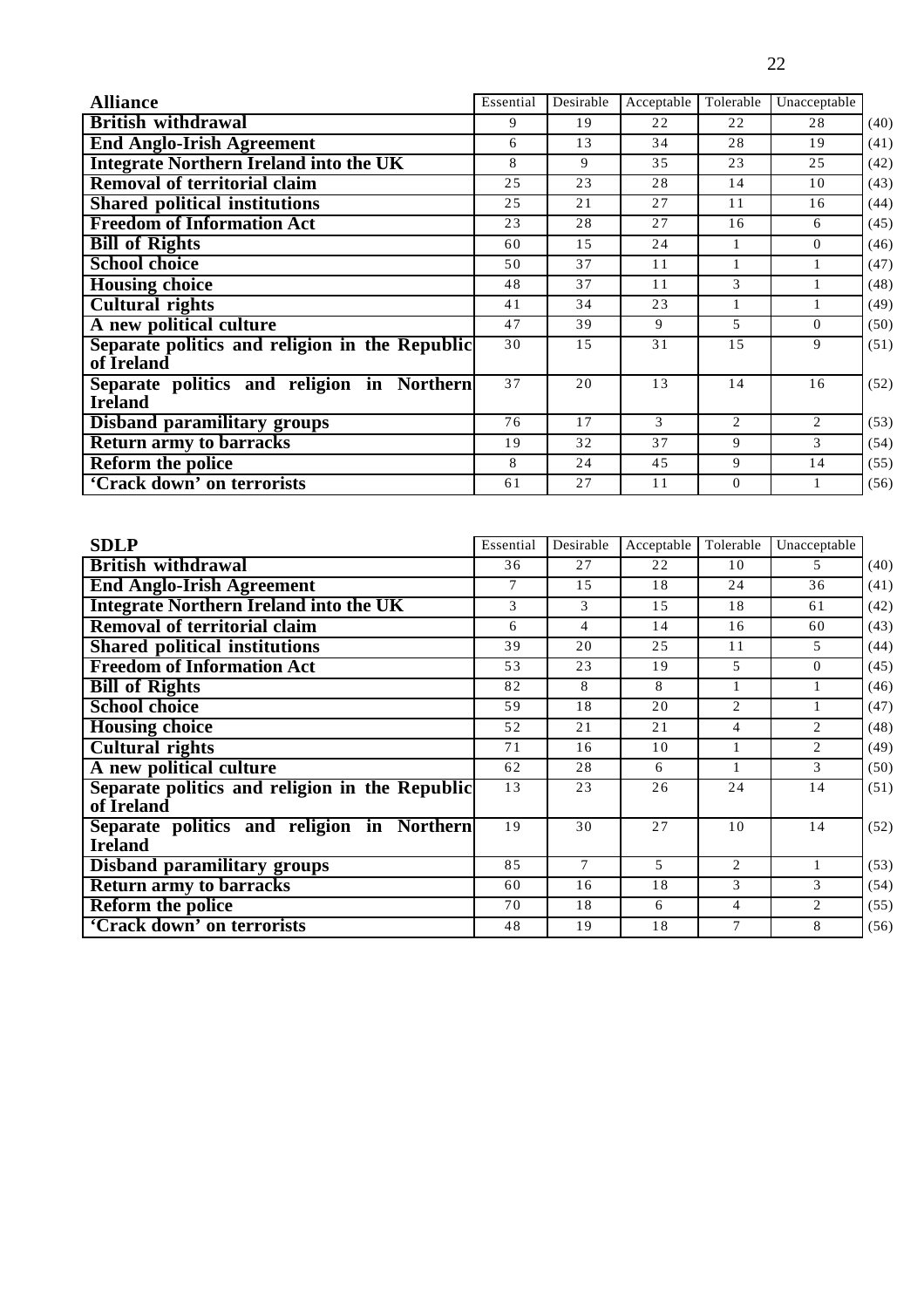| ٠<br>v<br>٠ |  |
|-------------|--|

| Sinn Féin                                                    | Essential | Desirable | Acceptable | Tolerable    | Unacceptable   |      |
|--------------------------------------------------------------|-----------|-----------|------------|--------------|----------------|------|
| <b>British withdrawal</b>                                    | 70        | 16        | 11         | 1            | 2              | (40) |
| <b>End Anglo-Irish Agreement</b>                             | 14        | 11        | 21         | 19           | 35             | (41) |
| <b>Integrate Northern Ireland into the UK</b>                | 5         | 4         | 6          | 6            | 79             | (42) |
| <b>Removal of territorial claim</b>                          | 14        | 4         | 4          | 10           | 68             | (43) |
| <b>Shared political institutions</b>                         | 21        | 1.5       | 19         | 30           | 15             | (44) |
| <b>Freedom of Information Act</b>                            | 41        | 23        | 23         | 9            | 4              | (45) |
| <b>Bill of Rights</b>                                        | 74        | 17        | 6          | 2            | 1              | (46) |
| <b>School choice</b>                                         | 47        | 19        | 29         | 4            | 1              | (47) |
| <b>Housing choice</b>                                        | 46        | 18        | 28         | 6            | 2              | (48) |
| <b>Cultural rights</b>                                       | 63        | 22        | 13         | $\mathbf{1}$ |                | (49) |
| A new political culture                                      | 52        | 26        | 17         | 3            | $\mathfrak{D}$ | (50) |
| Separate politics and religion in the Republic<br>of Ireland | 13        | 22        | 29         | 11           | 25             | (51) |
| Separate politics and religion in Northern<br><b>Ireland</b> | 19        | 23        | 31         | 10           | 17             | (52) |
| <b>Disband paramilitary groups</b>                           | 39        | 26        | 14         | 11           | 10             | (53) |
| <b>Return army to barracks</b>                               | 77        | 10        | 8          | 3            | 2              | (54) |
| <b>Reform the police</b>                                     | 86        | 3         | 8          | $\Omega$     | 3              | (55) |
| 'Crack down' on terrorists                                   | 22        | 12        | 28         | 13           | 25             | (56) |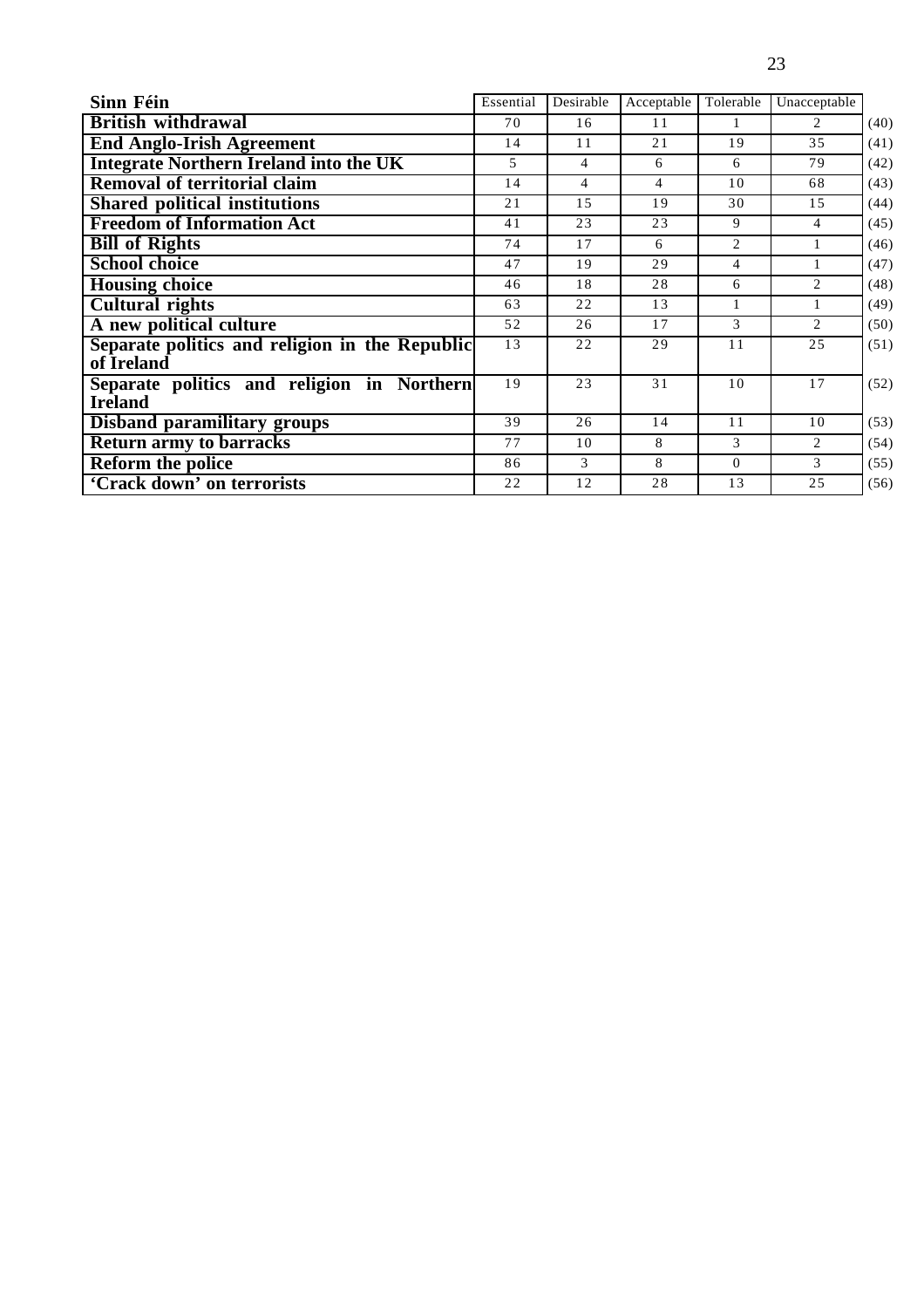## **3. Protecting the Rights of the People of Northern Ireland**

#### **The European Convention on Human Rights**

Like the French and American constitutions the European Convention on Human Rights protects individuals by guaranteeing each persons right to life, liberty, freedom of thought and expression, justice and equality (a brief list is given below).

*the right..... To life. Not to be tortured or subjected to inhuman or degrading treatment. To protection from slavery or forced work. Not to be unlawfully arrested or detained. To a fair trial. To freedom of belief and expression. To free association. To privacy and family life. Not to be discriminated against. To a remedy for breaches of human rights.*

The new Labour government plan to introduce this Convention into the domestic law of the United Kingdom of Great Britain and Northern Ireland. This will allow any complaints regarding failures to meet these minimum standards to be heard by courts in the UK and Northern Ireland. Do you think this is 'Essential', 'Desirable', 'Acceptable', 'Tolerable' or 'Unacceptable'.

| <b>All NI</b>                                                                                                                                                                                                                  | Essential | Desirable | Acceptable | Tolerable      | Unacceptable                |      |
|--------------------------------------------------------------------------------------------------------------------------------------------------------------------------------------------------------------------------------|-----------|-----------|------------|----------------|-----------------------------|------|
| The European Convention on Human<br><b>Rights</b> - The introduction of the European<br>Convention on Human Rights into domestic<br>law to provide for quick and effective access<br>to these minimum international standards. | 51        | 23        | 17         | $\tau$         | $\mathcal{D}_{\mathcal{L}}$ | (57) |
| <b>Protestant</b>                                                                                                                                                                                                              | Essential | Desirable | Acceptable | Tolerable      | Unacceptable                |      |
| The European Convention on Human<br><b>Rights</b>                                                                                                                                                                              | 32        | 31        | 24         | 10             | 3                           | (57) |
| Catholic                                                                                                                                                                                                                       | Essential | Desirable | Acceptable | Tolerable      | Unacceptable                |      |
| The European Convention on Human<br><b>Rights</b>                                                                                                                                                                              | 76        | 12        | 8          | $\overline{4}$ | $\Omega$                    | (57) |
| <b>DUP</b>                                                                                                                                                                                                                     | Essential | Desirable | Acceptable | Tolerable      | Unacceptable                |      |
| The European Convention on Human<br><b>Rights</b>                                                                                                                                                                              | 23        | 29        | 27         | 16             | $\overline{\phantom{0}}$    | (57) |
| <b>UUP</b>                                                                                                                                                                                                                     | Essential | Desirable | Acceptable | Tolerable      | Unacceptable                |      |
| The European Convention on Human<br><b>Rights</b>                                                                                                                                                                              | 36        | 29        | 28         | 6              | $\mathbf{1}$                | (57) |
| <b>Alliance</b>                                                                                                                                                                                                                | Essential | Desirable | Acceptable | Tolerable      | Unacceptable                |      |
| The European Convention on Human<br><b>Rights</b>                                                                                                                                                                              | 51        | 26        | 12         | 9              | 2                           | (57) |
| <b>SDLP</b>                                                                                                                                                                                                                    | Essential | Desirable | Acceptable | Tolerable      | Unacceptable                |      |
| The European Convention on Human<br><b>Rights</b>                                                                                                                                                                              | 79        | 13        | 6          | 2              | $\Omega$                    | (57) |
| Sinn Féin                                                                                                                                                                                                                      | Essential | Desirable | Acceptable | Tolerable      | Unacceptable                |      |
| The European Convention on Human<br><b>Rights</b>                                                                                                                                                                              | 74        | 9         | 11         | 6              | $\Omega$                    | (57) |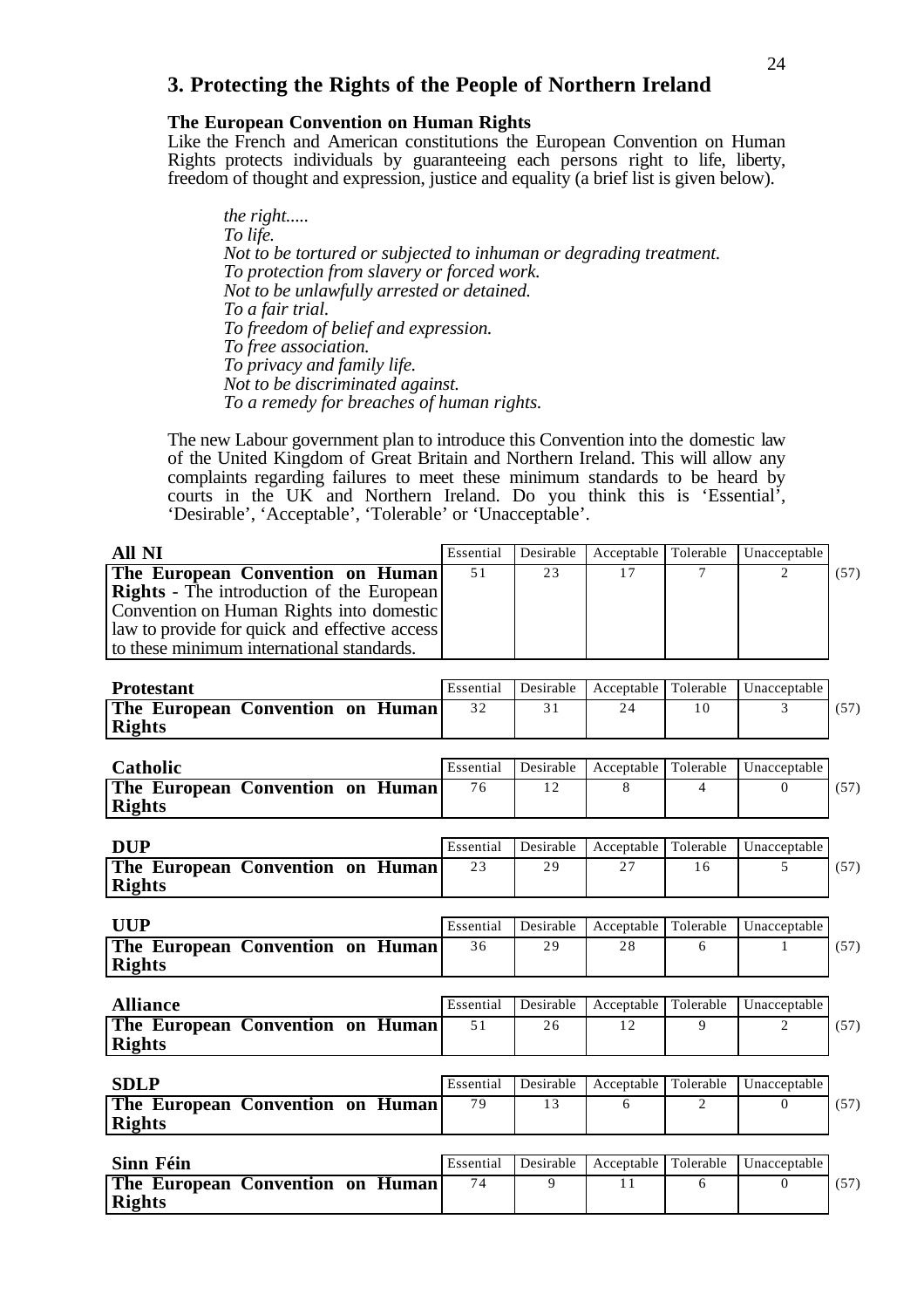#### **An Additional Bill of Rights for Northern Ireland**

In addition to protecting these basic rights some recent negotiated settlements, for example South Africa, have included a Bill of Rights to deal with many of the special political, social and cultural problems that lay at the heart of their conflict. A Northern Ireland Bill of Rights could address many of the different political, social and cultural problems reviewed in the earlier questions. Alternatively, as in the past, all these problems could simply be dealt with one at a time through the normal processes of policy and law making. Please indicate which of these various options you consider to be 'Essential', 'Desirable', 'Acceptable', 'Tolerable' or 'Unacceptable'.

| All NI                                                                                 | Essential | Desirable | Acceptable  | Tolerable | Unacceptable                   |      |
|----------------------------------------------------------------------------------------|-----------|-----------|-------------|-----------|--------------------------------|------|
| Northern Ireland Bill of Rights - An                                                   | 38        | 29        | 20          | 8         | $\overline{\phantom{0}}$       | (58) |
| additional Bill of Rights and new laws as                                              |           |           |             |           |                                |      |
| may be required to address the special                                                 |           |           |             |           |                                |      |
| political, social and cultural problems of                                             |           |           |             |           |                                |      |
| Northern Ireland.                                                                      |           |           |             |           |                                |      |
| No Bill of Rights - just new laws - No                                                 | 12        | 17        | 35          | 17        | 19                             | (59) |
| additional Bill of Rights, just new policies<br>and legislation to address the special |           |           |             |           |                                |      |
| political, social and cultural problems of                                             |           |           |             |           |                                |      |
| Northern Ireland.                                                                      |           |           |             |           |                                |      |
|                                                                                        |           |           |             |           |                                |      |
| <b>Protestant</b>                                                                      | Essential | Desirable | Acceptable  | Tolerable | Unacceptable                   |      |
| <b>Northern Ireland Bill of Rights</b>                                                 | 27        | 31        | 25          | 11        | 6                              | (58) |
| No Bill of Rights - just new laws                                                      | 10        | 15        | 41          | 19        | 1.5                            | (59) |
|                                                                                        |           |           |             |           |                                |      |
| Catholic                                                                               | Essential | Desirable | Acceptable  | Tolerable | Unacceptable                   |      |
| <b>Northern Ireland Bill of Rights</b>                                                 | 54        | 29        | $\mathbf Q$ | 6         | $\overline{2}$                 | (58) |
| No Bill of Rights - just new laws                                                      | 16        | 17        | 26          | 13        | 28                             | (59) |
| <b>DUP</b>                                                                             | Essential | Desirable | Acceptable  | Tolerable | Unacceptable                   |      |
| <b>Northern Ireland Bill of Rights</b>                                                 | 29        | 21        | 28          | 16        | 6                              | (58) |
| No Bill of Rights - just new laws                                                      | 18        | $\tau$    | 39          | 22        | 14                             | (59) |
|                                                                                        |           |           |             |           |                                |      |
| <b>UUP</b>                                                                             | Essential | Desirable | Acceptable  | Tolerable | Unacceptable                   |      |
| <b>Northern Ireland Bill of Rights</b>                                                 | 25        | 34        | 25          | 8         | 8                              | (58) |
| No Bill of Rights - just new laws                                                      | $\tau$    | 20        | 41          | 19        | 13                             | (59) |
|                                                                                        |           |           |             |           |                                |      |
| <b>Alliance</b>                                                                        | Essential | Desirable | Acceptable  | Tolerable | Unacceptable                   |      |
| <b>Northern Ireland Bill of Rights</b>                                                 | 26        | 33        | 27          | 8         | 6                              | (58) |
| No Bill of Rights - just new laws                                                      | 13        | 15        | 42          | 19        | 11                             | (59) |
|                                                                                        |           |           |             |           |                                |      |
| <b>SDLP</b>                                                                            | Essential | Desirable | Acceptable  | Tolerable | Unacceptable                   |      |
| <b>Northern Ireland Bill of Rights</b>                                                 | 55        | 32        | 6           | 6         | $\mathbf{1}$                   | (58) |
| No Bill of Rights - just new laws                                                      | 14        | 18        | 25          | 14        | 29                             | (59) |
|                                                                                        |           |           |             |           |                                |      |
| Sinn Féin                                                                              | Essential | Desirable | Acceptable  | Tolerable | Unacceptable<br>$\overline{2}$ |      |
| <b>Northern Ireland Bill of Rights</b>                                                 | 59        | 21        | 12          | 6         |                                | (58) |
| No Bill of Rights - just new laws                                                      | 21        | 16        | 23          | $10$      | 30                             | (59) |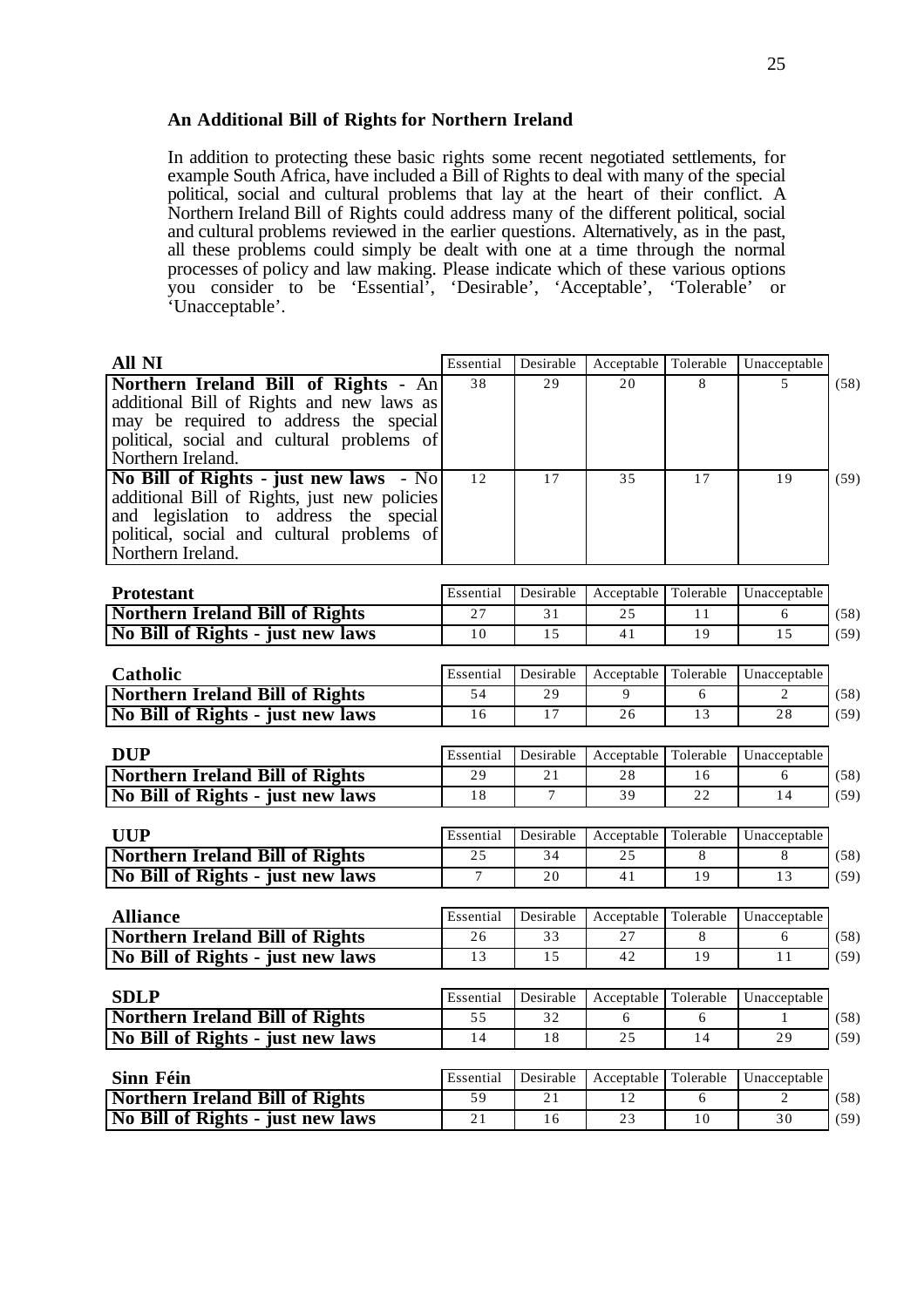#### **Human Rights Courts and Commissions**

In addition to a Bill of Rights a special court could be established to hear complaints and the Northern Ireland Standing Advisory Commission on Human Rights could be strengthened to extend its responsibilities for monitoring to include investigations, education and the development of human rights as a part of the culture of Northern Ireland. Additionally a Human Rights Commission could be given the responsibility of bringing individual complaints to court in much the same way as the Northern Ireland Fair Employment Commission. Please indicate which of these options you consider to be 'Essential', 'Desirable', 'Acceptable', 'Tolerable' or 'Unacceptable'.

| <b>All NI</b>                                | Essential | Desirable | Acceptable Tolerable |    | Unacceptable |      |
|----------------------------------------------|-----------|-----------|----------------------|----|--------------|------|
| Human Rights Court - A special Human         | 31        | 25        | 31                   |    |              | (60) |
| Rights Court to hear complaints brought      |           |           |                      |    |              |      |
| under a Northern Ireland Bill of Rights.     |           |           |                      |    |              |      |
| <b>Stronger Human Rights Commission</b>      | 24        | 28        | 31                   | 11 | 6            | (61) |
| A special Commission to monitor,             |           |           |                      |    |              |      |
| investigate and promote Human Rights in      |           |           |                      |    |              |      |
| Northern Ireland.                            |           |           |                      |    |              |      |
| <b>Commission with powers to bring cases</b> | 32        | 26        | 28                   |    | 6            | (62) |
| to court - A Human Rights Commission         |           |           |                      |    |              |      |
| with a responsibility to bring individual    |           |           |                      |    |              |      |
| complaints to court. (Similar to the powers  |           |           |                      |    |              |      |
| of the Fair Employment Commission)           |           |           |                      |    |              |      |

| <b>Protestant</b>                                        | Essential |    | Desirable   Acceptable   Tolerable | Unacceptable |      |
|----------------------------------------------------------|-----------|----|------------------------------------|--------------|------|
| <b>Human Rights Court</b>                                |           | 20 | 41                                 |              | (60) |
| <b>Stronger Human Rights Commission</b>                  |           | 23 | 38                                 |              | (61) |
| <b>Commission with powers to bring cases</b><br>to court | 21        | 20 | 39                                 |              | (62) |

| <b>Catholic</b>                                          | Essential | Desirable | Acceptable Tolerable | Unacceptable |      |
|----------------------------------------------------------|-----------|-----------|----------------------|--------------|------|
| <b>Human Rights Court</b>                                |           | 28        | 16                   |              | (60) |
| <b>Stronger Human Rights Commission</b>                  | 41        | 33        | 20                   |              | (61) |
| <b>Commission with powers to bring cases</b><br>to court | 50        | 30        | 16                   |              | (62) |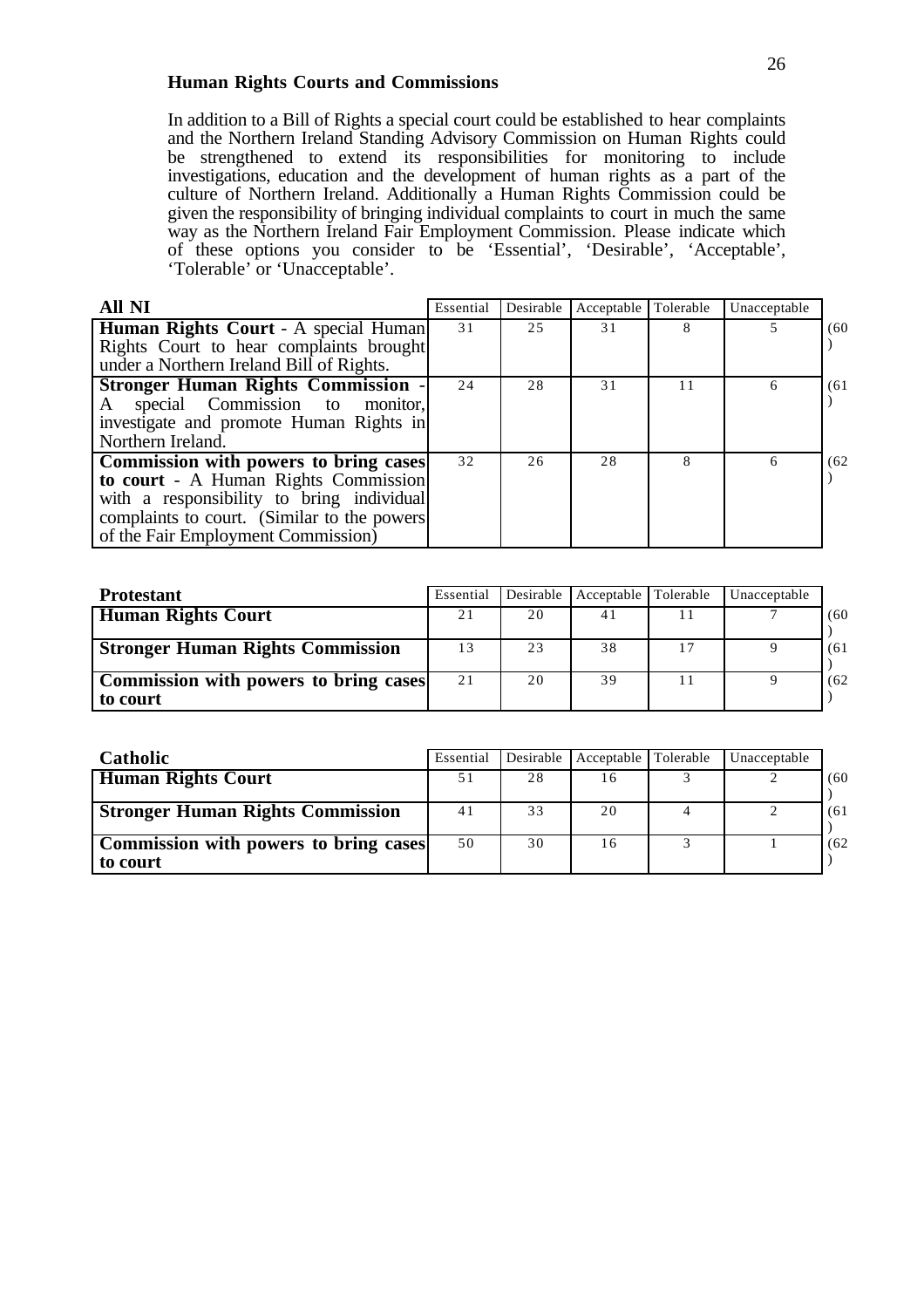| <b>DUP</b>                                               | Essential | Desirable | Acceptable | Tolerable | Unacceptable |      |
|----------------------------------------------------------|-----------|-----------|------------|-----------|--------------|------|
| <b>Human Rights Court</b>                                | 16        | 22        | 44         |           |              | (60) |
| <b>Stronger Human Rights Commission</b>                  |           | 18        | 37         | 17        |              | (61  |
| <b>Commission with powers to bring cases</b><br>to court | 18        | 19        | 36         |           | 20           | (62) |

| UUP                                                      | Essential |    | Desirable   Acceptable   Tolerable |    | Unacceptable |      |
|----------------------------------------------------------|-----------|----|------------------------------------|----|--------------|------|
| <b>Human Rights Court</b>                                | 25        | 15 |                                    |    |              | (60) |
| <b>Stronger Human Rights Commission</b>                  |           | 20 | 42                                 | 20 |              | (61) |
| <b>Commission with powers to bring cases</b><br>to court | 20        | 19 | 40                                 |    |              | (62) |

| <b>Alliance</b>                                          | Essential | Desirable | Acceptable Tolerable |    | Unacceptable |      |
|----------------------------------------------------------|-----------|-----------|----------------------|----|--------------|------|
| <b>Human Rights Court</b>                                | 20        | 28        | 33                   |    |              | (60  |
| <b>Stronger Human Rights Commission</b>                  | 14        | 29        | 38                   |    |              | (61) |
| <b>Commission with powers to bring cases</b><br>to court | 27        | 23        | 33                   | 10 |              | (62) |

| <b>SDLP</b>                                       | Essential |    | Desirable   Acceptable   Tolerable | Unacceptable |      |
|---------------------------------------------------|-----------|----|------------------------------------|--------------|------|
| <b>Human Rights Court</b>                         | 49        |    |                                    |              | (60  |
| <b>Stronger Human Rights Commission</b>           | 40        | 37 | - 9                                |              | (61  |
| Commission with powers to bring cases<br>to court | 44        | 40 |                                    |              | (62) |

| Sinn Féin                                                | Essential | Desirable | Acceptable Tolerable | Unacceptable |      |
|----------------------------------------------------------|-----------|-----------|----------------------|--------------|------|
| <b>Human Rights Court</b>                                | 60        | 23        |                      |              | (60) |
| <b>Stronger Human Rights Commission</b>                  | 51        | 24        |                      |              | (61) |
| <b>Commission with powers to bring cases</b><br>to court | 63        | 21        | 10                   |              | (62) |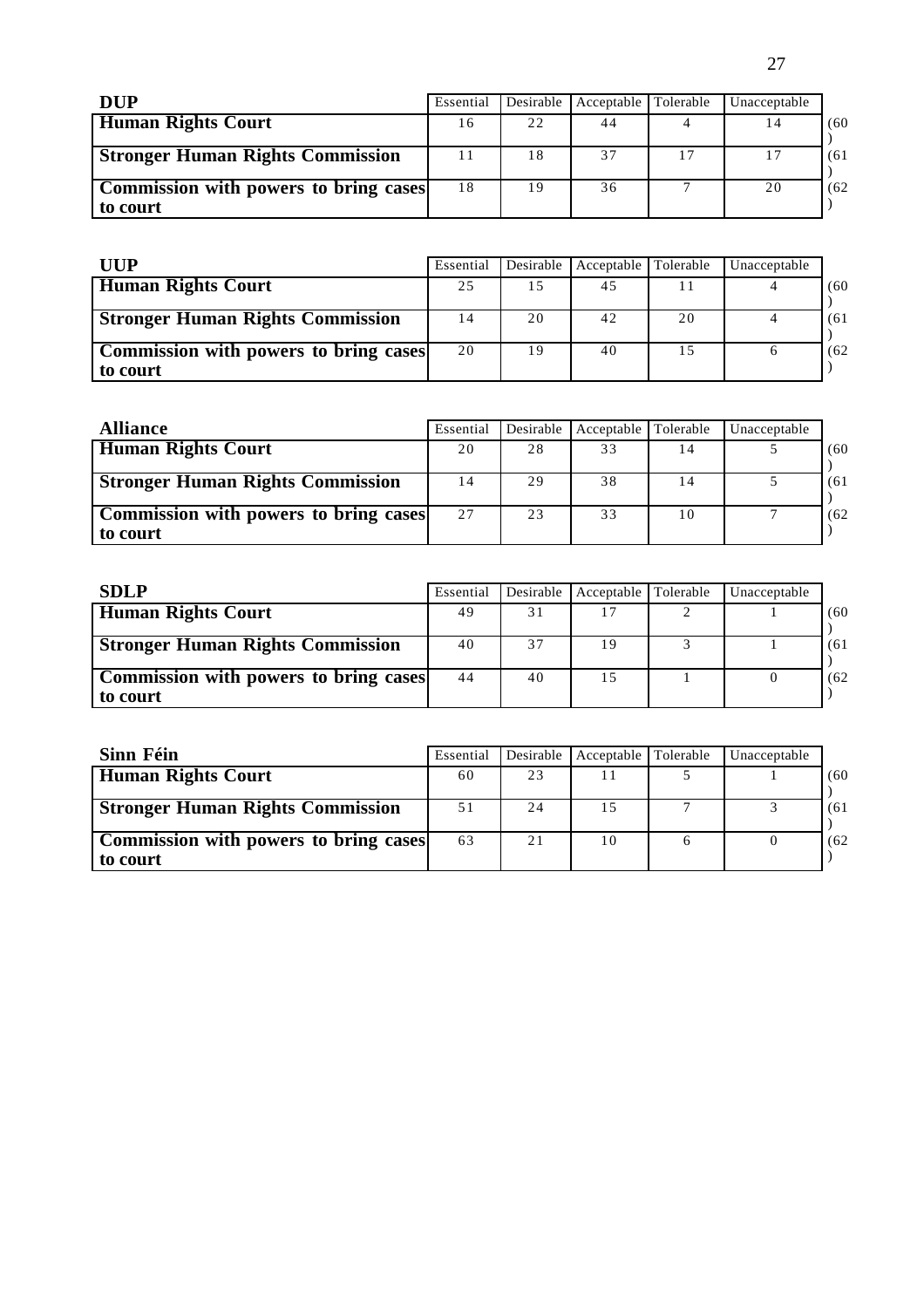#### **Economic, social and cultural rights**

In addition to the European Convention on Human Rights a Northern Ireland Bill of Rights could include many of the rights that have already been established in other international conventions and treaties. For example the International Covenant on Economic, Social and Cultural Rights includes:

*The right to :*

*Food, clothing and shelter. Health. Education. Work. Safe and fair conditions of work. Social security. Cultural expression.*

These economic, social and cultural rights could be included in a Northern Ireland Bill of Rights. Do you think this is 'Essential', 'Desirable', 'Acceptable', 'Tolerable' or 'Unacceptable'.

| All NI                                                                                                                                                                         | Essential | Desirable | Acceptable | Tolerable | Unacceptable |      |
|--------------------------------------------------------------------------------------------------------------------------------------------------------------------------------|-----------|-----------|------------|-----------|--------------|------|
| <b>Economic, Social and Cultural Rights -</b><br>The inclusion of international standards for<br>economic, social and cultural rights in a<br>Northern Ireland Bill of Rights. | 52        | 2.4       | 20         | 3         |              | (63) |
| <b>Protestant</b>                                                                                                                                                              | Essential | Desirable | Acceptable | Tolerable | Unacceptable |      |
| <b>Economic, Social and Cultural Rights</b>                                                                                                                                    | 41        | 26        | 26         | 5         | 2            | (63) |
|                                                                                                                                                                                |           |           |            |           |              |      |
| Catholic                                                                                                                                                                       | Essential | Desirable | Acceptable | Tolerable | Unacceptable |      |
| <b>Economic, Social and Cultural Rights</b>                                                                                                                                    | 72        | 21        | 6          | 1         | $\Omega$     | (63) |
|                                                                                                                                                                                |           |           |            |           |              |      |
| <b>DUP</b>                                                                                                                                                                     | Essential | Desirable | Acceptable | Tolerable | Unacceptable |      |
| <b>Economic, Social and Cultural Rights</b>                                                                                                                                    | 34        | 22        | 32         | 9         | 3            | (63) |
|                                                                                                                                                                                |           |           |            |           |              |      |
| <b>UUP</b>                                                                                                                                                                     | Essential | Desirable | Acceptable | Tolerable | Unacceptable |      |
| <b>Economic, Social and Cultural Rights</b>                                                                                                                                    | 44        | 27        | 26         | 3         | $\Omega$     | (63) |
| <b>Alliance</b>                                                                                                                                                                | Essential | Desirable | Acceptable | Tolerable | Unacceptable |      |
| <b>Economic, Social and Cultural Rights</b>                                                                                                                                    | 42        | 34        | 23         | 1         | $\Omega$     | (63) |
|                                                                                                                                                                                |           |           |            |           |              |      |
| <b>SDLP</b>                                                                                                                                                                    | Essential | Desirable | Acceptable | Tolerable | Unacceptable |      |
| <b>Economic, Social and Cultural Rights</b>                                                                                                                                    | 74        | 23        | 3          | $\Omega$  | $\Omega$     | (63) |
|                                                                                                                                                                                |           |           |            |           |              |      |
| Sinn Féin                                                                                                                                                                      | Essential | Desirable | Acceptable | Tolerable | Unacceptable |      |
| <b>Economic, Social and Cultural Rights</b>                                                                                                                                    | 70        | 17        | 10         | 3         | $\Omega$     | (63) |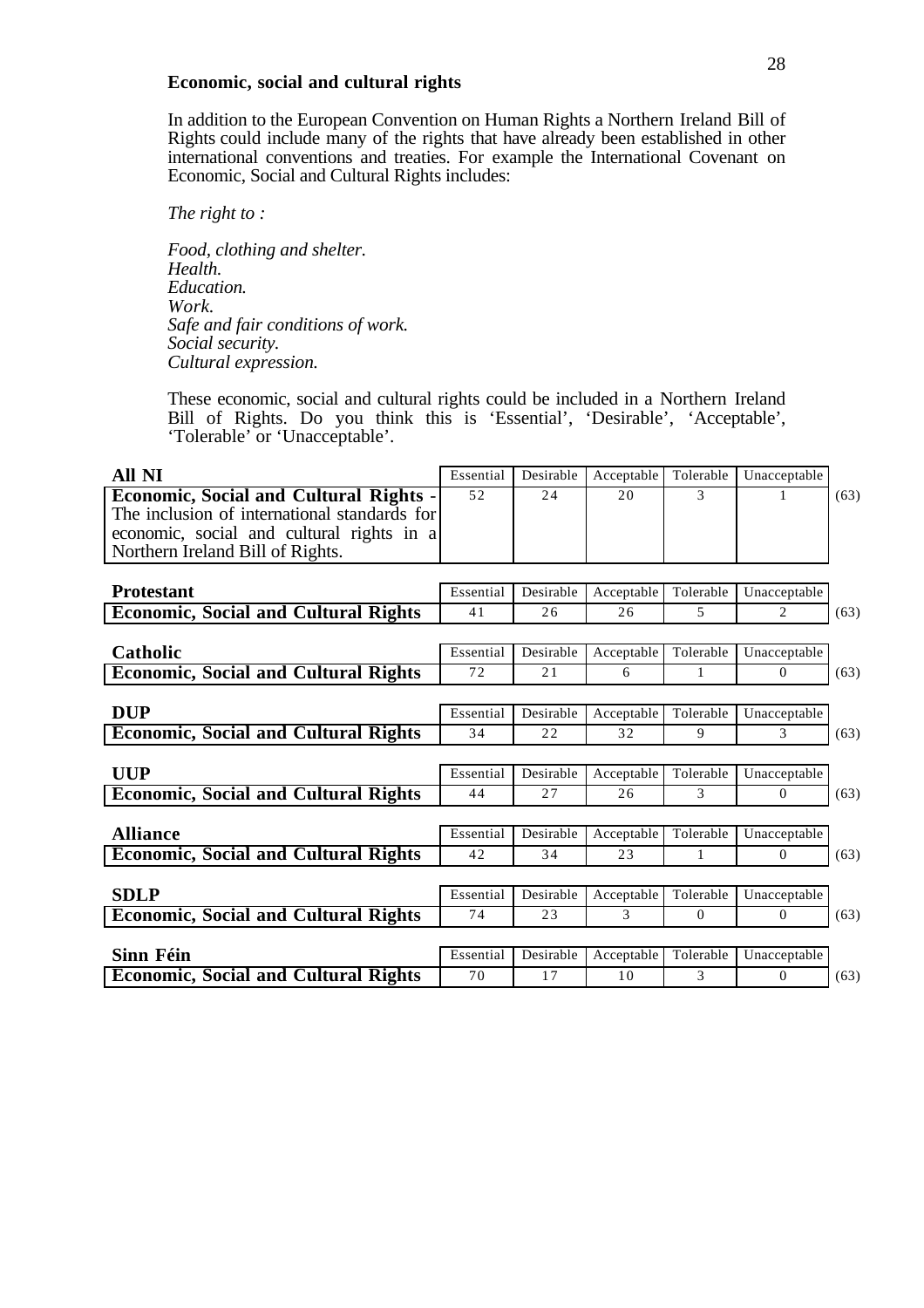## **Collective Rights of peoples and members of minorities**

Some international treaties and conventions also include collective rights. These could also be included in a Northern Ireland Bill of Rights or a special Minority Rights Treaty agreed between Britain and Ireland. Please indicate which ones you consider to be 'Essential', 'Desirable', 'Acceptable', 'Tolerable' or 'Unacceptable'.

| <b>All NI</b>                                    | Essential | Desirable | Acceptable | Tolerable | Unacceptable |      |
|--------------------------------------------------|-----------|-----------|------------|-----------|--------------|------|
| <b>Self-determination - The right to self-</b>   | 46        | 26        | 19         | 5.        |              | (64) |
| determination.                                   |           |           |            |           |              |      |
| <b>Freedom of religion etc.</b> - The right to   | 52        | 17        | 17         | 10        | 4            | (65) |
| practise their religion, use their language      |           |           |            |           |              |      |
| and enjoy their culture.                         |           |           |            |           |              |      |
| <b>Language of education - The right to be</b>   | 29        | 18        | 26         | 16        | 11           | (66) |
| taught or educated in their distinctive          |           |           |            |           |              |      |
| language.                                        |           |           |            |           |              |      |
| Participation in government - The right          | 39        | 23        | 25         | 8         | 5            | (67) |
| to participate effectively in government,        |           |           |            |           |              |      |
| especially on matters affecting them.            |           |           |            |           |              |      |
| <b>Parity of esteem - The right to parity of</b> | 44        | 24        | 19         | 9         | 4            | (68) |
| treatment and esteem.                            |           |           |            |           |              |      |
| No group membership - The right not to           | 50        | 21        | 17         | 6         | 6            | (69) |
| be treated as members of a distinct              |           |           |            |           |              |      |
| community against their will.                    |           |           |            |           |              |      |

| <b>Protestant</b>                  | Essential | Desirable | Acceptable | Tolerable | Unacceptable |      |
|------------------------------------|-----------|-----------|------------|-----------|--------------|------|
| Self-determination                 | 32        | 30        | 25         |           |              | (64) |
| <b>Freedom of religion etc.</b>    | 30        | 19        | 28         |           |              | (65) |
| <b>Language of education</b>       |           | 13        | 30         | 29        |              | (66) |
| <b>Participation in government</b> | 23        | 20        | 37         | 12        |              | (67) |
| <b>Parity of esteem</b>            | 26        | 25        | 27         |           |              | (68) |
| No group membership                | 32        | 24        | 26         |           |              | (69) |

| <b>Catholic</b>                    | Essential | Desirable | Acceptable | Tolerable | Unacceptable |      |
|------------------------------------|-----------|-----------|------------|-----------|--------------|------|
| Self-determination                 | 63        | 23        |            |           |              | (64) |
| <b>Freedom of religion etc.</b>    | 80        | 14        |            |           |              | (65) |
| <b>Language of education</b>       | 55        | 23        | 20         |           |              | (66) |
| <b>Participation in government</b> | 61        | 23        | 12         |           |              | (67) |
| <b>Parity of esteem</b>            | 68        | 20        |            | $\bigcap$ |              | (68) |
| No group membership                | 76        | 14        |            | ◠         |              | (69) |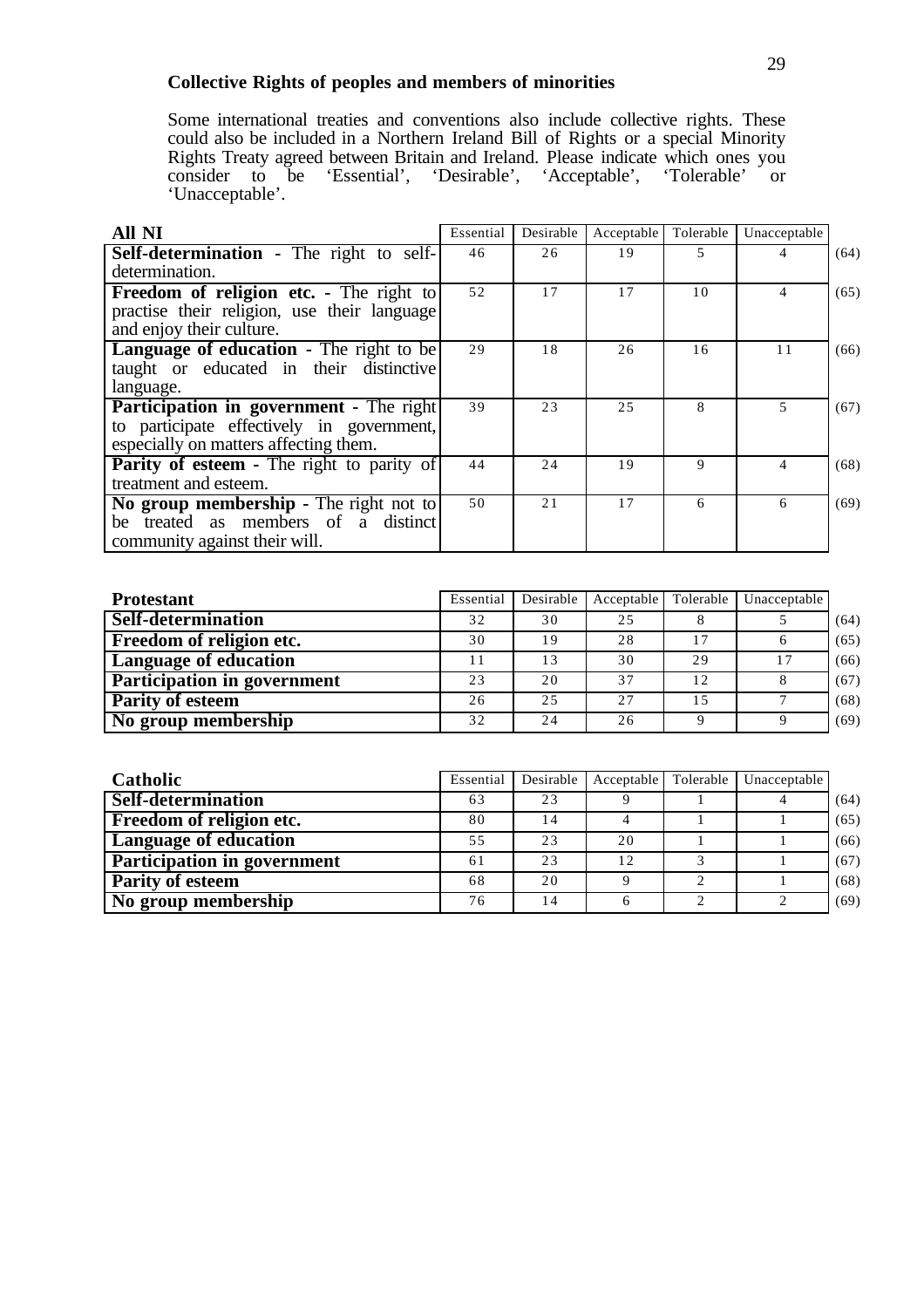| <b>DUP</b>                         | Essential | Desirable | Acceptable | Tolerable                  | Unacceptable |      |
|------------------------------------|-----------|-----------|------------|----------------------------|--------------|------|
| Self-determination                 | 29        | 26        | 31         | 10                         |              | (64) |
| Freedom of religion etc.           | 21        |           | 31         | 2.8                        | 14           | (65) |
| <b>Language of education</b>       |           |           | 19         | 4 <sub>1</sub>             | 31           | (66) |
| <b>Participation in government</b> | 20        | 12        | 38         | 16                         | 14           | (67) |
| <b>Parity of esteem</b>            | 19        | 18        | 28         | 2.4                        |              | (68) |
| No group membership                | 22        | 12        | 40         | $\mathsf{L}^{\mathcal{F}}$ |              | (69) |

| <b>UUP</b>                         | Essential | Desirable | Acceptable | Tolerable | Unacceptable |      |
|------------------------------------|-----------|-----------|------------|-----------|--------------|------|
| Self-determination                 | 30        | 33        | 23         | 10        |              | (64) |
| Freedom of religion etc.           | 34        | 19        | 31         | 14        |              | (65) |
| <b>Language of education</b>       | 10        | ا 4       | 35         | 27        | 14           | (66) |
| <b>Participation in government</b> | 21        | 24        | 40         | 11        |              | (67) |
| <b>Parity of esteem</b>            | 25        | 29        | 31         |           |              | (68) |
| No group membership                | 32        | 28        | 2.5        |           |              | (69) |

| <b>Alliance</b>                    | Essential | Desirable | Acceptable | Tolerable | Unacceptable |      |
|------------------------------------|-----------|-----------|------------|-----------|--------------|------|
| Self-determination                 | 42        | 33        | 18         |           |              | (64) |
| <b>Freedom of religion etc.</b>    | 50        | 2.7       | 19         |           |              | (65) |
| <b>Language of education</b>       | 17        | 26        | 44         |           |              | (66) |
| <b>Participation in government</b> | 36        | 36        | 19         |           |              | (67) |
| <b>Parity of esteem</b>            | 52        | 29        | 15         |           |              | (68) |
| No group membership                | 51        | 34        | 12         |           |              | (69) |

| <b>SDLP</b>                        | Essential | Desirable | Acceptable | Tolerable | Unacceptable |      |
|------------------------------------|-----------|-----------|------------|-----------|--------------|------|
| Self-determination                 | 59        | 24        | 10         | ◠         |              | (64) |
| Freedom of religion etc.           | 82        | 14        |            |           |              | (65) |
| <b>Language of education</b>       | 49        | 28        | 20         |           |              | (66) |
| <b>Participation in government</b> | 60        | 25        | 12         |           |              | (67) |
| <b>Parity of esteem</b>            | 70        | 22        |            |           |              | (68) |
| No group membership                | 77        | 16        |            |           |              | (69) |

| Sinn Féin                          | Essential | <b>Desirable</b> | Acceptable Tolerable | Unacceptable |      |
|------------------------------------|-----------|------------------|----------------------|--------------|------|
| Self-determination                 | 79        | 15               |                      |              | (64) |
| <b>Freedom of religion etc.</b>    | 87        | 10               |                      |              | (65) |
| <b>Language of education</b>       | 67        | 20               | 12                   |              | (66) |
| <b>Participation in government</b> | 75        | 15               |                      |              | (67) |
| <b>Parity of esteem</b>            | 75        | 13               |                      |              | (68) |
| No group membership                | 86        |                  |                      |              | (69) |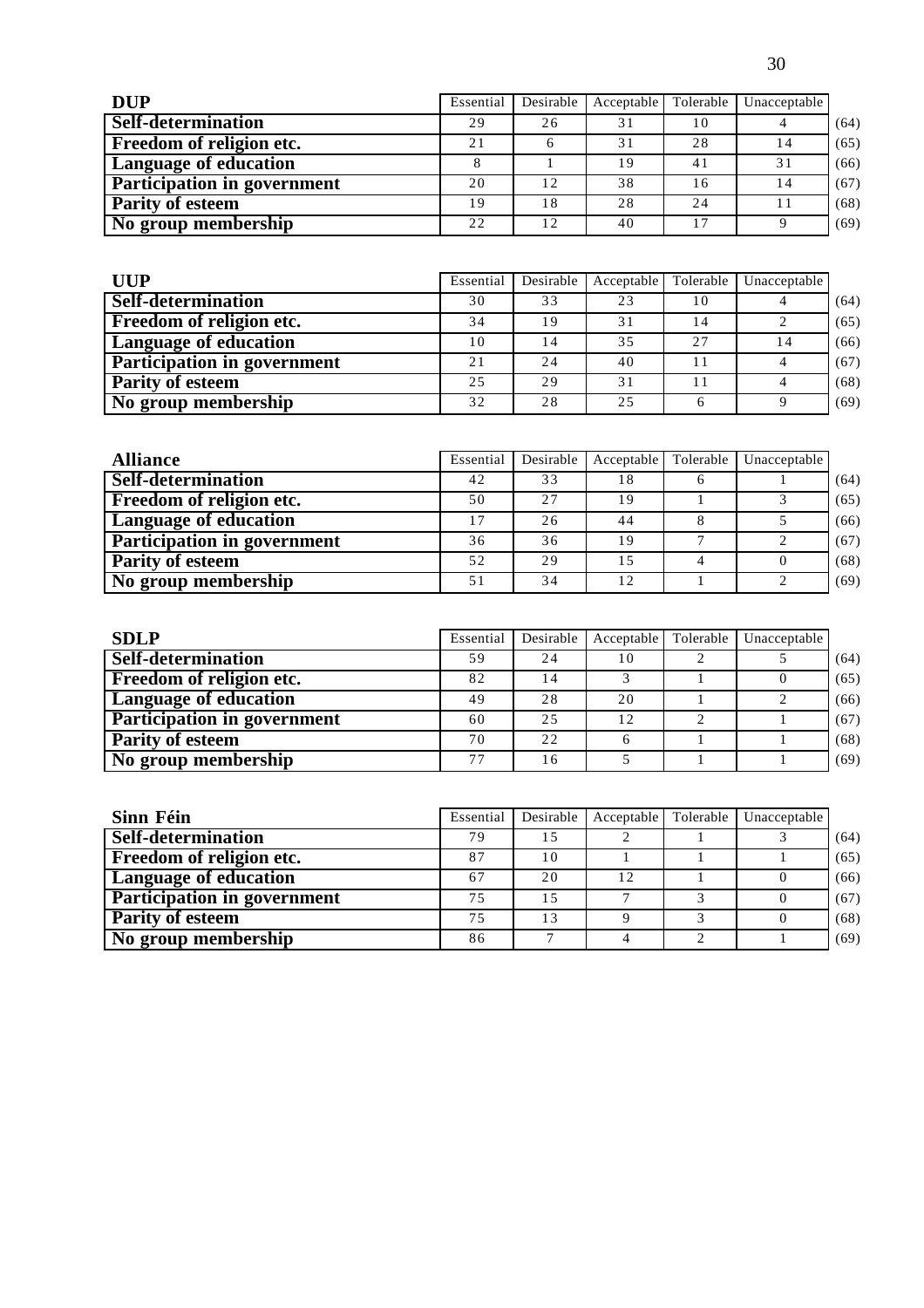#### **Collective and Minority Rights in Northern Ireland**

These collective rights can be introduced into Northern Ireland Law in a number of different ways. They could be part of a Northern Ireland Bill of Rights, or the British and Irish governments could enter into a treaty on collective and minority rights or, as in the past, all these problems could simply be dealt with one at a time through the normal processes of policy and law making. Please indicate which of these various options you consider to be 'Essential', 'Desirable', 'Acceptable', 'Tolerable' or 'Unacceptable'.

| <b>All NI</b>                                     | Essential | Desirable | Acceptable | Tolerable | Unacceptable |      |
|---------------------------------------------------|-----------|-----------|------------|-----------|--------------|------|
| Northern Ireland Bill of Rights - A Bill          | 35        | 23        | 2.5        | 10        |              | (70) |
| of Rights that includes collective and            |           |           |            |           |              |      |
| minority rights.                                  |           |           |            |           |              |      |
| British and Irish Minority Rights                 | 25        | 16        | 23         | 1.5       | 21           | (71) |
| <b>Treaty</b> - No Bill of Rights but establish a |           |           |            |           |              |      |
| treaty between the British and Irish              |           |           |            |           |              |      |
| governments to protect their minorities in        |           |           |            |           |              |      |
| accordance with international standards.          |           |           |            |           |              |      |
| No Collective or Minority Rights for              | 12        | 12        | 27         | 18        | 31           | (72) |
| Northern Ireland - No Bill of Rights or           |           |           |            |           |              |      |
| British/Irish treaty, just new policies and       |           |           |            |           |              |      |
| legislation to address issues relating to the     |           |           |            |           |              |      |
| problems of minorities.                           |           |           |            |           |              |      |

| <b>Protestant</b>                                                         | Essential | Desirable | Acceptable | Tolerable | Unacceptable |      |
|---------------------------------------------------------------------------|-----------|-----------|------------|-----------|--------------|------|
| <b>Northern Ireland Bill of Rights</b>                                    |           | 23        | 34         |           |              | (70) |
| <b>British</b><br><b>Rights</b><br>and Irish<br>Minority<br><b>Treaty</b> | 10        |           | 28         | 19        | 35           | (71) |
| No Collective or Minority Rights for<br>Northern Ireland                  |           | 15        | 32         | 20        | 24           | (72) |

| <b>Catholic</b>                                                        | Essential | Desirable | Acceptable |    | Tolerable Unacceptable |      |
|------------------------------------------------------------------------|-----------|-----------|------------|----|------------------------|------|
| Northern Ireland Bill of Rights                                        | 61        | 2.5       | 10         |    |                        | (70) |
| and Irish Minority<br><b>Rights</b><br><b>British</b><br><b>Treaty</b> | 46        | 28        | 14         | 10 |                        | (71) |
| No Collective or Minority Rights for<br>  Northern Ireland             | 13        | $\Omega$  | 21         | 14 | 43                     | (72) |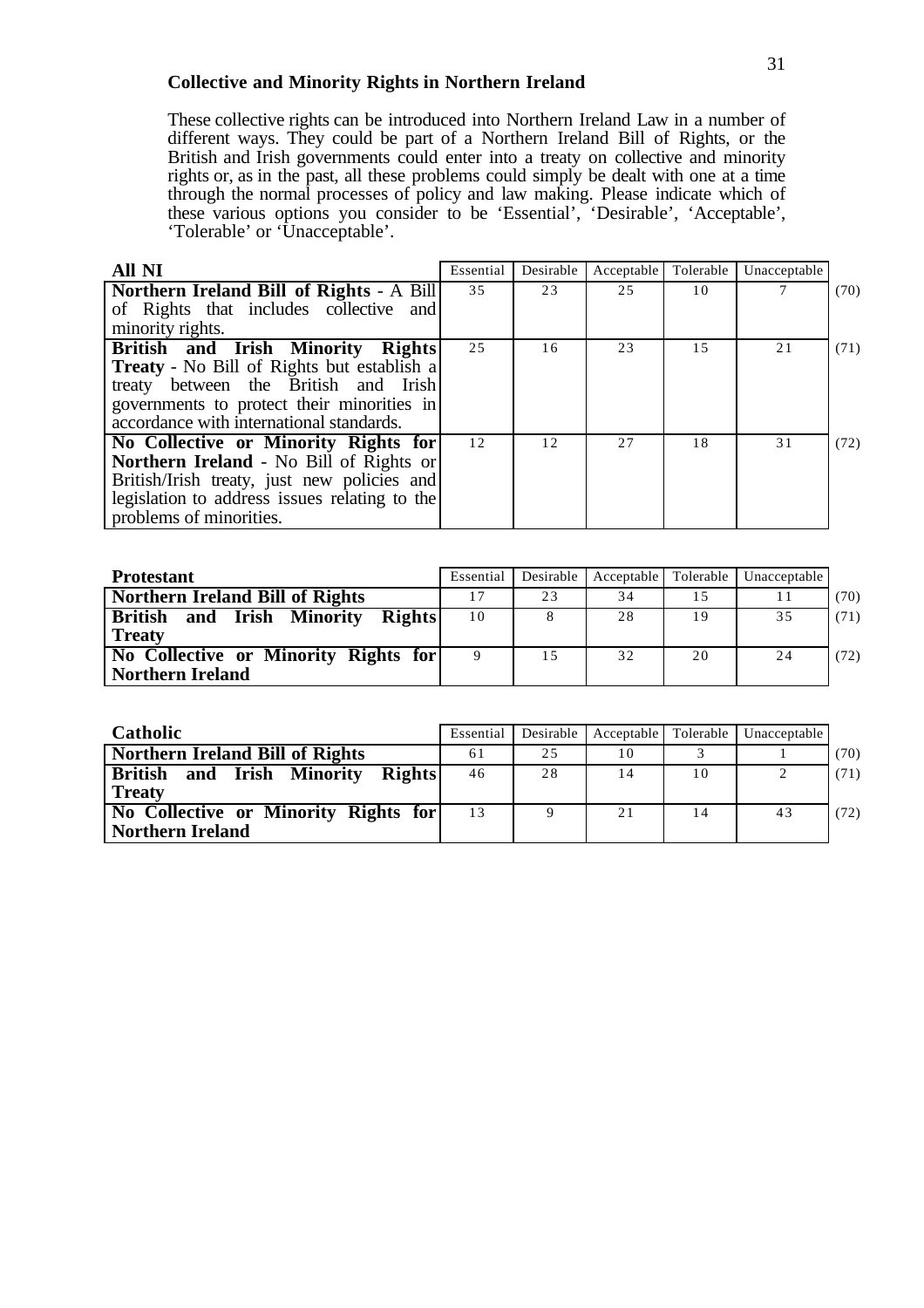| <b>DUP</b>                                                   | Essential | Desirable | Acceptable Tolerable |    | Unacceptable |      |
|--------------------------------------------------------------|-----------|-----------|----------------------|----|--------------|------|
| Northern Ireland Bill of Rights                              | 12        |           | 31                   | 23 | 22           | (70) |
| <b>British and Irish Minority</b><br>Rights<br><b>Treaty</b> |           |           | 12                   | 17 | 63           | (71) |
| No Collective or Minority Rights for<br>Northern Ireland     | 19        | 15        | 25                   | 18 | 23           | (72) |

| <b>HIP</b>                                                   | Essential | Desirable | Acceptable | Tolerable | Unacceptable |      |
|--------------------------------------------------------------|-----------|-----------|------------|-----------|--------------|------|
| Northern Ireland Bill of Rights                              | 16        | 23        | 36         |           | 10           | (70) |
| <b>British and Irish Minority</b><br>Rights<br><b>Treaty</b> |           |           | 32         | 18        | 34           | (71) |
| No Collective or Minority Rights for<br>  Northern Ireland   |           | 18        | 32         | 21        | 22           | (72) |

| <b>Alliance</b>                                                    | Essential |    | Desirable   Acceptable | Tolerable | Unacceptable |      |
|--------------------------------------------------------------------|-----------|----|------------------------|-----------|--------------|------|
| <b>Northern Ireland Bill of Rights</b>                             | 25        | 37 | 26                     |           |              | (70) |
| <b>British</b><br>Irish Minority<br>Rights<br>and<br><b>Treaty</b> | 1.5       | 24 | 38                     | 13        | 10           | (71) |
| No Collective or Minority Rights for<br>Northern Ireland           | 10        | 17 | 25                     | 16        | 32           | (72) |

| <b>SDLP</b>                                                            | Essential | Desirable | Acceptable | Tolerable | Unacceptable |      |
|------------------------------------------------------------------------|-----------|-----------|------------|-----------|--------------|------|
| <b>Northern Ireland Bill of Rights</b>                                 | 62        | 22        | 10         |           |              | (70) |
| <b>British</b><br>and Irish Minority<br><b>Rights</b><br><b>Treaty</b> | 44        | 29        | 13         | 12        |              | (71) |
| No Collective or Minority Rights for<br>Northern Ireland               | 10        | 10        | 19         | 17        | 44           | (72) |

| Sinn Féin                                                       | Essential |    |    |    | Desirable   Acceptable   Tolerable   Unacceptable |      |
|-----------------------------------------------------------------|-----------|----|----|----|---------------------------------------------------|------|
| Northern Ireland Bill of Rights                                 | 65        | 26 |    |    |                                                   | (70) |
| and Irish Minority<br>Rights<br><b>British</b><br><b>Treaty</b> | 52        | 23 | 12 | 10 |                                                   | (71) |
| No Collective or Minority Rights for<br>Northern Ireland        | 19        |    | 17 | 13 | 43                                                | (72) |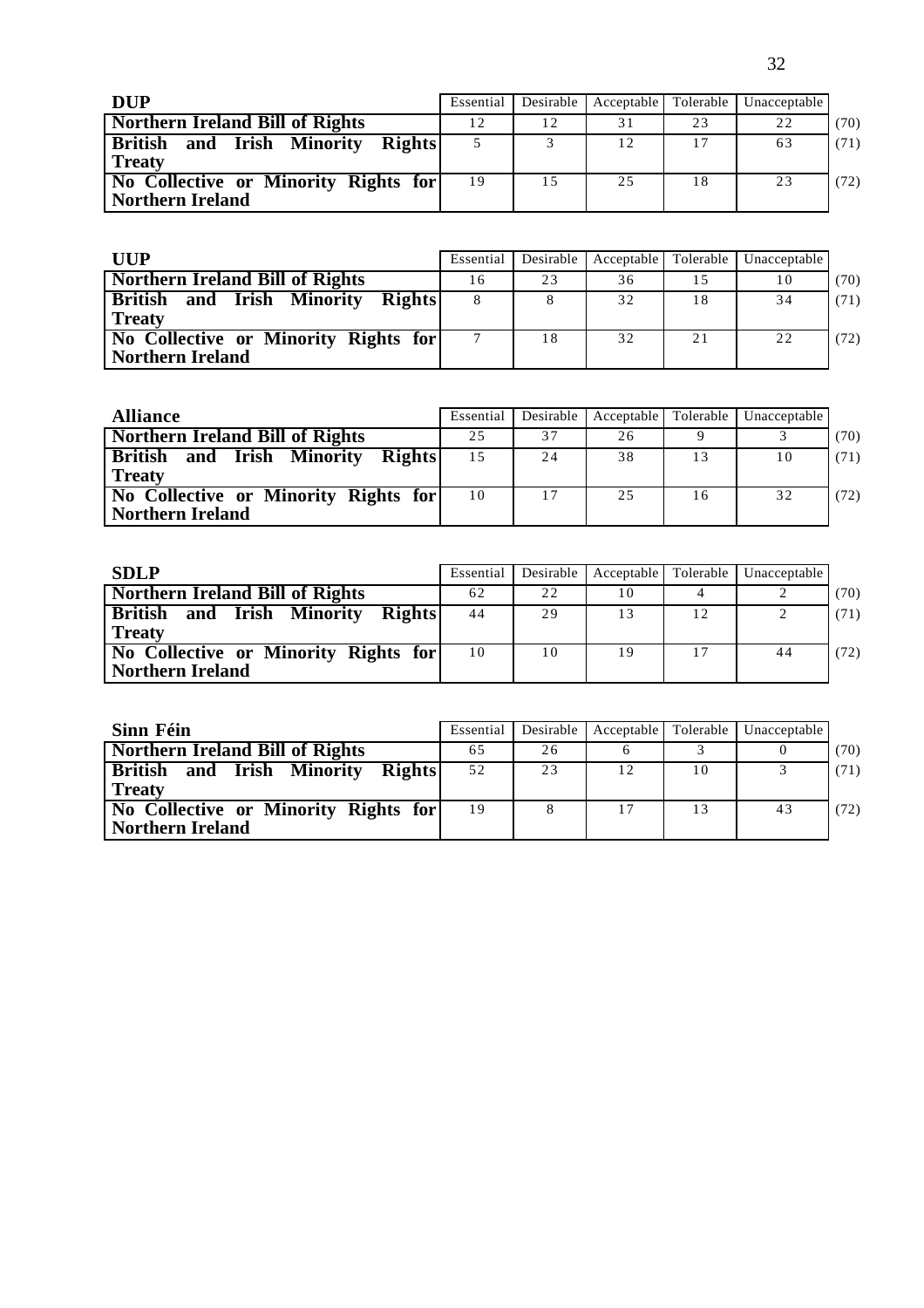## **Some special rights for Northern Ireland**

It may also be necessary to include some rights that deal specifically with some of the political, social and cultural problems that are distinctive features of the Northern Ireland conflict. Please indicate which ones you consider to be 'Essential', 'Desirable', 'Acceptable', 'Tolerable' or 'Unacceptable'.

| <b>All NI</b>                                     | Essential | Desirable | Acceptable | Tolerable | Unacceptable   |      |
|---------------------------------------------------|-----------|-----------|------------|-----------|----------------|------|
| The right to freedom of political expression      | 57        | 22        | 19         | 2         | $\Omega$       | (73) |
| The right to freedom of religious expression      | 61        | 20        | 16         | 3         | $\Omega$       | (74) |
| The right to freedom from incitement to<br>hatred | 67        | 17        | 12         |           | 3              | (75) |
| The right to freedom of worship                   | 73        | 17        | 10         | $\Omega$  | $\Omega$       | (76) |
| The right to freedom from intimidation            | 78        | 11        | 9          |           | Т.             | (77) |
| The right to peaceful demonstrations and          | 53        | 22        | 15         | 8         | 2              | (78) |
| parades                                           |           |           |            |           |                |      |
| The right to use the Irish language               | 31        | 17        | 22         | 19        | 11             | (79) |
| The right to education in Irish language          | 28        | 16        | 23         | 20        | 13             | (80) |
| schools                                           |           |           |            |           |                |      |
| The right to education in Integrated schools      | 37        | 27        | 21         | 12        | 3              | (81) |
| The right to education in Catholic schools        | 32        | 19        | 28         | 15        | 6              | (82) |
| The right to education in Protestant schools      | 35        | 23        | 31         | 9         | $\overline{2}$ | (83) |
| The right to choose single religion public        | 21        | 12        | 25         | 19        | 23             | (84) |
| housing                                           |           |           |            |           |                |      |
| The right to choose mixed religion public         | 32        | 26        | 25         | 11        | 6              | (85) |
| housing                                           |           |           |            |           |                |      |

| <b>Protestant</b>                     | Essential | Desirable | Acceptable | Tolerable | Unacceptable |      |
|---------------------------------------|-----------|-----------|------------|-----------|--------------|------|
| freedom of political expression       | 47        | 22        | 28         | 3         |              | (73) |
| freedom of religious expression       | 53        | 21        | 23         | 3         | 0            | (74) |
| freedom from incitement to hatred     | 57        | 23        | 16         |           | 3            | (75) |
| freedom of worship                    | 65        | 20        | 1.5        | $\Omega$  | $\theta$     | (76) |
| freedom from intimidation             | 73        | 14        | 12         |           | 0            | (77) |
| peaceful demonstrations and parades   | 53        | 24        | 16         | 6         |              | (78) |
| use the Irish language                | 8         | 12        | 27         | 34        | 19           | (79) |
| education in Irish language schools   |           | 8         | 27         | 36        | 22           | (80) |
| education in Integrated schools       | 23        | 2.5       | 28         | 20        | 4            | (81) |
| education in Catholic schools         | 13        | 15        | 41         | 23        | 8            | (82) |
| education in Protestant schools       | 22        | 24        | 41         | 11        | 2            | (83) |
| choose single religion public housing | 13        | 10        | 30         | 24        | 23           | (84) |
| choose mixed religion public housing  | 22        | 25        | 32         | 13        | 8            | (85) |

| Catholic                              | Essential | Desirable | Acceptable | Tolerable                   | Unacceptable |      |
|---------------------------------------|-----------|-----------|------------|-----------------------------|--------------|------|
| freedom of political expression       | 70        | 19        | 8          |                             |              | (73) |
| freedom of religious expression       | 76        | 15        |            | 2                           | $\Omega$     | (74) |
| freedom from incitement to hatred     | 82        | 7         | 6          |                             | 4            | (75) |
| freedom of worship                    | 84        | 12        | 4          | $\Omega$                    | $\theta$     | (76) |
| freedom from intimidation             | 88        | 6         | 4          |                             |              | (77) |
| peaceful demonstrations and parades   | 54        | 18        | 12         | 12                          | 4            | (78) |
| use the Irish language                | 63        | 21        | 14         | 2                           | $\Omega$     | (79) |
| education in Irish language schools   | 57        | 24        | 17         |                             |              | (80) |
| education in Integrated schools       | 55        | 28        | 14         | $\mathcal{D}_{\mathcal{L}}$ |              | (81) |
| education in Catholic schools         | 56        | 25        | 15         | 3                           |              | (82) |
| education in Protestant schools       | 54        | 21        | 19         | 4                           | 2            | (83) |
| choose single religion public housing | 32        | 11        | 23         | 13                          | 21           | (84) |
| choose mixed religion public housing  | 47        | 26        | 19         | 5                           | 3            | (85) |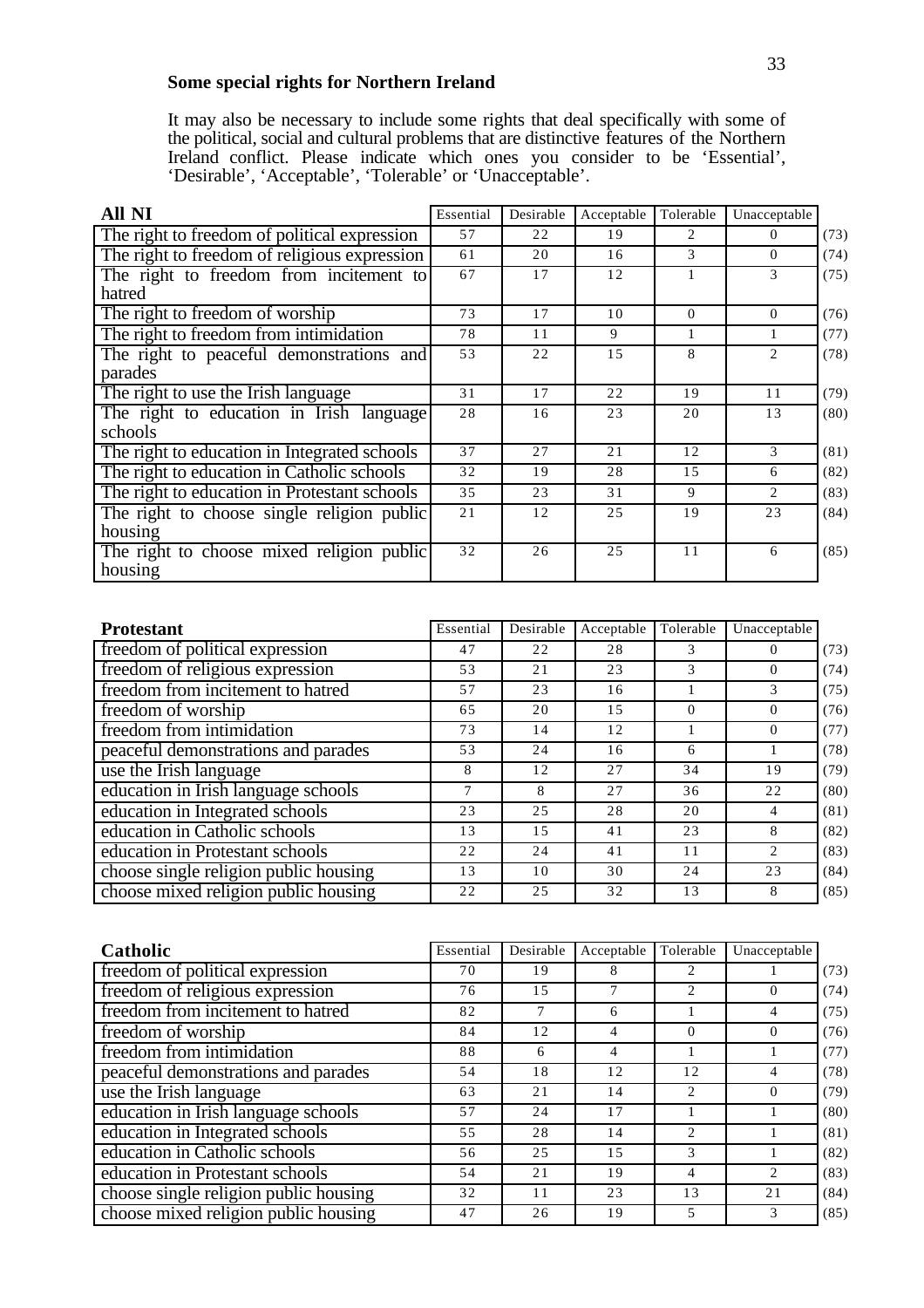| <b>DUP</b>                            | Essential | Desirable | Acceptable | Tolerable | Unacceptable |      |
|---------------------------------------|-----------|-----------|------------|-----------|--------------|------|
| freedom of political expression       | 56        | 18        | 24         |           | $\Omega$     | (73) |
| freedom of religious expression       | 59        | 18        | 21         | 2         | $\Omega$     | (74) |
| freedom from incitement to hatred     | 53        | 24        | 20         | $\Omega$  | 3            | (75) |
| freedom of worship                    | 66        | 13        | 21         | 0         | $\Omega$     | (76) |
| freedom from intimidation             | 67        | 12        | 21         | $\Omega$  | $\theta$     | (77) |
| peaceful demonstrations and parades   | 66        | 20        | 6          | $\tau$    |              | (78) |
| use the Irish language                |           | 7         | 14         | 33        | 39           | (79) |
| education in Irish language schools   | 5         | 4         | 1.5        | 35        | 41           | (80) |
| education in Integrated schools       | 16        | 9         | 29         | 36        | 10           | (81) |
| education in Catholic schools         | 9         | 10        | 41         | 28        | 12           | (82) |
| education in Protestant schools       | 34        | 13        | 43         | 10        | $\Omega$     | (83) |
| choose single religion public housing | 25        | 13        | 18         | 20        | 24           | (84) |
| choose mixed religion public housing  | 25        | 10        | 23         | 21        | 21           | (85) |

| <b>UUP</b>                            | Essential | Desirable | Acceptable | Tolerable | Unacceptable           |
|---------------------------------------|-----------|-----------|------------|-----------|------------------------|
| freedom of political expression       | 44        | 25        | 30         |           | (73)<br>$\Omega$       |
| freedom of religious expression       | 54        | 21        | 24         |           | (74)<br>$\Omega$       |
| freedom from incitement to hatred     | 59        | 23        | 15         |           | (75)<br>2              |
| freedom of worship                    | 69        | 19        | 12         | $\Omega$  | (76)<br>$\theta$       |
| freedom from intimidation             | 74        | 14        | 11         |           | (77)<br>$\theta$       |
| peaceful demonstrations and parades   | 61        | 21        | 16         | 2         | (78)<br>$\theta$       |
| use the Irish language                | 9         | 9         | 29         | 41        | (79)<br>12             |
| education in Irish language schools   | 8         | 9         | 27         | 42        | (80)<br>14             |
| education in Integrated schools       | 28        | 26        | 29         | 15        | (81)<br>$\mathfrak{D}$ |
| education in Catholic schools         | 20        | 14        | 40         | 20        | (82)<br>6              |
| education in Protestant schools       | 26        | 26        | 37         | 8         | (83)<br>3              |
| choose single religion public housing | 12        | 9         | 32         | 21        | (84)<br>26             |
| choose mixed religion public housing  | 26        | 33        | 31         |           | (85)<br>3              |

| <b>Alliance</b>                       | Essential | Desirable | Acceptable     | Tolerable | Unacceptable |      |
|---------------------------------------|-----------|-----------|----------------|-----------|--------------|------|
| freedom of political expression       | 52        | 25        | 19             | 3         |              | (73) |
| freedom of religious expression       | 59        | 24        | 16             |           | $\left($     | (74) |
| freedom from incitement to hatred     | 78        | 14        | 6              | $\Omega$  | 2            | (75) |
| freedom of worship                    | 80        | 16        | 4              | $\Omega$  | $\Omega$     | (76) |
| freedom from intimidation             | 84        | 14        | $\mathfrak{D}$ | $\Omega$  | $\theta$     | (77) |
| peaceful demonstrations and parades   | 21        | 38        | 23             | 17        |              | (78) |
| use the Irish language                | 13        | 35        | 37             | 12        | 3            | (79) |
| education in Irish language schools   | 9         | 22        | 47             | 14        | 8            | (80) |
| education in Integrated schools       | 33        | 56        | 7              | 4         | $\Omega$     | (81) |
| education in Catholic schools         | 12        | 27        | 35             | 21        | 5            | (82) |
| education in Protestant schools       | 13        | 23        | 41             | 17        | 6            | (83) |
| choose single religion public housing |           | 5         | 29             | 33        | 26           | (84) |
| choose mixed religion public housing  | 17        | 36        | 35             | 4         | 8            | (85) |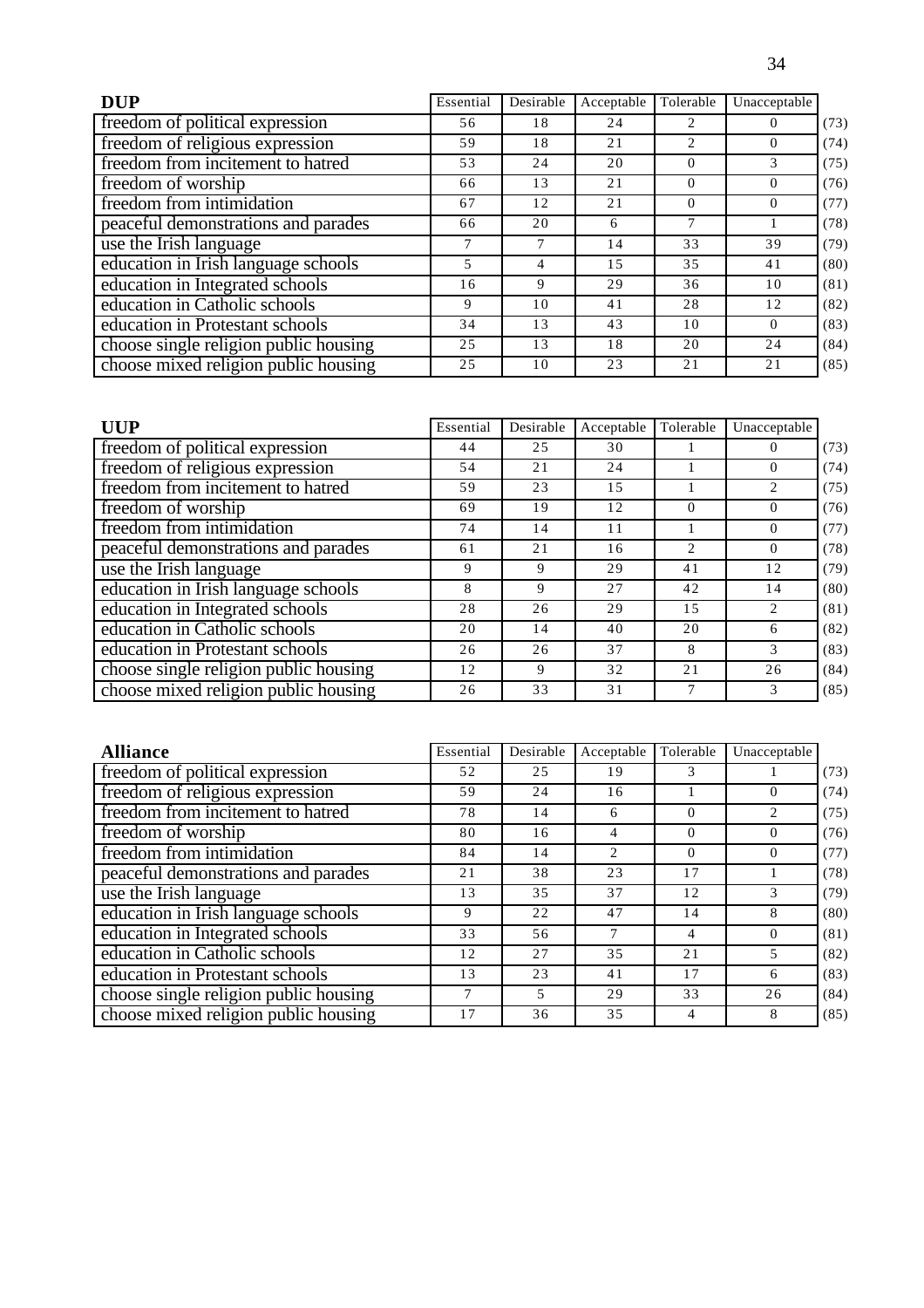| <b>SDLP</b>                           | Essential | Desirable | Acceptable | Tolerable      | Unacceptable   |      |
|---------------------------------------|-----------|-----------|------------|----------------|----------------|------|
| freedom of political expression       | 70        | 20        |            |                |                | (73) |
| freedom of religious expression       | 82        | 12        | 4          | $\mathfrak{D}$ | $\Omega$       | (74) |
| freedom from incitement to hatred     | 85        | 6         | 5          |                | 3              | (75) |
| freedom of worship                    | 85        | 12        | 3          | $\Omega$       | $\theta$       | (76) |
| freedom from intimidation             | 90        | 4         | 4          | 0              | 2              | (77) |
| peaceful demonstrations and parades   | 54        | 16        | 14         | 11             | 5              | (78) |
| use the Irish language                | 57        | 2.5       | 1.5        | 3              | $\Omega$       | (79) |
| education in Irish language schools   | 53        | 24        | 19         | 2              | $\mathfrak{D}$ | (80) |
| education in Integrated schools       | 55        | 27        | 16         |                |                | (81) |
| education in Catholic schools         | 59        | 22        | 16         | 3              | $\theta$       | (82) |
| education in Protestant schools       | 57        | 20        | 19         | 3              |                | (83) |
| choose single religion public housing | 31        | 10        | 19         | 1.5            | 25             | (84) |
| choose mixed religion public housing  | 45        | 30        | 15         | 5              | 5              | (85) |

| Sinn Féin                             | Essential | Desirable | Acceptable | Tolerable | Unacceptable |      |
|---------------------------------------|-----------|-----------|------------|-----------|--------------|------|
| freedom of political expression       | 85        | 13        |            |           | $\Omega$     | (73) |
| freedom of religious expression       | 81        | 15        | 3          |           | $\Omega$     | (74) |
| freedom from incitement to hatred     | 80        | 10        | 4          |           | 5.           | (75) |
| freedom of worship                    | 84        | 12        | 3          |           | $\Omega$     | (76) |
| freedom from intimidation             | 90        | 8         |            |           | $\Omega$     | (77) |
| peaceful demonstrations and parades   | 66        | 17        | 7          |           | 3            | (78) |
| use the Irish language                | 81        | 13        | 6          | $\Omega$  | $\Omega$     | (79) |
| education in Irish language schools   | 75        | 20        | 5          | 0         | $\Omega$     | (80) |
| education in Integrated schools       | 64        | 17        | 1.5        | 3         |              | (81) |
| education in Catholic schools         | 64        | 22        | 10         |           | 3            | (82) |
| education in Protestant schools       | 56        | 22        | 14         | 4         | 4            | (83) |
| choose single religion public housing | 41        | 18        | 22         | 8         | 11           | (84) |
| choose mixed religion public housing  | 51        | 20        | 21         |           |              | (85) |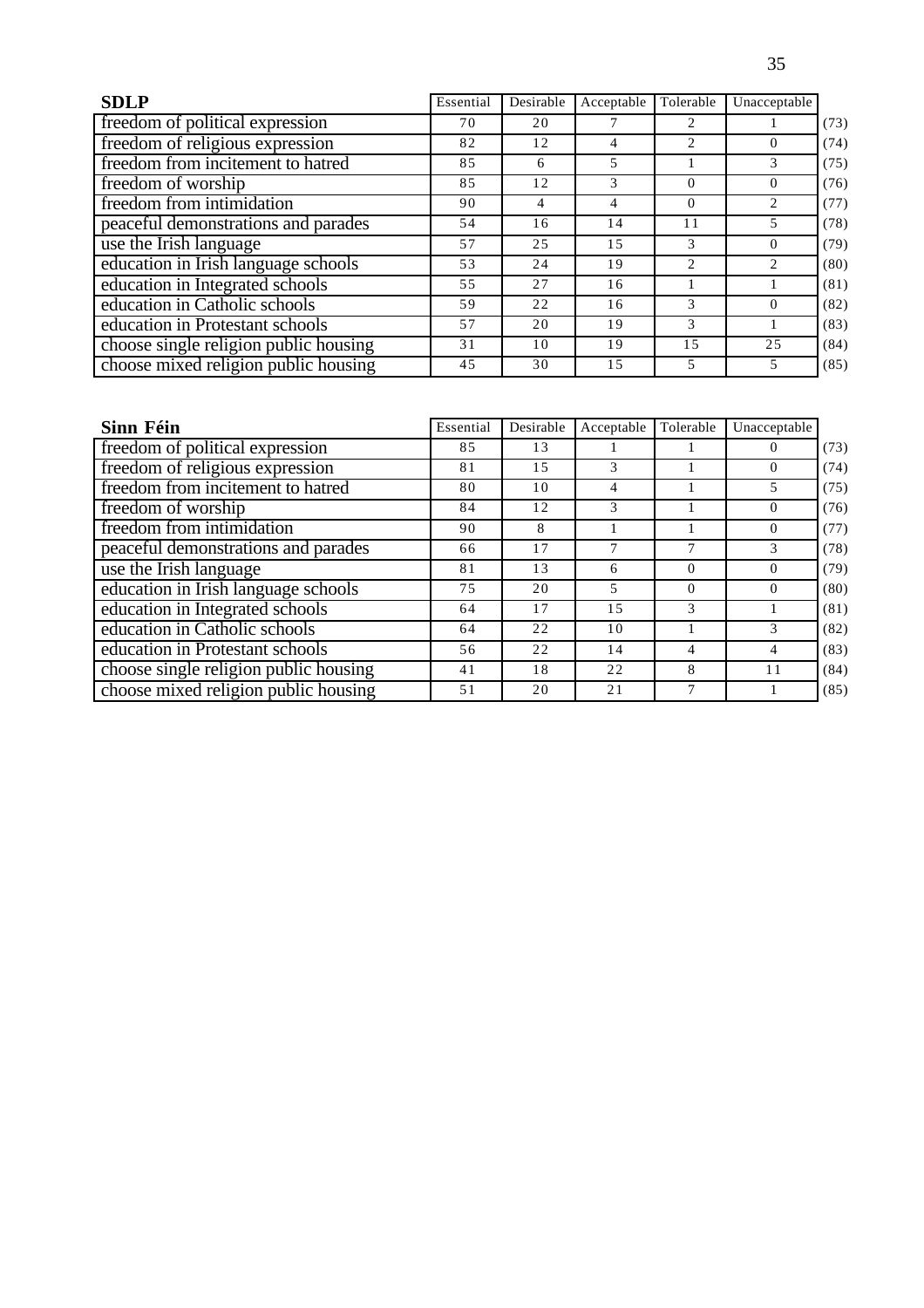## **4. Reforming the Police Service**

Reforming the police services in Northern Ireland can be divided up into several issues ranging from simply strengthening complaints procedures to changing the character and structure of the force to who has ultimate responsibility for the service.

#### **Police complaints procedures**

At the present time complaints against the RUC are investigated by the police and supervised by an independent commission. This commission has asked the government to give it some additional powers. Alternatively it could be replaced by a completely independent agency. Please indicate which of the following options you consider to be 'Essential', 'Desirable', 'Acceptable', 'Tolerable' or 'Unacceptable'.

| <b>All NI</b>                                                                                                                                                                                  | Essential             | Desirable             | Acceptable             | Tolerable            | Unacceptable            |              |
|------------------------------------------------------------------------------------------------------------------------------------------------------------------------------------------------|-----------------------|-----------------------|------------------------|----------------------|-------------------------|--------------|
| <b>Reform existing complaints procedures</b><br>- Give the existing commission more scope<br>to initiate and supervise complaints but<br>maintain the role of the RUC in the<br>investigation. | 18                    | 17                    | 27                     | 14                   | 2.4                     | (86)         |
| Create new independent complaints<br>procedures - Establish<br>completely<br>a<br>independent agency to deal with all aspects<br>of investigations into complaints against the<br>RUC.         | 40                    | 20                    | 19                     | 10                   | 11                      | (87)         |
| <b>Protestant</b>                                                                                                                                                                              | Essential             | Desirable             | Acceptable             | Tolerable            | Unacceptable            |              |
| <b>Reform existing procedures</b>                                                                                                                                                              | 22                    | 22                    | 39                     | 11                   | 6                       | (86)         |
| <b>Create new independent procedures</b>                                                                                                                                                       | 13                    | 24                    | 32                     | 14                   | 17                      | (87)         |
| Catholic                                                                                                                                                                                       | Essential             | Desirable             | Acceptable             | Tolerable            | Unacceptable            |              |
| <b>Reform existing procedures</b>                                                                                                                                                              | 12                    | $\overline{7}$        | 15                     | 17                   | 49                      | (86)         |
| <b>Create new independent procedures</b>                                                                                                                                                       | 75                    | 15                    | 5                      | 3                    | $\overline{2}$          | (87)         |
| <b>DUP</b><br><b>Reform existing procedures</b><br><b>Create new independent procedures</b>                                                                                                    | Essential<br>29<br>23 | Desirable<br>14<br>14 | Acceptable<br>45<br>32 | Tolerable<br>10<br>9 | Unacceptable<br>2<br>22 | (86)<br>(87) |
| <b>UUP</b><br><b>Reform existing procedures</b>                                                                                                                                                | Essential<br>23       | Desirable<br>29       | Acceptable<br>33       | Tolerable<br>8       | Unacceptable<br>$\tau$  | (86)         |
| <b>Create new independent procedures</b>                                                                                                                                                       |                       |                       |                        |                      |                         | (87)         |
| <b>Alliance</b>                                                                                                                                                                                | Essential             | Desirable             | Acceptable             | Tolerable            | Unacceptable            |              |
| <b>Reform existing procedures</b>                                                                                                                                                              | 10                    | 19                    | 33                     | 24                   | 14                      | (86)         |
| <b>Create new independent procedures</b>                                                                                                                                                       | 5                     | 18                    | 41                     | 19                   | 17                      | (87)         |
| <b>SDLP</b>                                                                                                                                                                                    | Essential             | Desirable             | Acceptable             | Tolerable            | Unacceptable            |              |
| <b>Reform existing procedures</b>                                                                                                                                                              | 11                    | 7                     | 17                     | 17                   | 48                      | (86)         |
| <b>Create new independent procedures</b>                                                                                                                                                       | 81                    | 13                    | 3                      | $\overline{c}$       | 1                       | (87)         |
| Sinn Féin                                                                                                                                                                                      | Essential             | Desirable             | Acceptable             | Tolerable            | Unacceptable            |              |
| <b>Reform existing procedures</b>                                                                                                                                                              | 16                    | 9                     | 9                      | 10                   | 56                      | (86)         |
| <b>Create new independent procedures</b>                                                                                                                                                       | 82                    | $\overline{4}$        | 8                      | $\overline{4}$       | 2                       | (87)         |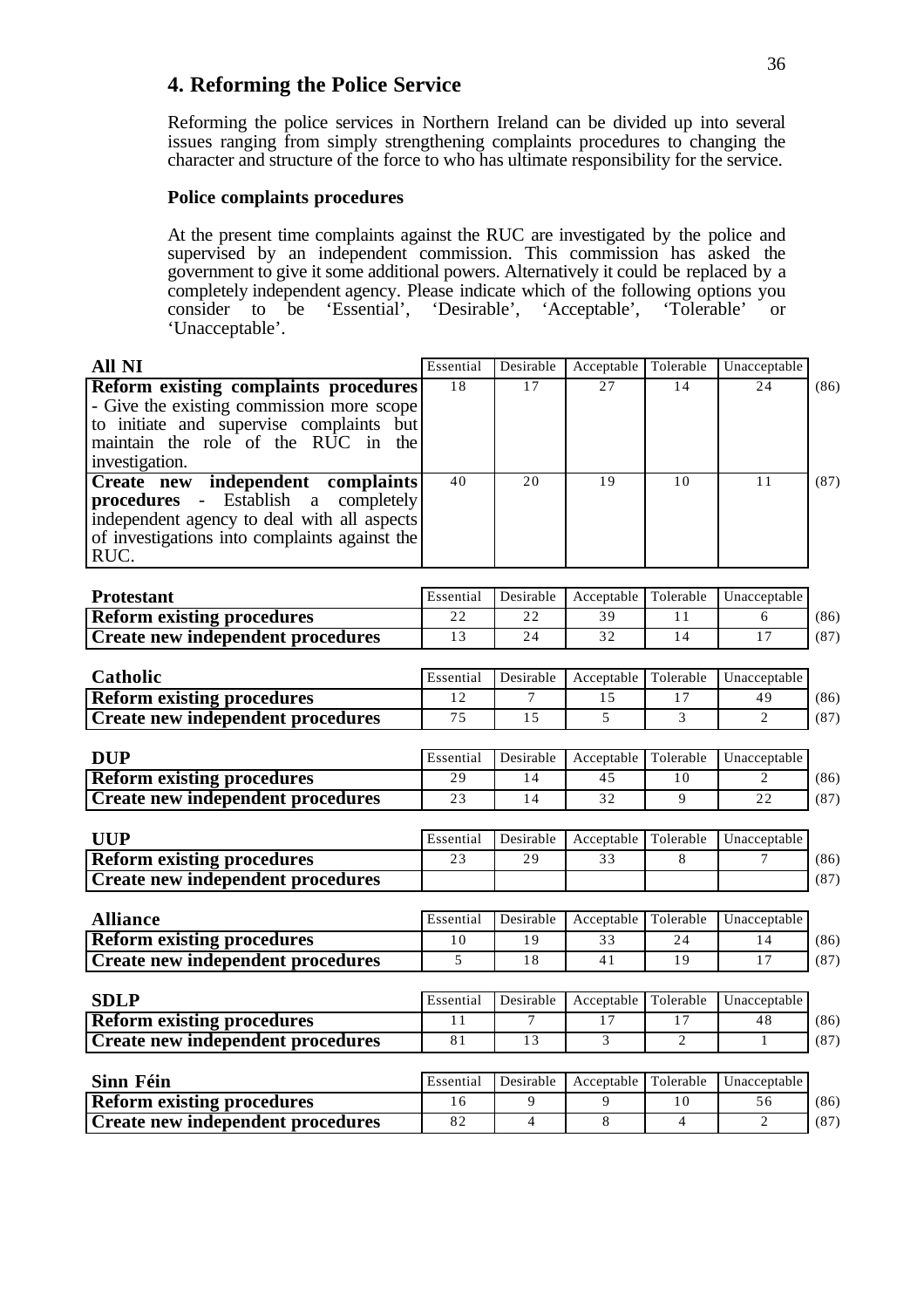#### **The character of the police force**

At the present time the Royal Ulster Constabulary is a largely Protestant police force with a predominantly 'British' character. The culture of the police service could be left much as it is or it could be reformed to make it more acceptable across the whole community. Please indicate which of the following options you consider to be 'Essential', 'Desirable', 'Acceptable', 'Tolerable' or 'Unacceptable'.

| <b>All NI</b>                                                                 | Essential | Desirable | Acceptable | Tolerable                   | Unacceptable   |      |
|-------------------------------------------------------------------------------|-----------|-----------|------------|-----------------------------|----------------|------|
| <b>Better training and education - Require</b>                                | 44        | 30        | 23         | $\mathcal{D}_{\mathcal{L}}$ |                | (88) |
| training in cross<br>special<br>community                                     |           |           |            |                             |                |      |
| relations and education in human rights.                                      |           |           |            |                             |                |      |
| Policing charter - Define the duties and                                      | 36        | 30        | 26         | 6                           | $\overline{2}$ | (89) |
| responsibilities of the service in a policing                                 |           |           |            |                             |                |      |
| charter and new legislation.                                                  |           |           |            |                             |                |      |
| Monitoring of policing standards                                              | 39        | 31        | 21         | $\tau$                      | $\overline{2}$ | (90) |
| Require all agencies with responsibilities for                                |           |           |            |                             |                |      |
| policing to monitor standards and publish                                     |           |           |            |                             |                |      |
| reports.                                                                      |           |           |            |                             |                |      |
| More Catholic police officers - Make a                                        | 42        | 19        | 22         | 12                          | 5              | (91) |
| greater effort to recruit more Catholics.                                     |           |           |            |                             |                |      |
| <b>New emblems and symbols - Change the</b>                                   | 25        | 12        | 17         | 13                          | 33             | (92) |
| emblems and symbols of the police force to                                    |           |           |            |                             |                |      |
| make it more acceptable across the whole                                      |           |           |            |                             |                |      |
| community.                                                                    |           | 12        | 15         |                             |                |      |
| <b>New name - Change the name of the Royal</b>                                | 26        |           |            | 12                          | 35             | (93) |
| Ulster Constabulary to make it more<br>acceptable across the whole community. |           |           |            |                             |                |      |
| Declare membership of 'Loyal Orders' -                                        | 36        | 11        | 9          | 12                          | 32             | (94) |
| Require police officers who are part of a                                     |           |           |            |                             |                |      |
| Loyal Order to declare their membership.                                      |           |           |            |                             |                |      |
| No members of 'Loyal Orders' - Do not                                         | 31        | 10        | 9          | 8                           | 42             | (95) |
| allow members of Loyal Orders to be                                           |           |           |            |                             |                |      |
| members of the police service.                                                |           |           |            |                             |                |      |
| Modernise oath - Modify the Oath of                                           | 29        | 16        | 15         | 10                          | 30             | (96) |
| Allegiance to make it more acceptable across                                  |           |           |            |                             |                |      |
| the whole community.                                                          |           |           |            |                             |                |      |
| <b>Disarm the police - Only allow specially</b>                               | 17        | 20        | 15         | 8                           | 40             | (97) |
| trained units of the police force to have and                                 |           |           |            |                             |                |      |
| use fire arms when confronted by an armed                                     |           |           |            |                             |                |      |
| threat.                                                                       |           |           |            |                             |                |      |
| No change - Do not change the character                                       | 16        | 15        | 15         | 15                          | 39             | (98) |
| of the RUC, leave the police service as it is.                                |           |           |            |                             |                |      |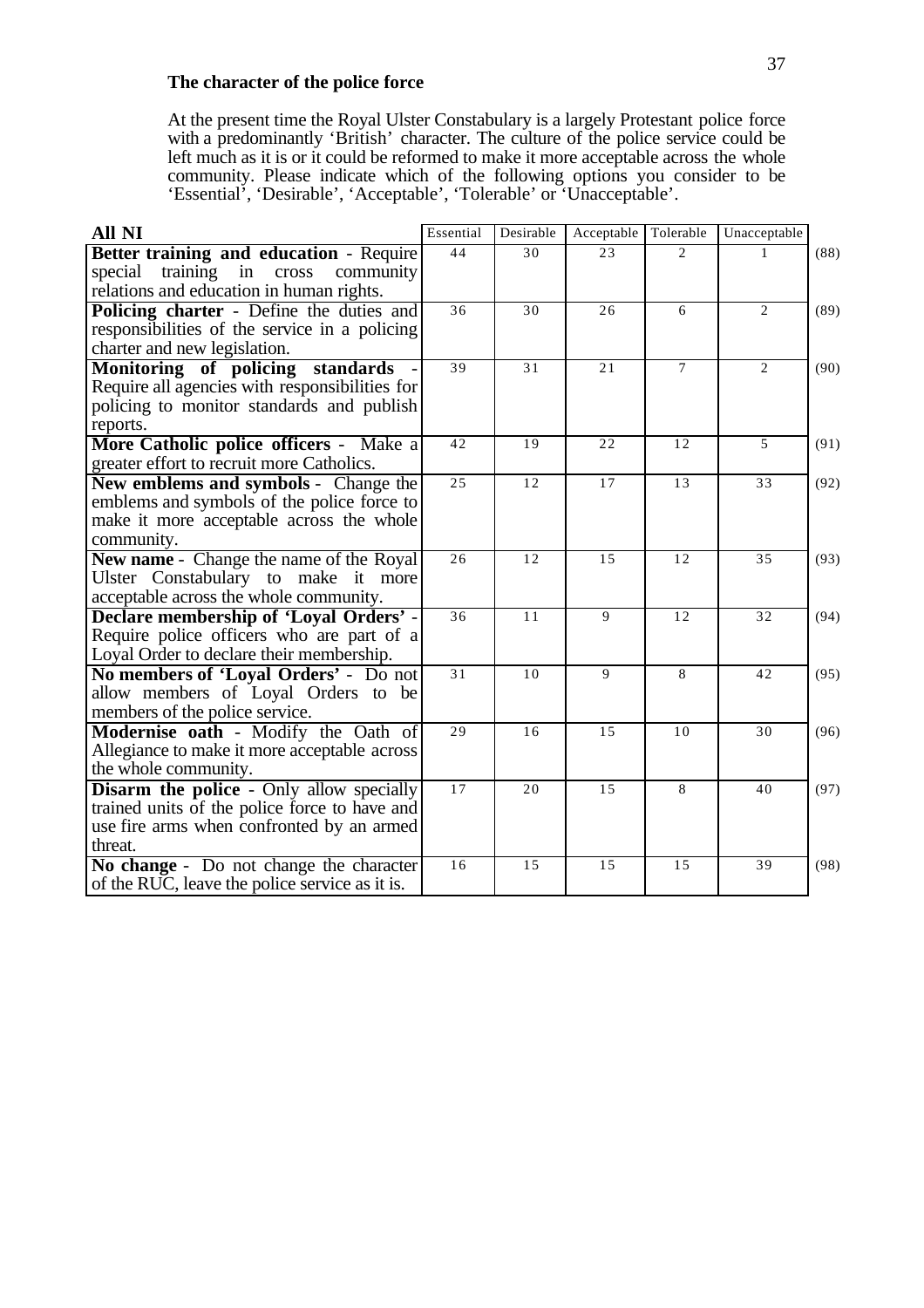| <b>Protestant</b>                    | Essential | Desirable | Acceptable | Tolerable | Unacceptable |
|--------------------------------------|-----------|-----------|------------|-----------|--------------|
| <b>Better training and education</b> | 30        | 34        | 34         |           |              |
| <b>Policing charter</b>              | 24        | 31        | 35         | 8         |              |
| Monitoring of policing standards     | 23        | 34        | 32         | 9         |              |
| <b>More Catholic police officers</b> | 19        | 23        | 30         | 19        | 9            |
| New emblems and symbols              | 3         | 8         | 14         | 18        | 57           |
| New name                             | 3         |           | 1.5        | 16        | 59           |
| Declare membership of 'Loyal Orders' | Q         | 9         | 10         | 18        | 54           |
| No members of 'Loyal Orders'         | 5         | 8         | 9          | 9         | 69           |
| <b>Modernise oath</b>                | 9         | 1.5       | 14         | 1.5       | 47           |
| <b>Disarm the police</b>             | 5         | 12        | 13         | 8         | 62           |
| No change                            | 27        | 26        | 23         | 13        | 11           |

| Catholic                                    | Essential      | Desirable | Acceptable | Tolerable      | Unacceptable |      |
|---------------------------------------------|----------------|-----------|------------|----------------|--------------|------|
| <b>Better training and education</b>        | 64             | 22        | 11         |                |              | (88) |
| <b>Policing charter</b>                     | 51             | 26        | 17         |                |              | (89) |
| Monitoring of policing standards            | 60             | 23        | 10         |                |              | (90) |
| <b>More Catholic police officers</b>        | 71             | 14        | 11         | $\mathfrak{D}$ |              | (91) |
| New emblems and symbols                     | 57             | 18        | 1.5        |                | 5.           | (92) |
| New name                                    | 59             | 18        | 1.5        | 4              |              | (93) |
| <b>Declare membership of 'Loyal Orders'</b> | 71             | 12        | 7          | 5              |              | (94) |
| No members of 'Loyal Orders'                | 69             | 12        |            |                |              | (95) |
| <b>Modernise oath</b>                       | 57             | 16        | 11         | 5              | 11           | (96) |
| <b>Disarm the police</b>                    | 33             | 31        | 17         | 9              | 10           | (97) |
| No change                                   | $\mathfrak{D}$ |           | 6          | 12             | 79           | (98) |

| <b>DUP</b>                           | Essential      | Desirable | Acceptable | Tolerable | Unacceptable  |      |
|--------------------------------------|----------------|-----------|------------|-----------|---------------|------|
| <b>Better training and education</b> | 16             | 23        | 57         |           |               | (88) |
| <b>Policing charter</b>              | 18             | 24        | 41         | 14        |               | (89) |
| Monitoring of policing standards     | 19             | 28        | 36         | 1.5       | $\mathcal{L}$ | (90) |
| <b>More Catholic police officers</b> | 13             | 6         | 24         | 36        | 21            | (91) |
| New emblems and symbols              | $\mathfrak{D}$ | 9         | 7          | 9         | 73            | (92) |
| New name                             |                | 5         |            |           | 80            | (93) |
| Declare membership of 'Loyal Orders' |                | 6         | 6          | 10        | 71            | (94) |
| No members of 'Loyal Orders'         |                | 3         | 3          | 5         | 88            | (95) |
| <b>Modernise oath</b>                | 14             | 11        |            | 11        | 57            | (96) |
| <b>Disarm the police</b>             | 6              | 4         |            |           | 84            | (97) |
| No change                            | 41             | 35        | 1.5        | 6         |               | (98) |

| <b>UUP</b>                                  | Essential      | Desirable      | Acceptable | Tolerable | Unacceptable |      |
|---------------------------------------------|----------------|----------------|------------|-----------|--------------|------|
| <b>Better training and education</b>        | 31             | 36             | 32         |           |              | (88) |
| <b>Policing charter</b>                     | 24             | 31             | 37         |           |              | (89) |
| Monitoring of policing standards            | 24             | 31             | 37         |           |              | (90) |
| <b>More Catholic police officers</b>        | 21             | 2.5            | 36         | 14        | 4            | (91) |
| New emblems and symbols                     |                | $\mathfrak{D}$ | 12         | 25        | 60           | (92) |
| New name                                    |                | 3              | 11         | 22        | 63           | (93) |
| <b>Declare membership of 'Loyal Orders'</b> | 4              | 6              | 10         | 22        | 58           | (94) |
| No members of 'Loyal Orders'                |                | 4              | 8          | 11        | 76           | (95) |
| <b>Modernise oath</b>                       | 4              | 10             | 14         | 21        | 51           | (96) |
| <b>Disarm the police</b>                    | $\mathfrak{D}$ | 10             | 13         | 10        | 65           | (97) |
| No change                                   | 32             | 30             | 23         | 9         | 6            | (98) |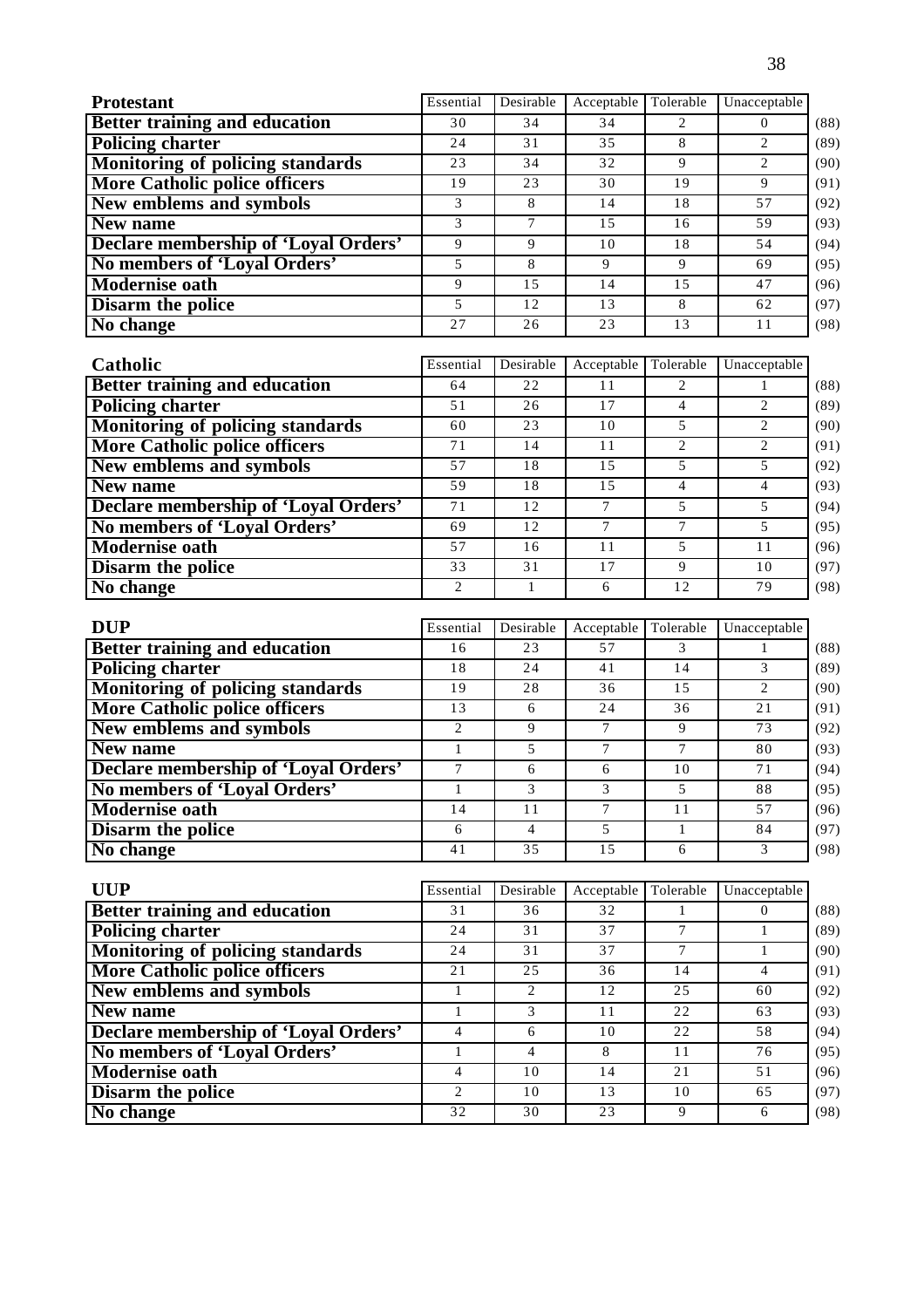| <b>Alliance</b>                      | Essential | Desirable | Acceptable     | Tolerable  | Unacceptable   |
|--------------------------------------|-----------|-----------|----------------|------------|----------------|
| Better training and education        | 45        | 47        | 8              | $\theta$   | $\Omega$       |
| <b>Policing charter</b>              | 34        | 48        | 16             | 2          | $\Omega$       |
| Monitoring of policing standards     | 22        | 55        | 14             | 8          |                |
| <b>More Catholic police officers</b> | 39        | 46        | 8              | 5          | $\overline{c}$ |
| <b>New emblems and symbols</b>       | 9         | 21        | 36             | 20         | 14             |
| New name                             | 11        | 21        | 38             | 20         | 10             |
| Declare membership of 'Loyal Orders' | 34        | 32        | 15             | 10         | 9              |
| No members of 'Loval Orders'         | 31        | 30        | 11             | 10         | 18             |
| <b>Modernise oath</b>                | 23        | 42        | 22             | 3          | 10             |
| Disarm the police                    | 8         | 42        | 16             | 8          | 26             |
| No change                            | 6         | 6         | 25             | 28         | 35             |
|                                      |           |           |                |            |                |
| <b>SDLP</b>                          | Essential | Desirable | Acceptable     | Tolerable  | Unacceptable   |
| <b>Better training and education</b> | 69        | 20        | 9              |            |                |
| <b>Policing charter</b>              | 56        | 28        | 13             |            | $\overline{c}$ |
| Monitoring of policing standards     | 70        | 19        | 9              | 1          |                |
| <b>More Catholic police officers</b> | 81        | 9         | 9              | 1          | $\theta$       |
| New emblems and symbols              | 62        | 16        | 15             | 4          | 3              |
| $\mathbf{N}$                         | $\sim$ 1  | $1^\circ$ | 1 <sub>2</sub> | $\epsilon$ | $\sim$         |

| 62 | I 6 |    |    |    | (92) |
|----|-----|----|----|----|------|
| 61 | 18  | 13 |    |    | (93) |
| 74 | 13  |    |    |    | (94) |
| 70 | 13  |    |    |    | (95) |
| 63 | 17  |    |    |    | (96) |
| 31 | 29  | 20 | 10 | 10 | (97) |
|    |     |    |    | 76 | (98) |
|    |     |    |    |    |      |

| Sinn Féin                               | Essential | Desirable | Acceptable | Tolerable | Unacceptable |      |
|-----------------------------------------|-----------|-----------|------------|-----------|--------------|------|
| <b>Better training and education</b>    | 64        | 21        | 9          |           |              | (88) |
| <b>Policing charter</b>                 | 54        | 17        | 19         |           |              | (89) |
| <b>Monitoring of policing standards</b> | 61        | 20        | 10         | 6         |              | (90) |
| <b>More Catholic police officers</b>    | 66        | 16        | 10         | 3         |              | (91) |
| New emblems and symbols                 | 60        | 16        | 12         | 4         | 8            | (92) |
| New name                                | 66        | 13        | 11         | 4         | -6           | (93) |
| Declare membership of 'Loyal Orders'    | 76        | 7         | 4          | 8         | 5            | (94) |
| No members of 'Loyal Orders'            | 72        | 12        | 6          | 6         | 4            | (95) |
| <b>Modernise oath</b>                   | 54        | 10        | 5          | 8         | 23           | (96) |
| Disarm the police                       | 45        | 31        | 11         | 5         | 8            | (97) |
| No change                               |           |           | 3          | 6         | 89           | (98) |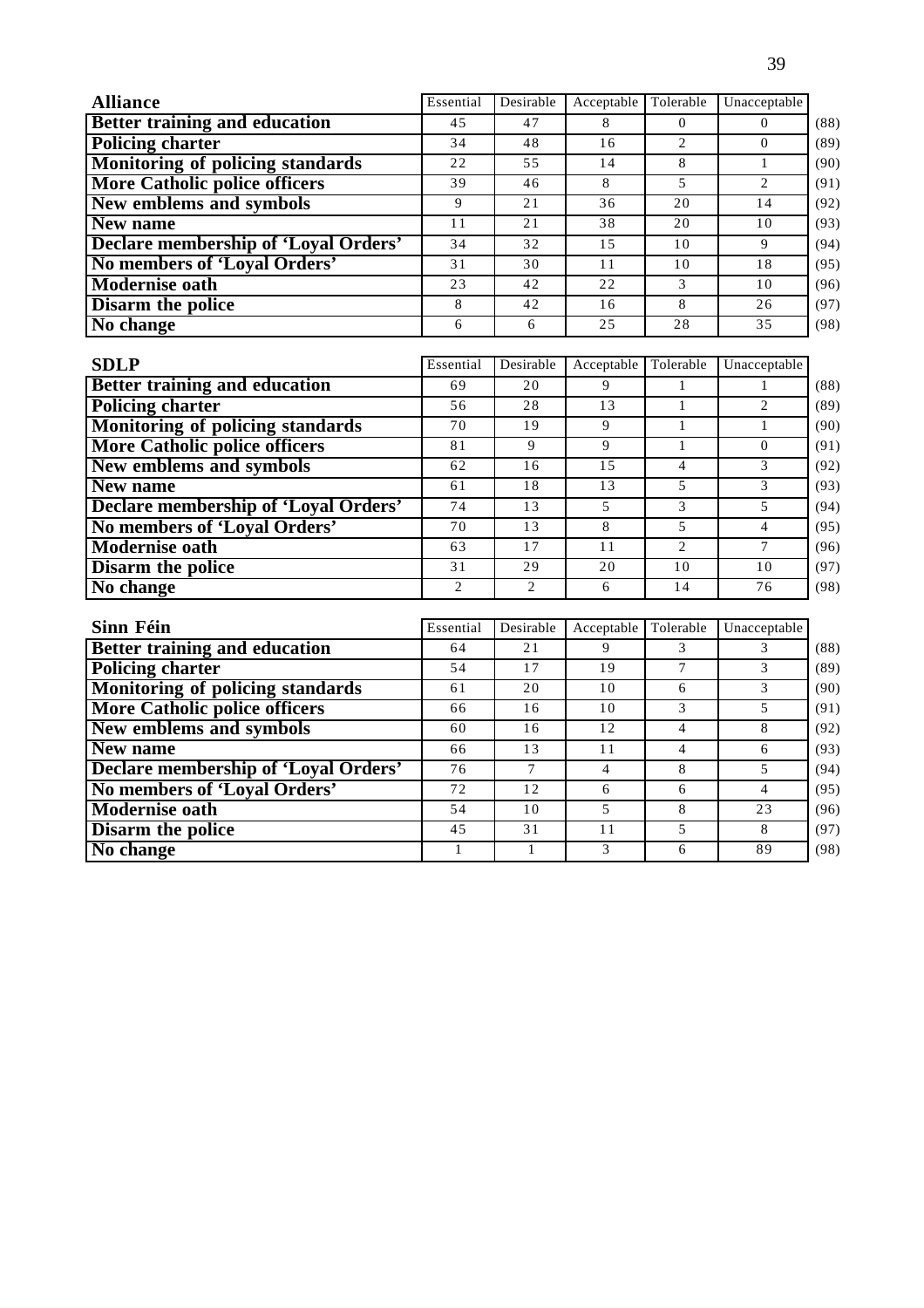#### **The structure of the police force**

At the present time the Royal Ulster Constabulary is a single force that has responsibility for providing all policing duties throughout the whole of Northern Ireland. The structure of the police could stay the same or new community services could be created as either part of this force or separate to them. Alternatively the RUC could be disbanded and replaced with either a new single force or several new forces. Please indicate which of the following options you consider to be 'Essential', 'Desirable', 'Acceptable', 'Tolerable' or 'Unacceptable'.

| All NI                                                                                                                                                                                                                                          | Essential | Desirable | Acceptable | Tolerable | Unacceptable |       |
|-------------------------------------------------------------------------------------------------------------------------------------------------------------------------------------------------------------------------------------------------|-----------|-----------|------------|-----------|--------------|-------|
| Create new community policing units<br>within the RUC - Create new policing<br>units to deal with domestic, community and<br>non-violent sectarian problems at a local<br>level as part of the RUC.                                             | 16        | 28        | 27         | 11        | 18           | (99)  |
| Create new community policing units<br>outside the RUC - Create a number of new<br>police forces at the local level to deal with<br>less serious crimes leaving the RUC to deal<br>with more serious crimes for Northern<br>Ireland as a whole. | 11        | 13        | 24         | 16        | 36           | (100) |
| Create a new single police force<br>Disband the RUC and create a new single<br>police force with fair representation from the<br>whole community.                                                                                               | 20        | 10        | 12         | 10        | 48           | (101) |
| Create a number of regional and city<br><b>police forces - Disband the RUC and create</b><br>a number of new regional and city police<br>forces in, for example, Belfast, (London)<br>Derry and East and West of the River Bann.                | 11        | 12        | 16         | 10        | 51           | (102) |
| No change - Leave current policing<br>structures as they are.                                                                                                                                                                                   | 18        | 14        | 19         | 13        | 36           | (103) |

| <b>Protestant</b>                                      | Essential | Desirable     | Acceptable | Tolerable | Unacceptable |      |
|--------------------------------------------------------|-----------|---------------|------------|-----------|--------------|------|
| Create new community policing units<br>within the RUC  | 12        | 28            | 36         | 12        | 12           | (99) |
| Create new community policing units<br>outside the RUC |           | 6             | 24         | 19        | 48           | 100) |
| Create a new single police force                       |           |               |            |           | 82           | 101) |
| Create a number of regional and city<br>police forces  |           | $\mathcal{D}$ |            |           | 83           | 102) |
| No change                                              | 30        | 24            | 2.7        | 10        |              | 103) |

| Catholic                                               | Essential | Desirable | Acceptable | Tolerable | Unacceptable |       |
|--------------------------------------------------------|-----------|-----------|------------|-----------|--------------|-------|
| Create new community policing units<br>within the RUC  | 23        | 23        | 17         | 10        | 27           | (99)  |
| Create new community policing units<br>outside the RUC | 20        | 22        | 24         | 13        | 21           | 100)  |
| Create a new single police force                       | 47        | 21        | 17         | Q         | 6            | (101) |
| Create a number of regional and city<br>police forces  | 24        | 2.5       | 29         |           | 11           | 102)  |
| $\overline{No}$ change                                 |           |           |            | 13        | 75           | (103) |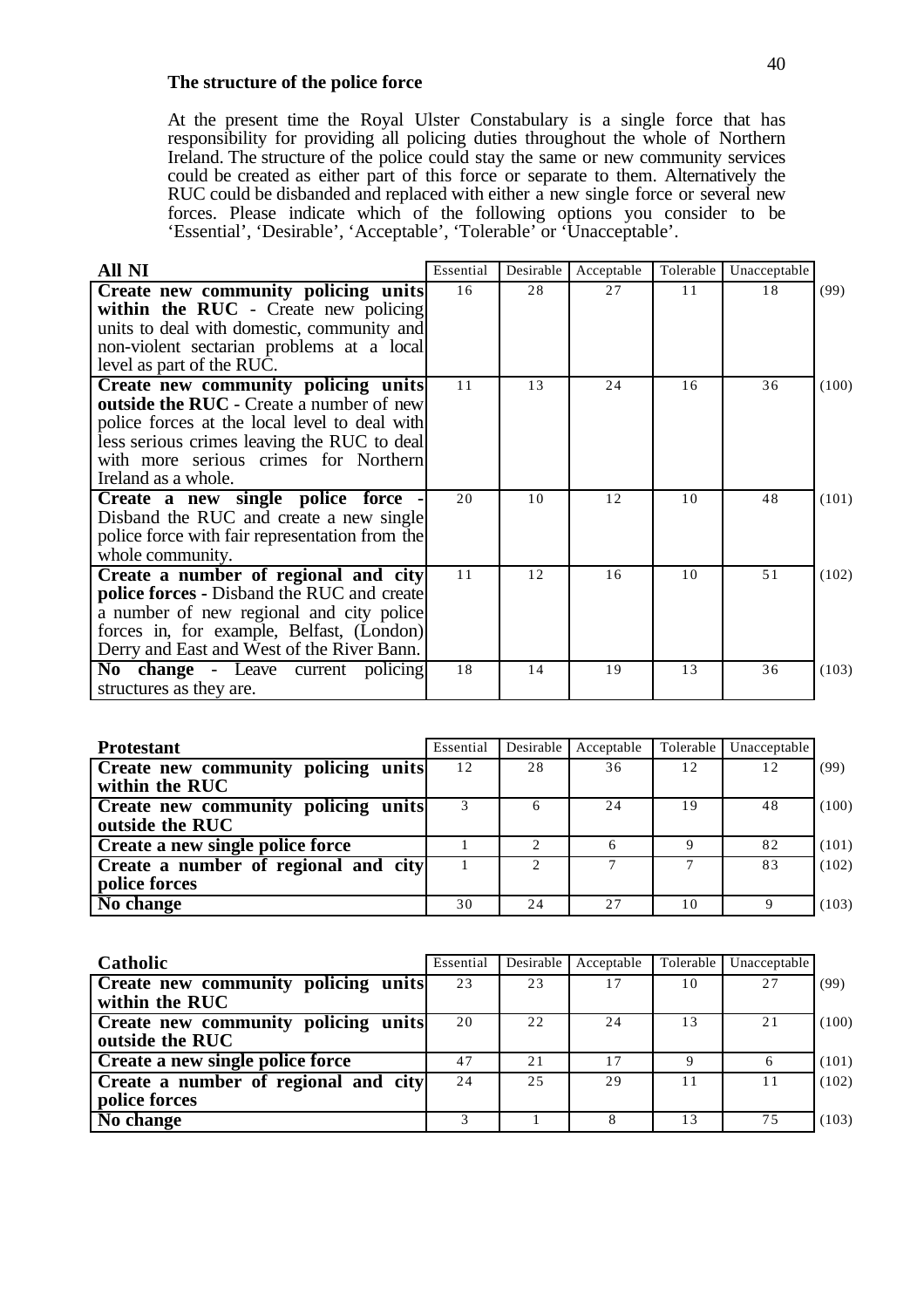| <b>DUP</b>                                                    | Essential | Desirable | Acceptable |                                                                                                                                                                 | Tolerable Unacceptable |       |
|---------------------------------------------------------------|-----------|-----------|------------|-----------------------------------------------------------------------------------------------------------------------------------------------------------------|------------------------|-------|
| <b>Create new community policing units</b><br>within the RUC  | 12        | 23        | 35         |                                                                                                                                                                 | 19                     | (99)  |
| <b>Create new community policing units</b><br>outside the RUC |           |           | 14         | 18                                                                                                                                                              | 56                     | (100) |
| Create a new single police force                              |           |           |            |                                                                                                                                                                 | 92                     | (101) |
| Create a number of regional and city<br>police forces         |           | 0         |            | $\mathcal{D}_{\mathcal{L}}^{\mathcal{L}}(\mathcal{L})=\mathcal{L}_{\mathcal{L}}^{\mathcal{L}}(\mathcal{L})\mathcal{L}_{\mathcal{L}}^{\mathcal{L}}(\mathcal{L})$ | 91                     | (102) |
| No change                                                     | 54        | 2.2.      | 18         |                                                                                                                                                                 |                        | (103) |

| <b>UUP</b>                                                    | Essential | Desirable | Acceptable | Tolerable    | Unacceptable |       |
|---------------------------------------------------------------|-----------|-----------|------------|--------------|--------------|-------|
| Create new community policing units<br>within the RUC         | 14        | 29        | 32         | 11           | 14           | (99)  |
| <b>Create new community policing units</b><br>outside the RUC |           | 6         | 23         | 2.1          | 47           | (100) |
| Create a new single police force                              |           |           |            | <sub>(</sub> | 88           | (101) |
| Create a number of regional and city<br>police forces         | $\Omega$  |           |            | $\mathbf{r}$ | 88           | (102) |
| No change                                                     | 33        | 30        | 2.7        |              |              | 103)  |

| <b>Alliance</b>                            | Essential | Desirable | Acceptable | Tolerable | Unacceptable |       |
|--------------------------------------------|-----------|-----------|------------|-----------|--------------|-------|
| <b>Create new community policing units</b> |           | 42        | 34         | 10        |              | (99)  |
| within the RUC                             |           |           |            |           |              |       |
| <b>Create new community policing units</b> |           |           | 20         | 21        | 51           | (100) |
| outside the RUC                            |           |           |            |           |              |       |
| Create a new single police force           |           |           | 24         | 32        | 36           | (101) |
| Create a number of regional and city       | 2         |           | 16         | 2.2.      | 52           | (102) |
| police forces                              |           |           |            |           |              |       |
| No change                                  |           |           | 30         | 32        | 23           | 103)  |

| <b>SDLP</b>                          | Essential | Desirable | Acceptable |                | Tolerable   Unacceptable |       |
|--------------------------------------|-----------|-----------|------------|----------------|--------------------------|-------|
| Create new community policing units  | 25        | 26        | 16         |                | 24                       | (99)  |
| within the RUC                       |           |           |            |                |                          |       |
| Create new community policing units  | 19        | 27        | 2.7        | 13             | 14                       | (100) |
| outside the RUC                      |           |           |            |                |                          |       |
| Create a new single police force     | 42        | 26        | 21         | 6              |                          | (101) |
| Create a number of regional and city | 17        | 30        | 31         | 1 <sub>0</sub> | 12                       | (102) |
| police forces                        |           |           |            |                |                          |       |
| No change                            |           |           |            | 15             | 75                       | (103) |

| Sinn Féin                                  | Essential | Desirable     | Acceptable | Tolerable | Unacceptable |       |
|--------------------------------------------|-----------|---------------|------------|-----------|--------------|-------|
| <b>Create new community policing units</b> |           | 22            | 16         | 10        | 35           | (99)  |
| within the RUC                             |           |               |            |           |              |       |
| <b>Create new community policing units</b> | 26        | 20            | 21         | 10        | 23           | 100)  |
| outside the RUC                            |           |               |            |           |              |       |
| <b>Create a new single police force</b>    | 70        | 14            |            |           |              | (101) |
| Create a number of regional and city       | 40        | 21            | 2.5        |           | 6            | (102) |
| police forces                              |           |               |            |           |              |       |
| No change                                  |           | $\mathcal{L}$ |            | 6         | 86           | (103) |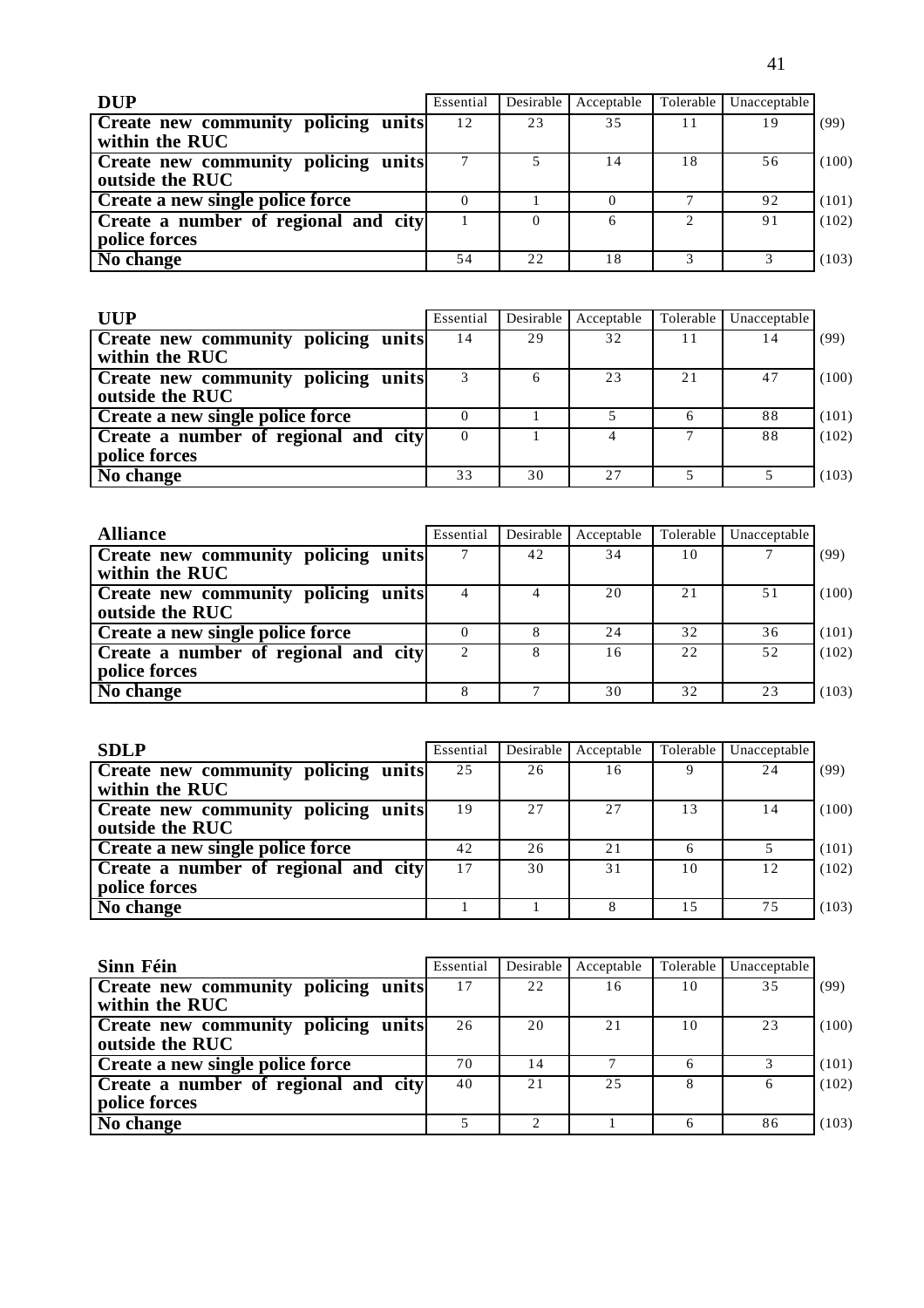#### **Responsibility for Policing Services**

At the present time responsibility for policing in Northern Ireland is divided between the Secretary of State, the Chief Constable and the Police Authority of Northern Ireland. Community Police Liaison Committees, established by District Councils, also have a consultation role. These various responsibilities could stay as they are or different individuals and groups could have increased powers or new responsibilities could be given to a new Northern Ireland Assembly. Please indicate which of the following options you consider to be 'Essential', 'Desirable', 'Acceptable', 'Tolerable' or 'Unacceptable'.

| <b>All NI</b>                                          | Essential    | Desirable | Acceptable | Tolerable | Unacceptable |       |
|--------------------------------------------------------|--------------|-----------|------------|-----------|--------------|-------|
| More responsibility for the Secretary of               | $\mathbf{Q}$ | 10        | 25         | 23        | 33           | (104) |
| <b>State</b> - Give more responsibility for the        |              |           |            |           |              |       |
| management of the police services to the               |              |           |            |           |              |       |
| Secretary of State.                                    |              |           |            |           |              |       |
| New responsibilities for a new Northern                | 13           | 22        | 26         | 18        | 21           | (105) |
| <b>Assembly</b><br><b>Ireland</b><br>- Give<br>new     |              |           |            |           |              |       |
| responsibilities for the management of the             |              |           |            |           |              |       |
| police services to a new Northern Ireland              |              |           |            |           |              |       |
| Assembly.                                              |              |           |            |           |              |       |
| More responsibility for<br><b>Chief</b><br>the         | 14           | 17        | 29         | 16        | 24           | (106) |
| <b>Constable</b> -Give more responsibility for         |              |           |            |           |              |       |
| the management of the police services to the           |              |           |            |           |              |       |
| Chief Constable.                                       |              |           |            |           |              |       |
| More responsibility for a single Police                | 12           | 15        | 32         | 16        | 25           | (107) |
| <b>Authority</b> - Give more responsibility for        |              |           |            |           |              |       |
| the management of the police services to the           |              |           |            |           |              |       |
| Police Authority of Northern Ireland.                  |              |           |            |           |              |       |
| Give responsibility to a number of                     | 6            | 12        | 29         | 25        | 28           | (108) |
| regional and city Police Authorities -                 |              |           |            |           |              |       |
| Give responsibility for the management of              |              |           |            |           |              |       |
| the police services to a number of new                 |              |           |            |           |              |       |
| regional authorities in, for example, Belfast,         |              |           |            |           |              |       |
| (London) Derry and East and West of the                |              |           |            |           |              |       |
| River Bann.                                            |              |           |            |           |              |       |
| More responsibility for<br><b>Community</b>            | 12           | 17        | 27         | 18        | 26           | (109) |
| <b>Committees</b><br>Liaison<br>Give<br>$\sim$<br>more |              |           |            |           |              |       |
| responsibility for the management of the               |              |           |            |           |              |       |
| police services to the Community Liaison               |              |           |            |           |              |       |
| Committees.                                            |              |           |            |           |              |       |
| No change - Leave the division of                      | 14           | 16        | 19         | 14        | 37           | (110) |
| responsibility for the police service as it is.        |              |           |            |           |              |       |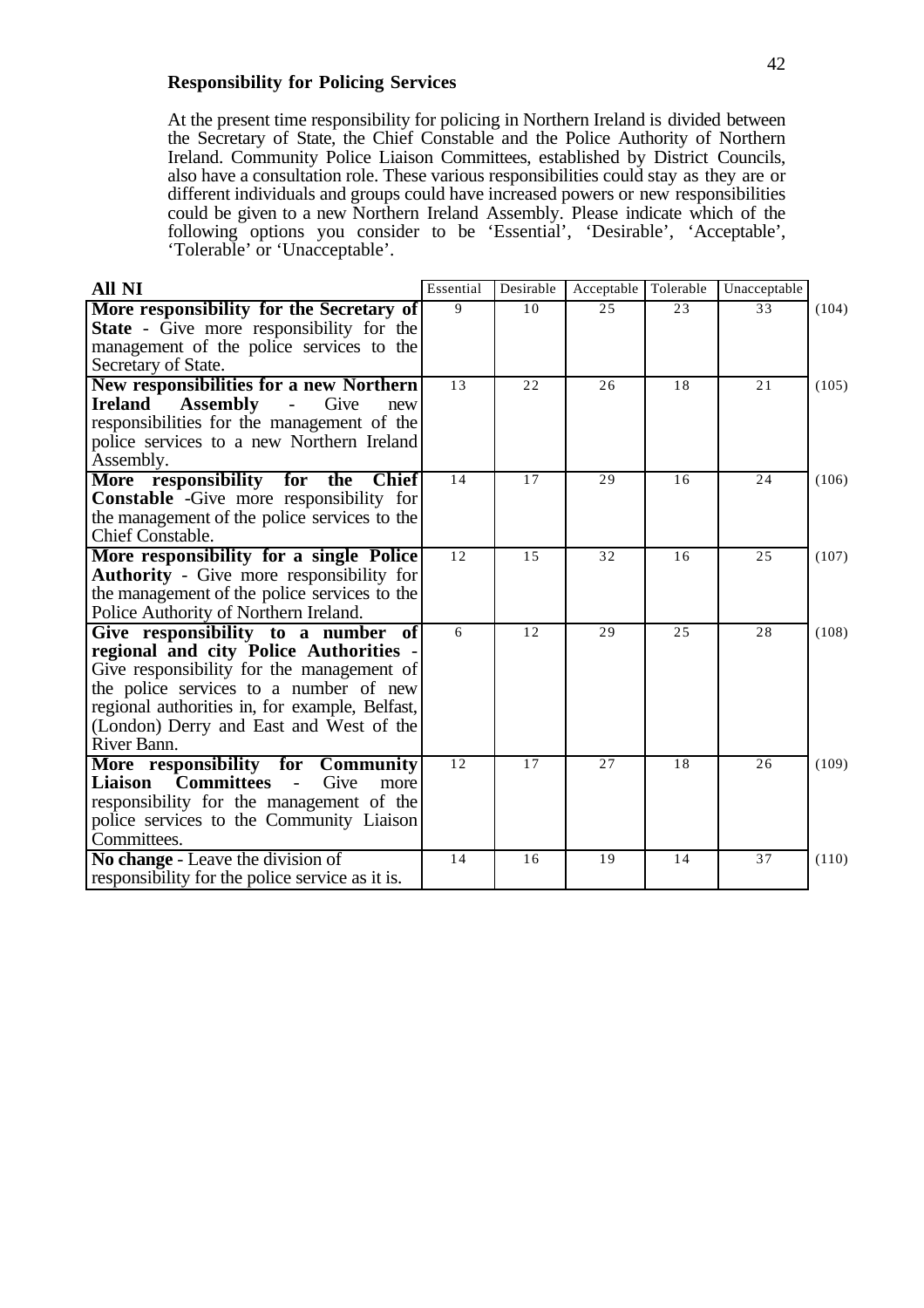| <b>Protestant</b>                                 | Essential | Desirable | Acceptable | Tolerable | Unacceptable |       |
|---------------------------------------------------|-----------|-----------|------------|-----------|--------------|-------|
| More responsibility for the Secretary of          | 8         | 8         | 23         | 23        | 38           | (104) |
| <b>State</b>                                      |           |           |            |           |              |       |
| New responsibilities for a new Northern           | 5         | 17        | 29         | 23        | 26           | (105) |
| <b>Ireland Assembly</b>                           |           |           |            |           |              |       |
| More responsibility<br><b>Chief</b><br>for<br>the | 23        | 26        | 32         | 13        | 6            | (106) |
| <b>Constable</b>                                  |           |           |            |           |              |       |
| More responsibility for a single Police           | 17        | 23        | 38         | 12        | 10           | (107) |
| <b>Authority</b>                                  |           |           |            |           |              |       |
| Give responsibility to a number<br>of l           |           | 6         | 28         | 29        | 34           | (108) |
| regional and city Police Authorities              |           |           |            |           |              |       |
| More responsibility for Community                 | 4         | 10        | 26         | 21        | 39           | (109) |
| <b>Liaison Committees</b>                         |           |           |            |           |              |       |
| No change                                         | 22        | 26        | 30         | 11        | 11           | (110) |

| Catholic                                          | Essential      | Desirable | Acceptable | Tolerable | Unacceptable |       |
|---------------------------------------------------|----------------|-----------|------------|-----------|--------------|-------|
| More responsibility for the Secretary of          | 11             | 12        | 30         | 20        | 27           | (104) |
| <b>State</b>                                      |                |           |            |           |              |       |
| New responsibilities for a new Northern           | 25             | 27        | 24         | 11        | 13           | (105) |
| <b>Ireland Assembly</b>                           |                |           |            |           |              |       |
| More responsibility<br><b>Chief</b><br>for<br>the | 5              | 6         | 24         | 19        | 46           | (106) |
| Constable                                         |                |           |            |           |              |       |
| More responsibility for a single Police           | 5              | 5.        | 24         | 20        | 46           | (107) |
| <b>Authority</b>                                  |                |           |            |           |              |       |
| Give responsibility to a number of                | 11             | 2.1       | 31         | 19        | 18           | (108) |
| regional and city Police Authorities              |                |           |            |           |              |       |
| More responsibility for Community                 | 22             | 27        | 28         | 13        | 10           | (109) |
| <b>Liaison Committees</b>                         |                |           |            |           |              |       |
| No change                                         | $\mathfrak{D}$ |           |            | 1.5       | 77           | (110) |

| <b>DUP</b>                                        | Essential | Desirable | Acceptable | Tolerable | Unacceptable |       |
|---------------------------------------------------|-----------|-----------|------------|-----------|--------------|-------|
| More responsibility for the Secretary of          | 13        | 6         | 18         | 18        | 45           | (104) |
| <b>State</b>                                      |           |           |            |           |              |       |
| New responsibilities for a new Northern           | 4         | 10        | 18         | 25        | 43           | (105) |
| <b>Ireland Assembly</b>                           |           |           |            |           |              |       |
| More responsibility<br><b>Chief</b><br>for<br>the | 24        | 18        | 42         | 9         |              | (106) |
| <b>Constable</b>                                  |           |           |            |           |              |       |
| More responsibility for a single Police           | 16        | 19        | 44         | 9         | 12           | (107) |
| <b>Authority</b>                                  |           |           |            |           |              |       |
| Give responsibility to a number<br>- of l         | 6         |           | 27         | 18        | 44           | (108) |
| regional and city Police Authorities              |           |           |            |           |              |       |
| More responsibility for Community                 |           | 6         | 21         | 16        | 50           | (109) |
| <b>Liaison Committees</b>                         |           |           |            |           |              |       |
| No change                                         | 34        | 30        | 25         | 8         | 3            | (110) |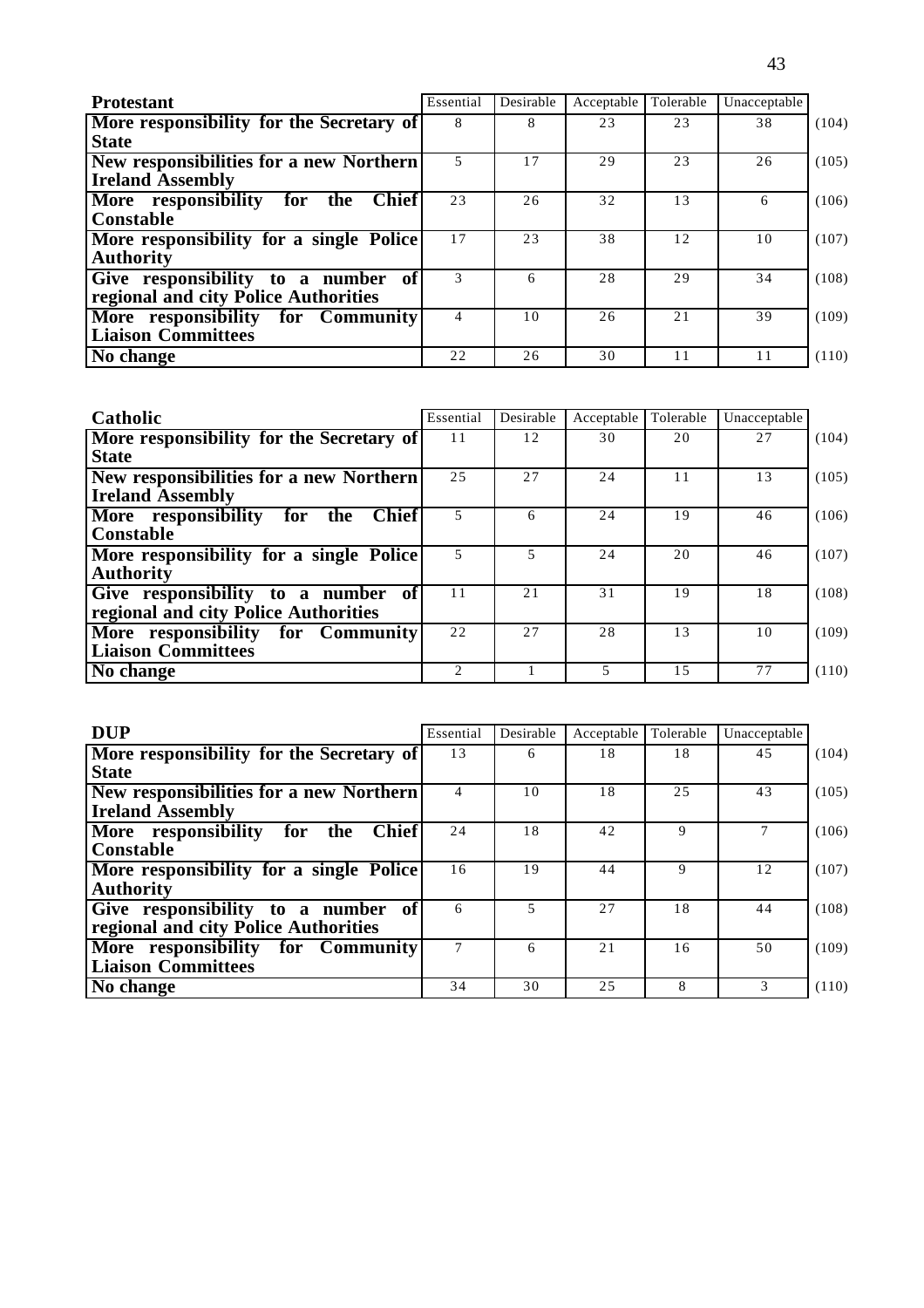| <b>UUP</b>                                        | Essential | Desirable | Acceptable | Tolerable | Unacceptable   |       |
|---------------------------------------------------|-----------|-----------|------------|-----------|----------------|-------|
| More responsibility for the Secretary of          | 8         | 8         | 27         | 27        | 30             | (104) |
| <b>State</b>                                      |           |           |            |           |                |       |
| New responsibilities for a new Northern           | 5         | 14        | 36         | 27        | 18             | (105) |
| <b>Ireland Assembly</b>                           |           |           |            |           |                |       |
| More responsibility<br>for<br><b>Chief</b><br>the | 26        | 29        | 26         | 15        | $\overline{4}$ | (106) |
| Constable                                         |           |           |            |           |                |       |
| More responsibility for a single Police           | 22        | 23        | 33         | 14        | 8              | (107) |
| <b>Authority</b>                                  |           |           |            |           |                |       |
| Give responsibility to a number<br>of             | 3         | 7         | 27         | 33        | 30             | (108) |
| regional and city Police Authorities              |           |           |            |           |                |       |
| More responsibility for Community                 | 4         | 9         | 28         | 19        | 40             | (109) |
| <b>Liaison Committees</b>                         |           |           |            |           |                |       |
| No change                                         | 25        | 31        | 31         | 10        | 3              | (110) |

| <b>Alliance</b>                                   | Essential                   | Desirable | Acceptable | Tolerable | Unacceptable |       |
|---------------------------------------------------|-----------------------------|-----------|------------|-----------|--------------|-------|
| More responsibility for the Secretary of          | 9                           | 12        | 23         | 32        | 24           | (104) |
| <b>State</b>                                      |                             |           |            |           |              |       |
| New responsibilities for a new Northern           |                             | 29        | 42         | 11        | 11           | (105) |
| <b>Ireland Assembly</b>                           |                             |           |            |           |              |       |
| More responsibility<br><b>Chief</b><br>for<br>the | 12                          | 22        | 32         | 21        | 13           | (106) |
| <b>Constable</b>                                  |                             |           |            |           |              |       |
| More responsibility for a single Police           | 12                          | 20        | 36         | 20        | 12           | (107) |
| <b>Authority</b>                                  |                             |           |            |           |              |       |
| Give responsibility to a number of                |                             |           | 17         | 37        | 34           | (108) |
| regional and city Police Authorities              |                             |           |            |           |              |       |
| More responsibility for Community                 | $\mathcal{D}_{\mathcal{L}}$ | 17        | 24         | 32        | 25           | (109) |
| <b>Liaison Committees</b>                         |                             |           |            |           |              |       |
| No change                                         |                             | 9         | 24         | 29        | 31           | (110) |

| <b>SDLP</b>                                       | Essential                   | Desirable      | Acceptable | Tolerable | Unacceptable |       |
|---------------------------------------------------|-----------------------------|----------------|------------|-----------|--------------|-------|
| More responsibility for the Secretary of          | 11                          | 13             | 33         | 25        | 18           | (104) |
| <b>State</b>                                      |                             |                |            |           |              |       |
| New responsibilities for a new Northern           | 30                          | 2.5            | 26         |           | 12           | (105) |
| <b>Ireland Assembly</b>                           |                             |                |            |           |              |       |
| More responsibility<br><b>Chief</b><br>for<br>the | 5                           | 6              | 30         | 22        | 37           | (106) |
| Constable                                         |                             |                |            |           |              |       |
| More responsibility for a single Police           | 6                           | $\overline{5}$ | 28         | 22        | 39           | (107) |
| <b>Authority</b>                                  |                             |                |            |           |              |       |
| Give responsibility to a number<br>-of l          | 9                           | 26             | 37         | 16        | 12           | (108) |
| regional and city Police Authorities              |                             |                |            |           |              |       |
| More responsibility for Community                 | 22                          | 2.7            | 29         | 13        | 9            | (109) |
| <b>Liaison Committees</b>                         |                             |                |            |           |              |       |
| No change                                         | $\mathcal{D}_{\mathcal{L}}$ |                | 6          | 17        | 74           | (110) |

| Sinn Féin                                         | Essential                | Desirable | Acceptable | Tolerable | Unacceptable |       |
|---------------------------------------------------|--------------------------|-----------|------------|-----------|--------------|-------|
| More responsibility for the Secretary of          | 13                       | 13        | 22         | 12        | 40           | (104) |
| <b>State</b>                                      |                          |           |            |           |              |       |
| <b>New responsibilities for a new Northern</b>    | 21                       | 27        | 17         | 16        | 19           | (105) |
| <b>Ireland Assembly</b>                           |                          |           |            |           |              |       |
| More responsibility<br><b>Chief</b><br>for<br>the | $\overline{\phantom{0}}$ | 3         | 14         | 8         | 70           | (106) |
| Constable                                         |                          |           |            |           |              |       |
| More responsibility for a single Police           |                          |           | 11         | 1.5       | 64           | (107) |
| <b>Authority</b>                                  |                          |           |            |           |              |       |
| Give responsibility to a number of                | 13                       | 18        | 30         | 1.5       | 24           | (108) |
| regional and city Police Authorities              |                          |           |            |           |              |       |
| More responsibility for Community                 | 30                       | 24        | 24         | 13        | 9            | (109) |
| <b>Liaison Committees</b>                         |                          |           |            |           |              |       |
| No change                                         | $\mathfrak{D}$           | 5         |            | 8         | 84           | (110) |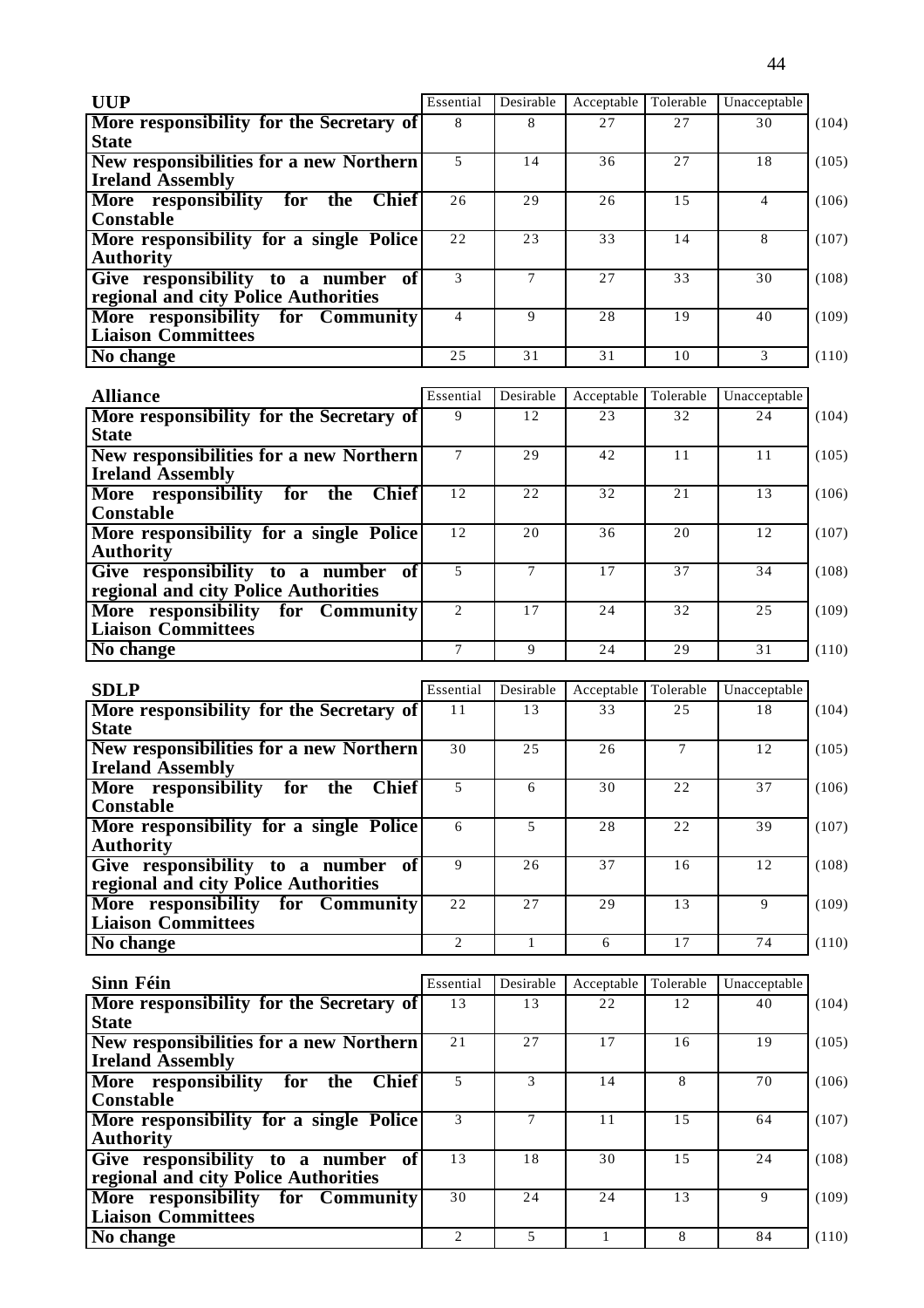### **Political Reform and the Stormont Talks**

The Stormont Talks have been divided into three parts called Strands.

**Strand One** covers relationships in Northern Ireland and deals with questions of regional government.

**Strand Two** covers relationships within the island of Ireland and deals with North/South bodies.

**Strand Three** covers relationships between the British and Irish governments and deals with a replacement for the Anglo-Irish Agreement.

Negotiations also include constitutional issues.

### **5. Strand One: Political reform in Northern Ireland**

At the present time Northern Ireland is governed under Direct Rule from Westminster with most important decisions being made by the Northern Ireland Office. Additionally District Councils and various Boards (sometimes known as 'quangos') have limited powers over areas of policy such as health, education and local government. Political development in Northern Ireland could include a number of different reforms involving the basic principles for government in a divided society, local government, the establishment of an assembly (similar to the ones proposed for Scotland and Wales) and an Executive responsible for regional government. Please indicate which reforms you consider to be 'Essential', 'Desirable', 'Acceptable', 'Tolerable' or 'Unacceptable'.

| All NI                                       | Essential      | Desirable | Acceptable | Tolerable | Unacceptable |       |
|----------------------------------------------|----------------|-----------|------------|-----------|--------------|-------|
| <b>Elected Members - An assembly made up</b> | 2.5            | 26        | 33         | 8         | 8            | (111) |
| from elected representatives.                |                |           |            |           |              |       |
| <b>Appointed Members - A second chamber</b>  | $\overline{5}$ | 18        | 37         | 20        | 20           | (112) |
| or senate made up from prominent members     |                |           |            |           |              |       |
| of society.                                  |                |           |            |           |              |       |
| <b>Assembly with monitoring powers - A</b>   | 20             | 20        | 33         | 15        | 12           | (113) |
| regional assembly is established with        |                |           |            |           |              |       |
| committees that shadow and monitor the       |                |           |            |           |              |       |
| departments of the Northern Ireland Office   |                |           |            |           |              |       |
| $(NIO)$ .                                    |                |           |            |           |              |       |
| Assembly with administrative powers -        | 17             | 23        | 38         | 14        | 8            | (114) |
| A regional assembly is established with      |                |           |            |           |              |       |
| powers of administration.                    |                |           |            |           |              |       |
| Assembly with planning powers - A            | 19             | 2.5       | 34         | 13        | 9            | (115) |
| regional assembly is established with        |                |           |            |           |              |       |
| powers to initiate and develop new policies. |                |           |            |           |              |       |
| Assembly with legislative powers - A         | 18             | 23        | 29         | 15        | 15           | (116) |
| regional assembly is established with        |                |           |            |           |              |       |
| powers to make new laws.                     |                |           |            |           |              |       |
| Assembly with tax altering powers - A        | 12             | 16        | 33         | 17        | 22           | (117) |
| regional assembly is established with        |                |           |            |           |              |       |
| powers to alter taxes.                       |                |           |            |           |              |       |
| No regional assembly - Northern Ireland      | 6              | 10        | 1.5        | 23        | 46           | (118) |
| should not have a regional assembly.         |                |           |            |           |              |       |

#### **The Structure and Powers of a Regional Assembly**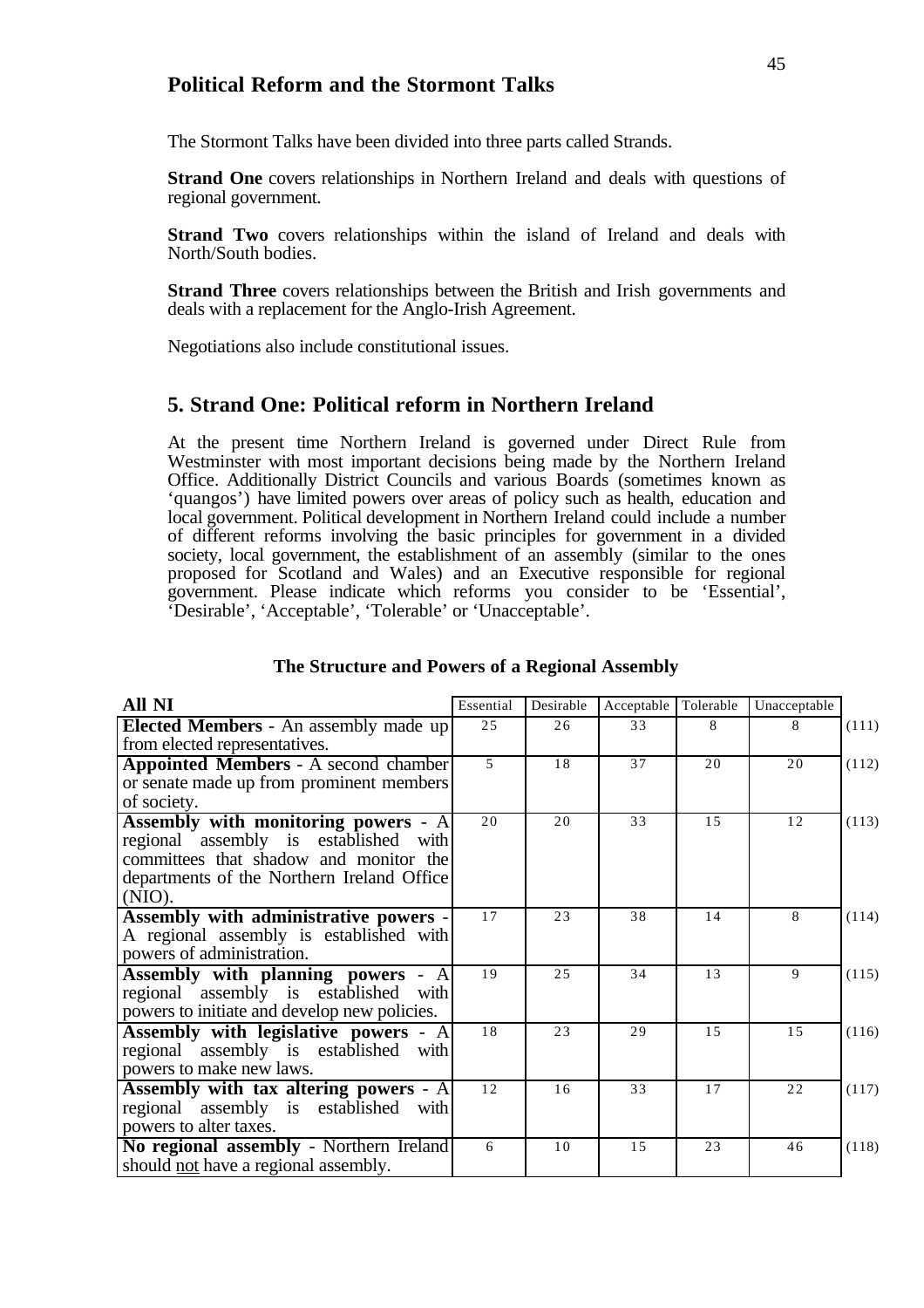|                                            |           |           |            |           | 46           |       |
|--------------------------------------------|-----------|-----------|------------|-----------|--------------|-------|
| <b>Protestant</b>                          | Essential | Desirable | Acceptable | Tolerable | Unacceptable |       |
| <b>Elected Members</b>                     | 24        | 24        | 37         | 8         |              | (111) |
| <b>Appointed Members</b>                   |           | 14        | 40         | 22        | 21           | (112) |
| <b>Assembly with monitoring powers</b>     | 17        | 18        | 36         | 16        | 13           | (113) |
| <b>Assembly with administrative powers</b> | 18        | 21        | 38         | 14        | 9            | (114) |
| <b>Assembly with planning powers</b>       | 16        | 24        | 35         | 1.5       | 10           | (115) |
| Assembly with legislative powers           | 15        | 2.1       | 32         | 16        | 16           | (116) |
| Assembly with tax altering powers          | 10        | 13        | 32         | 19        | 26           | (117) |
| No regional assembly                       | 6         | Q         | 14         | 23        | 48           | (118) |

| Catholic                                   | Essential | Desirable | Acceptable | Tolerable | Unacceptable |       |
|--------------------------------------------|-----------|-----------|------------|-----------|--------------|-------|
| <b>Elected Members</b>                     | 25        | 25        | 30         | 11        |              | (111) |
| <b>Appointed Members</b>                   |           | 18        | 38         | 19        | 18           | (112) |
| <b>Assembly with monitoring powers</b>     | 26        | 22        | 32         | 11        |              | (113) |
| <b>Assembly with administrative powers</b> | 1.5       | 24        | 42         | 11        |              | (114) |
| <b>Assembly with planning powers</b>       | 24        | 22        | 34         | 12        |              | (115) |
| Assembly with legislative powers           | 24        | 22        | 29         | 12        | 13           | (116) |
| Assembly with tax altering powers          | 16        | 16        | 36         | 14        | 18           | (117) |
| No regional assembly                       |           | 12        | 1.5        | 23        | 43           | (118) |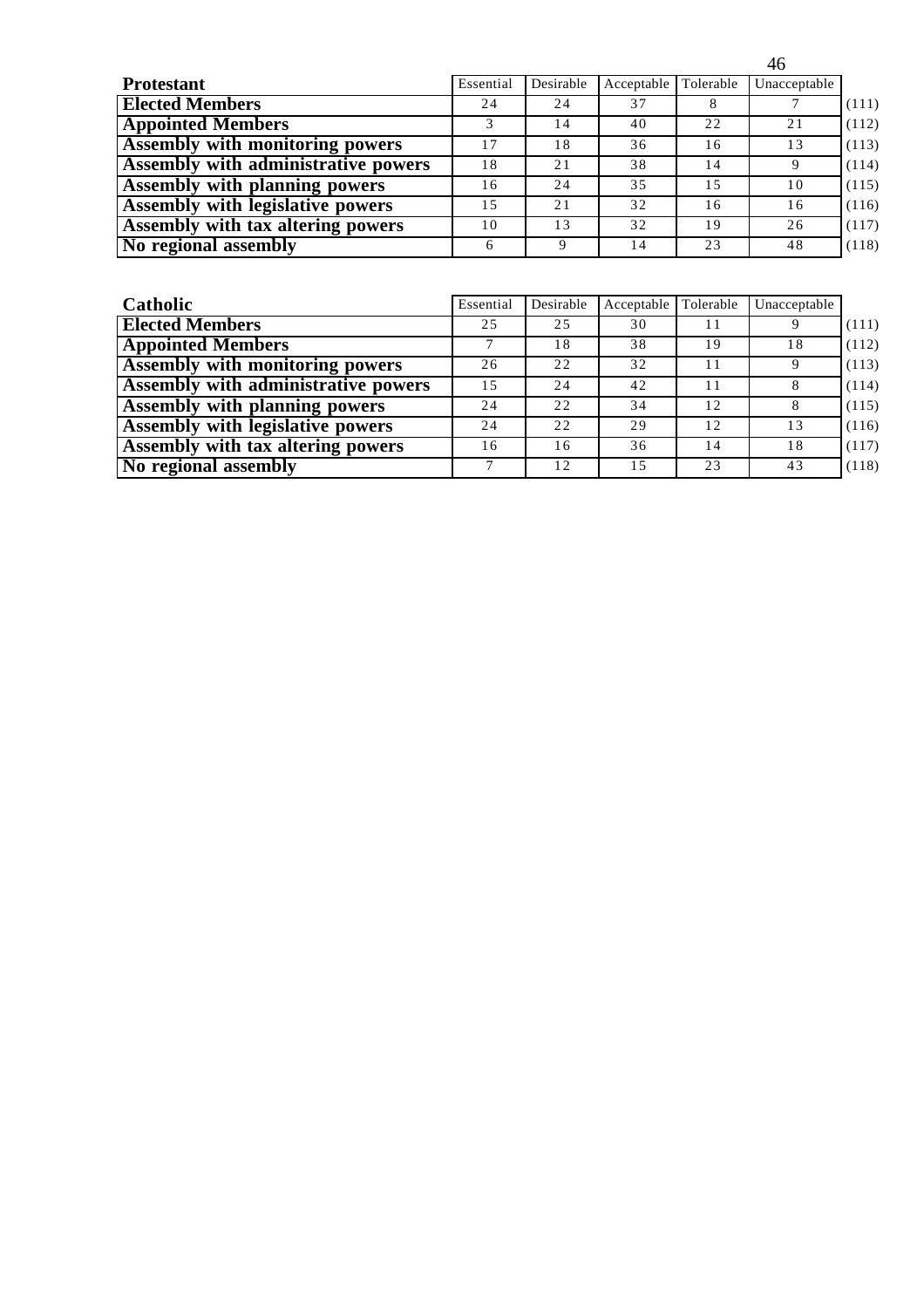| <b>DUP</b>                              | Essential | Desirable | Acceptable Tolerable |     | Unacceptable |       |
|-----------------------------------------|-----------|-----------|----------------------|-----|--------------|-------|
| <b>Elected Members</b>                  | 18        | 19        | 47                   |     | 11           | (111) |
| <b>Appointed Members</b>                |           | 6         | 29                   | 24  | 40           | (112) |
| <b>Assembly with monitoring powers</b>  | 17        | 14        | 33                   | 18  | 18           | (113) |
| Assembly with administrative powers     | 13        | 19        | 40                   | 1.5 | 13           | (114) |
| <b>Assembly with planning powers</b>    | 13        | 23        | 37                   | 12  | 15           | (115) |
| <b>Assembly with legislative powers</b> | 17        | 20        | 35                   |     | 20           | (116) |
| Assembly with tax altering powers       | 13        | 18        | 31                   | 14  | 24           | (117) |
| No regional assembly                    |           | 8         | 13                   | 18  | 52           | (118) |

| <b>UUP</b>                                 | Essential | Desirable | Acceptable | Tolerable | Unacceptable |       |
|--------------------------------------------|-----------|-----------|------------|-----------|--------------|-------|
| <b>Elected Members</b>                     | 28        | 22        | 41         |           |              | (111) |
| <b>Appointed Members</b>                   | 4         | 16        | 42         | 20        | 18           | (112) |
| <b>Assembly with monitoring powers</b>     | 19        | 19        | 36         | 17        |              | (113) |
| <b>Assembly with administrative powers</b> | 22        | 22        | 35         | 17        |              | (114) |
| <b>Assembly with planning powers</b>       | 19        | 22        | 37         | 17        |              | (115) |
| <b>Assembly with legislative powers</b>    | 18        | 19        | 32         | 19        | 12           | (116) |
| Assembly with tax altering powers          |           | 11        | 31         | 25        | 24           | (117) |
| No regional assembly                       |           | 10        | 13         | 25        | 46           | (118) |

| <b>Alliance</b>                          | Essential | Desirable | Acceptable   Tolerable |     | Unacceptable |       |
|------------------------------------------|-----------|-----------|------------------------|-----|--------------|-------|
| <b>Elected Members</b>                   | 35        | 34        | 16                     | 10  |              | (111) |
| <b>Appointed Members</b>                 | 11        | 26        | 38                     | 17  | 8            | (112) |
| Assembly with monitoring powers          | 24        | 13        | 43                     | 1.5 |              | (113) |
| Assembly with administrative powers      | 22        | 2.9       | 34                     | 10  |              | (114) |
| <b>Assembly with planning powers</b>     | 23        | 33        | 27                     |     |              | (115) |
| <b>Assembly with legislative powers</b>  | 21        | 2.5       | 2.7                    | 16  | 11           | (116) |
| <b>Assembly with tax altering powers</b> | 14        | 13        | 35                     | 17  | 21           | (117) |
| No regional assembly                     | 6         | 3         |                        | 37  | 37           | (118) |

| <b>SDLP</b>                                | Essential | Desirable | Acceptable | Tolerable   | Unacceptable |       |
|--------------------------------------------|-----------|-----------|------------|-------------|--------------|-------|
| <b>Elected Members</b>                     | 25        | 24        | 34         | 12          |              | (111) |
| <b>Appointed Members</b>                   |           | 19        | 41         | 18          | 18           | (112) |
| <b>Assembly with monitoring powers</b>     | 24        | 2.5       | 37         | 11          |              | (113) |
| <b>Assembly with administrative powers</b> | 12        | 31        | 44         | 10          |              | (114) |
| <b>Assembly with planning powers</b>       | 18        | 2.7       | 41         | $\mathbf Q$ |              | (115) |
| <b>Assembly with legislative powers</b>    | 14        | 27        | 37         | 13          | Q            | (116) |
| Assembly with tax altering powers          |           | 18        | 45         | 14          | 14           | (117) |
| No regional assembly                       |           | 14        | 18         | 18          | 49           | (118) |

| <b>Sinn Féin</b>                           | Essential | Desirable | Acceptable | Tolerable | Unacceptable |       |
|--------------------------------------------|-----------|-----------|------------|-----------|--------------|-------|
| <b>Elected Members</b>                     | 22        | 28        | 24         |           | 17           | (111) |
| <b>Appointed Members</b>                   | 11        | 20        | 29         | 17        | 23           | (112) |
| Assembly with monitoring powers            | 27        | 24        | 18         | 13        | 18           | (113) |
| <b>Assembly with administrative powers</b> | 20        | 19        | 30         | 1.5       | 16           | (114) |
| <b>Assembly with planning powers</b>       | 30        | 20        | 24         | 13        | 13           | (115) |
| <b>Assembly with legislative powers</b>    | 34        | 19        | 2.2.       |           | 18           | (116) |
| <b>Assembly with tax altering powers</b>   | 26        | 19        | 27         |           | 20           | (117) |
| No regional assembly                       | 17        | 14        | 13         | 24        | 32           | (118) |

47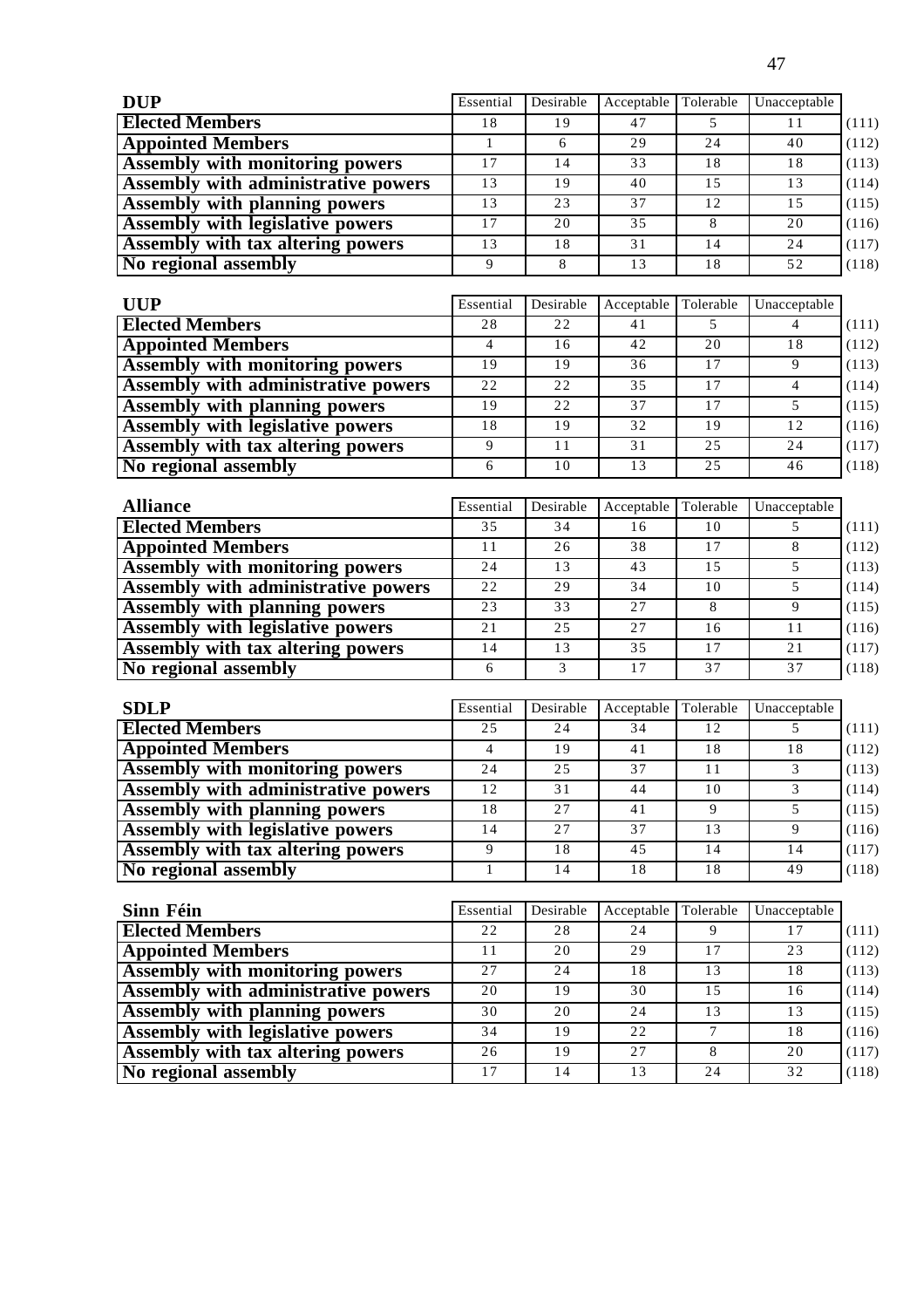# **Appointments in a Regional Assembly:**

| All NI                                                                                                                                                                                          | Essential | Desirable | Acceptable Tolerable |    | Unacceptable |       |
|-------------------------------------------------------------------------------------------------------------------------------------------------------------------------------------------------|-----------|-----------|----------------------|----|--------------|-------|
| <b>Proportionality</b> of appointments<br>$\overline{\phantom{a}}$<br>Chairpersons and the membership of<br>committees are assigned in proportion to the                                        | 23        | 22        | 27                   | 16 | 12           | (119) |
| representation of each party in the assembly.<br><b>Equality of appointments - Chairpersons</b><br>and the membership of committees are<br>assigned equally between the two main<br>traditions. | 30        | 17        | 14                   | 18 | 21           | (120) |

| <b>Protestant</b>                      | Essential | Desirable | Acceptable Tolerable | Unacceptable |        |
|----------------------------------------|-----------|-----------|----------------------|--------------|--------|
| <b>Proportionality of appointments</b> | n –<br>∼  | <u>.</u>  |                      |              | , 119) |
| <b>Equality of appointments</b>        |           |           |                      |              | (120)  |

| Catholic                               | <b>Essential</b> | Desirable | Acceptable Tolerable |    | Unacceptable |       |
|----------------------------------------|------------------|-----------|----------------------|----|--------------|-------|
| <b>Proportionality of appointments</b> |                  | 20        |                      | 20 |              | (119) |
| <b>Equality of appointments</b>        |                  | 25        |                      |    |              | 120)  |

| DUP                                    | Essential | Desirable | Acceptable Tolerable |    | Unacceptable |                  |
|----------------------------------------|-----------|-----------|----------------------|----|--------------|------------------|
| <b>Proportionality of appointments</b> |           |           |                      |    |              |                  |
| <b>Equality of appointments</b>        |           |           |                      | 40 | 40           | 120 <sup>a</sup> |

| UUP                                    | Essential | Desirable | Acceptable Tolerable | Unacceptable |                  |
|----------------------------------------|-----------|-----------|----------------------|--------------|------------------|
| <b>Proportionality of appointments</b> |           |           |                      |              | 119)             |
| <b>Equality of appointments</b>        |           |           |                      |              | 120 <sup>o</sup> |

| <b>Alliance</b>                        | Essential | Desirable | Acceptable Tolerable |    | <b>Unacceptable</b> |      |
|----------------------------------------|-----------|-----------|----------------------|----|---------------------|------|
| <b>Proportionality of appointments</b> |           |           |                      |    |                     | 119) |
| <b>Equality of appointments</b>        | 26        |           |                      | 20 |                     | 120) |

| <b>SDLP</b>                            | Essential | Desirable | Acceptable Tolerable |           | Unacceptable |       |
|----------------------------------------|-----------|-----------|----------------------|-----------|--------------|-------|
| <b>Proportionality of appointments</b> |           |           |                      | n r<br>∠∠ |              | (119) |
| <b>Equality of appointments</b>        |           | ∼         |                      |           |              | 120)  |

| Sinn Féin                              | Essential | Desirable | Acceptable Tolerable | <b>Unacceptable</b> |      |
|----------------------------------------|-----------|-----------|----------------------|---------------------|------|
| <b>Proportionality of appointments</b> |           |           |                      |                     | 119) |
| <b>Equality of appointments</b>        |           |           |                      |                     | 120) |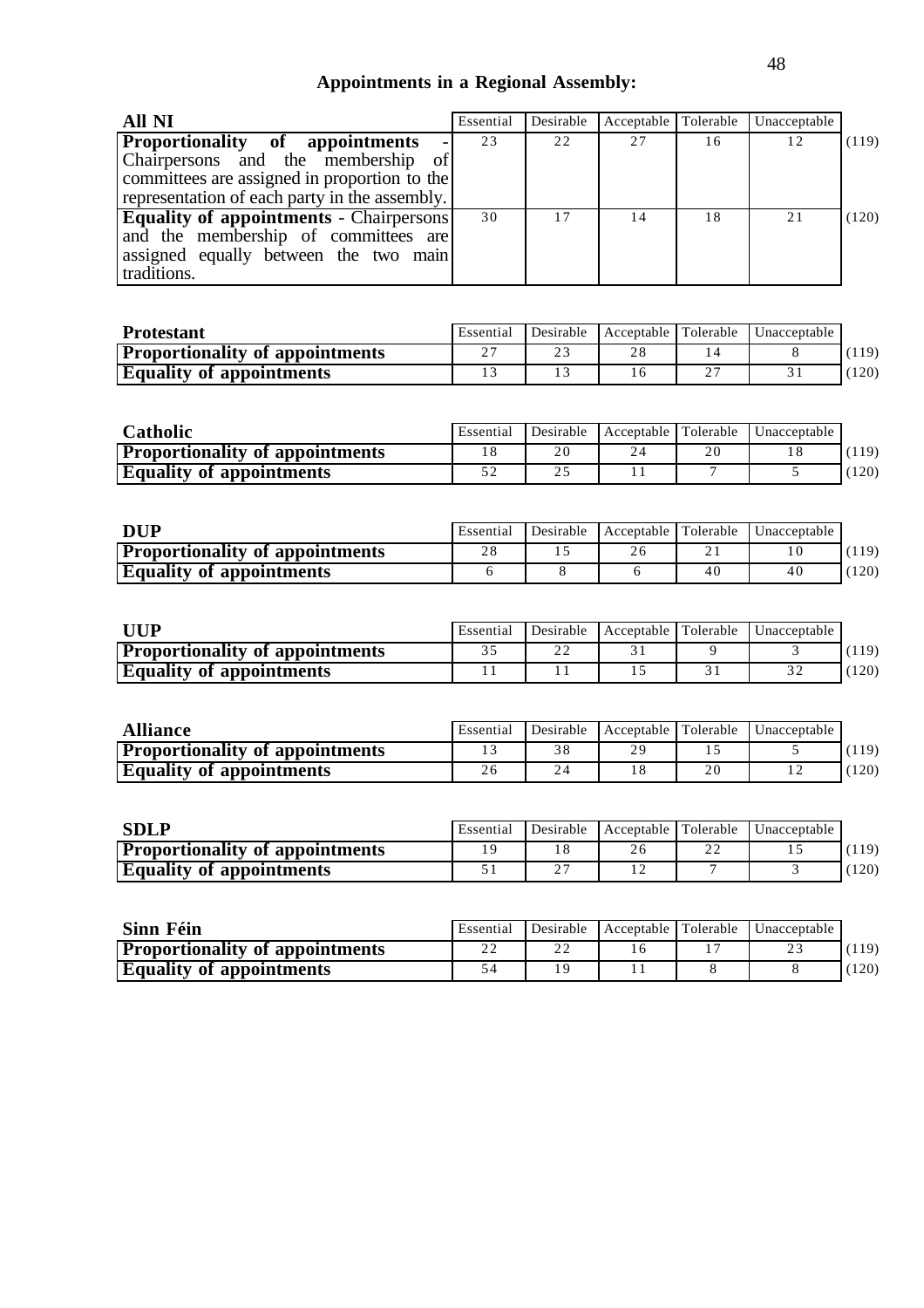# **Voting in a Regional Assembly**

| All NI                                        | Essential | Desirable | Acceptable | Tolerable | Unacceptable |       |
|-----------------------------------------------|-----------|-----------|------------|-----------|--------------|-------|
| <b>Simple majority voting - Voting on all</b> | 18        | 21        | 29         | 12        | 20           | (121) |
| business in the assembly is by simple         |           |           |            |           |              |       |
| majority.                                     |           |           |            |           |              |       |
| Weighted voting for all business              | 16        | 18        | 28         | 18        | 20           | (122) |
| Voting on all business in the assembly is     |           |           |            |           |              |       |
| weighted to ensure the support of both of     |           |           |            |           |              |       |
| the main traditions.                          |           |           |            |           |              |       |
| Weighted voting for contentious               | 5         | 12        | 29         | 26        | 28           | (123) |
| <b>business</b> - Only voting on contentious  |           |           |            |           |              |       |
| business in the assembly is weighted to       |           |           |            |           |              |       |
| ensure the support of both of the main        |           |           |            |           |              |       |
| traditions.                                   |           |           |            |           |              |       |
| Sufficient consensus for all business -       | 15        | 2.2.      | 27         | 18        | 18           | (124) |
| Voting on all business in the assembly        |           |           |            |           |              |       |
| requires a majority from both of the main     |           |           |            |           |              |       |
| traditions.                                   |           |           |            |           |              |       |
| Sufficient consensus for contentious          | 7         | 11        | 31         | 26        | 25           | (125) |
| <b>business</b> - Only voting on contentious  |           |           |            |           |              |       |
| business in the assembly requires a majority  |           |           |            |           |              |       |
| from both of the main traditions.             |           |           |            |           |              |       |

| <b>Protestant</b>                                 | Essential | Desirable | Acceptable | Tolerable | Unacceptable |       |
|---------------------------------------------------|-----------|-----------|------------|-----------|--------------|-------|
| <b>Simple majority voting</b>                     | 24        | 25        | 37         |           |              | (121) |
| Weighted voting for all business                  | Q         | 12        | 31         | 23        | 25           | (122) |
| Weighted<br>contentious<br>voting<br>for          | 3         | 8         | 29         | 29        | 31           | (123) |
| business                                          |           |           |            |           |              |       |
| Sufficient consensus for all business             | 6         | 14        | 29         | 25        | 26           | (124) |
| <b>Sufficient</b><br>for contentious<br>consensus | 2         | 9         | 29         | 30        | 30           | (125) |
| <b>business</b>                                   |           |           |            |           |              |       |

| <b>Catholic</b>                              | Essential | Desirable | Acceptable | Tolerable | Unacceptable |       |
|----------------------------------------------|-----------|-----------|------------|-----------|--------------|-------|
| Simple majority voting                       |           | 15        | 24         | 15        | 39           | (121) |
| Weighted voting for all business             | 2.7       | 25        | 2.7        |           | 12           | (122) |
| Weighted<br>contentious<br>voting<br>for     | 9         | 1.5       | 32         | 21        | 23           | (123) |
| business                                     |           |           |            |           |              |       |
| <b>Sufficient consensus for all business</b> | 27        | 32        | 26         |           |              | (124) |
| Sufficient consensus for contentious         | 13        | 13        | 37         | 19        | 18           | (125) |
| <b>business</b>                              |           |           |            |           |              |       |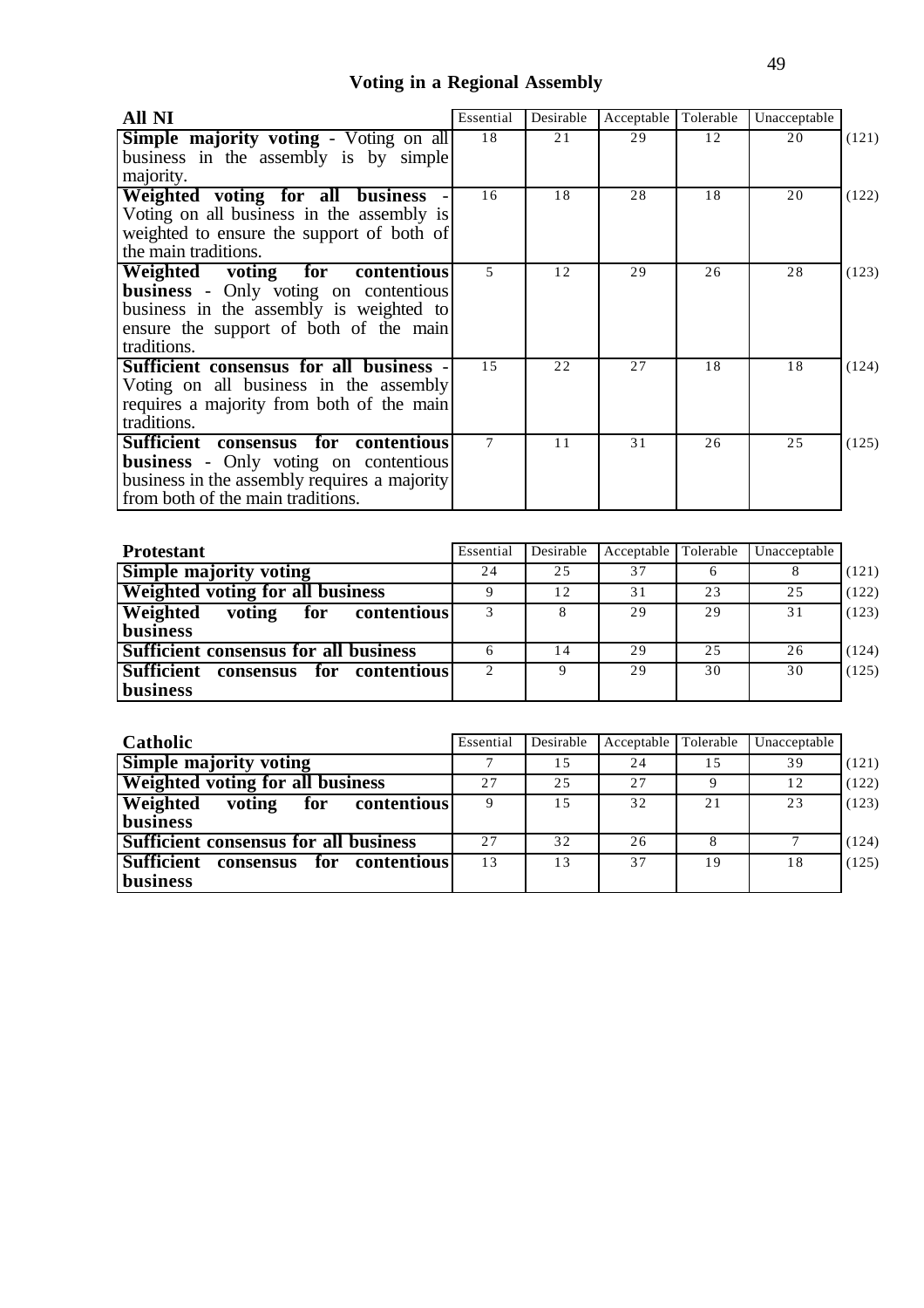| <b>DUP</b>                               | Essential      | Desirable    | Acceptable | Tolerable | Unacceptable |       |
|------------------------------------------|----------------|--------------|------------|-----------|--------------|-------|
| <b>Simple majority voting</b>            | 43             | 20           | 24         |           |              | (121) |
| <b>Weighted voting for all business</b>  |                |              | 26         | 23        | 42           | (122) |
| Weighted<br>contentious<br>voting<br>for | $\overline{2}$ |              | 22         | 21        | 54           | (123) |
| business                                 |                |              |            |           |              |       |
| Sufficient consensus for all business    | 6              |              | 19         | 31        | 39           | (124) |
| Sufficient consensus for contentious     | $\overline{2}$ | $\mathbf{r}$ |            | 34        | 46           | (125) |
| business                                 |                |              |            |           |              |       |

| <b>UUP</b>                                   | Essential | Desirable | Acceptable | Tolerable | Unacceptable |       |
|----------------------------------------------|-----------|-----------|------------|-----------|--------------|-------|
| <b>Simple majority voting</b>                | 27        | 32        | 31         |           | o            | (121) |
| Weighted voting for all business             | 12        | 8         | 33         | 27        | 20           | (122) |
| Weighted<br>contentious<br>voting<br>for     | 2         |           | 31         | 34        | 24           | (123) |
| business                                     |           |           |            |           |              |       |
| <b>Sufficient consensus for all business</b> | −         |           | 29         | 29        | 24           | (124) |
| Sufficient consensus<br>for contentious      | $\Omega$  | 8         | 33         | 34        | 25           | (125) |
| <b>business</b>                              |           |           |            |           |              |       |

| <b>Alliance</b>                              | Essential | Desirable | Acceptable Tolerable |    | Unacceptable |       |
|----------------------------------------------|-----------|-----------|----------------------|----|--------------|-------|
| <b>Simple majority voting</b>                | 14        | 19        | 33                   | 17 | 17           | (121) |
| Weighted voting for all business             | 13        | 40        | 22                   | 12 | 13           | (122) |
| Weighted<br>contentious<br>voting<br>for     | 10        | 10        | 32                   | 26 | 22           | (123) |
| business                                     |           |           |                      |    |              |       |
| <b>Sufficient consensus for all business</b> |           | 34        | 36                   | 12 | 10           | (124) |
| Sufficient consensus<br>for contentious      | 7         | 11        | 38                   | 22 | 22           | (125) |
| business                                     |           |           |                      |    |              |       |

| <b>SDLP</b>                                  | Essential | Desirable | Acceptable Tolerable |    | Unacceptable |       |
|----------------------------------------------|-----------|-----------|----------------------|----|--------------|-------|
| Simple majority voting                       |           | 13        | 24                   | 17 | 38           | (121) |
| <b>Weighted voting for all business</b>      | 2.7       | 28        | 28                   |    |              | (122) |
| Weighted<br>contentious<br>voting<br>for     | ⇁         | 19        | 36                   | 21 | 17           | (123) |
| <b>business</b>                              |           |           |                      |    |              |       |
| <b>Sufficient consensus for all business</b> | 28        | 34        | 28                   |    |              | (124) |
| Sufficient consensus for contentious         | 12        | 16        | 41                   | 18 | 13           | (125) |
| <b>business</b>                              |           |           |                      |    |              |       |

| Sinn Féin                                | Essential | Desirable | Acceptable Tolerable |    | Unacceptable |       |
|------------------------------------------|-----------|-----------|----------------------|----|--------------|-------|
| <b>Simple majority voting</b>            | h         | 15        | 22                   | 10 | 47           | (121) |
| <b>Weighted voting for all business</b>  | 32        | 16        | 27                   |    | 16           | (122) |
| Weighted<br>contentious<br>voting<br>for | 11        | 14        | 26                   | 17 | 32           | (123) |
| <b>business</b>                          |           |           |                      |    |              |       |
| Sufficient consensus for all business    | 29        | 2.7       | 22                   |    | 14           | (124) |
| Sufficient consensus for<br>contentious  | 16        | 14        | 31                   | 14 | 25           | (125) |
| <b>business</b>                          |           |           |                      |    |              |       |

50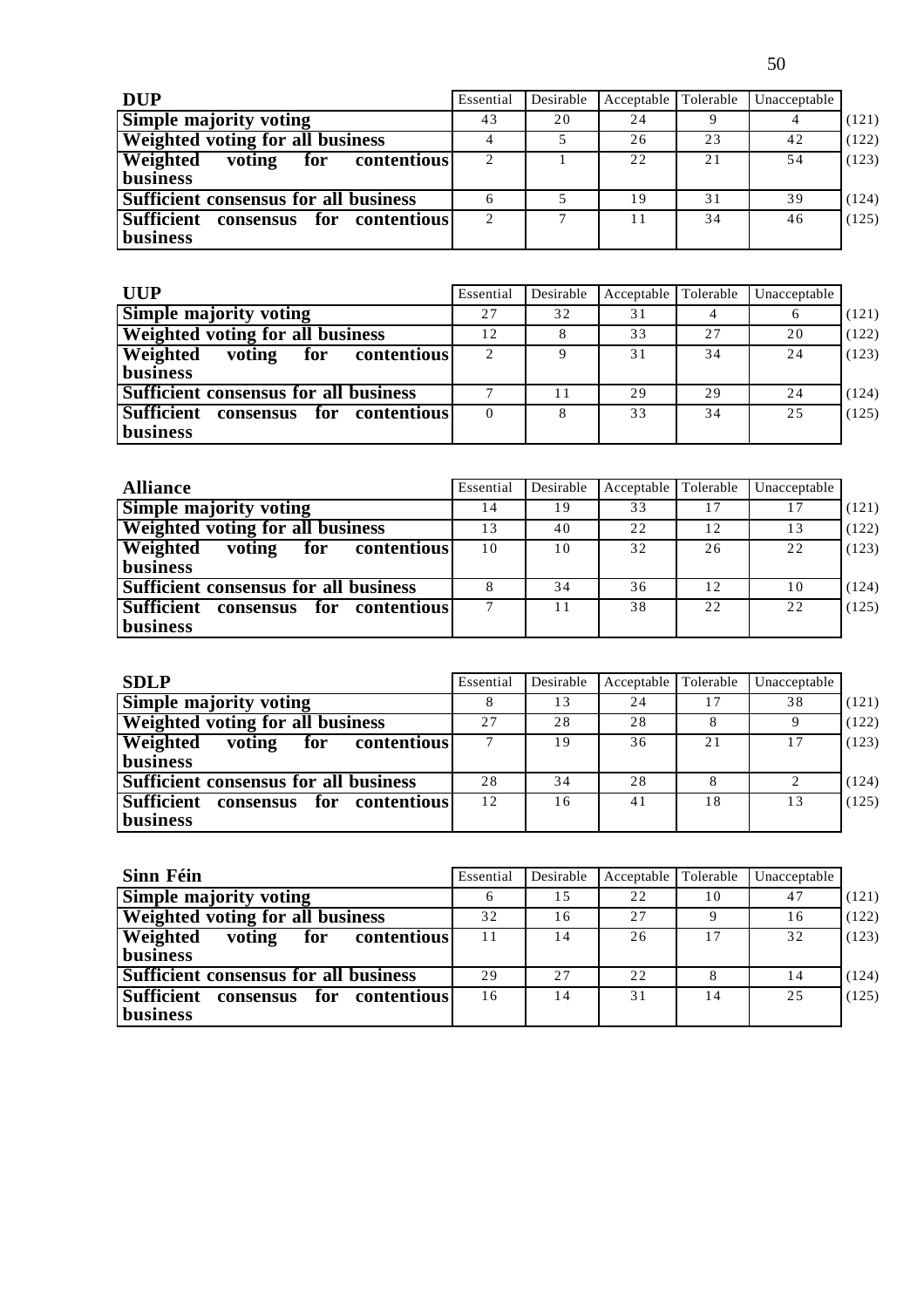## **The Executive in a Regional Government**

| <b>All NI</b>                                          | Essential | Desirable | Acceptable | Tolerable | Unacceptable |       |
|--------------------------------------------------------|-----------|-----------|------------|-----------|--------------|-------|
| <b>Equality executive -</b> Appointments to the        | 32        | 16        | 17         | 15        | 20           | (126) |
| executive are assigned equally between the two         |           |           |            |           |              |       |
| main traditions.                                       |           |           |            |           |              |       |
| <b>Proportional executive - Appointments to the</b>    | 20        | 22        | 28         | 19        | 11           | (127) |
| executive are assigned in proportion to the            |           |           |            |           |              |       |
| representation of each party in the assembly.          |           |           |            |           |              |       |
| Majority executive - Appointments to the               | 6         | 13        | 26         | 23        | 32           | (128) |
| executive are assigned from the party<br><sub>or</sub> |           |           |            |           |              |       |
| coalition that can form a majority.                    |           |           |            |           |              |       |
| <b>Principles of non-violence</b> - Appointments to    | 51        | 21        | 12         |           | $\mathbf Q$  | (129) |
| the executive are assigned only from parties           |           |           |            |           |              |       |
| committed to principles of democracy and non-          |           |           |            |           |              |       |
| violence.                                              |           |           |            |           |              |       |

## **And:**

| <b>All NI</b>                                      | Essential      | Desirable    | Acceptable | Tolerable | Unacceptable |       |
|----------------------------------------------------|----------------|--------------|------------|-----------|--------------|-------|
| Secretary of State appoints executive - The        | 6              | 9            | 26         | 23        | 36           | (130) |
| Secretary of State appoints a power sharing        |                |              |            |           |              |       |
| executive.                                         |                |              |            |           |              |       |
| Secretary of State nominates executive -           | 6              | 17           | 32         | 24        | 21           | (131) |
| The Secretary of State nominates a power           |                |              |            |           |              |       |
| sharing executive for approval by the assembly.    |                |              |            |           |              |       |
| <b>Assembly votes for executive - The assembly</b> | 18             | 2.5          | 35         | 14        | 8            | (132) |
| appoints the members of the power sharing          |                |              |            |           |              |       |
| executive.                                         |                |              |            |           |              |       |
| Committee Chairs as executive -<br>The             | 7              | 16           | 41         | 22        | 14           | (133) |
| Chairpersons of each committee should form         |                |              |            |           |              |       |
| the executive of the assembly.                     |                |              |            |           |              |       |
| <b>Government by Committee - The assembly</b>      | $\mathfrak{D}$ | 9            | 2.5        | 29        | 35           | (134) |
| should not have an executive. All the business     |                |              |            |           |              |       |
| of government should be conducted by the           |                |              |            |           |              |       |
| various committees.                                |                |              |            |           |              |       |
|                                                    |                |              |            |           |              |       |
| <b>Protestant</b>                                  | Essential      | Desirable    | Acceptable | Tolerable | Unacceptable |       |
| <b>Equality executive</b>                          | 11             | 12           | 24         | 24        | 29           | (126) |
| <b>Proportional executive</b>                      | 21             | 24           | 29         | 16        | 10           | (127) |
| <b>Majority executive</b>                          | 6              | 14           | 32         | 25        | 23           | (128) |
| <b>Principles of non-violence</b>                  | 63             | 18           | 10         | 5         | 4            | (129) |
| Secretory of State annoints evecutive              | 5.             | $\mathbf{R}$ | 27         | 1 Q       | $\Lambda$ 1  | (130) |

| <b>Secretary of State appoints executive</b>  |    |    | 27 |     | 41 | (130) |
|-----------------------------------------------|----|----|----|-----|----|-------|
| <b>Secretary of State nominates executive</b> |    |    | 32 | 2.4 | 24 | (131) |
| <b>Assembly votes for executive</b>           | 20 | 26 | 34 |     |    | (132) |
| <b>Committee Chairs as executive</b>          |    |    | 44 | 2.4 |    | (133) |
| <b>Government by Committee</b>                |    |    | 22 | 30  | 40 | (134) |

| Catholic                                      | Essential     | Desirable | Acceptable | Tolerable | Unacceptable |       |
|-----------------------------------------------|---------------|-----------|------------|-----------|--------------|-------|
| <b>Equality executive</b>                     | 61            | 22        | 10         |           | 4            | (126) |
| <b>Proportional executive</b>                 | 16            | 22        | 29         | 19        | 14           | (127) |
| <b>Majority executive</b>                     |               | 9         | 19         | 18        | 49           | (128) |
| <b>Principles of non-violence</b>             | 34            | 21        | 17         | 10        | 18           | (129) |
| <b>Secretary of State appoints executive</b>  | $\mathcal{I}$ | 10        | 24         | 28        | 31           | (130) |
| <b>Secretary of State nominates executive</b> | 8             | 21        | 27         | 24        | 20           | (131) |
| <b>Assembly votes for executive</b>           | 18            | 23        | 34         | 16        | 9            | (132) |
| <b>Committee Chairs as executive</b>          | 11            | 19        | 38         | 19        | 13           | (133) |
| <b>Government by Committee</b>                | 4             | 13        | 25         | 29        | 29           | (134) |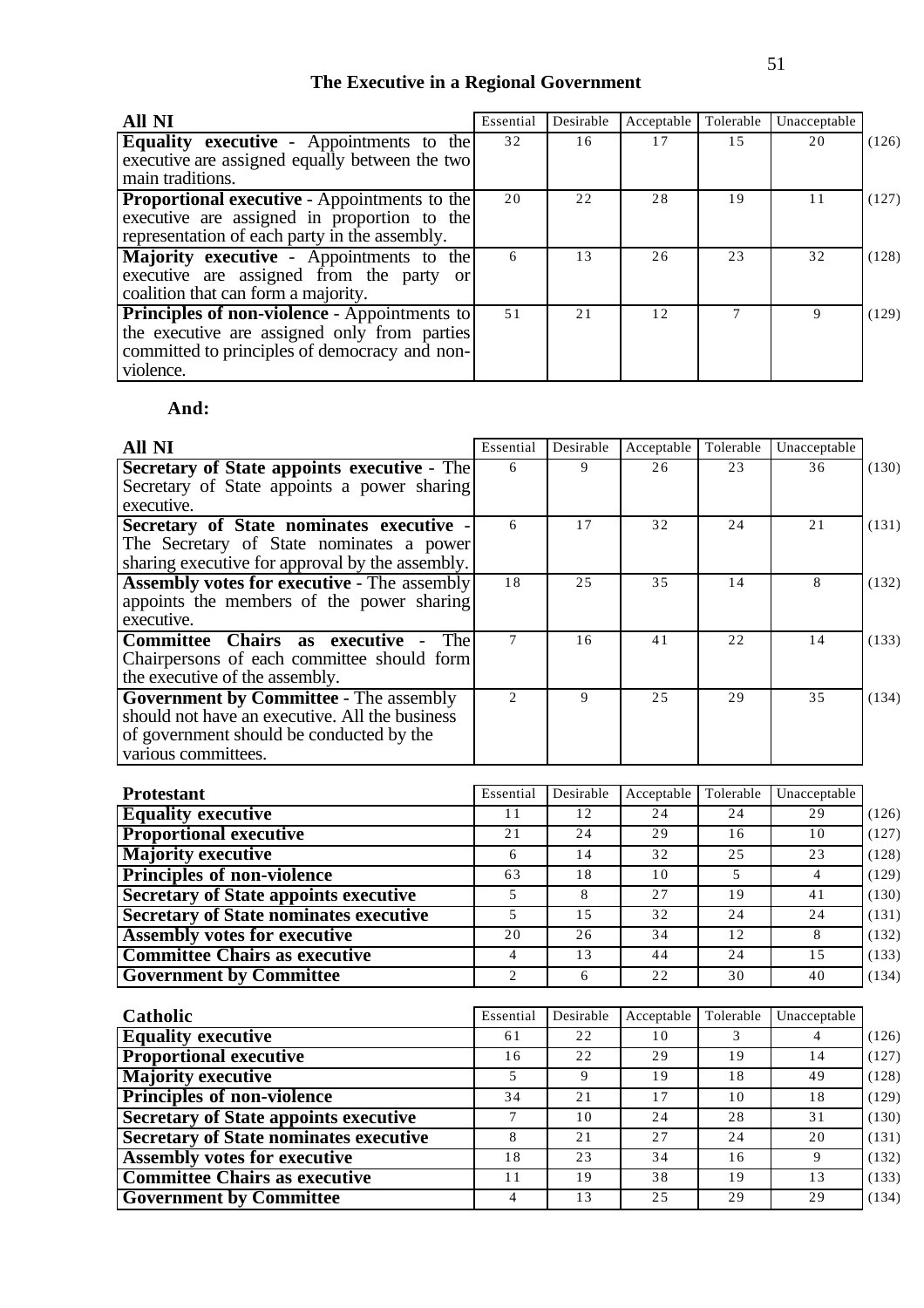| <b>DUP</b>                                    | Essential        | Desirable       | Acceptable      | Tolerable       | Unacceptable    |       |
|-----------------------------------------------|------------------|-----------------|-----------------|-----------------|-----------------|-------|
| <b>Equality executive</b>                     | 4                | 9               | 22              | 14              | 51              | (126) |
| <b>Proportional executive</b>                 | $\overline{25}$  | $\overline{14}$ | $\overline{24}$ | $\overline{24}$ | 13              | (127) |
| <b>Majority executive</b>                     | $2\sqrt{0}$      | 14              | $\overline{30}$ | 15              | $2\sqrt{1}$     | (128) |
| <b>Principles of non-violence</b>             | $\overline{73}$  | 14              | $7\phantom{.0}$ | $\overline{4}$  | 2               | (129) |
| <b>Secretary of State appoints executive</b>  | $\overline{7}$   | $\overline{4}$  | $\overline{19}$ | 10              | 60              | (130) |
| <b>Secretary of State nominates executive</b> | $\overline{8}$   | $\overline{7}$  | $\overline{28}$ | $\overline{30}$ | $\overline{27}$ | (131) |
| <b>Assembly votes for executive</b>           | $\overline{24}$  | 18              | $\overline{28}$ | 17              | 13              | (132) |
| <b>Committee Chairs as executive</b>          | $\overline{4}$   | 9               | 37              | $\overline{28}$ | 22              | (133) |
| <b>Government by Committee</b>                | $\overline{4}$   | 6               | 20              | 25              | 45              | (134) |
|                                               |                  |                 |                 |                 |                 |       |
| <b>UUP</b>                                    | Essential        | Desirable       | Acceptable      | Tolerable       | Unacceptable    |       |
| <b>Equality executive</b>                     | 9                | $\overline{11}$ | $\overline{22}$ | $\overline{31}$ | 27              | (126) |
| <b>Proportional executive</b>                 | 24               | 27              | 31              | 11              | $\tau$          | (127) |
| <b>Majority executive</b>                     | 5                | 16              | 31              | 26              | 22              | (128) |
| <b>Principles of non-violence</b>             | $\overline{70}$  | 17              | 6               | $\overline{4}$  | $\mathfrak{Z}$  | (129) |
| <b>Secretary of State appoints executive</b>  | 6                | 10              | 28              | 23              | 33              | (130) |
| <b>Secretary of State nominates executive</b> | $\tau$           | 17              | 30              | 24              | 22              | (131) |
| <b>Assembly votes for executive</b>           | $\overline{23}$  | 29              | $\overline{34}$ | 10              | $\overline{4}$  | (132) |
| <b>Committee Chairs as executive</b>          | 6                | 13              | 42              | 28              | 11              | (133) |
| <b>Government by Committee</b>                | $\mathbf{1}$     | $\overline{4}$  | 22              | 32              | 41              | (134) |
| <b>Alliance</b>                               | Essential        | Desirable       | Acceptable      | Tolerable       | Unacceptable    |       |
| <b>Equality executive</b>                     | 27               | 22              | 23              | 13              | 15              | (126) |
| <b>Proportional executive</b>                 | 17               | $\overline{25}$ | $\overline{25}$ | $\overline{27}$ | 6               | (127) |
| <b>Majority executive</b>                     | $\overline{4}$   | 8               | $\overline{38}$ | 27              | 23              | (128) |
| <b>Principles of non-violence</b>             | 59               | 28              | $\,8\,$         | 3               | $\sqrt{2}$      | (129) |
| <b>Secretary of State appoints executive</b>  | $\boldsymbol{0}$ | 16              | $\overline{29}$ | $\overline{24}$ | $\overline{31}$ | (130) |
| <b>Secretary of State nominates executive</b> | $\mathbf{0}$     | 26              | 41              | 23              | 10              | (131) |
| <b>Assembly votes for executive</b>           | 25               | 39              | $\overline{22}$ | $\overline{11}$ | $\overline{3}$  | (132) |
| <b>Committee Chairs as executive</b>          | $\overline{4}$   | $\overline{24}$ | 40              | $\overline{27}$ | $\overline{5}$  | (133) |
| <b>Government by Committee</b>                | 1                | 7               | 20              | 45              | 27              | (134) |
|                                               |                  |                 |                 |                 |                 |       |
| <b>SDLP</b>                                   | Essential        | Desirable       | Acceptable      | Tolerable       | Unacceptable    |       |
| <b>Equality executive</b>                     | 58               | 26              | 12              | 2               | 2               | (126) |
| <b>Proportional executive</b>                 | 14               | $\overline{22}$ | $\overline{31}$ | $\overline{22}$ | 11              | (127) |
| <b>Majority executive</b>                     | $\overline{3}$   | $\overline{12}$ | $\overline{20}$ | $\overline{17}$ | $\overline{48}$ | (128) |
| Principles of non-violence                    | $\overline{45}$  | $\overline{23}$ | 16              | 9               | $\tau$          | (129) |
| <b>Secretary of State appoints executive</b>  | $\overline{9}$   | $10$            | $2\sqrt{7}$     | 32              | $2\sqrt{2}$     | (130) |
| <b>Secretary of State nominates executive</b> | $\overline{8}$   | 25              | 31              | 26              | 10              | (131) |
| <b>Assembly votes for executive</b>           | 17               | 25              | 33              | 16              | 9               | (132) |
| <b>Committee Chairs as executive</b>          | $\overline{11}$  | 19              | $\overline{43}$ | 14              | 13              | (133) |
| <b>Government by Committee</b>                | 3                | 16              | 26              | $\overline{23}$ | 32              | (134) |
|                                               |                  |                 |                 |                 |                 |       |
| Sinn Féin                                     | Essential        | Desirable       | Acceptable      | Tolerable       | Unacceptable    |       |
| <b>Equality executive</b>                     | 68               | 15              | $\tau$          | $\overline{4}$  | 6               | (126) |
| <b>Proportional executive</b>                 | 20               | 16              | 25              | 16              | 23              | (127) |
| <b>Majority executive</b>                     | $\overline{5}$   | $1\,1$          | $\overline{12}$ | 13              | $\overline{59}$ | (128) |
| <b>Principles of non-violence</b>             | $\overline{14}$  | 15              | $\overline{19}$ | 13              | 39              | (129) |
| <b>Secretary of State appoints executive</b>  | $6\,$            | 11              | 20              | 18              | 45              | (130) |
| <b>Secretary of State nominates executive</b> | $\overline{7}$   | 16              | 19              | 20              | 38              | (131) |
| <b>Assembly votes for executive</b>           | 19               | 20              | 36              | 15              | 10              | (132) |
| <b>Committee Chairs as executive</b>          | 13               | 20              | 33              | 18              | 16              | (133) |
| <b>Government by Committee</b>                | 6                | 10              | $\overline{32}$ | $\overline{30}$ | 22              | (134) |

52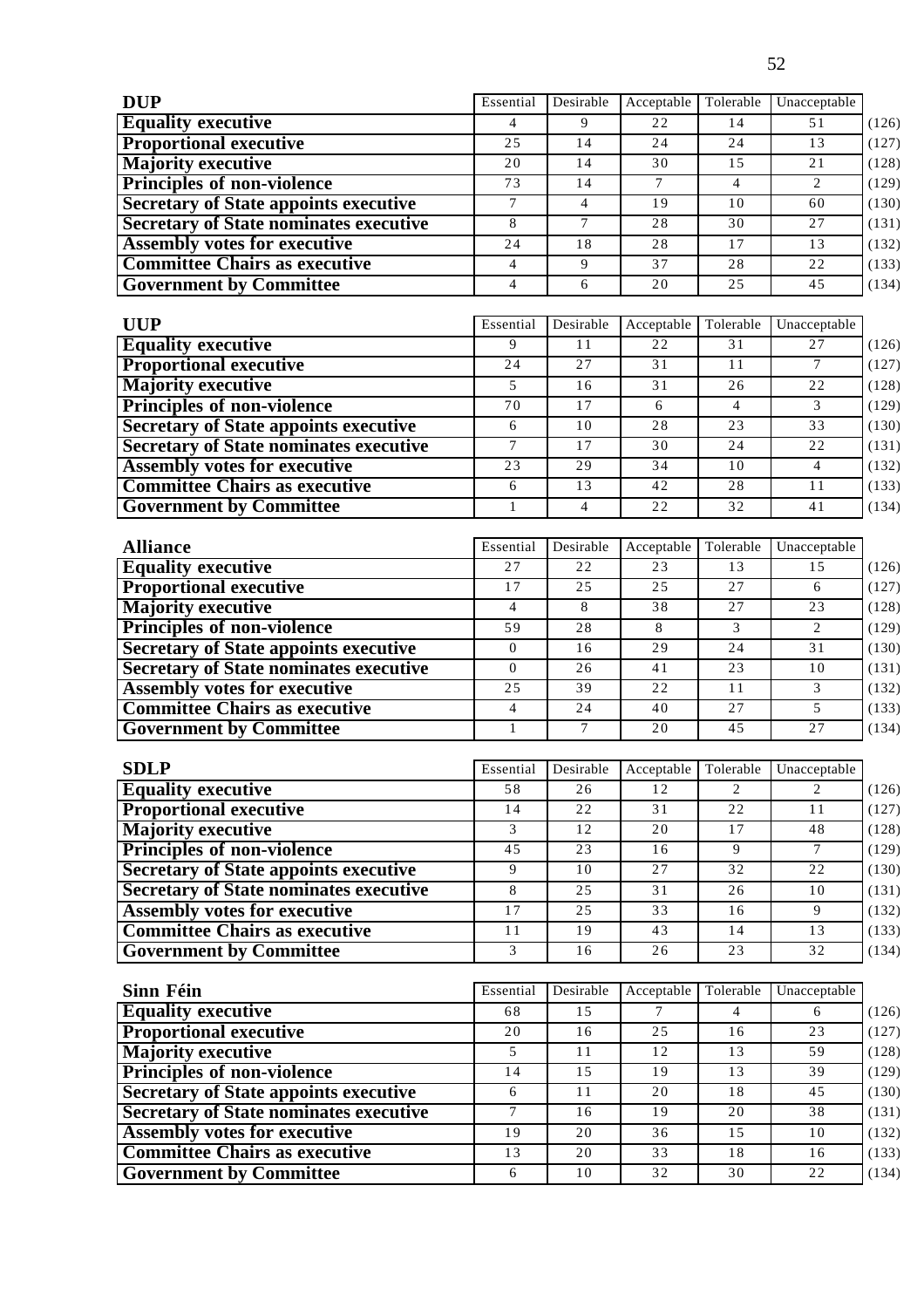# **The Leadership in a Regional Government**

| All NI                                         | Essential | Desirable |    |    | Acceptable Tolerable Unacceptable |       |
|------------------------------------------------|-----------|-----------|----|----|-----------------------------------|-------|
| <b>Leader and Deputy Leader - The assembly</b> | 20        | 28        | 25 |    | 13                                | (135) |
| should have a leader and deputy leader         |           |           |    |    |                                   |       |
| representing the two main traditions.          |           |           |    |    |                                   |       |
| A power sharing 'Panel' - A power sharing      | 10        | 13        | 35 | 20 | 22                                | (136) |
| leadership or 'panel' of three prominent       |           |           |    |    |                                   |       |
| politicians.                                   |           |           |    |    |                                   |       |

## **And:**

| All NI                                            | Essential | Desirable | Acceptable | Tolerable | Unacceptable |       |
|---------------------------------------------------|-----------|-----------|------------|-----------|--------------|-------|
| Appointed by the Secretary of State - The         | 7         | 8         | 24         | 22        | 39           | (137) |
| Secretary of State appoints the leader and        |           |           |            |           |              |       |
| deputy leader or power sharing 'panel'.           |           |           |            |           |              |       |
| Nominated by the Secretary of State - The         | 9         | 12        | 29         | 26        | 24           | (138) |
| Secretary of State nominates the leader and       |           |           |            |           |              |       |
| deputy leader or power sharing 'panel' for        |           |           |            |           |              |       |
| approval by the assembly.                         |           |           |            |           |              |       |
| <b>Voted in by the assembly - The members of</b>  | 16        | 19        | 38         | 16        | 11           | (139) |
| the assembly appoint the leader and deputy        |           |           |            |           |              |       |
| leader or power sharing 'panel'.                  |           |           |            |           |              |       |
| <b>Voted for by the people - The leader and  </b> | 46        | 20        | 21         | 8         | 5            | (140) |
| deputy leader or power sharing 'panel' are        |           |           |            |           |              |       |
| directly voted for by the people of Northern      |           |           |            |           |              |       |
| Ireland.                                          |           |           |            |           |              |       |

## **Or:**

| All NI                                                                                                                                                                           |    |    |    | Essential Desirable Acceptable Tolerable Unacceptable |       |
|----------------------------------------------------------------------------------------------------------------------------------------------------------------------------------|----|----|----|-------------------------------------------------------|-------|
| <b>No Leader, Deputy Leader or 'Panel'</b> - The<br>assembly should not have a leader, deputy<br>leader or 'panel'. All the business of<br>government should be conducted by the | 11 | 33 | 27 | 22                                                    | (141) |
| executive and/or various committees.                                                                                                                                             |    |    |    |                                                       |       |

| <b>Protestant</b>                          | Essential    | Desirable | Acceptable | Tolerable | Unacceptable |       |
|--------------------------------------------|--------------|-----------|------------|-----------|--------------|-------|
| <b>Leader and Deputy Leader</b>            | 15           | 24        | 25         | 19        | 17           | (135) |
| A power sharing 'Panel'                    |              | 11        | 35         | 2.1       | 26           | (136) |
| <b>Appointed by the Secretary of State</b> |              | 6         | 24         | 2.1       | 44           | (137) |
| Nominated by the Secretary of State        |              |           | 29         | 26        | 28           | (138) |
| Voted in by the assembly                   | 16           | 19        | 37         | 1.5       | 13           | (139) |
| Voted for by the people                    | 50           | 21        | 16         |           | 6            | (140) |
| No Leader, Deputy Leader or 'Panel'        | $\mathbf{R}$ | 10        | 28         | 30        | 29           | (141) |

| Catholic                                   | Essential   | Desirable | Acceptable | Tolerable | Unacceptable |       |
|--------------------------------------------|-------------|-----------|------------|-----------|--------------|-------|
| <b>Leader and Deputy Leader</b>            | 28          | 34        | 25         |           |              | (135) |
| A power sharing 'Panel'                    | 13          | 17        | 35         | 19        | 16           | (136) |
| <b>Appointed by the Secretary of State</b> | 10          |           | 24         | 2.5       | 32           | (137) |
| Nominated by the Secretary of State        | $\mathbf Q$ | 16        | 33         | 23        | 19           | (138) |
| Voted in by the assembly                   | 15          | 2.1       | 39         | 16        |              | (139) |
| Voted for by the people                    | 39          | 19        | 27         | 10        |              | (140) |
| No Leader, Deputy Leader or 'Panel'        | 12.         | 13        | 37         | 26        | 12           | (141) |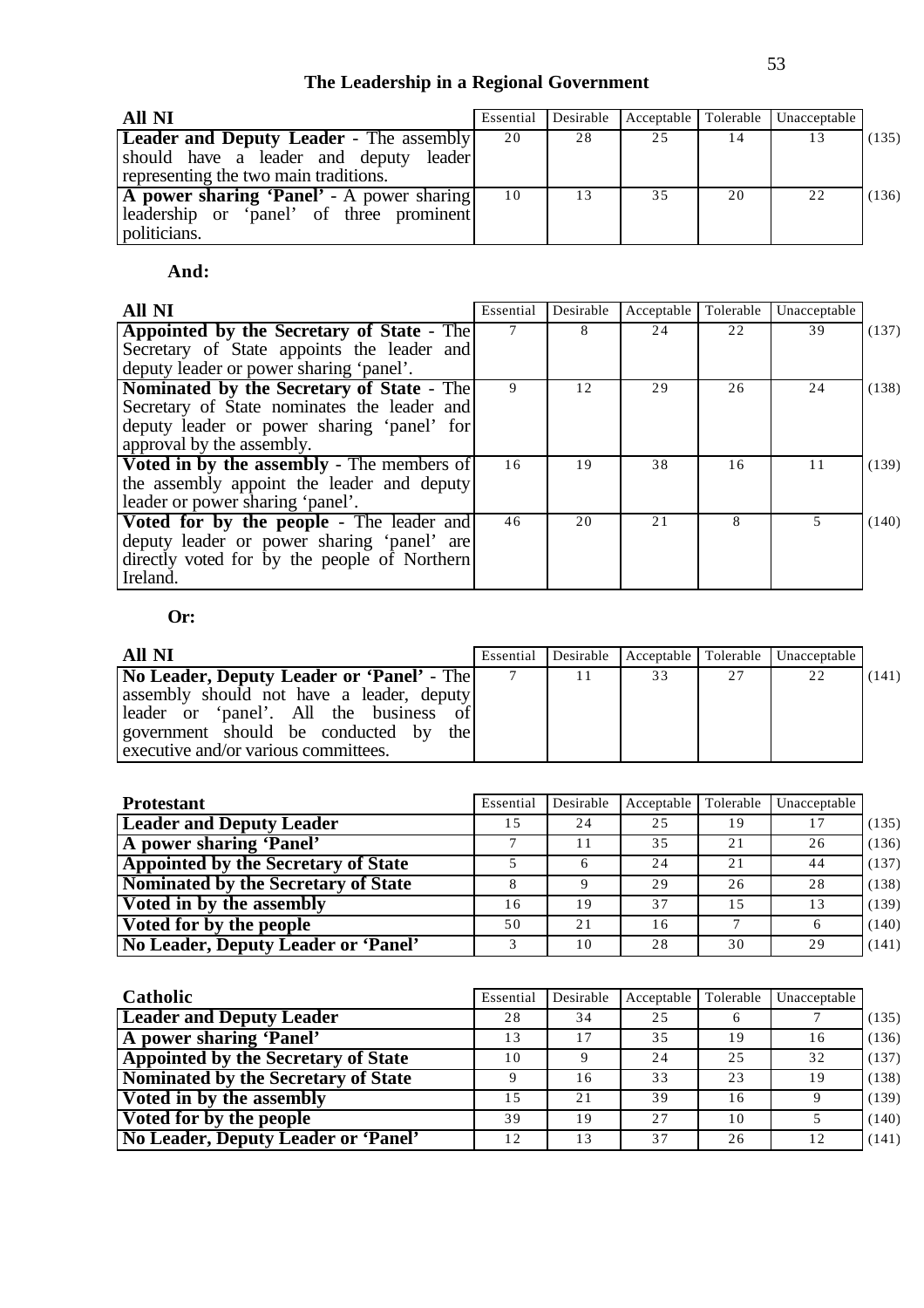| <b>DUP</b>                                 | Essential | Desirable | Acceptable | Tolerable | Unacceptable |       |
|--------------------------------------------|-----------|-----------|------------|-----------|--------------|-------|
| <b>Leader and Deputy Leader</b>            | 21        |           | 18         | 21        | 26           | (135) |
| A power sharing 'Panel'                    | 10        |           | 29         | 19        | 34           | (136) |
| <b>Appointed by the Secretary of State</b> |           |           | 14         |           | 65           | (137) |
| Nominated by the Secretary of State        |           |           | 18         | 36        | 30           | (138) |
| Voted in by the assembly                   | 19        | 12        | 33         | 2.5       |              | (139) |
| Voted for by the people                    | 72        |           | 2.1        |           |              | (140) |
| No Leader, Deputy Leader or 'Panel'        |           | Q         | 18         | 26        | 40           | (141) |

| <b>UUP</b>                                 | Essential     | Desirable | Acceptable | Tolerable | Unacceptable |       |
|--------------------------------------------|---------------|-----------|------------|-----------|--------------|-------|
| <b>Leader and Deputy Leader</b>            | 1.5           | 25        | 29         | 19        | 12           | (135) |
| A power sharing 'Panel'                    |               | 12        | 40         | 18        | 24           | (136) |
| <b>Appointed by the Secretary of State</b> | 6             |           | 27         | 24        | 36           | (137) |
| Nominated by the Secretary of State        |               | 10        | 30         | 27        | 25           | (138) |
| Voted in by the assembly                   | 18            | 22        | 39         | 10        |              | (139) |
| Voted for by the people                    | 49            | 2.5       | 1.5        |           |              | (140) |
| No Leader, Deputy Leader or 'Panel'        | $\mathcal{L}$ | 10        | 29         | 33        | 26           | (141) |

| <b>Alliance</b>                            | Essential | Desirable | Acceptable | Tolerable | Unacceptable |       |
|--------------------------------------------|-----------|-----------|------------|-----------|--------------|-------|
| <b>Leader and Deputy Leader</b>            | 25        | 41        | 20         | 12        |              | (135) |
| A power sharing 'Panel'                    |           | 25        | 27         | 25        | 16           | (136) |
| <b>Appointed by the Secretary of State</b> |           |           | 23         | 32        | 33           | (137) |
| Nominated by the Secretary of State        |           | 12        | 44         | 17        | 22           | (138) |
| Voted in by the assembly                   | 19        | 25        | 34         | 10        | 12           | (139) |
| Voted for by the people                    | 28        | 19        | 30         | 16        |              | (140) |
| No Leader, Deputy Leader or 'Panel'        |           |           | 38         | 25        | 31           | (141) |

| <b>SDLP</b>                                | Essential | Desirable | Acceptable | Tolerable | Unacceptable |       |
|--------------------------------------------|-----------|-----------|------------|-----------|--------------|-------|
| <b>Leader and Deputy Leader</b>            | 27        | 35        | 30         |           |              | (135) |
| A power sharing 'Panel'                    | 1.5       | 16        | 43         | ' 8       |              | (136) |
| <b>Appointed by the Secretary of State</b> | 14        |           | 30         | 25        | 22           | (137) |
| Nominated by the Secretary of State        | 12        | 23        | 36         | 2.1       |              | (138) |
| Voted in by the assembly                   | 16        | 25        | 41         | 12        |              | (139) |
| Voted for by the people                    | 34        | 22        | 32         |           |              | (140) |
| No Leader, Deputy Leader or 'Panel'        | 13        | 17        | 41         | l 8       | 12           | (141) |

| Sinn Féin                                  | Essential | Desirable | Acceptable | Tolerable | Unacceptable |       |
|--------------------------------------------|-----------|-----------|------------|-----------|--------------|-------|
| <b>Leader and Deputy Leader</b>            | 29        | 31        | 20         |           | 13           | (135) |
| A power sharing 'Panel'                    | 13        | 11        | 23         | 26        | 27           | (136) |
| <b>Appointed by the Secretary of State</b> |           | 13        | 14         | 19        | 50           | (137) |
| Nominated by the Secretary of State        |           |           | 24         | 26        | 36           | (138) |
| Voted in by the assembly                   | 13        | 13        | 42         | 20        | 12           | (139) |
| Voted for by the people                    | 42        | 17        | 21         | 13        |              | (140) |
| No Leader, Deputy Leader or 'Panel'        | 13        |           | 34         | 34        | 10           | (141) |

54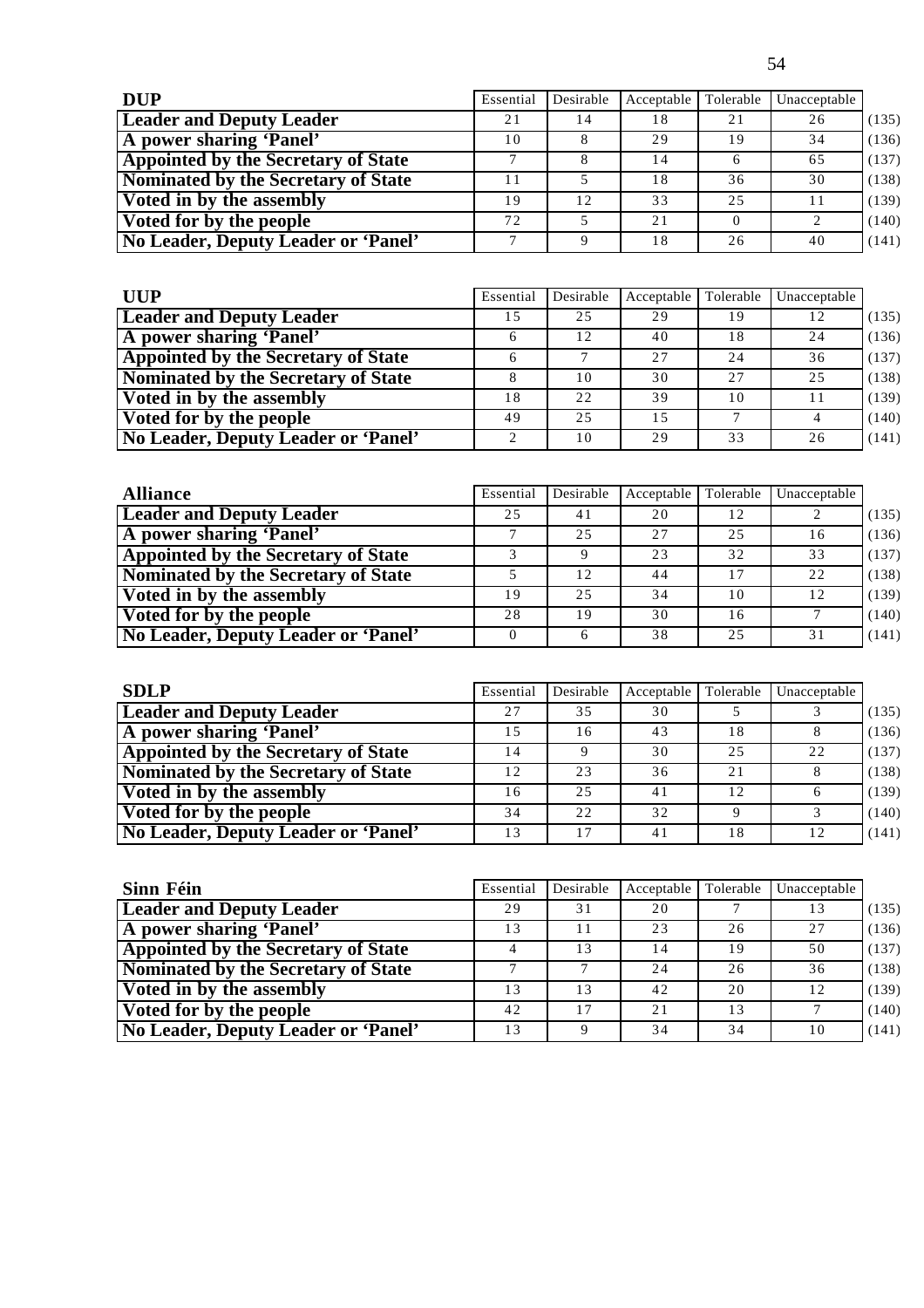## **Local Government**

| <b>All NI</b>                                   | Essential | Desirable | Acceptable | Tolerable | Unacceptable |       |
|-------------------------------------------------|-----------|-----------|------------|-----------|--------------|-------|
| More powers and responsibilities in             | 15        | 22        | 35         | 15        | 13           | (142) |
| <b>general</b> - Give more powers<br>and        |           |           |            |           |              |       |
| responsibilities to local government even if    |           |           |            |           |              |       |
| there is no Northern Ireland Assembly.          |           |           |            |           |              |       |
| Northern Ireland Assembly controls              | 13        | 22        | 43         | 11        | 11           | (143) |
| <b>local government</b> - A new Northern        |           |           |            |           |              |       |
| Ireland Assembly should decide<br>what          |           |           |            |           |              |       |
| powers and responsibilities<br>local            |           |           |            |           |              |       |
| government should have.                         |           |           |            |           |              |       |
| <b>Replace boards</b> - Give the work presently | 8         | 24        | 41         | 16        | 11           | (144) |
| undertaken by the various Northern Ireland      |           |           |            |           |              |       |
| boards to Local Government.                     |           |           |            |           |              |       |
| <b>Fewer councils</b> - Combine some of the     | 8         | 20        | 35         | 20        | 17           | (145) |
| smaller 26 District Councils to create larger   |           |           |            |           |              |       |
| units of local government.                      |           |           |            |           |              |       |

| <b>Protestant</b>                                                   | Essential    | Desirable | Acceptable Tolerable |     | Unacceptable |       |
|---------------------------------------------------------------------|--------------|-----------|----------------------|-----|--------------|-------|
| More powers and responsibilities in<br>general                      | 15           | 24        | 34                   | 1.5 | 12           | (142) |
| Northern<br><b>Ireland Assembly</b><br>controls<br>local government | 13           | 21        | 44                   | 12  | 10           | (143) |
| <b>Replace boards</b>                                               | $\mathbf{r}$ | 23        | 40                   | 17  | 13           | (144) |
| <b>Fewer councils</b>                                               |              | 19        | 33                   | 23  | 20           | (145) |

| <b>Catholic</b>                                           | Essential | Desirable | Acceptable Tolerable |    | Unacceptable |       |
|-----------------------------------------------------------|-----------|-----------|----------------------|----|--------------|-------|
| More powers and responsibilities in<br>general            | 17        | 20        | 32                   | 17 | 14           | (142) |
| Northern Ireland Assembly<br>controls<br>local government | 14        | 23        | 41                   | 10 | 12           | (143) |
| <b>Replace boards</b>                                     | 10        | 24        | 46                   | 12 |              | (144) |
| <b>Fewer councils</b>                                     | 12        | 20        | 36                   | 16 | 16           | (145) |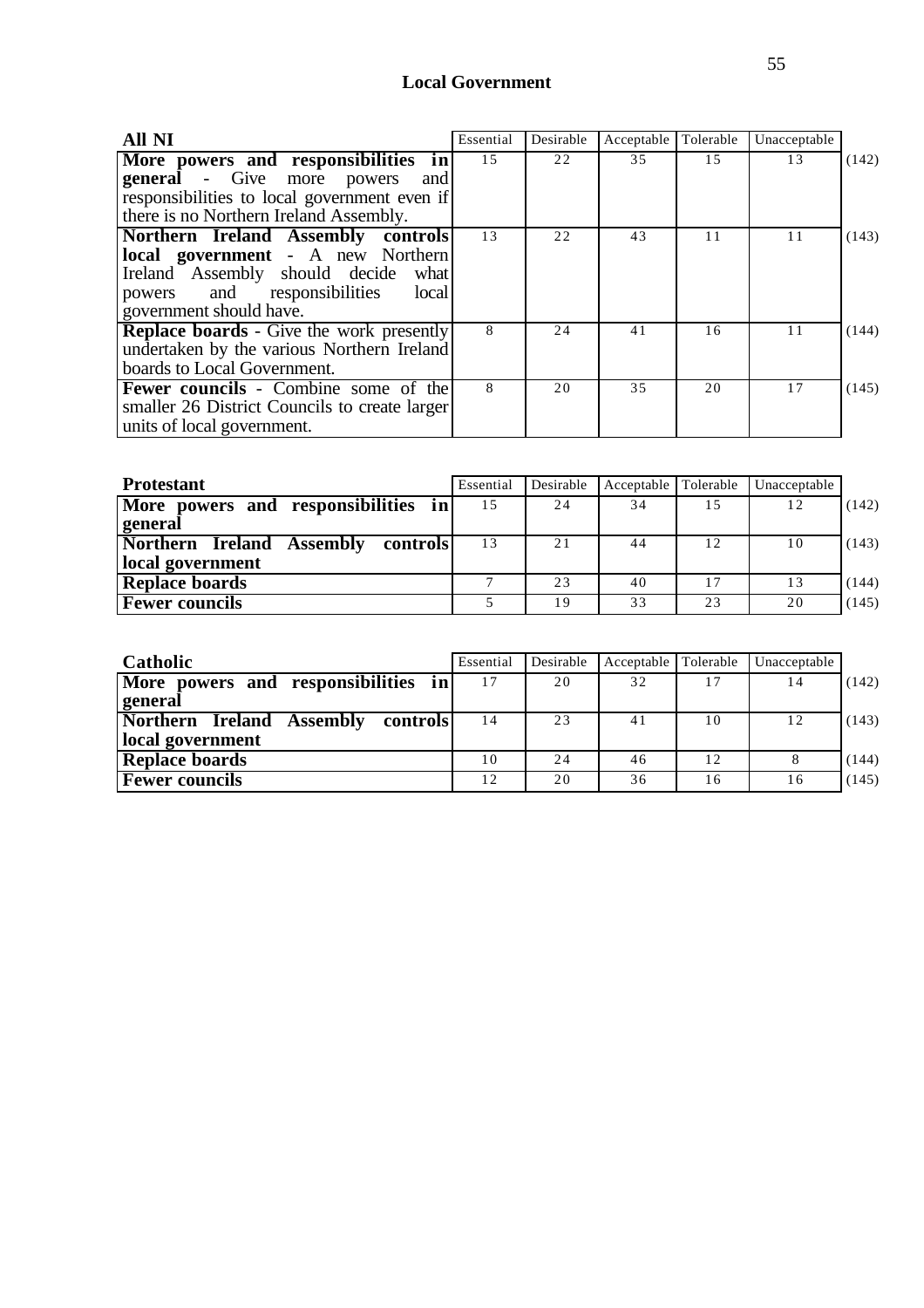| <b>DUP</b>                            | Essential | Desirable | Acceptable Tolerable |    | Unacceptable |       |
|---------------------------------------|-----------|-----------|----------------------|----|--------------|-------|
| More powers and responsibilities in   | 24        | 22        | 30                   | 13 |              | (142) |
| general                               |           |           |                      |    |              |       |
| Northern Ireland Assembly<br>controls | 21        | 10        | 41                   | 15 | 13           | (143) |
| local government                      |           |           |                      |    |              |       |
| <b>Replace boards</b>                 | 14        | 21        | 28                   | 24 | 13           | (144) |
| <b>Fewer councils</b>                 |           | 18        | 26                   | 18 | 30           | (145) |

| <b>UUP</b>                            | Essential | Desirable | Acceptable Tolerable |     | Unacceptable |       |
|---------------------------------------|-----------|-----------|----------------------|-----|--------------|-------|
| More powers and responsibilities in   | 14        | 26        | 35                   | 14  | 11           | (142) |
| general                               |           |           |                      |     |              |       |
| Northern Ireland Assembly<br>controls | 13        | 24        | 43                   |     | 11           | (143) |
| local government                      |           |           |                      |     |              |       |
| <b>Replace boards</b>                 |           | 21        | 44                   | 1.5 | 12           | (144) |
| <b>Fewer councils</b>                 |           | 21        | 29                   | 24  | 20           | (145) |

| <b>Alliance</b>                       | Essential | Desirable | Acceptable Tolerable |     | Unacceptable |       |
|---------------------------------------|-----------|-----------|----------------------|-----|--------------|-------|
| More powers and responsibilities in   | 10        | 28        | 37                   | 1.5 | 10           | (142) |
| general                               |           |           |                      |     |              |       |
| Northern Ireland Assembly<br>controls | 11        | 33        | 36                   |     | 11           | (143) |
| local government                      |           |           |                      |     |              |       |
| <b>Replace boards</b>                 | ◠         | 31        | 38                   | 1.5 | 14           | (144) |
| <b>Fewer councils</b>                 |           | 26        | 40                   | 19  | 11           | (145) |

| <b>SDLP</b>                           | Essential | Desirable | Acceptable Tolerable |    | Unacceptable |       |
|---------------------------------------|-----------|-----------|----------------------|----|--------------|-------|
| More powers and responsibilities in   | 12        | 28        | 33                   | 16 | 11           | (142) |
| <b>general</b>                        |           |           |                      |    |              |       |
| Northern Ireland Assembly<br>controls | 1.5       | 25        | 40                   | 11 |              | (143) |
| local government                      |           |           |                      |    |              |       |
| <b>Replace boards</b>                 |           | 28        | 45                   | 10 |              | (144) |
| <b>Fewer councils</b>                 | 13        | 26        | 38                   | 10 | 13           | (145) |

| Sinn Féin                             | Essential | Desirable | Acceptable Tolerable |    | Unacceptable |       |
|---------------------------------------|-----------|-----------|----------------------|----|--------------|-------|
| More powers and responsibilities in   | 25        | 15        | 32                   | 14 | 14           | (142) |
| general                               |           |           |                      |    |              |       |
| Northern Ireland Assembly<br>controls | 14        | 19        | 43                   |    | 15           | (143) |
| local government                      |           |           |                      |    |              |       |
| <b>Replace boards</b>                 | 11        | 21        | 49                   |    |              | (144) |
| <b>Fewer councils</b>                 | 12        | 19        | 2.7                  | 21 | 21           | (145) |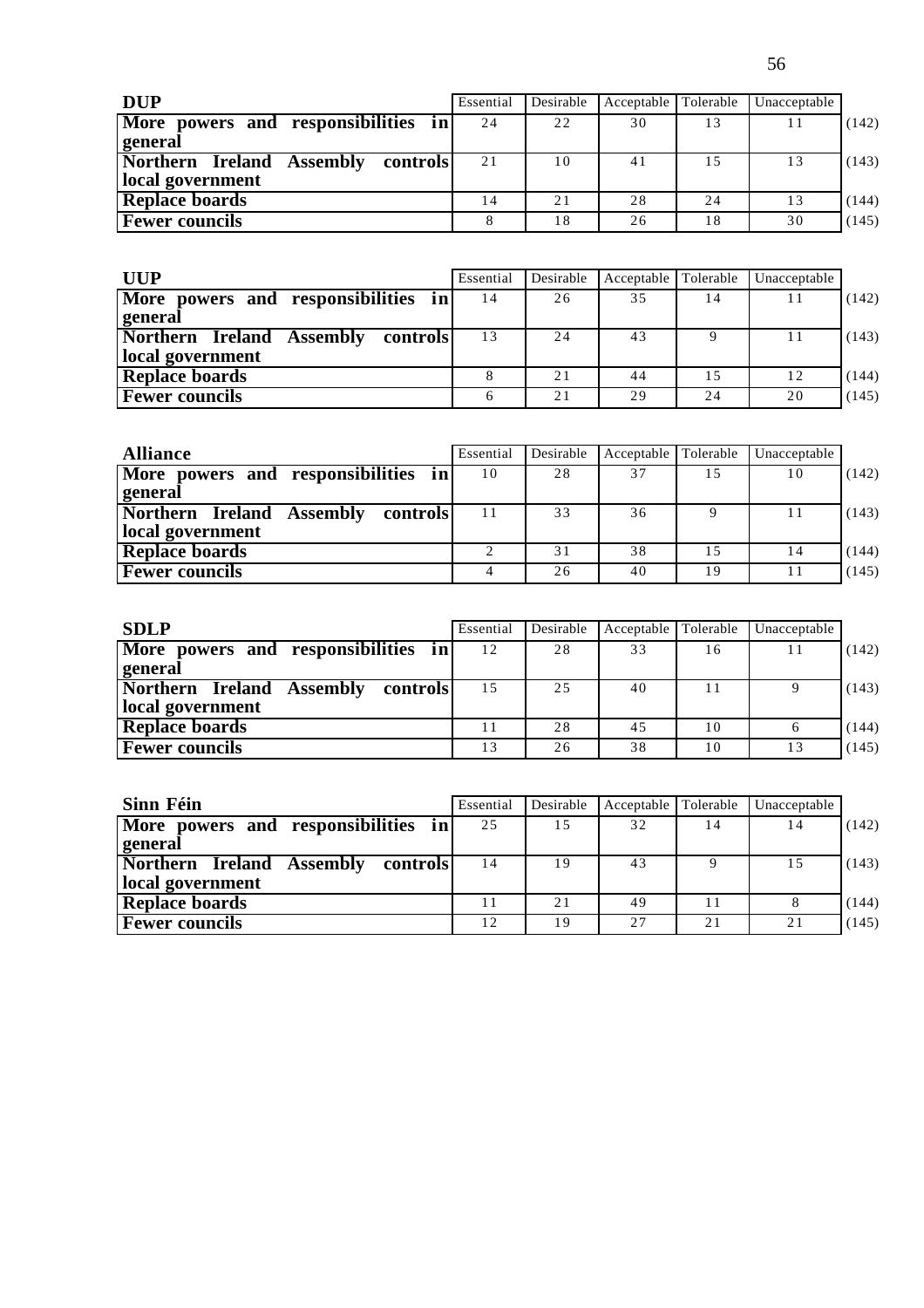# **Safeguards and Protections**

| All NI                                                                                     | Essential | Desirable       | Acceptable      | Tolerable           | Unacceptable                                |
|--------------------------------------------------------------------------------------------|-----------|-----------------|-----------------|---------------------|---------------------------------------------|
| <b>Sharing participation</b> - Laws should be                                              | 52        | 25              | 16              | 3                   | 4                                           |
| introduced to ensure that the views of                                                     |           |                 |                 |                     |                                             |
| representatives from the whole community                                                   |           |                 |                 |                     |                                             |
| are taken into account in all levels of                                                    |           |                 |                 |                     |                                             |
| government.                                                                                |           |                 |                 |                     |                                             |
| <b>Sharing responsibilities - Laws should</b>                                              | 36        | 26              | 24              | 7                   | $\tau$                                      |
| be introduced to ensure that political and                                                 |           |                 |                 |                     |                                             |
| administrative responsibilities are shared.                                                | 60        | 19              | 17              | 2                   | 2                                           |
| <b>Preventing abuse of power - Laws should</b><br>be introduced to ensure that 'checks and |           |                 |                 |                     |                                             |
| balances' are put in place to prevent abuse                                                |           |                 |                 |                     |                                             |
| of power by one group over another.                                                        |           |                 |                 |                     |                                             |
| Arbitration - Independent committees or                                                    | 40        | 24              | 23              | $\tau$              | 6                                           |
| courts of arbitrators should be established to                                             |           |                 |                 |                     |                                             |
| resolve problems that become intractable.                                                  |           |                 |                 |                     |                                             |
|                                                                                            |           |                 |                 |                     |                                             |
| <b>Protestant</b>                                                                          | Essential | Desirable       | Acceptable      | Tolerable           | Unacceptable                                |
| <b>Sharing participation</b>                                                               | 34        | 29              | 24              | 6                   | 7                                           |
| <b>Sharing responsibilities</b>                                                            | 18        | 27              | 33              | 12                  | 10                                          |
| <b>Preventing abuse of power</b>                                                           | 47        | 24              | 25              | $\overline{2}$      | $\overline{c}$                              |
| <b>Arbitration</b>                                                                         | 24        | 27              | 31              | 10                  | 8                                           |
|                                                                                            |           |                 |                 |                     |                                             |
| Catholic                                                                                   | Essential | Desirable       | Acceptable      | Tolerable           | Unacceptable                                |
| <b>Sharing participation</b>                                                               | 74        | 19              | 6               | $\theta$            | 1                                           |
| <b>Sharing responsibilities</b>                                                            | 65        | 20              | 12              | $\mathbf{1}$        | 2                                           |
| Preventing abuse of power                                                                  | 81        | 11              | 6               | $\mathbf{1}$        | 1                                           |
| <b>Arbitration</b>                                                                         | 59        | 21              | 14              | $\overline{4}$      | $\overline{2}$                              |
|                                                                                            |           |                 |                 |                     |                                             |
| <b>DUP</b>                                                                                 | Essential | Desirable       | Acceptable      | Tolerable           | Unacceptable                                |
| <b>Sharing participation</b>                                                               | 24        | 22              | 31              | 9                   | 14                                          |
| <b>Sharing responsibilities</b>                                                            | 9         | 21              | 31              | 21                  | 18                                          |
| <b>Preventing abuse of power</b>                                                           | 31        | 21              | 38              | $\tau$              | 3                                           |
| <b>Arbitration</b>                                                                         | 17        | 18              | 39              | $6\,$               | 20                                          |
|                                                                                            |           |                 |                 |                     |                                             |
| <b>UUP</b>                                                                                 | Essential |                 |                 |                     | Desirable Acceptable Tolerable Unacceptable |
| <b>Sharing participation</b>                                                               | 34        | 32              | 26              | $\overline{4}$      | $\overline{4}$                              |
| <b>Sharing responsibilities</b>                                                            | 20        | 31              | 33              | 10                  | 6                                           |
| <b>Preventing abuse of power</b>                                                           | 47        | $\overline{28}$ | $\overline{23}$ | $\overline{0}$      | $\overline{c}$                              |
| <b>Arbitration</b>                                                                         | 25        | 24              | 35              | 10                  | 6                                           |
| <b>Alliance</b>                                                                            | Essential | Desirable       | Acceptable      | Tolerable           | Unacceptable                                |
|                                                                                            |           |                 |                 |                     | $\overline{0}$                              |
| <b>Sharing participation</b><br><b>Sharing responsibilities</b>                            | 51        | 35              | 10              | $\overline{4}$      |                                             |
|                                                                                            | 33<br>64  | 37<br>17        | 20<br>15        | 3<br>$\overline{c}$ | $\tau$<br>2                                 |
| <b>Preventing abuse of power</b>                                                           |           |                 | 9               |                     | $\tau$                                      |
| <b>Arbitration</b>                                                                         | 38        | 36              |                 | 10                  |                                             |
| <b>SDLP</b>                                                                                | Essential | Desirable       | Acceptable      | Tolerable           | Unacceptable                                |
| <b>Sharing participation</b>                                                               | 76        | $\overline{18}$ | 6               | $\overline{0}$      | $\overline{0}$                              |
| <b>Sharing responsibilities</b>                                                            | 69        | 21              | 9               | $\mathbf{0}$        | $\mathbf{1}$                                |
| <b>Preventing abuse of power</b>                                                           | 85        | 10              | 5               | $\boldsymbol{0}$    | $\boldsymbol{0}$                            |
|                                                                                            | 65        |                 | 11              | $\mathfrak{2}$      |                                             |
| <b>Arbitration</b>                                                                         |           | 21              |                 |                     | 1                                           |
| Sinn Féin                                                                                  | Essential | Desirable       | Acceptable      | Tolerable           | Unacceptable                                |
| <b>Sharing participation</b>                                                               | 76        | 17              | $\tau$          | $\mathbf{0}$        | (146)<br>$\overline{0}$                     |
| <b>Sharing responsibilities</b>                                                            | 66        | 15              | $\overline{18}$ | $\mathbf{1}$        | $\boldsymbol{0}$                            |
| <b>Preventing abuse of power</b>                                                           | 81        | 10              | $\overline{8}$  | $\mathbf{1}$        | $\boldsymbol{0}$                            |
| <b>Arbitration</b>                                                                         | 61        | 18              | 19              | $\overline{c}$      | $\boldsymbol{0}$                            |
|                                                                                            |           |                 |                 |                     |                                             |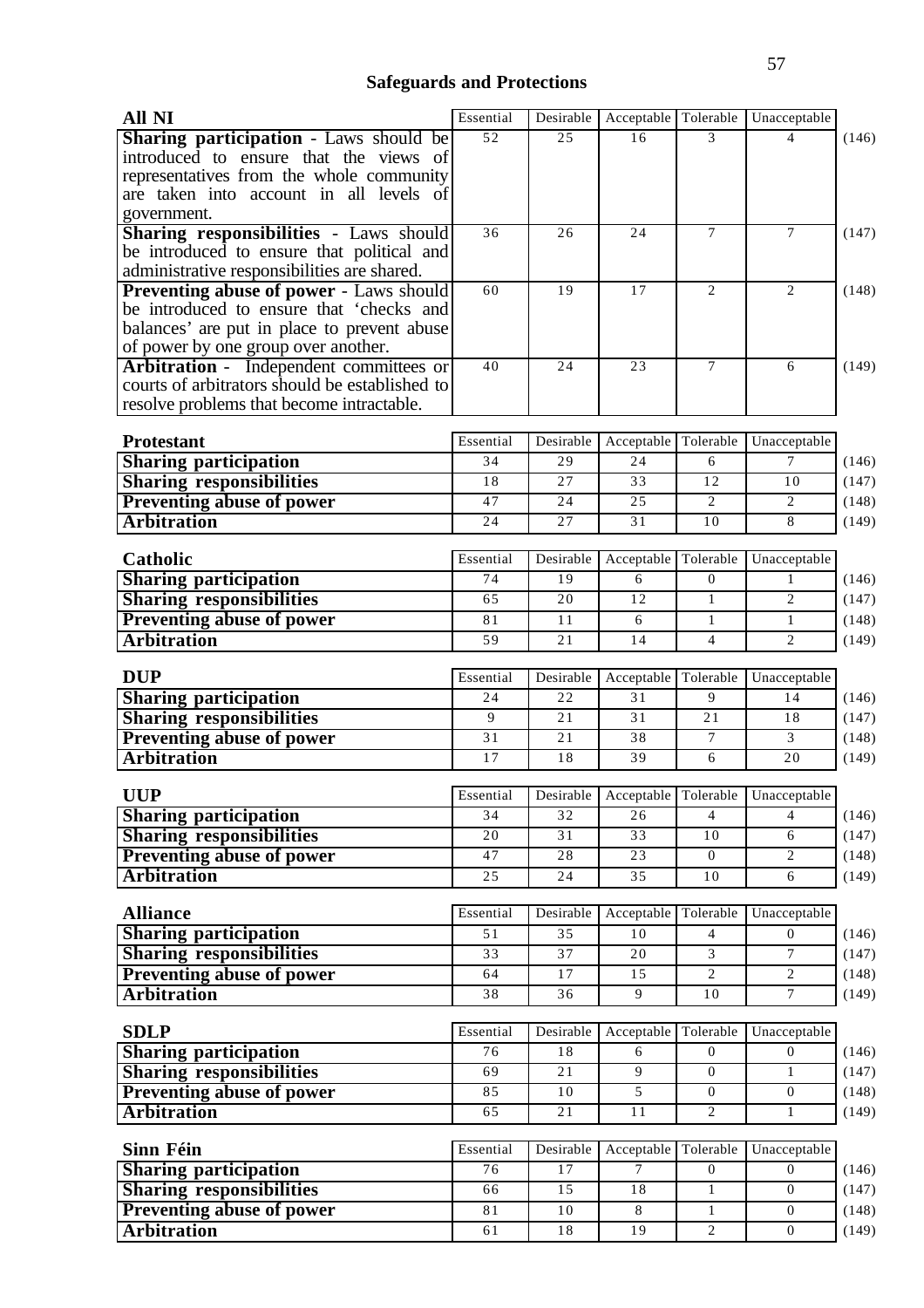### **6. Strand Two: Reforming the relationship between Northern Ireland and the Republic of Ireland**

The Foyle Fisheries Commission has been established as a 'North/South Body' between the former Northern Ireland parliament at Stormont and the Republic of Ireland to jointly manage the waters of the Foyle estuary. Similar bodies, or a single body, could be established to deal with other matters of mutual concern.

#### **The responsibilities of North/South Bodies**

These bodies could be set up to deal with various aspects of government policy with different powers or functions. Please indicate which powers or functions you consider to be 'Essential', 'Desirable', 'Acceptable', 'Tolerable' or 'Unacceptable'.

| All NI                                                           | Essential | Desirable | Acceptable | Tolerable | Unacceptable |       |
|------------------------------------------------------------------|-----------|-----------|------------|-----------|--------------|-------|
| <b>Consultation Functions - A requirement to</b>                 | 33        | 21        | 20         | 10        | 16           | (150) |
| consult on matters of mutual interest.                           |           |           |            |           |              |       |
| <b>Co-operative Functions - A requirement to</b>                 | 34        | 22        | 17         | 9         | 18           | (151) |
| both consult and co-operate on matters of                        |           |           |            |           |              |       |
| mutual interest.                                                 |           |           |            |           |              |       |
| <b>Administrative</b><br><b>Powers</b><br>Powers<br>to<br>$\sim$ | 17        | 21        | 19         | 12        | 31           | (152) |
| administer laws made by the separate                             |           |           |            |           |              |       |
| governments in the North and the South of                        |           |           |            |           |              |       |
| Ireland on matters of mutual interest.                           |           |           |            |           |              |       |
| <b>Strategic Development Powers - Powers to</b>                  | 21        | 19        | 14         | 10        | 36           | (153) |
| develop and execute forward planning for the                     |           |           |            |           |              |       |
| island of Ireland as a whole on matters of                       |           |           |            |           |              |       |
| mutual interest.                                                 |           |           |            |           |              |       |
| <b>Legislative Powers - Powers to make laws</b>                  | 20        | 13        | 16         | 9         | 42           | (154) |
| which would apply to the island of Ireland as a                  |           |           |            |           |              |       |
| whole on matters of mutual interest.                             |           |           |            |           |              |       |
| No North/South bodies - There should not                         | 16        | 10        | 11         | 18        | 45           | (155) |
| be any North/South bodies with any powers or                     |           |           |            |           |              |       |
| functions.                                                       |           |           |            |           |              |       |

| <b>Protestant</b>                   | Essential | Desirable | Acceptable      | Tolerable | Unacceptable |       |
|-------------------------------------|-----------|-----------|-----------------|-----------|--------------|-------|
| <b>Consultation Functions</b>       | 16        |           | 2.5             | 13        | 29           | (150) |
| <b>Co-operative Functions</b>       | 16        | 19        | 19              | 14        | 32           | (151) |
| <b>Administrative Powers</b>        |           | 14        | 16              | 18        | 49           | (152) |
| <b>Strategic Development Powers</b> |           | Q         | 13              | 12        | 63           | (153) |
| <b>Legislative Powers</b>           |           |           | 12 <sup>2</sup> | 10        | 70           | (154) |
| <b>No North/South bodies</b>        | 2.7       | 13        | 13              | 18        | 29           | (155) |

| <b>Catholic</b>                     | Essential | Desirable | Acceptable | Tolerable | Unacceptable |       |
|-------------------------------------|-----------|-----------|------------|-----------|--------------|-------|
| <b>Consultation Functions</b>       | 57        | 2.4       | 15         |           |              | (150) |
| <b>Co-operative Functions</b>       | 57        | 2.5       | 14         |           |              | (151) |
| <b>Administrative Powers</b>        | 36        | 31        | 21         |           |              | (152) |
| <b>Strategic Development Powers</b> | 47        | 30        | 16         |           |              | (153) |
| <b>Legislative Powers</b>           | 44        | 24        | 20         |           |              | (154) |
| <b>No North/South bodies</b>        |           |           | 8          | 16        | 69           | (155) |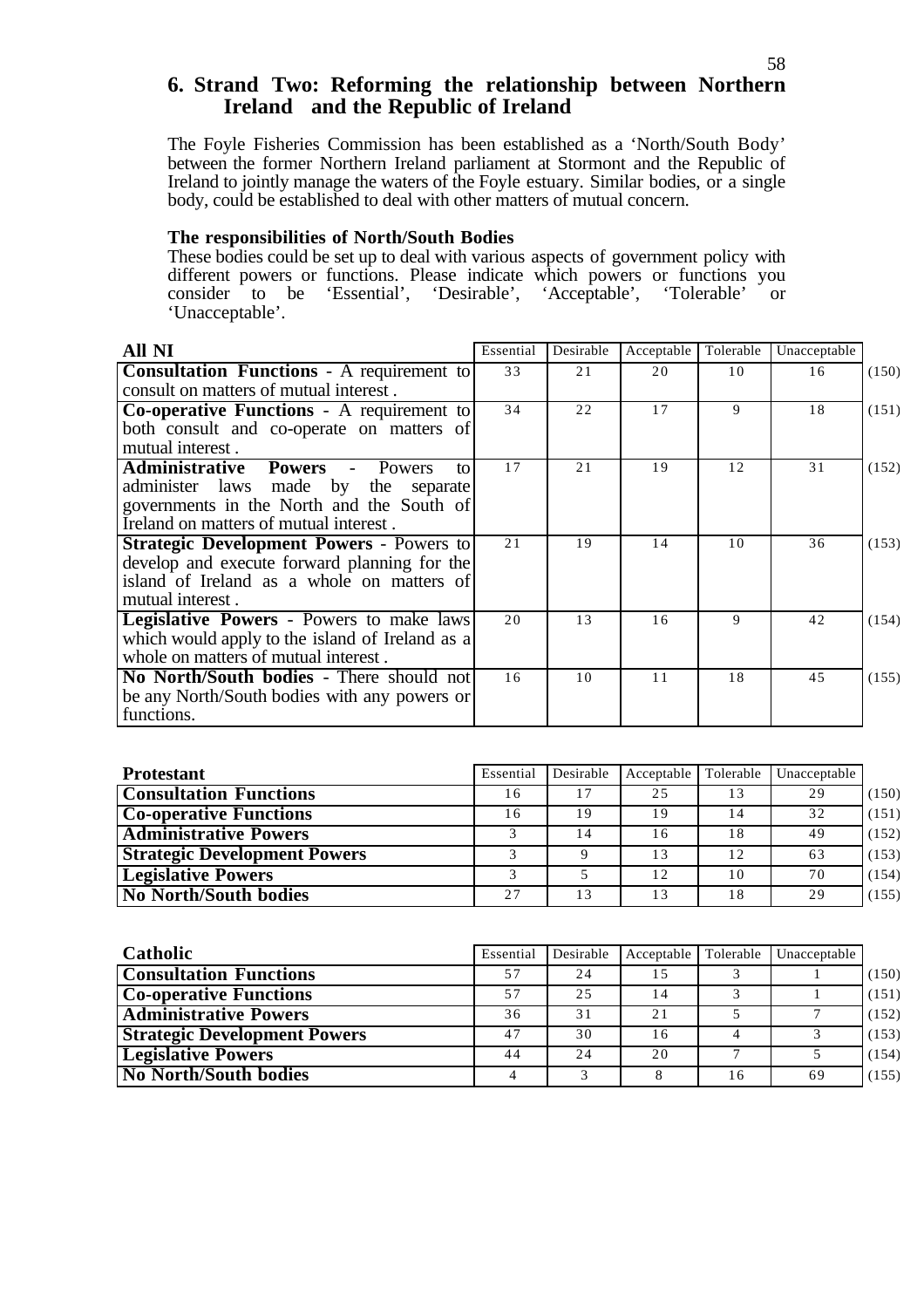| <b>DUP</b>                          | Essential | Desirable | Acceptable | Tolerable | Unacceptable |       |
|-------------------------------------|-----------|-----------|------------|-----------|--------------|-------|
| <b>Consultation Functions</b>       |           |           |            | 22        | 43           | (150) |
| <b>Co-operative Functions</b>       | - 6       |           |            |           | 50           | (151) |
| <b>Administrative Powers</b>        |           |           |            |           | 74           | (152) |
| <b>Strategic Development Powers</b> |           |           |            | 10        | 79           | (153) |
| <b>Legislative Powers</b>           |           |           |            |           | 86           | (154) |
| <b>No North/South bodies</b>        | 43        | 14        |            | 13        | 21           | (155) |

| <b>UUP</b>                          | Essential | Desirable | Acceptable | Tolerable | Unacceptable |       |
|-------------------------------------|-----------|-----------|------------|-----------|--------------|-------|
| <b>Consultation Functions</b>       | 14        | 13        | 29         | ' 4       | 30           | (150) |
| <b>Co-operative Functions</b>       | 13        | 16        | 2.5        |           | 29           | (151) |
| <b>Administrative Powers</b>        |           |           | 18         | 22        | 50           | (152) |
| <b>Strategic Development Powers</b> |           |           | 10         | 13        | 68           | (153) |
| <b>Legislative Powers</b>           |           | $\bigcap$ | 8          | 12        | 76           | (154) |
| No North/South bodies               | 29        | 19        | 13         | 17        | 22           | (155) |

| <b>Alliance</b>                     | Essential    | Desirable | Acceptable Tolerable |     | Unacceptable |       |
|-------------------------------------|--------------|-----------|----------------------|-----|--------------|-------|
| <b>Consultation Functions</b>       | 34           | 41        | 13                   |     |              | (150) |
| <b>Co-operative Functions</b>       | 33           | 44        |                      |     |              | (151) |
| <b>Administrative Powers</b>        |              | 40        | 2.7                  | 12  | 14           | (152) |
| <b>Strategic Development Powers</b> |              | 40        | 30                   |     | 1.5          | (153) |
| <b>Legislative Powers</b>           |              | 22        | 29                   | 2.1 | 23           | (154) |
| <b>No North/South bodies</b>        | $\mathbf{r}$ |           | 13                   | 32  | 42           | (155) |

| <b>SDLP</b>                         | Essential | Desirable | Acceptable | Tolerable | Unacceptable |       |
|-------------------------------------|-----------|-----------|------------|-----------|--------------|-------|
| <b>Consultation Functions</b>       | 62        | 2.4       | 13         |           |              | (150) |
| <b>Co-operative Functions</b>       | 61        | 25        | 12.        |           |              | (151) |
| <b>Administrative Powers</b>        | 38        | 35        | 17         |           |              | (152) |
| <b>Strategic Development Powers</b> | 47        | 33        | 13         |           |              | (153) |
| <b>Legislative Powers</b>           | 38        | 26        | 23         |           |              | (154) |
| <b>No North/South bodies</b>        |           |           |            | 4         | 71           | (155) |

| Sinn Féin                           | Essential | Desirable | Acceptable | Tolerable | Unacceptable |       |
|-------------------------------------|-----------|-----------|------------|-----------|--------------|-------|
| <b>Consultation Functions</b>       | 54        | 24        | 17         |           |              | (150) |
| <b>Co-operative Functions</b>       | 59        | 18        | 18         |           |              | (151) |
| <b>Administrative Powers</b>        | 41        | 2.8       | 2.5        |           |              | (152) |
| <b>Strategic Development Powers</b> | 55        | 26        | 15         |           |              | (153) |
| <b>Legislative Powers</b>           | 61        | 2.1       | 15         |           |              | (154) |
| No North/South bodies               |           |           |            |           | 73           | (155) |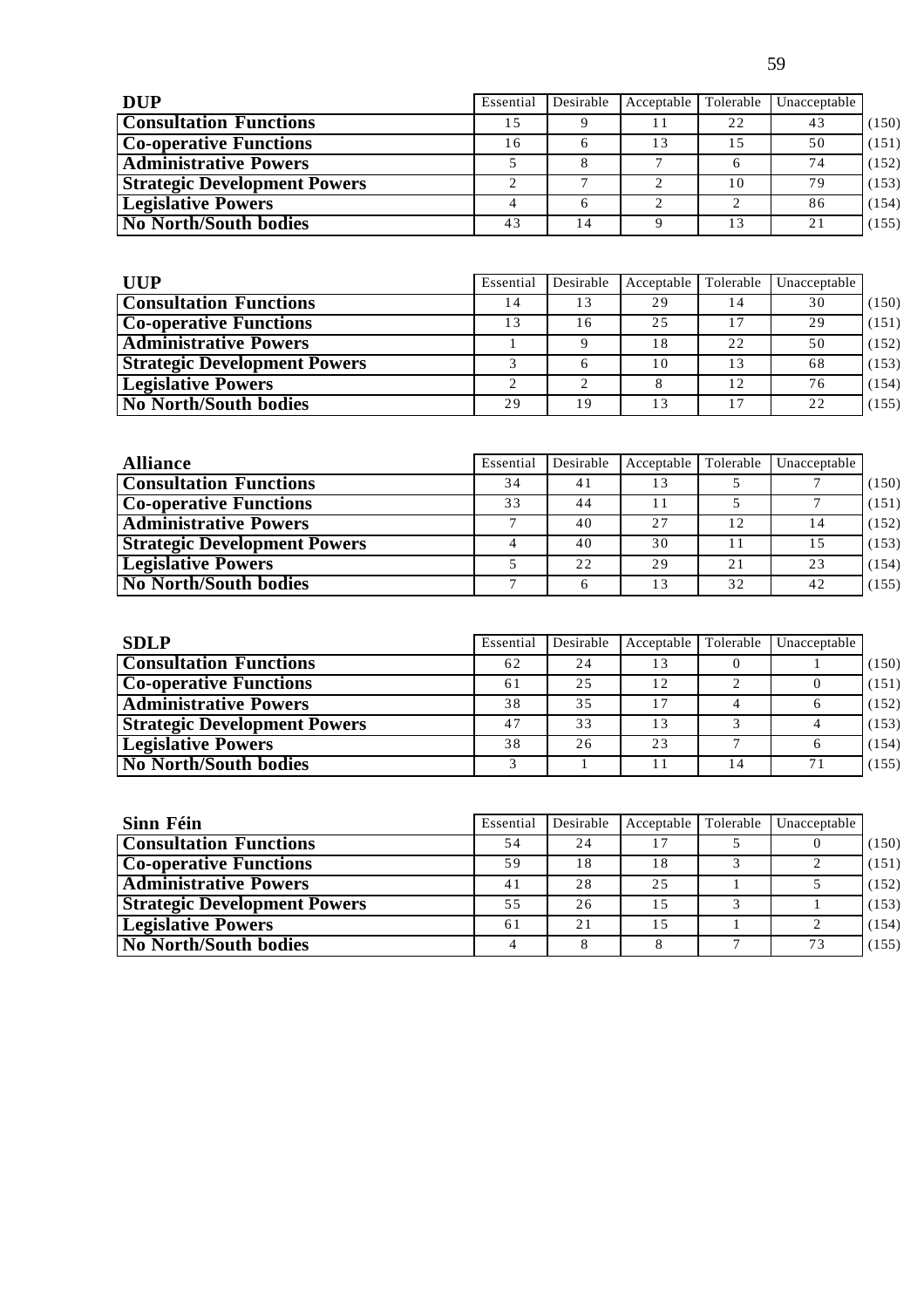And what areas of government policy should North/South bodies deal with. Please indicate which ones you consider to be 'Essential', 'Desirable', 'Acceptable', 'Tolerable' or 'Unacceptable'.

| All NI                          | Essential       | Desirable       | Acceptable      | Tolerable      | Unacceptable    |       |
|---------------------------------|-----------------|-----------------|-----------------|----------------|-----------------|-------|
| The environment                 | 39              | 21              | 19              | 10             | 11              | (156) |
| Agriculture                     | 39              | 21              | 17              | 9              | 14              | (157) |
| <b>Fisheries</b>                | 38              | $\overline{22}$ | 19              | 9              | 12              | (158) |
| Tourism                         | 44              | 21              | 15              | 8              | 12              | (159) |
| Medical care and research       | 37              | $\overline{19}$ | 18              | 8              | $\overline{18}$ | (160) |
| Roads and public transport      | 34              | 19              | 20              | 9              | 18              | (161) |
| Water, gas and electric         | $\overline{29}$ | $\overline{22}$ | $\overline{19}$ | 10             | 20              | (162) |
| Communications                  | $\overline{33}$ | 21              | 20              | 8              | 18              | (163) |
| Industrial development boards   | 30              | 19              | 20              | 11             | 20              | (164) |
| <b>Financial institutions</b>   | 25              | 18              | 22              | 12             | 23              | (165) |
| Economic development in general | 31              | 20              | 18              | 12             | 19              | (166) |
| Training and employment         | 29              | 21              | 18              | 9              | 23              | (167) |
| Joint representation in Europe  | 31              | 19              | 17              | 11             | 22              | (168) |
| Trade                           | $\overline{34}$ | $\overline{18}$ | 19              | 10             | 19              | (169) |
| <b>Taxation</b>                 | 21              | 14              | 18              | 14             | 33              | (170) |
| <b>Broadcasting and film</b>    | 22              | 19              | 23              | 16             | 20              | (171) |
| <b>Minority languages</b>       | 24              | 16              | 20              | 18             | 22              | (172) |
| Culture and sport               | 30              | 19              | 23              | 11             | 17              | (173) |
| Local government and planning   | 25              | 14              | 18              | 11             | 32              | (174) |
| Social services                 | 26              | 14              | 18              | 13             | 29              | (175) |
| <b>Human Rights</b>             | 43              | 14              | $\overline{11}$ | 10             | $\overline{22}$ | (176) |
| Education                       | 32              | 13              | 16              | 12             | 27              | (177) |
| Policing and security           | 34              | 13              | 12              | $\tau$         | 34              | (178) |
| Defence                         | 31              | $\overline{13}$ | 14              | $\overline{8}$ | 34              | (179) |
| Foreign policy                  | 27              | $\overline{15}$ | 15              | 12             | 31              | (180) |

| <b>Protestant</b>               | Essential       | Desirable      | Acceptable | Tolerable | Unacceptable |       |
|---------------------------------|-----------------|----------------|------------|-----------|--------------|-------|
| The environment                 | 24              | 18             | 23         | 14        | 21           | (156) |
| Agriculture                     | $\overline{22}$ | 18             | 21         | 13        | 26           | (157) |
| <b>Fisheries</b>                | 21              | 19             | 23         | 14        | 23           | (158) |
| Tourism                         | 27              | 17             | 22         | 12        | 22           | (159) |
| Medical care and research       | $\overline{23}$ | 16             | 19         | 12        | 30           | (160) |
| Roads and public transport      | 17              | 15             | 24         | 13        | 31           | (161) |
| Water, gas and electric         | 14              | 16             | 23         | 12        | 35           | (162) |
| Communications                  | 15              | 17             | 24         | 12        | 32           | (163) |
| Industrial development boards   | 12              | 13             | 22         | 18        | 35           | (164) |
| <b>Financial institutions</b>   | $\tau$          | 10             | 24         | 18        | 41           | (165) |
| Economic development in general | 11              | 14             | 24         | 17        | 34           | (166) |
| Training and employment         | 11              | 16             | 20         | 14        | 39           | (167) |
| Joint representation in Europe  | 11              | 12             | 19         | 19        | 39           | (168) |
| Trade                           | 13              | 14             | 23         | 16        | 34           | (169) |
| <b>Taxation</b>                 | 6               | $\overline{7}$ | 16         | 15        | 56           | (170) |
| Broadcasting and film           | $\overline{7}$  | 13             | 23         | 23        | 34           | (171) |
| <b>Minority languages</b>       | 6               | $\overline{7}$ | 21         | 26        | 40           | (172) |
| Culture and sport               | 9               | 14             | 27         | 18        | 32           | (173) |
| Local government and planning   | 8               | 6              | 16         | 15        | 55           | (174) |
| Social services                 | 9               | $\overline{7}$ | 18         | 17        | 49           | (175) |
| <b>Human Rights</b>             | 18              | 13             | 14         | 15        | 40           | (176) |
| Education                       | $\overline{13}$ | $\tau$         | 18         | 14        | 48           | (177) |
| Policing and security           | 14              | 6              | 11         | 9         | 60           | (178) |
| Defence                         | 12              | 6              | 12         | 10        | 60           | (179) |
| Foreign policy                  | 9               | $\overline{7}$ | 14         | 16        | 54           | (180) |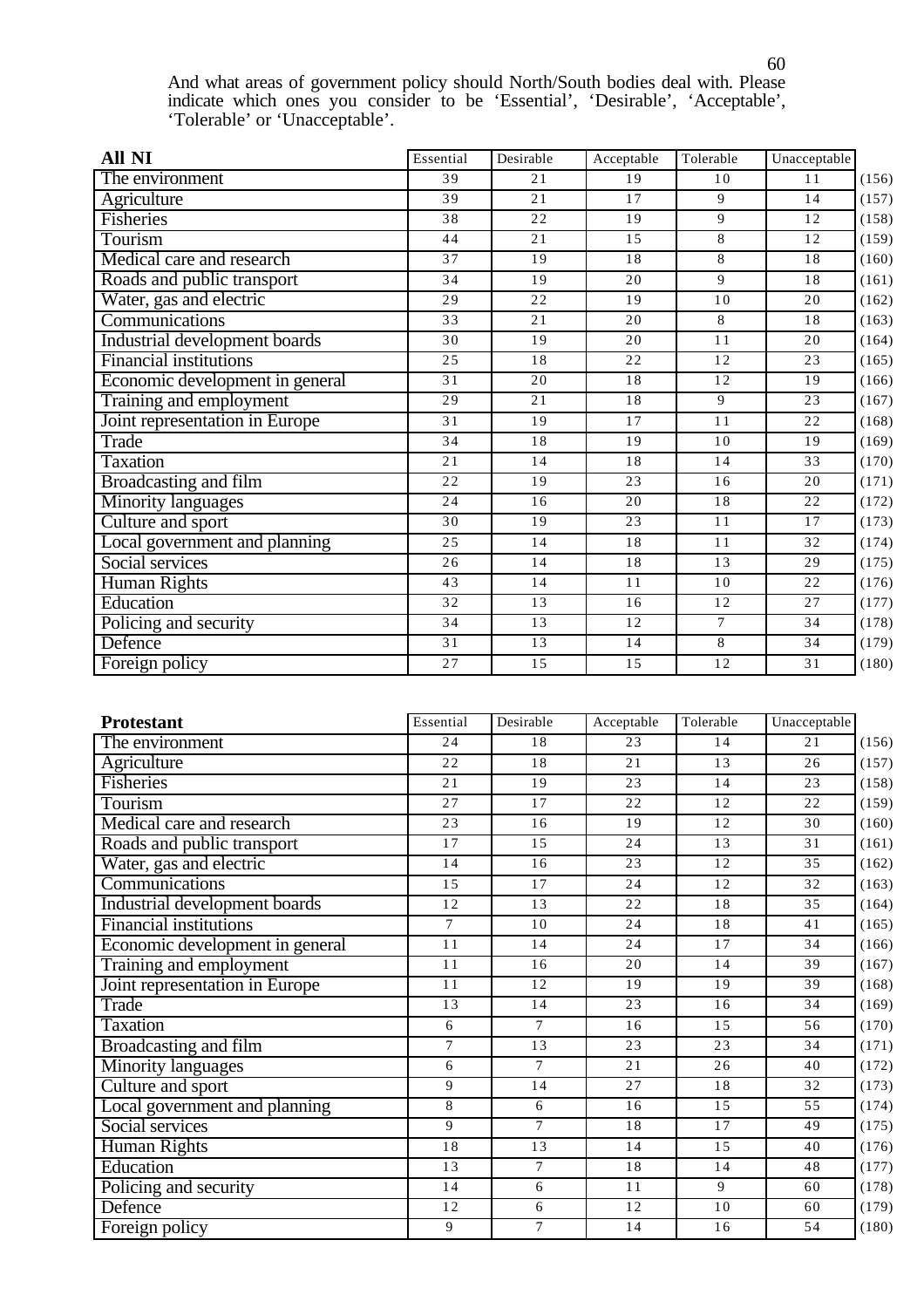| Catholic                        | Essential       | Desirable       | Acceptable      | Tolerable      | Unacceptable   |       |
|---------------------------------|-----------------|-----------------|-----------------|----------------|----------------|-------|
| The environment                 | 63              | 23              | 10              | $\overline{4}$ | $\Omega$       | (156) |
| Agriculture                     | 66              | 21              | 9               | 3              | $\mathbf{1}$   | (157) |
| <b>Fisheries</b>                | 62              | $\overline{24}$ | 10              | 3              | $\mathbf{1}$   | (158) |
| Tourism                         | 71              | 20              | 6               | $\overline{2}$ | $\mathbf{1}$   | (159) |
| Medical care and research       | 57              | $\overline{24}$ | $\overline{14}$ | 3              | $\overline{2}$ | (160) |
| Roads and public transport      | 60              | 23              | 12              | 3              | $\overline{2}$ | (161) |
| Water, gas and electric         | 52              | 29              | 12              | 5              | $\overline{2}$ | (162) |
| Communications                  | 56              | 26              | 14              | 3              | $\mathbf{1}$   | (163) |
| Industrial development boards   | $\overline{53}$ | $\overline{29}$ | 14              | $\overline{3}$ | $\mathbf{1}$   | (164) |
| <b>Financial institutions</b>   | 50              | 26              | 18              | 5              | $\mathbf{1}$   | (165) |
| Economic development in general | 56              | 28              | 10              | 5              | $\mathbf{1}$   | (166) |
| Training and employment         | 56              | 26              | 14              | 3              | $\mathbf{1}$   | (167) |
| Joint representation in Europe  | 61              | 24              | 12              | $\overline{2}$ | $\mathbf{1}$   | (168) |
| Trade                           | 63              | 22              | 12              | $\overline{2}$ | $\mathbf{1}$   | (169) |
| <b>Taxation</b>                 | 43              | 19              | 20              | 13             | $\overline{5}$ | (170) |
| Broadcasting and film           | 42              | 26              | 23              | 8              | $\mathbf{1}$   | (171) |
| <b>Minority languages</b>       | 51              | 24              | 18              | 6              | $\mathbf{1}$   | (172) |
| Culture and sport               | $\overline{59}$ | $\overline{23}$ | 14              | $\overline{3}$ | $\mathbf{1}$   | (173) |
| Local government and planning   | 49              | 23              | 19              | 6              | 3              | (174) |
| Social services                 | 50              | 23              | 15              | $\,8\,$        | $\overline{4}$ | (175) |
| <b>Human Rights</b>             | 75              | 14              | 8               | 2              | $\mathbf{1}$   | (176) |
| Education                       | 58              | 20              | 12              | $\overline{8}$ | $\overline{2}$ | (177) |
| Policing and security           | 61              | 22              | 9               | $\overline{4}$ | $\overline{4}$ | (178) |
| Defence                         | 57              | 21              | 14              | $\overline{4}$ | $\overline{4}$ | (179) |
| Foreign policy                  | 52              | 26              | 12              | $\tau$         | 3              | (180) |

| <b>DUP</b>                      | Essential       | Desirable      | Acceptable      | Tolerable       | Unacceptable |       |
|---------------------------------|-----------------|----------------|-----------------|-----------------|--------------|-------|
| The environment                 | 18              | 14             | 18              | 22              | 28           | (156) |
| Agriculture                     | 23              | 14             | 13              | 19              | 31           | (157) |
| Fisheries                       | 21              | 14             | 17              | 18              | 30           | (158) |
| Tourism                         | 21              | 10             | 17              | 17              | 35           | (159) |
| Medical care and research       | 21              | 5              | 13              | 20              | 41           | (160) |
| Roads and public transport      | 18              | 12             | 11              | 18              | 41           | (161) |
| Water, gas and electric         | 13              | 11             | 14              | 18              | 44           | (162) |
| Communications                  | 16              | 9              | 13              | 14              | 48           | (163) |
| Industrial development boards   | 16              | $\tau$         | 13              | 18              | 46           | (164) |
| Financial institutions          | 13              | 3              | 11              | 21              | 52           | (165) |
| Economic development in general | 9               | 9              | 13              | 19              | 50           | (166) |
| Training and employment         | 14              | $\overline{4}$ | 13              | 19              | 50           | (167) |
| Joint representation in Europe  | 10              | 7              | 11              | 20              | 52           | (168) |
| Trade                           | 17              | $\overline{2}$ | 18              | 18              | 45           | (169) |
| <b>Taxation</b>                 | 10              | 6              | 5               | 18              | 61           | (170) |
| Broadcasting and film           | 9               | $\overline{4}$ | 20              | 20              | 47           | (171) |
| <b>Minority languages</b>       | 8               | 8              | 14              | 19              | 51           | (172) |
| Culture and sport               | 11              | 9              | 20              | 19              | 41           | (173) |
| Local government and planning   | 12              | $\mathbf{0}$   | 10              | 15              | 63           | (174) |
| Social services                 | 13              | $\overline{c}$ | 8               | $\overline{19}$ | 58           | (175) |
| <b>Human Rights</b>             | 14              | 5              | 17              | 16              | 48           | (176) |
| Education                       | $\overline{13}$ | $\Omega$       | 17              | 12              | 58           | (177) |
| Policing and security           | 14              | $\mathbf{2}$   | $\tau$          | 10              | 67           | (178) |
| Defence                         | 12              | 6              | 6               | 9               | 67           | (179) |
| Foreign policy                  | $\overline{8}$  | 6              | $\overline{10}$ | $\overline{12}$ | 64           | (180) |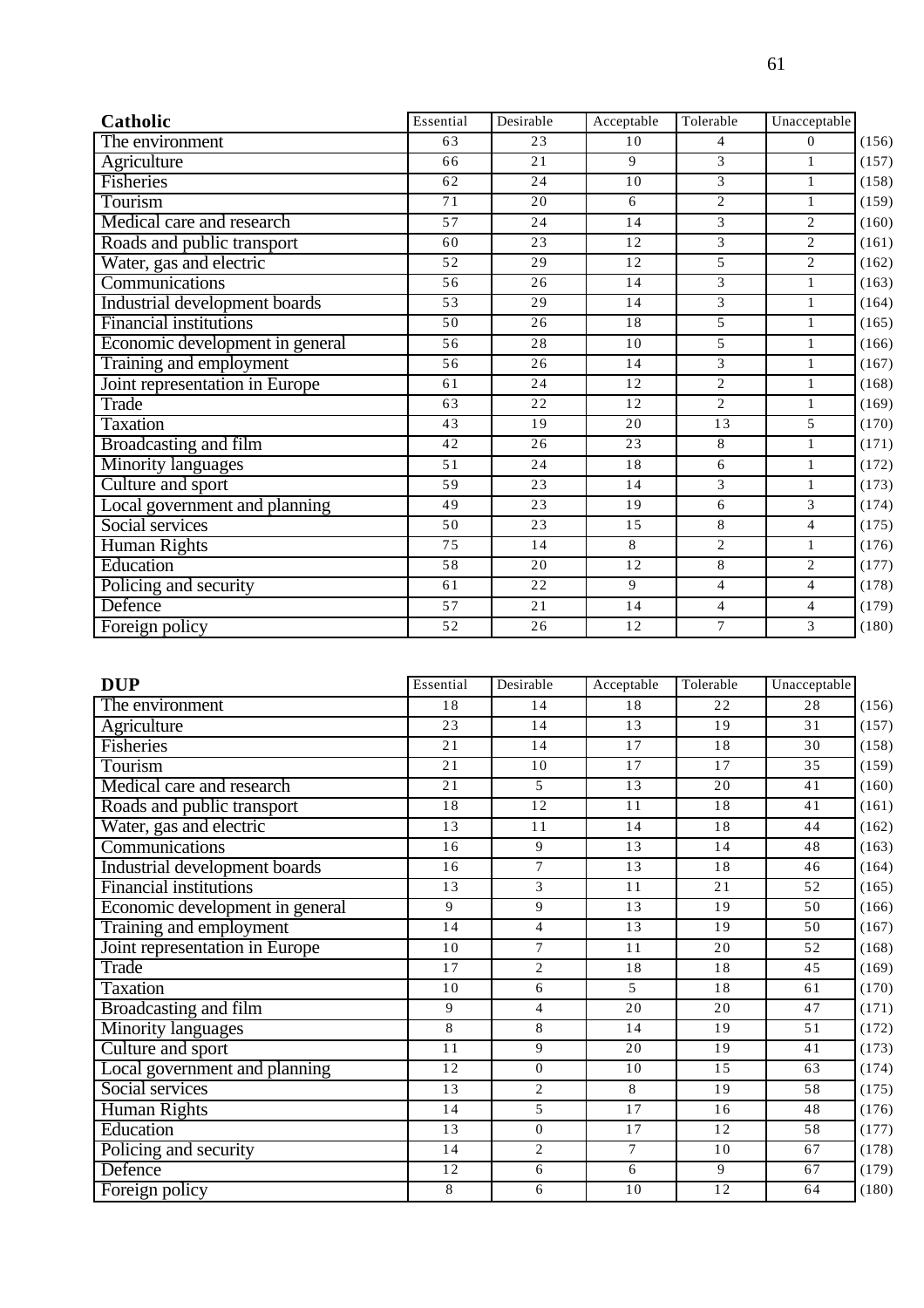| <b>UUP</b>                      | Essential       | Desirable       | Acceptable | Tolerable | Unacceptable |
|---------------------------------|-----------------|-----------------|------------|-----------|--------------|
| The environment                 | 21              | 15              | 28         | 17        | 19           |
| Agriculture                     | 20              | 15              | 23         | 17        | 25           |
| Fisheries                       | 22              | 15              | 25         | 18        | 20           |
| Tourism                         | 25              | $\overline{17}$ | 26         | 14        | 18           |
| Medical care and research       | 20              | 16              | 22         | 12        | 30           |
| Roads and public transport      | 14              | 10              | 31         | 13        | 32           |
| Water, gas and electric         | 15              | $\overline{11}$ | 28         | 14        | 32           |
| Communications                  | 11              | 14              | 31         | 15        | 29           |
| Industrial development boards   | 13              | 9               | 21         | 18        | 39           |
| Financial institutions          | 5               | 11              | 25         | 18        | 41           |
| Economic development in general | 11              | 9               | 29         | 18        | 33           |
| Training and employment         | 9               | 14              | 22         | 13        | 42           |
| Joint representation in Europe  | $\overline{11}$ | 9               | 21         | 19        | 40           |
| Trade                           | 11              | 16              | 26         | 17        | 30           |
| Taxation                        | $\overline{4}$  | $\overline{7}$  | 17         | 15        | 57           |
| Broadcasting and film           | 6               | 14              | 21         | 26        | 33           |
| Minority languages              | 5               | $\overline{4}$  | 19         | 27        | 45           |
| Culture and sport               | $\,8\,$         | 9               | 29         | 21        | 33           |
| Local government and planning   | $\,8\,$         | $\overline{8}$  | 12         | 12        | 60           |
| Social services                 | 8               | 9               | 16         | 16        | 51           |
| Human Rights                    | 15              | 8               | 15         | 21        | 41           |
| Education                       | 11              | $\tau$          | 14         | 17        | 51           |
| Policing and security           | 11              | 6               | $\tau$     | 9         | 67           |
| Defence                         | 11              | 4               | $\,8\,$    | 11        | 66           |
| Foreign policy                  | 9               | 6               | 11         | 19        | 55           |

| <b>Alliance</b>                 | Essential       | Desirable       | Acceptable | Tolerable      | Unacceptable    |       |
|---------------------------------|-----------------|-----------------|------------|----------------|-----------------|-------|
| The environment                 | 42              | 35              | 16         | 4              | 3               | (156) |
| Agriculture                     | $\overline{32}$ | 38              | 21         | $\overline{4}$ | 5               | (157) |
| Fisheries                       | 29              | 41              | 21         | 4              | 5               | (158) |
| Tourism                         | 39              | 43              | 14         | 1              | 3               | (159) |
| Medical care and research       | 26              | 36              | 21         | 3              | 14              | (160) |
| Roads and public transport      | 29              | 39              | 17         | $\overline{7}$ | 8               | (161) |
| Water, gas and electric         | 24              | $\overline{39}$ | 22         | $\overline{7}$ | 8               | (162) |
| Communications                  | 27              | 43              | 19         | $\tau$         | $\overline{4}$  | (163) |
| Industrial development boards   | 14              | 35              | 34         | 10             | $\tau$          | (164) |
| <b>Financial institutions</b>   | 14              | 24              | 41         | 13             | 8               | (165) |
| Economic development in general | 15              | 45              | 22         | 11             | $\tau$          | (166) |
| Training and employment         | 16              | 42              | 30         | $\overline{2}$ | 10              | (167) |
| Joint representation in Europe  | 19              | 36              | 26         | 10             | 9               | (168) |
| Trade                           | 26              | 37              | 27         | $\mathbf{1}$   | 9               | (169) |
| <b>Taxation</b>                 | 10              | 15              | 26         | 20             | $\overline{29}$ | (170) |
| Broadcasting and film           | 13              | 28              | 34         | 13             | 12              | (171) |
| <b>Minority languages</b>       | 11              | 26              | 40         | 16             | $\tau$          | (172) |
| Culture and sport               | 19              | 34              | 33         | 11             | 3               | (173) |
| Local government and planning   | 10              | $\overline{21}$ | 30         | 20             | $\overline{19}$ | (174) |
| Social services                 | 12              | 21              | 34         | 16             | $\overline{17}$ | (175) |
| Human Rights                    | 28              | 42              | 14         | $\overline{4}$ | 12              | (176) |
| Education                       | 21              | 21              | 28         | 14             | 16              | (177) |
| Policing and security           | 21              | 24              | 21         | 9              | 25              | (178) |
| Defence                         | 21              | 17              | 25         | 10             | 27              | (179) |
| Foreign policy                  | 12              | $\overline{22}$ | 22         | 14             | 30              | (180) |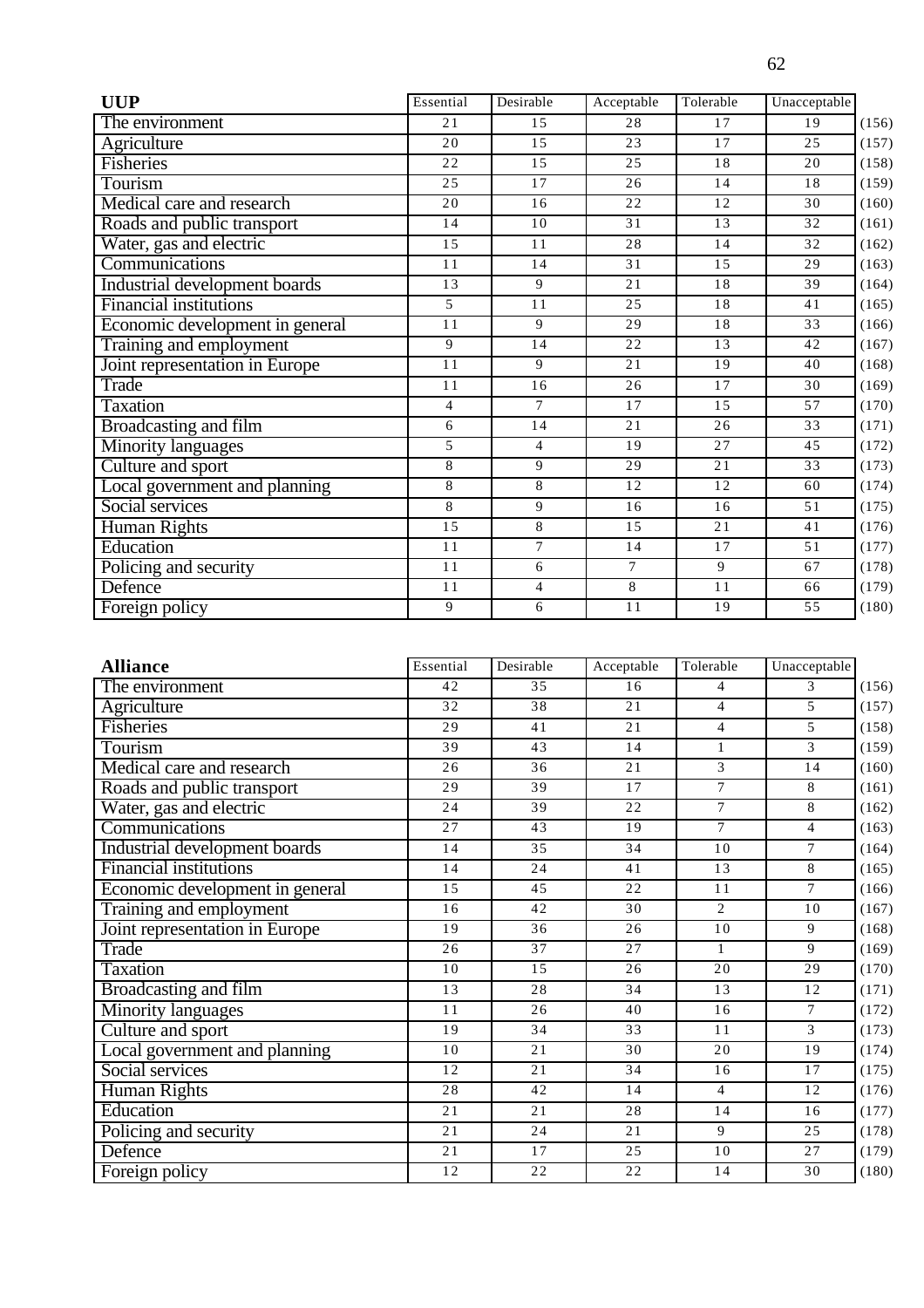| <b>SDLP</b>                     | Essential | Desirable | Acceptable | Tolerable      | Unacceptable     |
|---------------------------------|-----------|-----------|------------|----------------|------------------|
| The environment                 | 68        | 21        | 9          | $\overline{2}$ | $\Omega$         |
| Agriculture                     | 69        | 22        | 7          | 2              | $\Omega$         |
| Fisheries                       | 67        | 23        | 8          | $\overline{2}$ | $\overline{0}$   |
| Tourism                         | 72        | 22        | 5          | 1              | $\overline{0}$   |
| Medical care and research       | 53        | 26        | 18         | 3              | $\boldsymbol{0}$ |
| Roads and public transport      | 60        | 23        | 14         | 3              | $\overline{0}$   |
| Water, gas and electric         | 54        | 29        | 13         | $\overline{4}$ | $\overline{0}$   |
| Communications                  | 58        | 24        | 16         | $\overline{2}$ | $\Omega$         |
| Industrial development boards   | 52        | 33        | 11         | 3              | $\mathbf{1}$     |
| <b>Financial institutions</b>   | 50        | 26        | 17         | 6              | $\mathbf{1}$     |
| Economic development in general | 56        | 31        | 9          | $\overline{4}$ | $\overline{0}$   |
| Training and employment         | 52        | 27        | 15         | $\overline{4}$ | $\overline{2}$   |
| Joint representation in Europe  | 60        | 25        | 11         | $\overline{4}$ | $\Omega$         |
| Trade                           | 66        | 21        | 11         | $\mathbf{1}$   | $\mathbf{1}$     |
| <b>Taxation</b>                 | 39        | 18        | 24         | 15             | $\overline{4}$   |
| <b>Broadcasting and film</b>    | 42        | 29        | 20         | 8              | $\mathbf{1}$     |
| Minority languages              | 47        | 24        | 21         | $\tau$         | $\mathbf{1}$     |
| Culture and sport               | 59        | 21        | 15         | $\overline{4}$ | $\mathbf{1}$     |
| Local government and planning   | 48        | 20        | 23         | $\overline{7}$ | $\overline{2}$   |
| Social services                 | 45        | 25        | 17         | 8              | 5                |
| Human Rights                    | 76        | 13        | 9          | $\mathbf{1}$   | $\mathbf{1}$     |
| Education                       | 55        | 19        | 15         | 9              | $\overline{2}$   |
| Policing and security           | 60        | 22        | 10         | $\overline{5}$ | 3                |
| <b>Defence</b>                  | 54        | 22        | 16         | 5              | 3                |
| Foreign policy                  | 52        | 26        | 12         | 8              | 2                |

| Sinn Féin                       | Essential | Desirable       | Acceptable      | Tolerable      | Unacceptable   |       |
|---------------------------------|-----------|-----------------|-----------------|----------------|----------------|-------|
| The environment                 | 63        | 24              | 10              | 3              | $\Omega$       | (156) |
| Agriculture                     | 71        | 17              | 9               | $\overline{2}$ | 1              | (157) |
| <b>Fisheries</b>                | 63        | 23              | 10              | $\overline{4}$ | $\theta$       | (158) |
| Tourism                         | 74        | 17              | $\overline{4}$  | 5              | $\mathbf{0}$   | (159) |
| Medical care and research       | 70        | 21              | 6               | $\mathbf{1}$   | 2              | (160) |
| Roads and public transport      | 69        | 24              | $\overline{4}$  | $\overline{c}$ | $\mathbf{1}$   | (161) |
| Water, gas and electric         | 61        | $\overline{28}$ | 6               | $\mathbf{1}$   | $\overline{4}$ | (162) |
| Communications                  | 68        | 23              | 6               | $\overline{2}$ | $\mathbf{1}$   | (163) |
| Industrial development boards   | 68        | 19              | $\overline{12}$ | $\mathbf{0}$   | $\mathbf{1}$   | (164) |
| <b>Financial institutions</b>   | 62        | 28              | 10              | $\theta$       | $\theta$       | (165) |
| Economic development in general | 68        | 22              | 8               | 1              | $\mathbf{1}$   | (166) |
| Training and employment         | 68        | 22              | 8               | 2              | $\theta$       | (167) |
| Joint representation in Europe  | 70        | 19              | $\overline{8}$  | $\mathbf{1}$   | $\overline{2}$ | (168) |
| Trade                           | 70        | $\overline{21}$ | $\overline{4}$  | $\overline{4}$ | $\mathbf{1}$   | (169) |
| <b>Taxation</b>                 | 58        | 23              | 11              | 5              | 3              | (170) |
| Broadcasting and film           | 51        | 26              | 21              | $\overline{c}$ | $\theta$       | (171) |
| Minority languages              | 67        | 19              | 10              | $\overline{4}$ | $\theta$       | (172) |
| Culture and sport               | 69        | 22              | 8               | 1              | $\mathbf{0}$   | (173) |
| Local government and planning   | 62        | 23              | 13              | $\mathbf{1}$   | 1              | (174) |
| Social services                 | 66        | 21              | $\overline{9}$  | $\overline{4}$ | $\overline{0}$ | (175) |
| <b>Human Rights</b>             | 88        | $\tau$          | $\overline{4}$  | $\mathbf{1}$   | $\mathbf{0}$   | (176) |
| Education                       | 73        | 19              | 6               | $\mathbf{1}$   | 1              | (177) |
| Policing and security           | 72        | 21              | 5               | $\mathbf{1}$   | $\mathbf{1}$   | (178) |
| Defence                         | 73        | 19              | 5               | $\mathbf{1}$   | $\overline{2}$ | (179) |
| Foreign policy                  | 65        | 23              | 8               | 3              |                | (180) |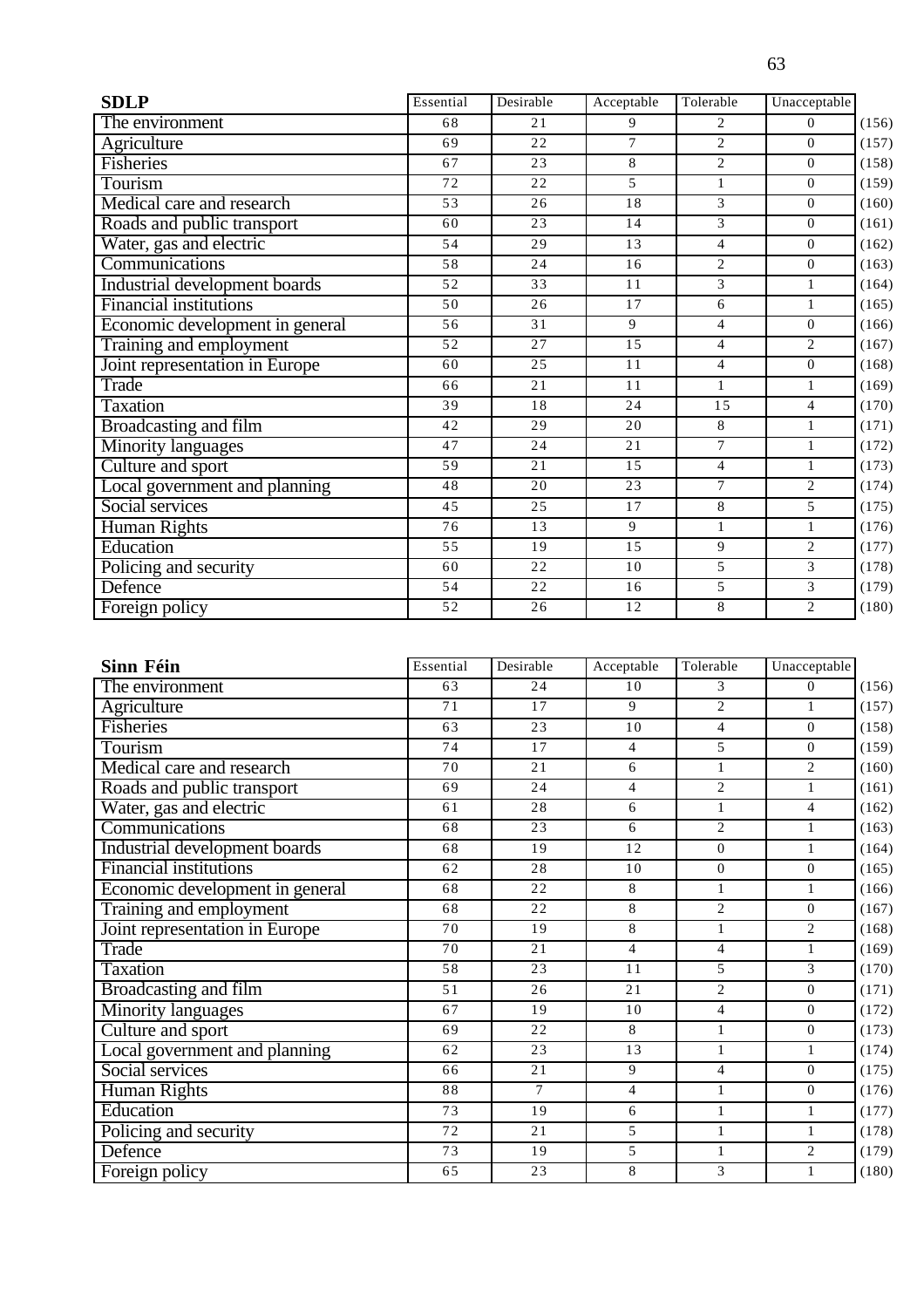#### **The structure and control of North/South Bodies**

A single 'body' could be established to co-ordinate North/South responsibilities or new bodies could be set up to deal with each area of responsibility as may be required. This body or bodies could be established or dissolved by and be responsible to the British Government in Westminster and the Irish Government in Dublin or between a new Northern Ireland Assembly and the Irish Dail or all of these. Elected politicians could be directly involved in the operation of North/South institutions or their activities could be restricted to administration by civil servants. Finally areas of responsibility could be strictly limited to matters of business with the European Union, or areas of European Union policy in general, or it could include any other areas of mutual concern for the island of Ireland as well as a responsibility for 'harmonising' North/South activities. Please indicate which options you consider to be 'Essential', 'Desirable', 'Acceptable', 'Tolerable' or 'Unacceptable'.

#### **Number of North/South bodies**

| All NI                                                                                                                     | Essential |    | Desirable Acceptable Tolerable |    | Unacceptable |       |
|----------------------------------------------------------------------------------------------------------------------------|-----------|----|--------------------------------|----|--------------|-------|
| <b>Single</b><br>North/South body<br>One I<br>North/South body established to deal with<br>all matters of mutual interest. | 16        | 16 | 21                             | 16 | 31           | (181) |
| Multiple North/South bodies - Multiple<br>North/South bodies established to deal with<br>each matter of mutual interest.   | 10        | 18 | 29                             | 16 | 27           | (182) |

| <b>Protestant</b>                  | Essential      | Desirable | Acceptable | Tolerable | Unacceptable   |       |
|------------------------------------|----------------|-----------|------------|-----------|----------------|-------|
| <b>Single North/South body</b>     | 4              | 7         | 17         | 17        | 55             | (181) |
| <b>Multiple North/South bodies</b> | 8              | 18        | 23         | 17        | 34             | (182) |
|                                    |                |           |            |           |                |       |
| Catholic                           | Essential      | Desirable | Acceptable | Tolerable | Unacceptable   |       |
| <b>Single North/South body</b>     | 33             | 27        | 25         | 11        | $\overline{4}$ | (181) |
| <b>Multiple North/South bodies</b> | 12             | 19        | 33         | 16        | 20             | (182) |
| <b>DUP</b>                         | Essential      | Desirable | Acceptable | Tolerable | Unacceptable   |       |
| <b>Single North/South body</b>     | 1              | 7         | 5          | 21        | 66             | (181) |
| <b>Multiple North/South bodies</b> | 14             | $\tau$    | 17         | 25        | 37             | (182) |
|                                    |                |           |            |           |                |       |
| <b>UUP</b>                         | Essential      | Desirable | Acceptable | Tolerable | Unacceptable   |       |
| <b>Single North/South body</b>     | 5              | 7         | 12         | 21        | 55             | (181) |
| <b>Multiple North/South bodies</b> | $\overline{4}$ | 19        | 26         | 15        | 36             | (182) |
| <b>Alliance</b>                    | Essential      | Desirable | Acceptable | Tolerable | Unacceptable   |       |
| <b>Single North/South body</b>     | 13             | 23        | 31         | 10        | 23             | (181) |
| <b>Multiple North/South bodies</b> | 15             | 23        | 26         | 16        | 20             | (182) |
|                                    |                |           |            |           |                |       |
| <b>SDLP</b>                        | Essential      | Desirable | Acceptable | Tolerable | Unacceptable   |       |
| <b>Single North/South body</b>     | 25             | 27        | 32         | 11        | 5              | (181) |
| <b>Multiple North/South bodies</b> | 12             | 22        | 30         | 18        | 18             | (182) |
| Sinn Féin                          | Essential      | Desirable |            | Tolerable |                |       |
|                                    |                |           | Acceptable |           | Unacceptable   |       |
| <b>Single North/South body</b>     | 44             | 23        | 18         | 13        | $\overline{c}$ | (181) |
| <b>Multiple North/South bodies</b> | 15             | 17        | 34         | 14        | 20             | (182) |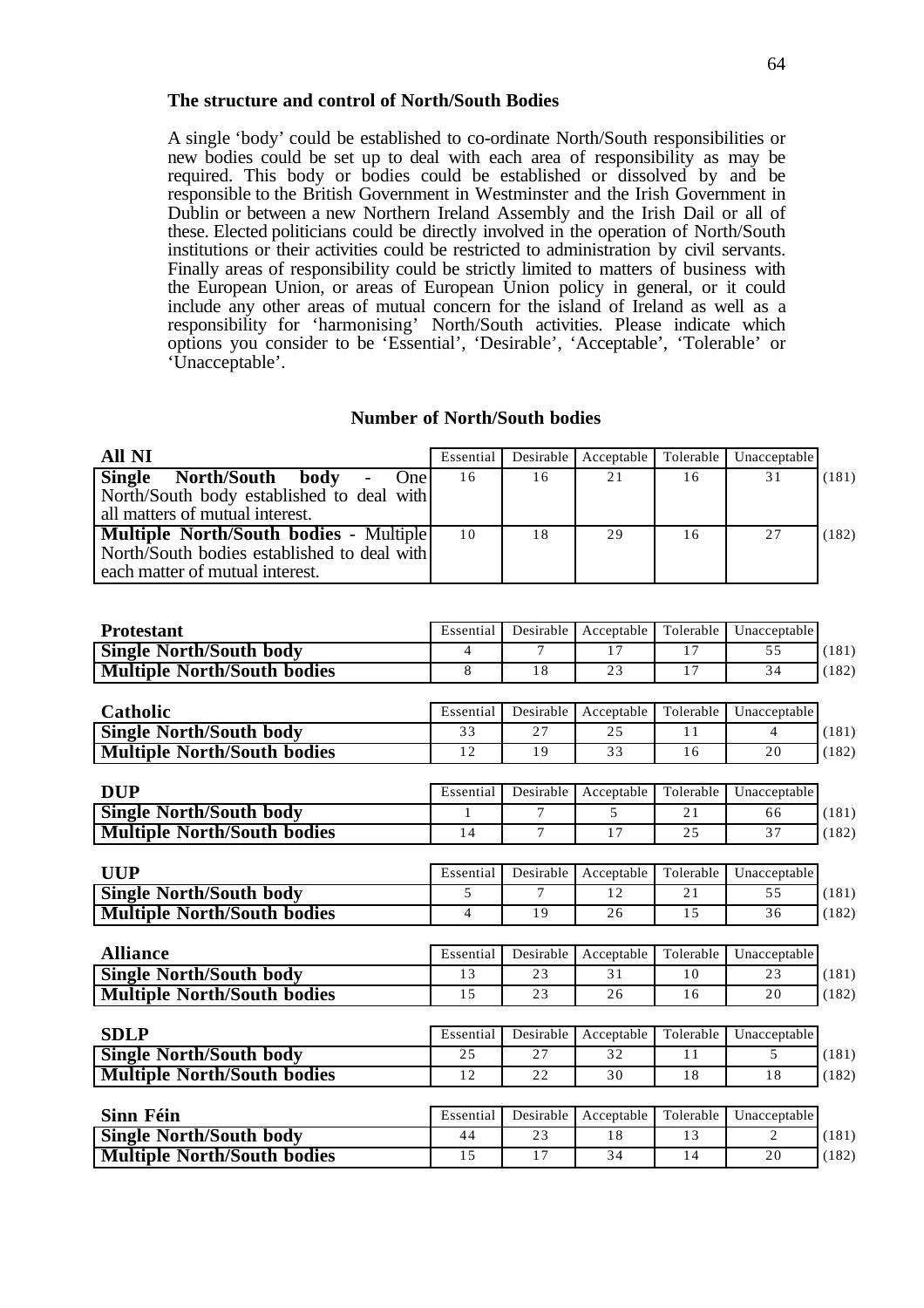## **Establishing and dissolving North/South bodies**

| <b>All NI</b>                                                            | Essential       | Desirable       | Acceptable     | Tolerable | Unacceptable |       |
|--------------------------------------------------------------------------|-----------------|-----------------|----------------|-----------|--------------|-------|
| Northern Ireland Assembly and Irish                                      | 14              | 15              | 22             | 15        | 34           | (183) |
| Dail - North/South bodies established or                                 |                 |                 |                |           |              |       |
| dissolved by and responsible to a Northern                               |                 |                 |                |           |              |       |
| Ireland Assembly and the Irish Dail.                                     |                 |                 |                |           |              |       |
| Westminster and Dublin - North/South                                     | 3               | 11              | 20             | 18        | 48           | (184) |
| bodies established or dissolved by and                                   |                 |                 |                |           |              |       |
| responsible to Westminster and Dublin.                                   |                 |                 |                |           |              |       |
| Westminster, Dublin<br>and Northern                                      | 13              | 18              | 25             | 16        | 28           | (185) |
| <b>Ireland Assembly - North/South bodies</b>                             |                 |                 |                |           |              |       |
| established or dissolved by and responsible                              |                 |                 |                |           |              |       |
| to Westminster, Dublin and a Northern                                    |                 |                 |                |           |              |       |
| Ireland Assembly.                                                        |                 |                 |                |           |              |       |
| <b>Protestant</b>                                                        | Essential       | Desirable       | Acceptable     | Tolerable | Unacceptable |       |
|                                                                          | 5               | 6               | 17             | 18        | 54           |       |
| NI Assembly and Irish Dail<br><b>Westminster and Dublin</b>              | $\mathbf{1}$    | $\overline{4}$  | 12             | 15        | 68           | (183) |
| Westminster, Dublin<br><b>Northern</b><br>and                            | $\overline{9}$  | 12              | 19             | 19        | 41           | (184) |
| <b>Ireland Assembly</b>                                                  |                 |                 |                |           |              | (185) |
|                                                                          |                 |                 |                |           |              |       |
| Catholic                                                                 | Essential       | Desirable       | Acceptable     | Tolerable | Unacceptable |       |
| <b>NI Assembly and Irish Dail</b>                                        | 26              | 25              | 29             | 12        | 8            | (183) |
| <b>Westminster and Dublin</b>                                            | 6               | 19              | 31             | 22        | 22           | (184) |
| Westminster, Dublin<br><b>Northern</b><br>and                            | 19              | 25              | 33             | 11        | 12           | (185) |
| <b>Ireland Assembly</b>                                                  |                 |                 |                |           |              |       |
|                                                                          |                 |                 |                |           |              |       |
| <b>DUP</b>                                                               | Essential       | Desirable       | Acceptable     | Tolerable | Unacceptable |       |
| <b>NI Assembly and Irish Dail</b>                                        | 2               | 6               | 7              | 13        | 72           | (183) |
| <b>Westminster and Dublin</b>                                            | $\mathbf{0}$    | $\overline{2}$  | $\overline{3}$ | 14        | 81           | (184) |
| <b>Westminster, Dublin</b><br><b>Northern</b><br>and                     | 10              | 5               | 12             | 11        | 62           | (185) |
| <b>Ireland Assembly</b>                                                  |                 |                 |                |           |              |       |
|                                                                          |                 |                 |                |           |              |       |
| <b>UUP</b>                                                               | Essential       | Desirable       | Acceptable     | Tolerable | Unacceptable |       |
| NI Assembly and Irish Dail                                               | 2               | 3               | 24             | 16        | 55           | (183) |
| <b>Westminster and Dublin</b>                                            | $\theta$        | $\overline{4}$  | 11             | 14        | 71           | (184) |
| Westminster, Dublin and Northern                                         | $\overline{7}$  | $\overline{11}$ | 16             | 25        | 41           | (185) |
| <b>Ireland Assembly</b>                                                  |                 |                 |                |           |              |       |
|                                                                          |                 |                 |                |           |              |       |
| <b>Alliance</b>                                                          | Essential       | Desirable       | Acceptable     | Tolerable | Unacceptable |       |
| <b>NI Assembly and Irish Dail</b>                                        | 22              | 19              | 33             | 12        | 14           | (183) |
| <b>Westminster and Dublin</b>                                            | $\mathbf{1}$    | 9               | 30             | 18        | 42           | (184) |
| Westminster, Dublin<br>and<br><b>Northern</b>                            | 10              | 30              | 31             | 12        | 17           | (185) |
| <b>Ireland Assembly</b>                                                  |                 |                 |                |           |              |       |
|                                                                          |                 |                 |                |           |              |       |
| <b>SDLP</b>                                                              | Essential       | Desirable       | Acceptable     | Tolerable | Unacceptable |       |
| <b>NI Assembly and Irish Dail</b>                                        | 20              | 26              | 34             | 14        | 6            | (183) |
| <b>Westminster and Dublin</b>                                            | $7\phantom{.0}$ | $\overline{22}$ | 33             | 19        | 19           | (184) |
| Westminster, Dublin<br>and<br><b>Northern</b>                            | 21              | 28              | 38             | 8         | 5            | (185) |
| <b>Ireland Assembly</b>                                                  |                 |                 |                |           |              |       |
|                                                                          |                 |                 |                |           |              |       |
| Sinn Féin                                                                | Essential       | Desirable       | Acceptable     | Tolerable | Unacceptable |       |
| <b>NI Assembly and Irish Dail</b>                                        | 35              | 29              | 22             | 6         | 8            | (183) |
| <b>Westminster and Dublin</b>                                            | 6               | 19              | 28             | 23        | 24           | (184) |
| Westminster, Dublin<br><b>Northern</b><br>and<br><b>Ireland Assembly</b> | 14              | 18              | 35             | 15        | 18           | (185) |
|                                                                          |                 |                 |                |           |              |       |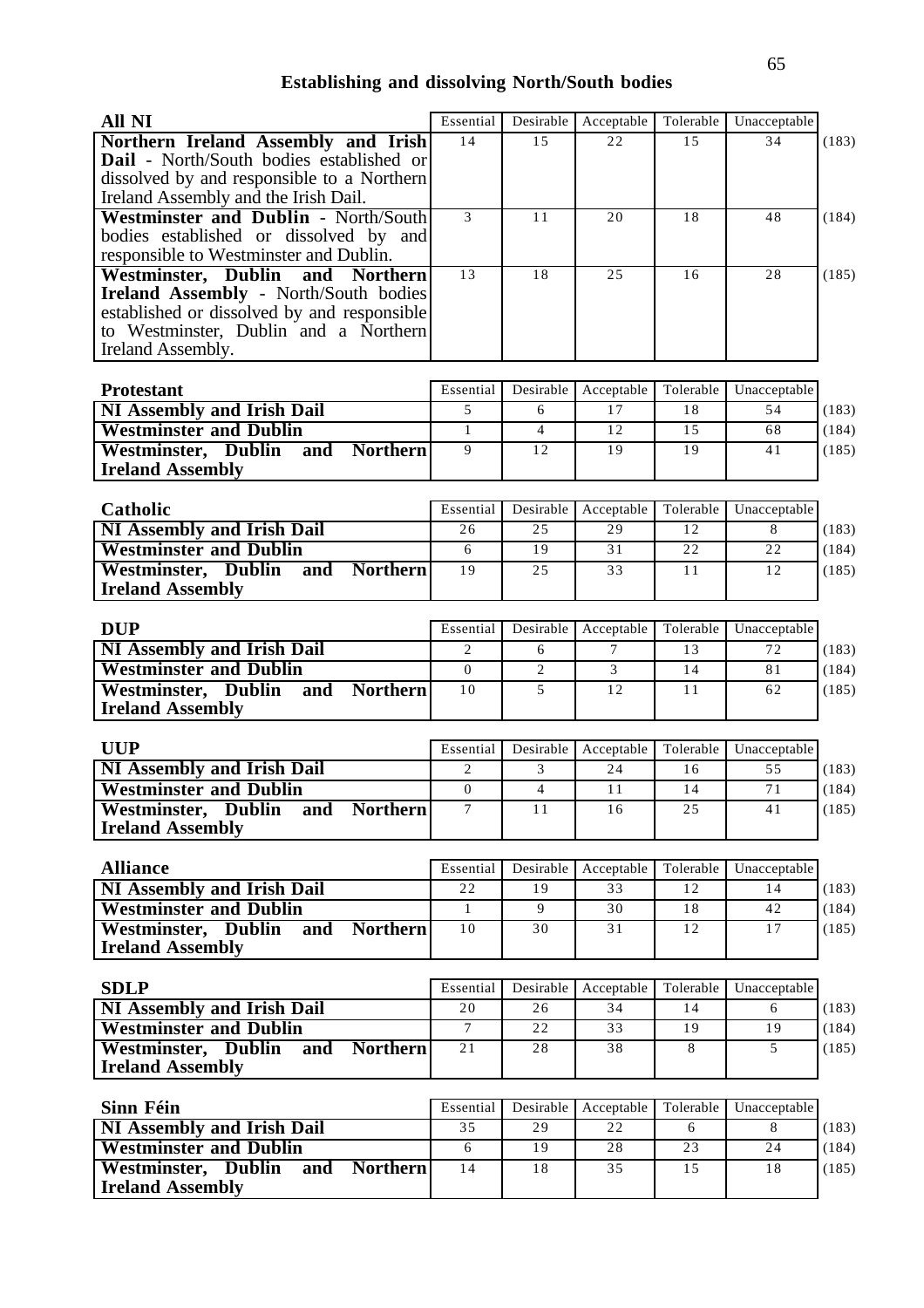# **Responsibility for North/South bodies**

| All NI                                        | Essential |    | Desirable Acceptable | Tolerable | Unacceptable |       |
|-----------------------------------------------|-----------|----|----------------------|-----------|--------------|-------|
| <b>Independent North/South bodies - Oncel</b> | 12        | 18 | 24                   | 14        | 32           | (186) |
| established North/South bodies are able to    |           |    |                      |           |              |       |
| act independently of parliamentary bodies     |           |    |                      |           |              |       |
| and Northern Ireland Assembly.                |           |    |                      |           |              |       |
| Governments and Assembly control              | 17        | 20 | 26                   |           | 20           | (187) |
| North/South bodies - North/South bodies       |           |    |                      |           |              |       |
| are controlled by and responsible to the      |           |    |                      |           |              |       |
| parliamentary bodies and N.I. Assembly        |           |    |                      |           |              |       |
| that establish them.                          |           |    |                      |           |              |       |

| <b>Protestant</b>                                             | Essential |    |  | Desirable   Acceptable   Tolerable   Unacceptable |       |
|---------------------------------------------------------------|-----------|----|--|---------------------------------------------------|-------|
| Independent North/South bodies                                |           |    |  | 45                                                | (186) |
| Governments and<br>Assembly<br>controll<br>North/South bodies |           | 15 |  |                                                   | (187) |

| <b>Catholic</b>                                               | Essential |    | Desirable   Acceptable   Tolerable |    | Unacceptable |       |
|---------------------------------------------------------------|-----------|----|------------------------------------|----|--------------|-------|
| Independent North/South bodies                                | 18        | 29 |                                    |    |              | (186) |
| Governments and<br>Assembly<br>controll<br>North/South bodies | 21        | 25 | 33                                 | 14 |              | (187) |

| <b>DUP</b>                                                     | Essential | Desirable   Acceptable   Tolerable | Unacceptable |       |
|----------------------------------------------------------------|-----------|------------------------------------|--------------|-------|
| Independent North/South bodies                                 |           |                                    | 4 G          | (186) |
| Governments and<br>Assembly<br>  control<br>North/South bodies |           | 20                                 | 41           | (187) |

| <b>HIP</b>                                                    | Essential | Desirable   Acceptable   Tolerable |    | Unacceptable |       |
|---------------------------------------------------------------|-----------|------------------------------------|----|--------------|-------|
| <b>Independent North/South bodies</b>                         |           | 20                                 |    | 49           | (186) |
| Governments and<br>Assembly<br>controll<br>North/South bodies | 14        |                                    | 22 | 29           | (187) |

| <b>Alliance</b>                                              | Essential |     |        |    | Desirable   Acceptable   Tolerable   Unacceptable |       |
|--------------------------------------------------------------|-----------|-----|--------|----|---------------------------------------------------|-------|
| <b>Independent North/South bodies</b>                        |           | 1 Q | $\sim$ | 20 | 26                                                | (186) |
| Governments and<br>Assembly<br>control<br>North/South bodies | 30        | 30  | 22     |    |                                                   | (187) |

| <b>SDLP</b>                                                  | Essential |    |    | Desirable   Acceptable   Tolerable   Unacceptable |       |
|--------------------------------------------------------------|-----------|----|----|---------------------------------------------------|-------|
| <b>Independent North/South bodies</b>                        |           | 39 |    |                                                   | (186) |
| Governments and<br>Assembly<br>control<br>North/South bodies |           | 25 | 39 |                                                   | (187) |

| Sinn Féin                                                       | Essential |    | Desirable   Acceptable   Tolerable |    | Unacceptable |       |
|-----------------------------------------------------------------|-----------|----|------------------------------------|----|--------------|-------|
| <b>Independent North/South bodies</b>                           | 25        |    |                                    |    |              | (186) |
| Governments and<br>Assembly<br>-control  <br>North/South bodies | 24        | 22 | 28                                 | Ιh |              | (187) |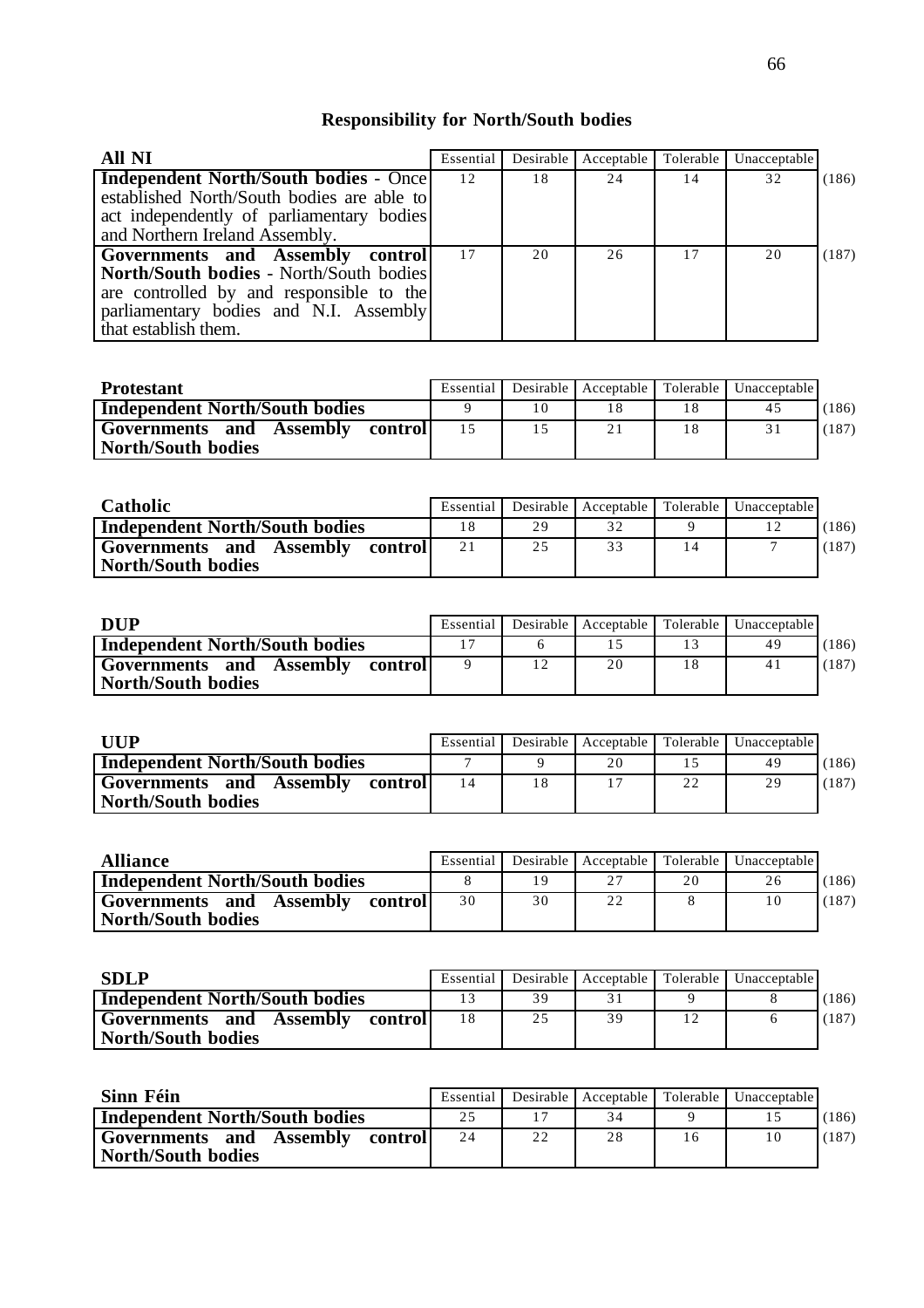## **Management of North/South bodies**

| <b>All NI</b>                                 | Essential      | Desirable | Acceptable | Tolerable | Unacceptable |       |
|-----------------------------------------------|----------------|-----------|------------|-----------|--------------|-------|
| Elected politicians - Elected politicians     | 18             | 16        | 32         | 16        | 18           | (188) |
| should be directly involved in<br>the         |                |           |            |           |              |       |
| management of North/South bodies.             |                |           |            |           |              |       |
| Civil servants - Civil servants<br>should     | $\overline{4}$ | 8         | 24         | 24        | 40           | (189) |
| manage North/South bodies<br>under            |                |           |            |           |              |       |
| instructions from the two governments.        |                |           |            |           |              |       |
| Both elected politicians and<br>civil         | 6              | 1.5       | 32         | 21        | 26           | (190) |
| servants - Both elected politicians and civil |                |           |            |           |              |       |
| should be involved<br>the<br>servants<br>in   |                |           |            |           |              |       |
| management of North/South bodies.             |                |           |            |           |              |       |
| Specialists and experts - Representatives     | 15             | 21        | 26         | 18        | 20           | (191) |
| of business, trade unions, local government   |                |           |            |           |              |       |
| etc. should be involved in the management     |                |           |            |           |              |       |
| of North/South bodies as<br>and<br>when       |                |           |            |           |              |       |
| required.                                     |                |           |            |           |              |       |

| <b>Protestant</b>                                             | Essential |    | Desirable   Acceptable | Tolerable | Unacceptable |       |
|---------------------------------------------------------------|-----------|----|------------------------|-----------|--------------|-------|
| <b>Elected politicians</b>                                    |           | 13 | 29                     | 19        | 25           | (188) |
| Civil servants                                                |           |    | 25                     | 21        | 47           | (189) |
| <b>Both</b><br>civill<br><i>politicians</i><br>elected<br>and |           | 12 | 28                     | 23        | 34           | (190) |
| servants                                                      |           |    |                        |           |              |       |
| <b>Specialists and experts</b>                                |           | 17 | 23                     | 21        | 31           | (191) |

| <b>Catholic</b>                                       | Essential | Desirable | Acceptable | Tolerable | Unacceptable   |       |
|-------------------------------------------------------|-----------|-----------|------------|-----------|----------------|-------|
| <b>Elected politicians</b>                            | 24        |           | 36         | 14        |                | (188) |
| Civil servants                                        |           |           | 2.5        | 25        | 32             | (189) |
| <b>Both</b><br>civil<br>elected<br>politicians<br>and |           | 20        | 40         | 17        | 14             | (190) |
| servants                                              |           |           |            |           |                |       |
| <b>Specialists and experts</b>                        | 24        | 28        | 29         | 12        | $\overline{ }$ | (191) |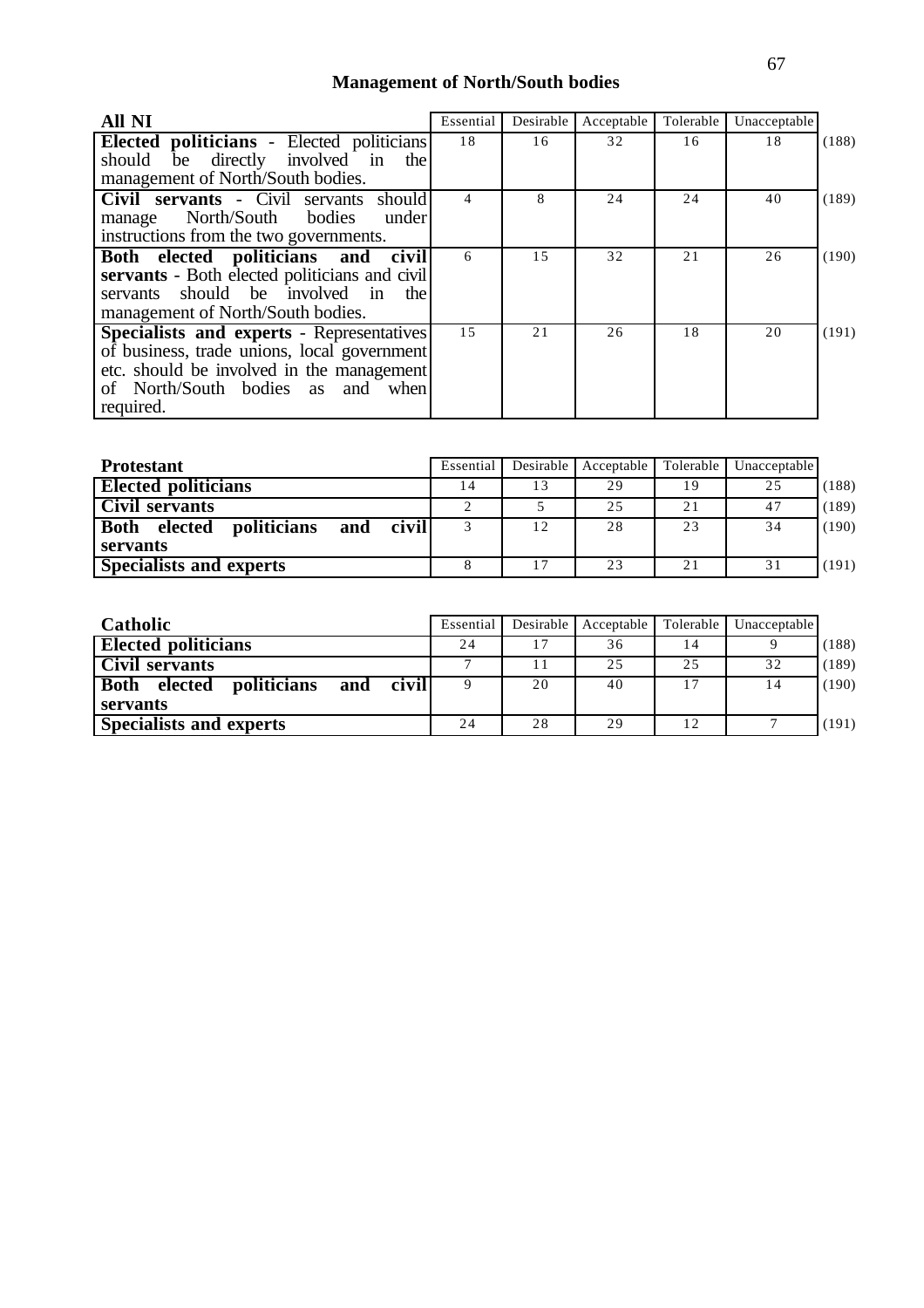| <b>DUP</b>                                                        | Essential | Desirable Acceptable | Tolerable | Unacceptable |       |
|-------------------------------------------------------------------|-----------|----------------------|-----------|--------------|-------|
| <b>Elected politicians</b>                                        | 22        | 23                   | 23        | 25           | (188) |
| <b>Civil servants</b>                                             |           | 22                   | 14        | 60           | (189) |
| <b>Both</b><br>politicians<br>elected<br>civil<br>and<br>servants |           | 21                   | 27        | 42           | (190) |
| <b>Specialists and experts</b>                                    |           | 21                   | 32        | 29           | (191) |

| <b>UUP</b>                                            | Essential | Desirable | Acceptable | Tolerable | Unacceptable |       |
|-------------------------------------------------------|-----------|-----------|------------|-----------|--------------|-------|
| <b>Elected politicians</b>                            | 13        | 18        | 29         | 14        | 26           | (188) |
| Civil servants                                        |           |           | 27         | 17        | 50           | (189) |
| <b>Both</b><br>civil<br>politicians<br>elected<br>and |           | 1.5       | 24         | 25        | 34           | (190) |
| servants                                              |           |           |            |           |              |       |
| <b>Specialists and experts</b>                        |           |           | 25         | 20        | 36           | (191) |

| <b>Alliance</b>                                       | Essential | Desirable | Acceptable | Tolerable | Unacceptable |       |
|-------------------------------------------------------|-----------|-----------|------------|-----------|--------------|-------|
| <b>Elected politicians</b>                            | 15        |           | 39         | 19        | 12           | (188) |
| <b>Civil servants</b>                                 |           | 12        | 24         | 31        | 29           | (189) |
| <b>Both</b><br>civil<br>politicians<br>elected<br>and |           | 24        | 36         | 16        | 19           | (190) |
| servants                                              |           |           |            |           |              |       |
| <b>Specialists and experts</b>                        | 26        | 22        | 27         | 12        | 13           | (191) |

| <b>SDLP</b>                                           | Essential |    | Desirable Acceptable | Tolerable | Unacceptable |       |
|-------------------------------------------------------|-----------|----|----------------------|-----------|--------------|-------|
| <b>Elected politicians</b>                            | 24        |    | 43                   | 13        |              | (188) |
| Civil servants                                        |           |    | 28                   | 26        | 27           | (189) |
| <b>Both</b><br>politicians<br>civil<br>elected<br>and |           | 22 | 45                   | 16        |              | (190) |
| servants                                              |           |    |                      |           |              |       |
| <b>Specialists and experts</b>                        | 23        | 34 | 28                   |           |              | (191) |

| Sinn Féin                                                      | Essential |    | Desirable   Acceptable   Tolerable |    | Unacceptable |       |
|----------------------------------------------------------------|-----------|----|------------------------------------|----|--------------|-------|
| <b>Elected politicians</b>                                     | 28        | 23 | 25                                 | 14 | 10           | (188) |
| Civil servants                                                 |           |    |                                    | 28 | 37           | (189) |
| politicians<br><b>Both</b><br>and civil<br>elected<br>servants | 13        | 12 | 36                                 | 22 | 17           | (190) |
| <b>Specialists and experts</b>                                 | 2.5       | 19 | 37                                 | 14 |              | (191) |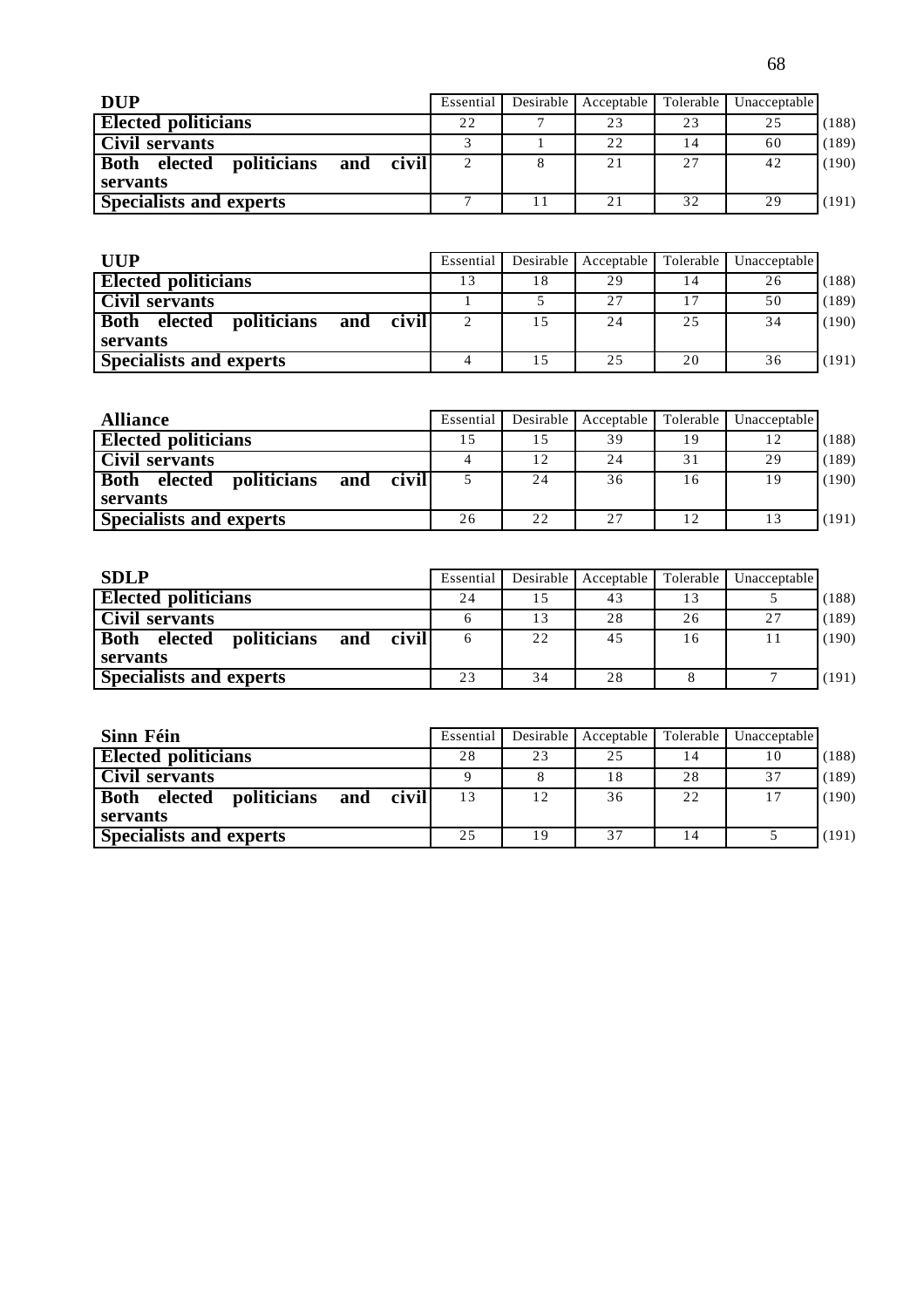## **Policy areas of North/South bodies**

| All NI                                              | Essential | Desirable | Acceptable | Tolerable | Unacceptable |       |
|-----------------------------------------------------|-----------|-----------|------------|-----------|--------------|-------|
| <b>Agreed projects</b> - The politicians who set    | 11        | 12        | 32         | 23        | 22           | (192) |
| up the North/South bodies should be                 |           |           |            |           |              |       |
| allowed to decide what specific projects they       |           |           |            |           |              |       |
| should deal with.                                   |           |           |            |           |              |       |
| <b>Agreed areas of policy - The politicians</b>     | 7         | 11        | 33         | 24        | 25           | (193) |
| who set up the North/South bodies should            |           |           |            |           |              |       |
| be allowed to decide what areas of policy           |           |           |            |           |              |       |
| they should deal with.                              |           |           |            |           |              |       |
| <b>Harmonisation - North/South</b><br><b>bodies</b> | 11        | 18        | 34         | 18        | 19           | (194) |
| should be required to 'harmonise' their             |           |           |            |           |              |       |
| actions, policies and laws in the areas of          |           |           |            |           |              |       |
| government policy they are responsible for.         |           |           |            |           |              |       |
| <b>European business only - North/South</b>         | 2         | 8         | 29         | 27        | 34           | (195) |
| bodies should be restricted to only doing           |           |           |            |           |              |       |
| business with the European Union.                   |           |           |            |           |              |       |
| <b>European policy only - North/South</b>           | 2         | 7         | 24         | 2.5       | 42           | (196) |
| bodies should be restricted to dealing with         |           |           |            |           |              |       |
| policies for which the European Union is            |           |           |            |           |              |       |
| responsible.                                        |           |           |            |           |              |       |
| All aspects of government business                  | 15        | 14        | 23         | 17        | 31           | (197) |
| North/South bodies should be allowed to             |           |           |            |           |              |       |
| deal with all aspects of government                 |           |           |            |           |              |       |
| business.                                           |           |           |            |           |              |       |

| <b>Protestant</b>                  | Essential | Desirable | Acceptable | Tolerable | Unacceptable   |       |
|------------------------------------|-----------|-----------|------------|-----------|----------------|-------|
| <b>Agreed projects</b>             | 12        |           | 26         | 23        | 28             | (192) |
| Agreed areas of policy             |           |           | 26         | 2.7       | 32             | (193) |
| <b>Harmonisation</b>               |           | 13        | 30         | 23        | 3 <sup>1</sup> | (194) |
| <b>European business only</b>      |           |           | 25         | 26        | 39             | (195) |
| <b>European policy only</b>        |           |           | 22         | 24        | 46             | (196) |
| All aspects of government business |           |           | 19         | 20        | 50             | (197) |

| <b>Catholic</b>                    | Essential | Desirable | Acceptable | Tolerable | Unacceptable |       |
|------------------------------------|-----------|-----------|------------|-----------|--------------|-------|
| <b>Agreed projects</b>             | 10        | 13        | 38         | 24        | 15           | (192) |
| Agreed areas of policy             |           | 17        | 37         | 23        | 15           | (193) |
| <b>Harmonisation</b>               | 23        | 27        | 33         | 14        |              | (194) |
| <b>European business only</b>      |           |           | 30         | 28        | 30           | (195) |
| <b>European policy only</b>        |           |           | 23         | 27        | 40           | (196) |
| All aspects of government business | 30        | 25        | 26         | 14        |              | (197) |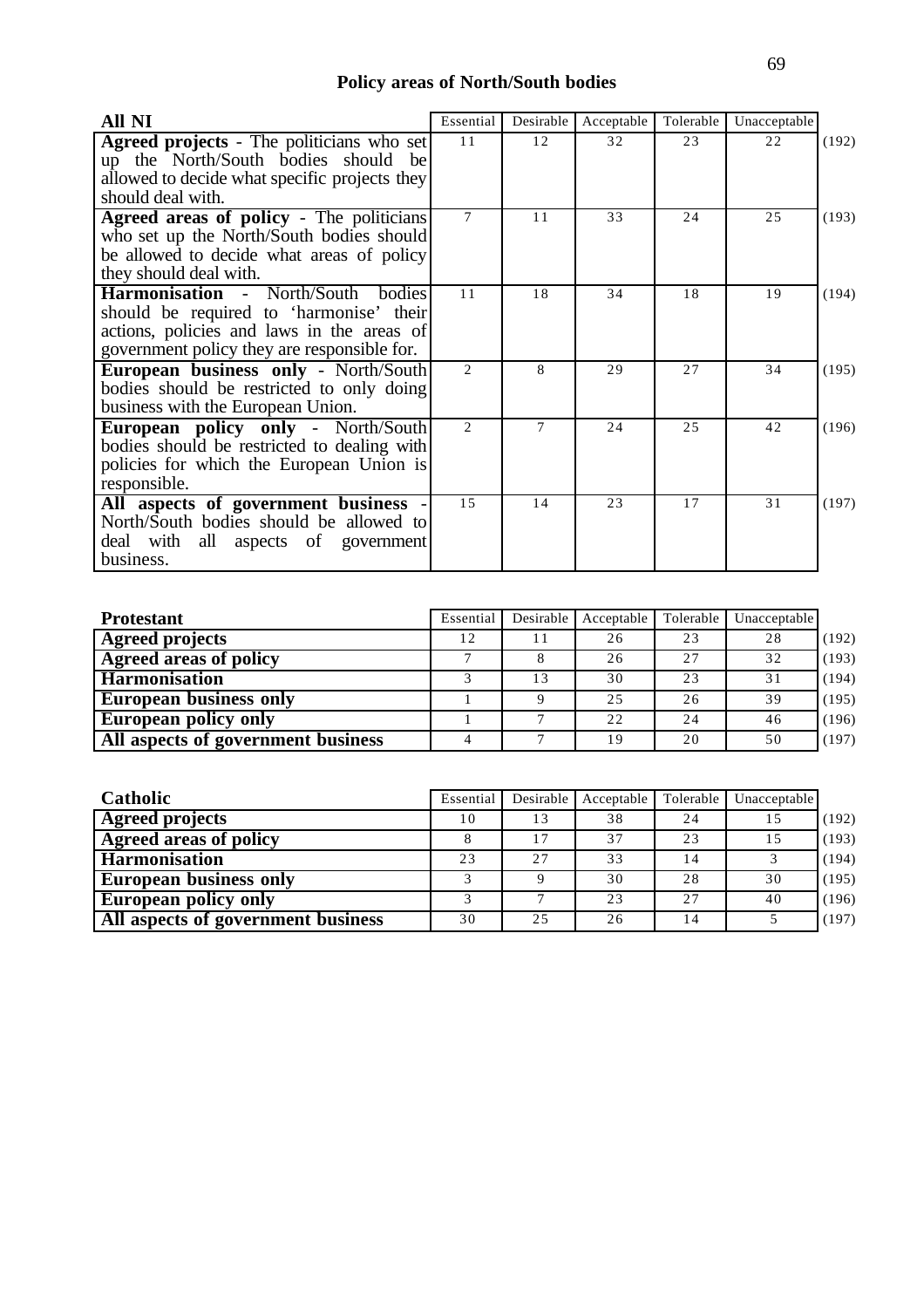| <b>DUP</b>                         | Essential | Desirable | Acceptable | Tolerable | Unacceptable |       |
|------------------------------------|-----------|-----------|------------|-----------|--------------|-------|
| <b>Agreed projects</b>             | 17        | 10        | 26         | 18        | 29           | (192) |
| <b>Agreed areas of policy</b>      |           |           | 19         | 22        | 42           | (193) |
| <b>Harmonisation</b>               |           | 10        | 25         | 18        | 44           | (194) |
| <b>European business only</b>      |           |           | 18         | 25        | 46           | (195) |
| <b>European policy only</b>        |           |           | 16         | 21        | 51           | (196) |
| All aspects of government business | −         |           |            | 20        | 56           | (197) |

| <b>UUP</b>                         | Essential | Desirable | Acceptable | Tolerable | Unacceptable |       |
|------------------------------------|-----------|-----------|------------|-----------|--------------|-------|
| <b>Agreed projects</b>             | 12        | 10        | 2.7        | 24        | 27           | (192) |
| <b>Agreed areas of policy</b>      |           |           | 29         | 26        | 30           | (193) |
| <b>Harmonisation</b>               |           |           | 33         | 27        | 30           | (194) |
| <b>European business only</b>      |           |           | 30         | 26        | 35           | (195) |
| <b>European policy only</b>        |           | 6         | 27         | 27        | 40           | (196) |
| All aspects of government business |           |           | 2.1        | 17        | 54           | (197) |

| <b>Alliance</b>                    | Essential | Desirable | Acceptable | Tolerable | Unacceptable |       |
|------------------------------------|-----------|-----------|------------|-----------|--------------|-------|
| <b>Agreed projects</b>             | 10        | 16        | 37         | 25        | 12           | (192) |
| <b>Agreed areas of policy</b>      |           | 15        | 36         | 2.7       | 13           | (193) |
| <b>Harmonisation</b>               |           | 30        | 35         | 12        |              | (194) |
| <b>European business only</b>      |           |           | 24         | 30        | 39           | (195) |
| <b>European policy only</b>        |           |           | 23         | 25        | 48           | (196) |
| All aspects of government business |           | 22        | 31         | 20        | 12           | (197) |

| <b>SDLP</b>                        | Essential |    | Desirable Acceptable | Tolerable | Unacceptable |       |
|------------------------------------|-----------|----|----------------------|-----------|--------------|-------|
| <b>Agreed projects</b>             | 10        | 14 | 51                   | 18        |              | (192) |
| <b>Agreed areas of policy</b>      |           | 19 | 48                   | 19        |              | (193) |
| <b>Harmonisation</b>               | 21        | 32 | 37                   | 10        |              | (194) |
| <b>European business only</b>      |           |    | 38                   | 25        | 27           | (195) |
| <b>European policy only</b>        |           |    | 28                   | 25        | 39           | (196) |
| All aspects of government business | 27        | 27 | 32                   | 11        |              | (197) |

| Sinn Féin                                 | Essential | Desirable | Acceptable | Tolerable | Unacceptable |       |
|-------------------------------------------|-----------|-----------|------------|-----------|--------------|-------|
| <b>Agreed projects</b>                    | 12        | 15        | 26         | 23        | 24           | (192) |
| Agreed areas of policy                    | 12        | 16        | 29         | 21        | 22           | (193) |
| <b>Harmonisation</b>                      | 28        | 23        | 30         | 13        | <sub>0</sub> | (194) |
| <b>European business only</b>             |           | 11        | 24         | 27        | 32           | (195) |
| <b>European policy only</b>               |           | 11        | 2.1        | 24        | 40           | (196) |
| <b>All aspects of government business</b> | 38        | 19        | 27         | 12        |              | (197) |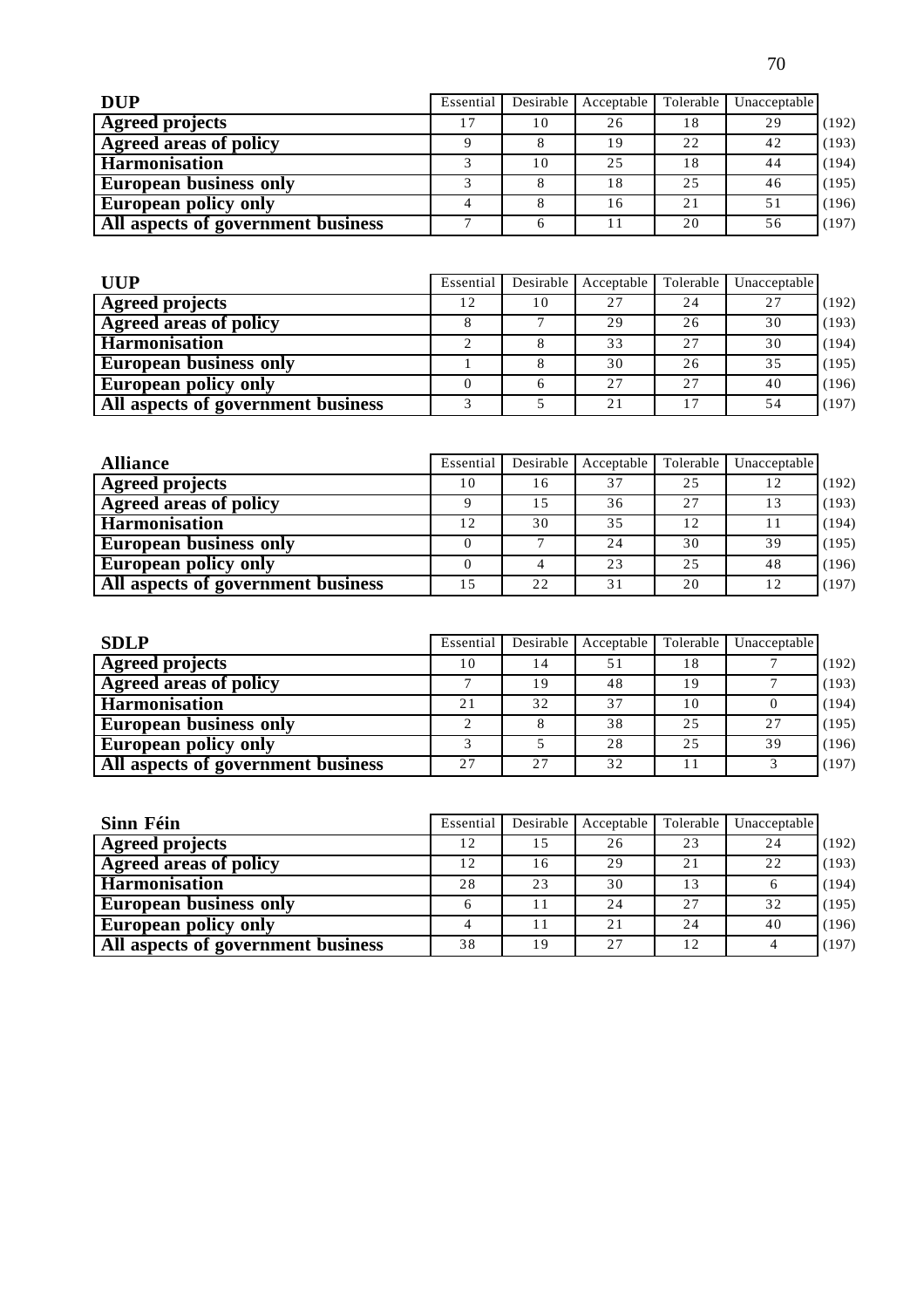# **Appointments to North/South bodies**

| <b>All NI</b>                                                                                                                                                      | Essential | Desirable | Acceptable | Tolerable | Unacceptable |       |
|--------------------------------------------------------------------------------------------------------------------------------------------------------------------|-----------|-----------|------------|-----------|--------------|-------|
| Proportionality of appointments<br>Membership of North/South bodies are<br>assigned in proportion to the representation<br>of each party in the Northern Assembly. | 1.5       | 19        | 2.7        | 19        | 20           | (198) |
| <b>Equality of appointments - Membership</b><br>of North/South bodies are assigned equally<br>between the two main traditions in the North<br>Assembly.            | 20        | 18        | 22         | 17        | 23           | (199) |
| <b>Equally North and South - Membership</b><br>of North/South bodies are assigned equally<br>between Northern Ireland and the Republic<br>of Ireland.              | 20        | 14        | 20         | 14        | 32           | (200) |

| <b>Protestant</b>                      | Essential |  |    | Desirable   Acceptable   Tolerable   Unacceptable |       |
|----------------------------------------|-----------|--|----|---------------------------------------------------|-------|
| <b>Proportionality of appointments</b> |           |  |    | 24                                                | (198) |
| <b>Equality of appointments</b>        |           |  | 24 | 37                                                | (199) |
| <b>Equally North and South</b>         |           |  | 19 | 52                                                | (200) |

| <b>Catholic</b>                        | Essential | Desirable 1 | Acceptable Tolerable |    | <b>Unacceptable</b> |       |
|----------------------------------------|-----------|-------------|----------------------|----|---------------------|-------|
| <b>Proportionality of appointments</b> |           |             |                      | 22 |                     | (198) |
| <b>Equality of appointments</b>        | 38        | 27          |                      |    |                     | (199) |
| <b>Equally North and South</b>         | 38        | 23          | 26                   |    |                     | (200) |

| <b>DUP</b>                             | Essential | Desirable |    | Acceptable Tolerable   Unacceptable |       |
|----------------------------------------|-----------|-----------|----|-------------------------------------|-------|
| <b>Proportionality of appointments</b> | 26        |           | 20 | 26                                  | (198) |
| <b>Equality of appointments</b>        |           |           | つつ | 45                                  | (199) |
| <b>Equally North and South</b>         |           |           |    | 70                                  | (200) |

| UUP                                    | Essential | Desirable |    |    | Acceptable Tolerable   Unacceptable |       |
|----------------------------------------|-----------|-----------|----|----|-------------------------------------|-------|
| <b>Proportionality of appointments</b> | 20        |           | 29 |    |                                     | (198) |
| <b>Equality of appointments</b>        |           |           |    | 23 | 41                                  | (199) |
| <b>Equally North and South</b>         |           |           |    | 23 |                                     | (200) |

| <b>Alliance</b>                        | Essential |    | Desirable Acceptable Tolerable |                | Unacceptable |       |
|----------------------------------------|-----------|----|--------------------------------|----------------|--------------|-------|
| <b>Proportionality of appointments</b> |           | 26 |                                | 23             | 20           | (198) |
| <b>Equality of appointments</b>        |           | 34 | 27                             | 2 <sub>0</sub> |              | (199) |
| <b>Equally North and South</b>         |           | 32 | 30                             |                |              | (200) |

| <b>SDLP</b>                            | Essential      |    | Desirable   Acceptable   Tolerable | Unacceptable |       |
|----------------------------------------|----------------|----|------------------------------------|--------------|-------|
| <b>Proportionality of appointments</b> |                | 23 | 30                                 |              | (198) |
| <b>Equality of appointments</b>        | 4 <sub>1</sub> | 27 |                                    |              | (199) |
| <b>Equally North and South</b>         | 39             | つつ | 27                                 |              | (200) |

| Sinn Féin                              | Essential |    | Desirable Acceptable Tolerable |    | Unacceptable |       |
|----------------------------------------|-----------|----|--------------------------------|----|--------------|-------|
| <b>Proportionality of appointments</b> |           | 19 |                                | 19 | 22           | (198) |
| <b>Equality of appointments</b>        | 38        | 25 | 25                             |    |              | (199) |
| <b>Equally North and South</b>         | 42        |    | 29                             |    |              | (200) |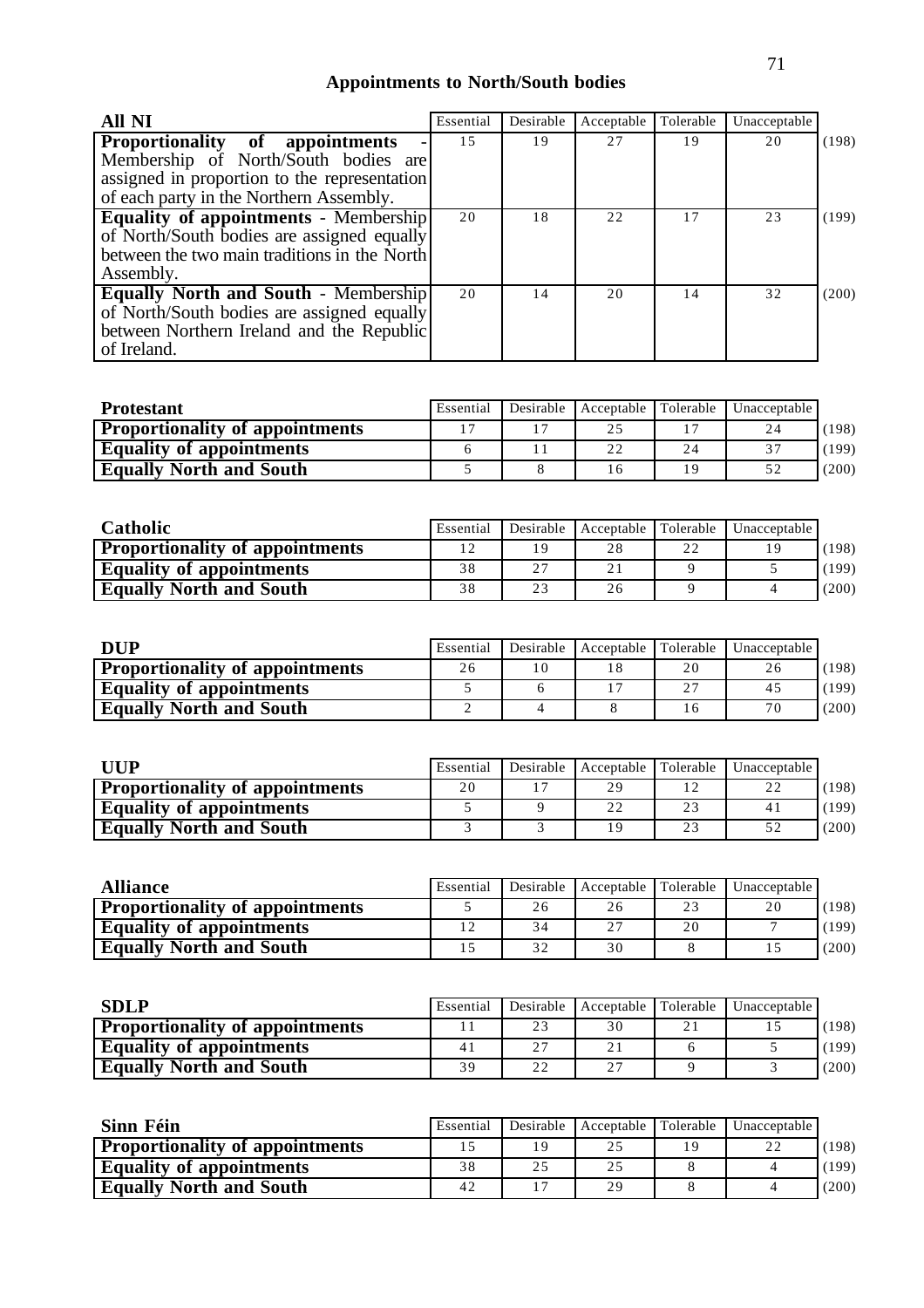# **Voting on business in a North/South bodies**

| <b>All NI</b>                                   | Essential | Desirable | Acceptable | Tolerable | Unacceptable |       |
|-------------------------------------------------|-----------|-----------|------------|-----------|--------------|-------|
| <b>Simple majority voting - Voting on all</b>   | 8         | 15        | 25         | 19        | 33           | (201) |
| business in North/South bodies is by simple     |           |           |            |           |              |       |
| majority.                                       |           |           |            |           |              |       |
| A weighted majority - Voting on all             | 8         | 15        | 28         | 20        | 29           | (202) |
| business in North/South bodies is by a          |           |           |            |           |              |       |
| weighted majority.                              |           |           |            |           |              |       |
| <b>Majority of both traditions</b> - A majority | 18        | 17        | 27         | 17        | 21           | (203) |
| from both of the main traditions in the         |           |           |            |           |              |       |
| North is required to pass business in           |           |           |            |           |              |       |
| North/South bodies.                             |           |           |            |           |              |       |
| Majority North and South - A majority           | 18        | 17        | 20         | 15        | 30           | (204) |
| from both Northern Ireland and the              |           |           |            |           |              |       |
| Republic of Ireland is required to pass         |           |           |            |           |              |       |
| business in North/South bodies.                 |           |           |            |           |              |       |
| <b>Unanimity</b> - Everyone has to agree before | 22        | 20        | 19         | 13        | 26           | (205) |
| business can be passed in North/South           |           |           |            |           |              |       |
| bodies.                                         |           |           |            |           |              |       |

| <b>Protestant</b>                  | Essential | Desirable | Acceptable Tolerable |    | Unacceptable |       |
|------------------------------------|-----------|-----------|----------------------|----|--------------|-------|
| <b>Simple majority voting</b>      | 10        | 15        | 22                   |    | 36           | (201) |
| A weighted majority                |           |           | 26                   | 22 | 36           | (202) |
| <b>Majority of both traditions</b> |           | 10        | 28                   | 24 | 29           | (203) |
| <b>Majority North and South</b>    |           |           |                      | 19 | 47           | (204) |
| <b>Unanimity</b>                   | 21        | 18        |                      | 13 | 34           | (205) |

| <b>Catholic</b>                    | Essential | Desirable | Acceptable Tolerable |    | Unacceptable |       |
|------------------------------------|-----------|-----------|----------------------|----|--------------|-------|
| <b>Simple majority voting</b>      |           | 14        | 28                   | 19 | 33           | (201) |
| A weighted majority                |           | 21        | 34                   | 15 | 21           | (202) |
| <b>Majority of both traditions</b> | 29        | 27        | 26                   |    |              | (203) |
| <b>Majority North and South</b>    | 31        | 27        | 28                   |    |              | (204) |
| <b>Unanimity</b>                   | 22        | 23        | 22                   | 14 | 19           | (205) |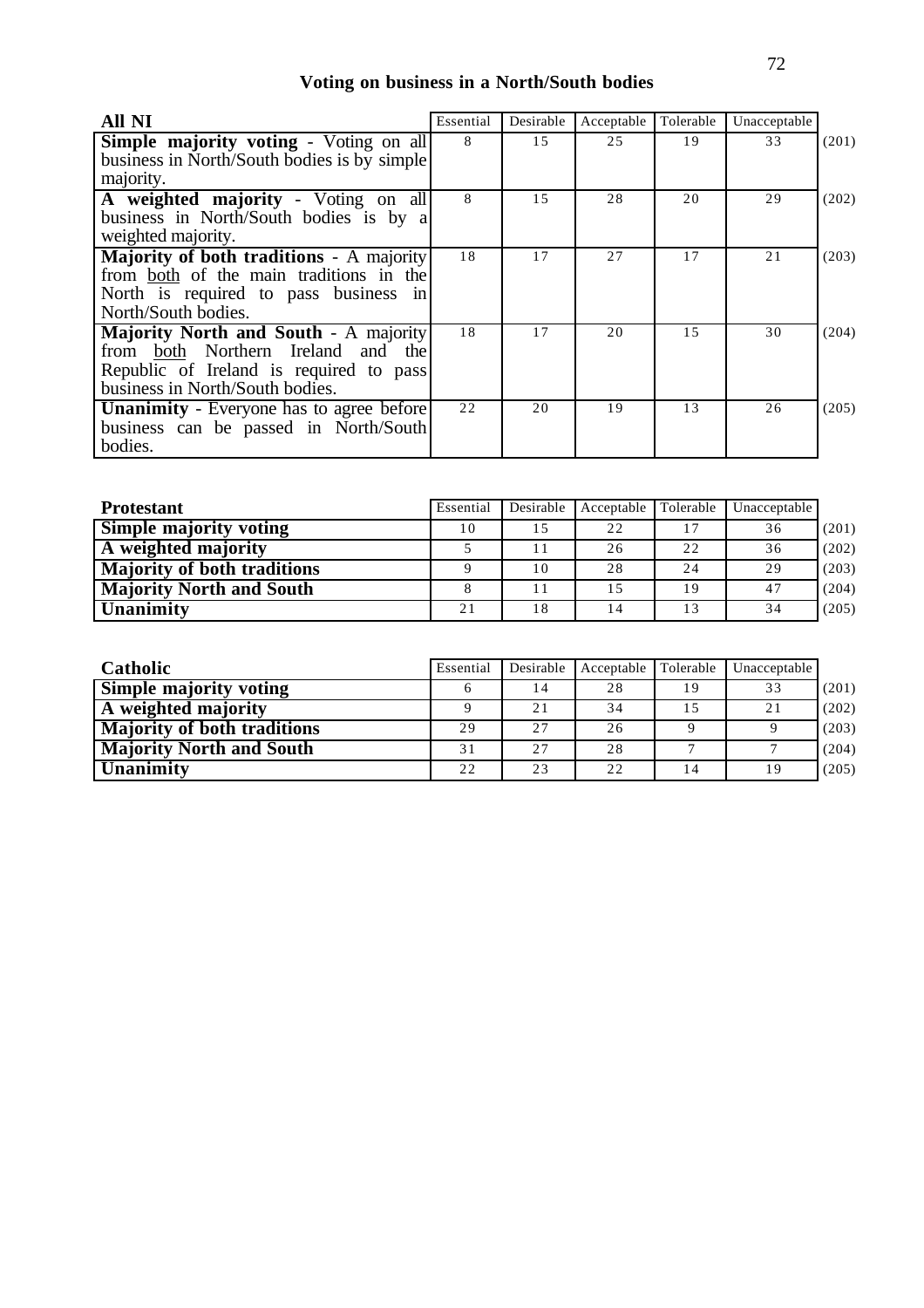| <b>DUP</b>                         | Essential | Desirable | Acceptable | Tolerable | Unacceptable |       |
|------------------------------------|-----------|-----------|------------|-----------|--------------|-------|
| <b>Simple majority voting</b>      | 14        |           |            | 19        | 41           | (201) |
| A weighted majority                |           |           | 20         | 22        | 40           | (202) |
| <b>Majority of both traditions</b> |           |           | 14         | 30        | 46           | (203) |
| <b>Majority North and South</b>    |           |           |            | 15        | 66           | (204) |
| Unanimity                          | 25        | 15        |            | 20        | 33           | (205) |

| <b>UUP</b>                         | Essential | Desirable | Acceptable Tolerable |    | Unacceptable |       |
|------------------------------------|-----------|-----------|----------------------|----|--------------|-------|
| <b>Simple majority voting</b>      | 12        | 19        | 22                   | 15 | 32           | (201) |
| A weighted majority                |           |           |                      | 23 | 37           | (202) |
| <b>Majority of both traditions</b> | 10        |           | 31                   | 23 | 27           | (203) |
| <b>Majority North and South</b>    |           |           | -9                   | 18 | 49           | (204) |
| <b>Unanimity</b>                   | 22        | 18        |                      | 12 | 34           | (205) |

| <b>Alliance</b>                    | Essential | Desirable | Acceptable | Tolerable | Unacceptable |       |
|------------------------------------|-----------|-----------|------------|-----------|--------------|-------|
| <b>Simple majority voting</b>      |           |           | 39         | 20        | 30           | (201) |
| A weighted majority                |           | 26        |            | 20        | 21           | (202) |
| <b>Majority of both traditions</b> | 12        | 20        | 42         | 1.5       |              | (203) |
| <b>Majority North and South</b>    | 19        | 30        | 23         | 15        | 13           | (204) |
| <b>Unanimity</b>                   | 16        | 34        | 16         | 12        | 22           | (205) |

| <b>SDLP</b>                        | Essential | Desirable | Acceptable | Tolerable | Unacceptable |       |
|------------------------------------|-----------|-----------|------------|-----------|--------------|-------|
| <b>Simple majority voting</b>      |           | 14        | 28         | 16        | 36           | (201) |
| A weighted majority                |           | 22        | 36         | 11        | 22           | (202) |
| <b>Majority of both traditions</b> | 33        | 29        | 21         | 12        |              | (203) |
| <b>Majority North and South</b>    | 32        | 24        | 33         |           |              | (204) |
| Unanimity                          | 26        | 22        | 20         | 14        | 18           | (205) |

| Sinn Féin                          | Essential | Desirable | Acceptable Tolerable |    | Unacceptable |       |
|------------------------------------|-----------|-----------|----------------------|----|--------------|-------|
| <b>Simple majority voting</b>      |           | 20        | 22                   | 20 | 32           | (201) |
| A weighted majority                | 10        | 22        | 37                   | 13 | 18           | (202) |
| <b>Majority of both traditions</b> | 24        | 23        | 30                   |    | 14           | (203) |
| <b>Majority North and South</b>    | 31        | 29        | 26                   |    |              | (204) |
| <b>Unanimity</b>                   |           | 20        | 25                   | 14 | 24           | (205) |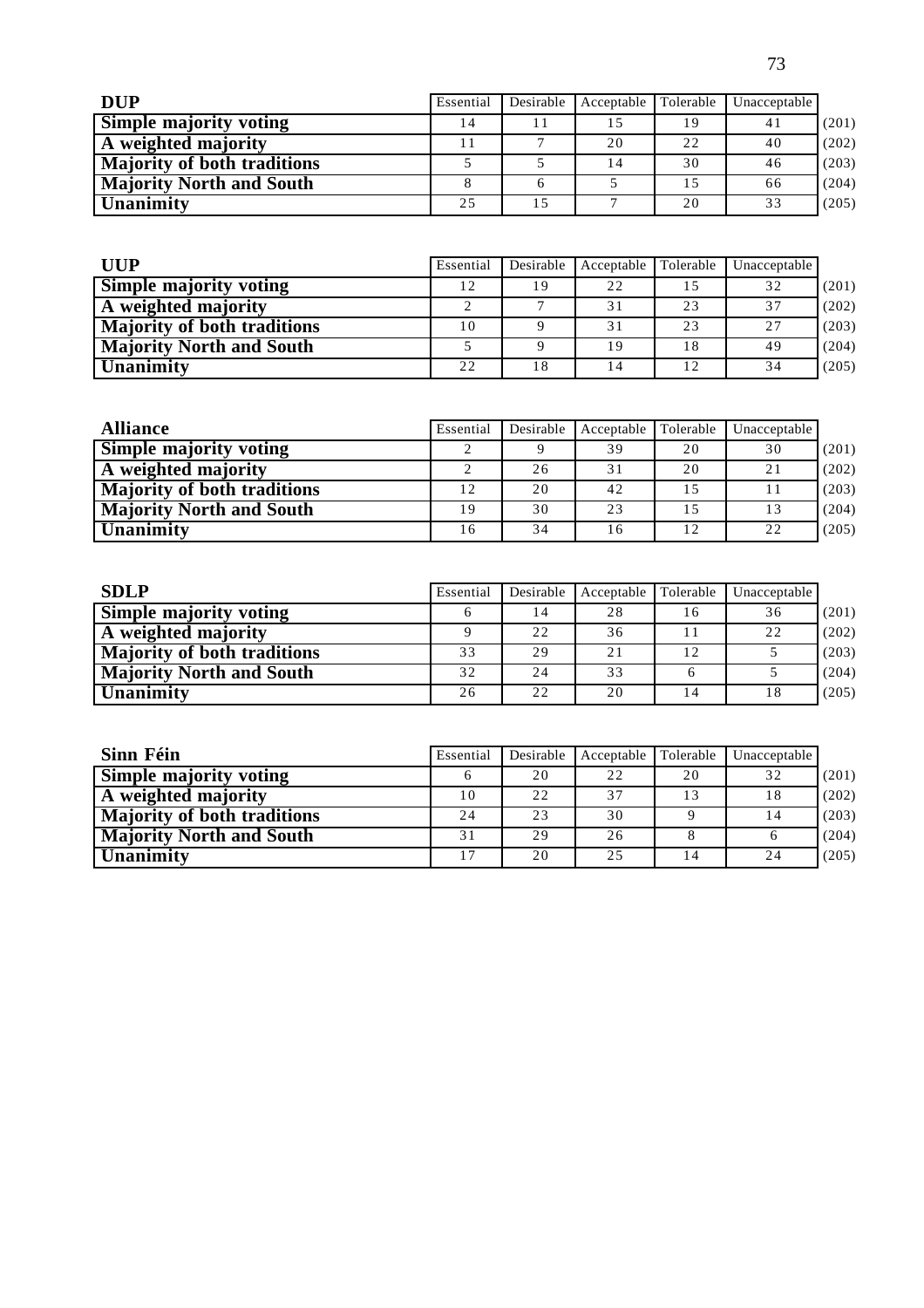### **7. Constitutional Issues**

In an effort to meet the concerns of the different communities in Northern Ireland several possibilities are available for the modification of the constitutional relationships that exist between the Republic of Ireland, Northern Ireland and the United Kingdom. This can be done by modifying the Constitution of the Republic of Ireland and the various Acts of Parliament in Westminster that establish the constitutional status of Northern Ireland.

#### **The Constitution of the Republic of Ireland**

The Constitution of the Republic of Ireland makes both legal claims on the territory of Northern Ireland and a claim of jurisdiction in its Preamble and in Articles 1, 2 and 3:

#### **Preamble**

In the name of the Most Holy Trinity, from Whom is all authority and to Whom, as our final end, all actions both of men and States must be referred,

We, the people of Éire,

Humbly acknowledge all our obligations to our Divine Lord, Jesus Christ, Who sustained our fathers through centuries of trial,

Gratefully remembering their heroic and unremitting struggle to regain the rightful independence of our Nation,

And seeking to promote the common good, with due observance of Prudence, Justice and Charity, so that the dignity and freedom of the individual may be assured, true social order attained, the unity of our country restored, and concord established with other nations.

Do hereby adopt, enact, and give to ourselves this Constitution.

#### **The Nation**

#### **Article 1**

The Irish nation hereby affirms its inalienable, indefensible, and sovereign right to choose its own form of Government, to determine its relations with other nations, and to develop its life, political, economic and cultural, in accordance with its own genius and traditions.

#### **Article 2**

The national territory consists of the whole island of Ireland, its islands and the territorial seas.

#### **Article 3**

Pending the re-integration of the national territory, and without prejudice to the right of the Parliament and Government established by this Constitution to exercise jurisdiction over the whole of that territory, the laws enacted by that Parliament shall have the like area and extent of application as the laws of Saorstát Éireann and the like extra-territorial effect.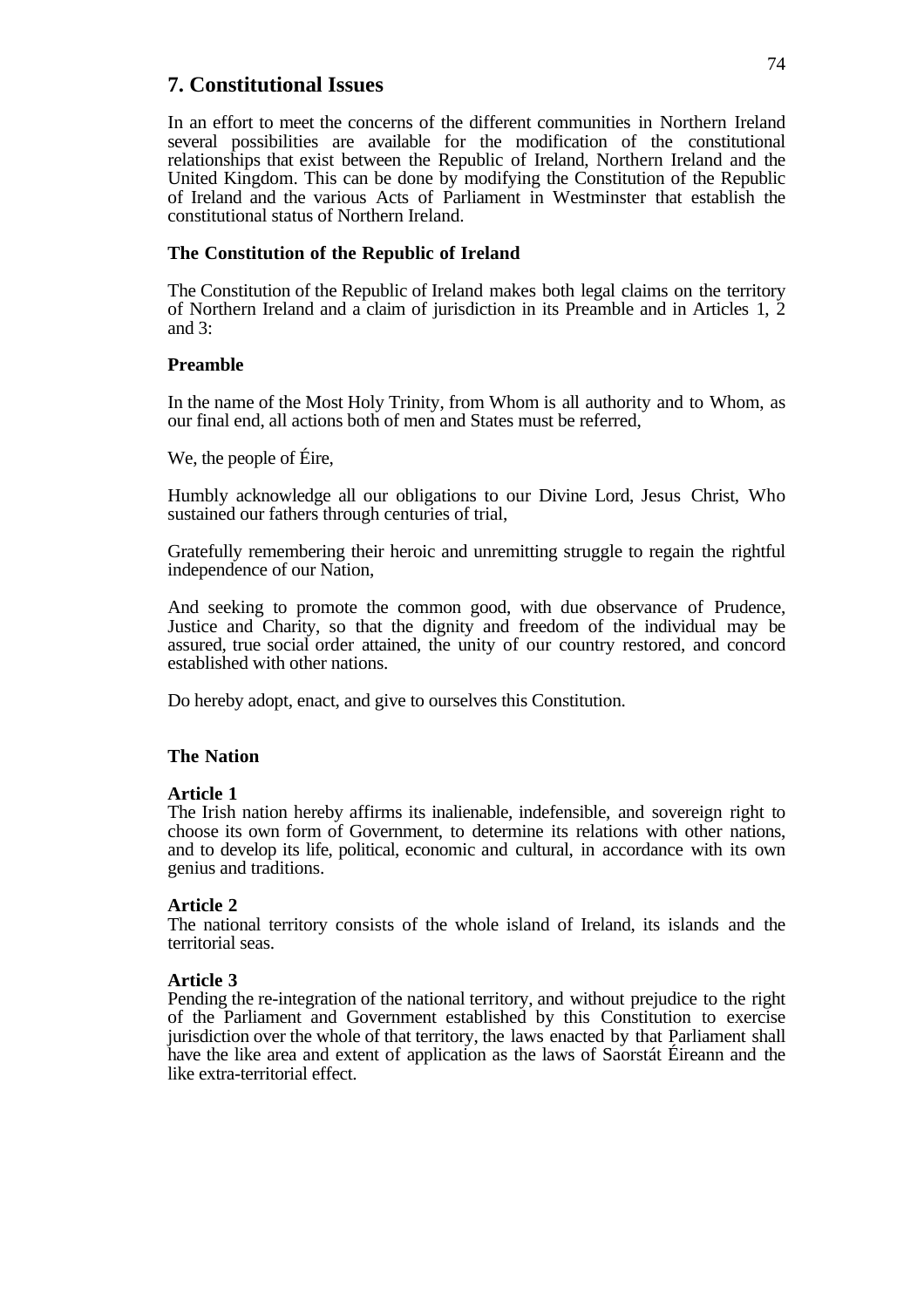In an effort to meet the concerns of the different communities in Northern Ireland several possibilities are available for the modification of the Republic of Ireland's Constitution. Please indicate which reforms you consider to be 'Essential', 'Desirable', 'Acceptable', 'Tolerable' or 'Unacceptable'.

| All NI                                                                                                   | Essential      | Desirable | Acceptable | Tolerable | Unacceptable |       |
|----------------------------------------------------------------------------------------------------------|----------------|-----------|------------|-----------|--------------|-------|
| Complete deletion of territorial claim - The                                                             | 37             | 13        | 9          | 8         | 33           | (206) |
| Republic of Ireland's claim of legal right and                                                           |                |           |            |           |              |       |
| jurisdiction over the territory of Northern Ireland                                                      |                |           |            |           |              |       |
| should be deleted and no reference should be made                                                        |                |           |            |           |              |       |
| to the territorial extent of the Republic in much the                                                    |                |           |            |           |              |       |
| same way as the Constitution of the United States                                                        |                |           |            |           |              |       |
| of America.                                                                                              |                |           |            |           |              |       |
| <b>Change by consent</b> - The Republic of Ireland's                                                     | 22             | 16        | 21         | 17        | 24           | (207) |
| Constitution should be modified to only allow                                                            |                |           |            |           |              |       |
| Northern Ireland to become a part of a single state                                                      |                |           |            |           |              |       |
| comprised of the whole of the island of Ireland with                                                     |                |           |            |           |              |       |
| the consent of a majority of the people of Northern                                                      |                |           |            |           |              |       |
| Ireland.                                                                                                 |                |           |            |           |              |       |
| Replace claim with 'aspiration' - The Republic                                                           | $\overline{4}$ | 11        | 20         | 20        | 45           | (208) |
| of Ireland's claim of legal right and jurisdiction                                                       |                |           |            |           |              |       |
| over the territory of Northern Ireland should be                                                         |                |           |            |           |              |       |
| replaced with an 'aspiration' for a single state                                                         |                |           |            |           |              |       |
| comprised of the whole of the island of Ireland.                                                         | $\overline{7}$ | 8         | 23         | 23        | 39           |       |
| <b>Responsibility for Nationalists - The Republic</b><br>of Ireland's Constitution should be modified to |                |           |            |           |              | (209) |
| replace their claim on the territory of Northern                                                         |                |           |            |           |              |       |
| Ireland with a responsibility for the well being of                                                      |                |           |            |           |              |       |
| the Nationalist Community in Northern Ireland.                                                           |                |           |            |           |              |       |
| Talks agreement - The Republic of Ireland's                                                              | 6              | 15        | 27         | 25        | 27           | (210) |
| Constitution should be amended to reflect any new                                                        |                |           |            |           |              |       |
| agreements reached at the Stormont Talks.                                                                |                |           |            |           |              |       |
| The rights of Irish citizenship - The full rights                                                        | 14             | 10        | 20         | 20        | 36           | (211) |
| of Irish citizenship should be guaranteed to all                                                         |                |           |            |           |              |       |
| members of the Nationalist community in Northern                                                         |                |           |            |           |              |       |
| Ireland.                                                                                                 |                |           |            |           |              |       |
| No change - The Republic of Ireland's                                                                    | 12             | $\tau$    | 13         | 17        | 51           | (212) |
| Constitution should not be changed at all.                                                               |                |           |            |           |              |       |

| <b>Protestant</b>                      | Essential | Desirable | Acceptable Tolerable |    | Unacceptable |       |
|----------------------------------------|-----------|-----------|----------------------|----|--------------|-------|
| Complete deletion of territorial claim | 62        | 20        |                      |    |              | (206) |
| <b>Change by consent</b>               | 22        | 15        | 19                   | 16 | 28           | (207) |
| Replace claim with 'aspiration'        |           |           |                      | 19 | 65           | (208) |
| <b>Responsibility for Nationalists</b> |           |           | 18                   | 26 | 49           | (209) |
| Talks agreement                        |           | 11        | 2.1                  | 28 | 36           | (210) |
| The rights of Irish citizenship        |           |           | 18                   | 23 | 49           | (211) |
| No change                              |           |           |                      | 16 | 72           | (212) |

| Catholic                               | Essential | Desirable | Acceptable Tolerable |     | Unacceptable |       |
|----------------------------------------|-----------|-----------|----------------------|-----|--------------|-------|
| Complete deletion of territorial claim |           |           |                      | 12  | 70           | (206) |
| <b>Change by consent</b>               | 19        | 18        | 22                   | 18  | 23           | (207) |
| Replace claim with 'aspiration'        |           | 18        | 32                   | 2.1 | 21           | (208) |
| <b>Responsibility for Nationalists</b> | 13        | 12        | 29                   | 20  | 26           | (209) |
| <b>Talks agreement</b>                 |           | 20        | 33                   | 22  | 18           | (210) |
| The rights of Irish citizenship        | 27        | 16        | 24                   | 14  | 19           | (211) |
| No change                              | 25        | 15        | 21                   | 17  | 22           | (212) |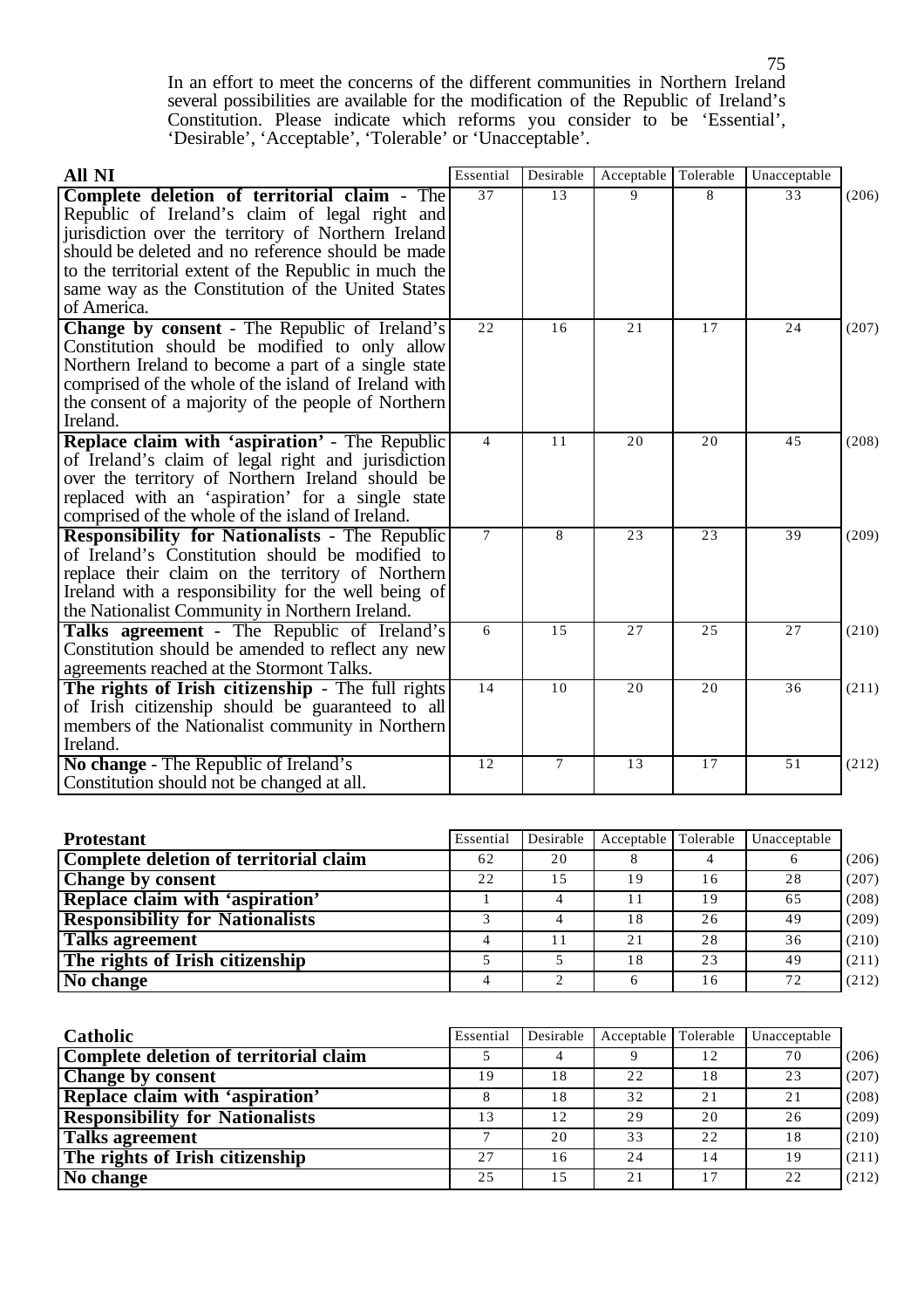| <b>DUP</b>                             | Essential | Desirable | Acceptable Tolerable |    | Unacceptable |       |
|----------------------------------------|-----------|-----------|----------------------|----|--------------|-------|
| Complete deletion of territorial claim | 74        | 14        |                      |    |              | (206) |
| <b>Change by consent</b>               | 19        | 19        |                      | 19 | 34           | (207) |
| <b>Replace claim with 'aspiration'</b> |           |           |                      | 19 | 74           | (208) |
| <b>Responsibility for Nationalists</b> |           |           |                      | 34 | 52           | (209) |
| Talks agreement                        |           |           |                      | 34 | 45           | (210) |
| The rights of Irish citizenship        |           |           |                      | 14 | 68           | (211) |
| No change                              |           |           |                      | 12 | 81           | (212) |

| <b>UUP</b>                             | Essential | Desirable | Acceptable Tolerable |    | Unacceptable |       |
|----------------------------------------|-----------|-----------|----------------------|----|--------------|-------|
| Complete deletion of territorial claim | 67        | 21        | Ō                    |    |              | (206) |
| <b>Change by consent</b>               | 22        | 1.5       | 19                   | 14 | 30           | (207) |
| Replace claim with 'aspiration'        |           |           |                      |    | 69           | (208) |
| <b>Responsibility for Nationalists</b> |           |           | 18                   | 26 | 49           | (209) |
| Talks agreement                        |           | 6         | 22                   | 31 | 36           | (210) |
| The rights of Irish citizenship        |           |           | 18                   | 24 | 50           | (211) |
| No change                              |           |           |                      |    | 72           | (212) |

| <b>Alliance</b>                        | Essential | Desirable | Acceptable Tolerable |    | Unacceptable |       |
|----------------------------------------|-----------|-----------|----------------------|----|--------------|-------|
| Complete deletion of territorial claim | 35        | 21        | 20                   | 12 | 12           | (206) |
| <b>Change by consent</b>               | 25        | 19        | 29                   | 15 | 12           | (207) |
| Replace claim with 'aspiration'        |           | 15        | 21                   | 23 | 38           | (208) |
| <b>Responsibility for Nationalists</b> |           |           | 35                   | 22 | 31           | (209) |
| <b>Talks agreement</b>                 |           | 2.1       | 36                   | 27 | 13           | (210) |
| The rights of Irish citizenship        |           | 11        | 29                   | 30 | 23           | (211) |
| No change                              |           |           | 10                   | 24 | 57           | (212) |

| <b>SDLP</b>                            | Essential | Desirable | Acceptable Tolerable |    | Unacceptable |       |
|----------------------------------------|-----------|-----------|----------------------|----|--------------|-------|
| Complete deletion of territorial claim |           |           | 10                   | 16 | 66           | (206) |
| <b>Change by consent</b>               |           | 20        | 23                   | 18 | 22           | (207) |
| Replace claim with 'aspiration'        |           | 23        | 34                   | 19 | 18           | (208) |
| <b>Responsibility for Nationalists</b> | 12        | 18        | 33                   | 16 | 21           | (209) |
| <b>Talks agreement</b>                 |           | 26        | 35                   | 15 | 15           | (210) |
| The rights of Irish citizenship        | 28        | 19        | 2.5                  | 10 | 18           | (211) |
| No change                              | 23        | 12        | 23                   | 19 | 23           | (212) |

| Sinn Féin                              | Essential | Desirable | Acceptable | Tolerable | Unacceptable |       |
|----------------------------------------|-----------|-----------|------------|-----------|--------------|-------|
| Complete deletion of territorial claim |           |           |            |           | 84           | (206) |
| <b>Change by consent</b>               | 2.5       |           | 16         | 20        | 30           | (207) |
| Replace claim with 'aspiration'        | 12        | 12        | 28         | 20        | 28           | (208) |
| <b>Responsibility for Nationalists</b> | 16        | 10        | 20         | 20        | 34           | (209) |
| Talks agreement                        |           | 1.5       | 28         | 27        | 26           | (210) |
| The rights of Irish citizenship        | 30        | 18        | 17         | 13        | 22           | (211) |
| No change                              | 36        | 19        | 21         |           | 16           | (212) |

76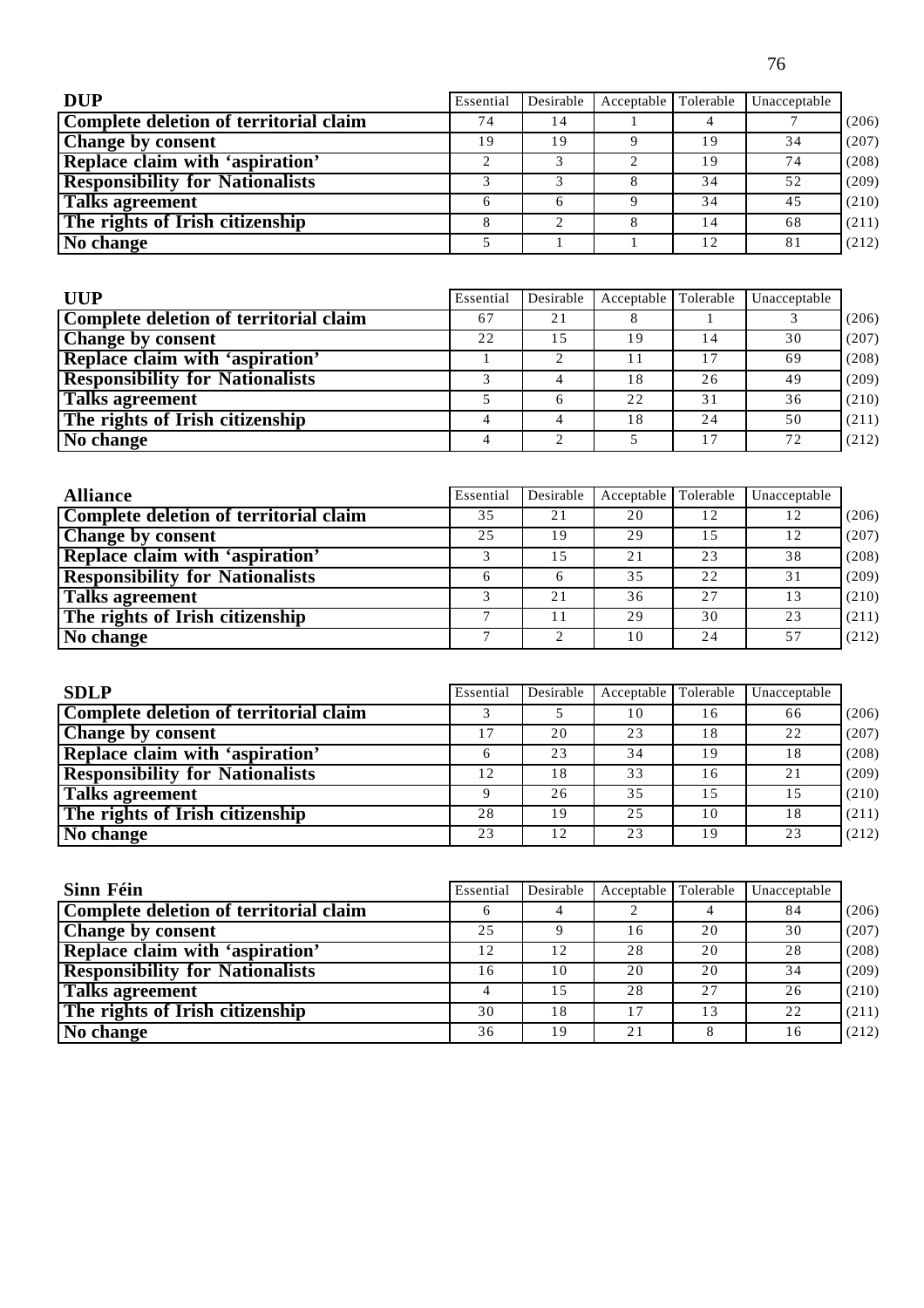#### **The Constitutional Status of Northern Ireland**

The Constitutional Status of Northern Ireland as part of the United Kingdom has been established through the Acts of Union of 1800 and a number of other Acts of Parliament passed in Westminster. For example the 1920 Act establishes the territorial extent of Northern Ireland, the 1922 Act maintains jurisdiction over Northern Ireland, the 1925 Act includes an agreement with the Republic of Ireland on the status of Northern Ireland and the 1973 Act establishes the principle of consent:

#### **Government of Ireland Act, 1920.**

**Section 1. (2)** For the purposes of this Act, Northern Ireland shall consist of the parliamentary counties of Antrim, Armagh, Down, Fermanagh, Londonderry and Tyrone, and the parliamentary boroughs of Belfast and Londonderry, and Southern Ireland shall consist of so much of Ireland as is not comprised within the said parliamentary counties and boroughs.

**Section 75.** Notwithstanding the establishment of the Parliaments of Southern and Northern Ireland, or the Parliament of Ireland, or anything contained in this Act, the supreme authority of the Parliament of the United Kingdom shall remain unaffected and undiminished over all persons, matters, and things in Ireland and every part thereof.

#### **Irish Free State (Consequential Provisions) Act, 1922.**

**Section 1.** (1) Subject to the provisions of the First Schedule to this Act, the Government of Ireland Act, 1920, shall cease to apply to any of Ireland other than Northern Ireland,.....

#### **Ireland (Confirmation of Agreement) Act, 1925.**

**Schedule.** Agreement amending and supplementing the Articles of Agreement for a Treaty between Great Britain and Ireland to which the force of law was given by the Irish Free State (Agreement) Act, 1922, and by the Constitution of the Irish Free State (Saorstat Eireann) Act, 1922.

..... And whereas the British Government and the Government of the Irish Free State being united in amity in this undertaking with the Government of Northern Ireland, and being resolved mutually to aid one another in a spirit of neighbourly comradeship, hereby agree as follows:-

1..... the extent of Northern Ireland for the purposes of the Government of Ireland Act, 1920, and of the said Articles of Agreement, shall be as such as was fixed by sub-section (2) of section one of that Act. (See above).

#### **Northern Ireland Constitution Act, 1973.**

**Section 1.** It is hereby declared that Northern Ireland remains part of Her Majesty's dominions and of the United Kingdom, and it is hereby affirmed that in no event will Northern Ireland or any part of it cease to be part of Her Majesty's dominions and of the United Kingdom without the consent of the majority of the people of Northern Ireland voting in a poll held for the purposes of this section in accordance with Schedule 1 to this Act.

**Schedule 1.1.** The Secretary of State may by order direct the holding of a poll for the purposes of section 1 of this Act on a date specified in the order, but the date so specified shall not be earlier than 9th March 1983 or earlier than ten years after the date of a previous poll under this Schedule.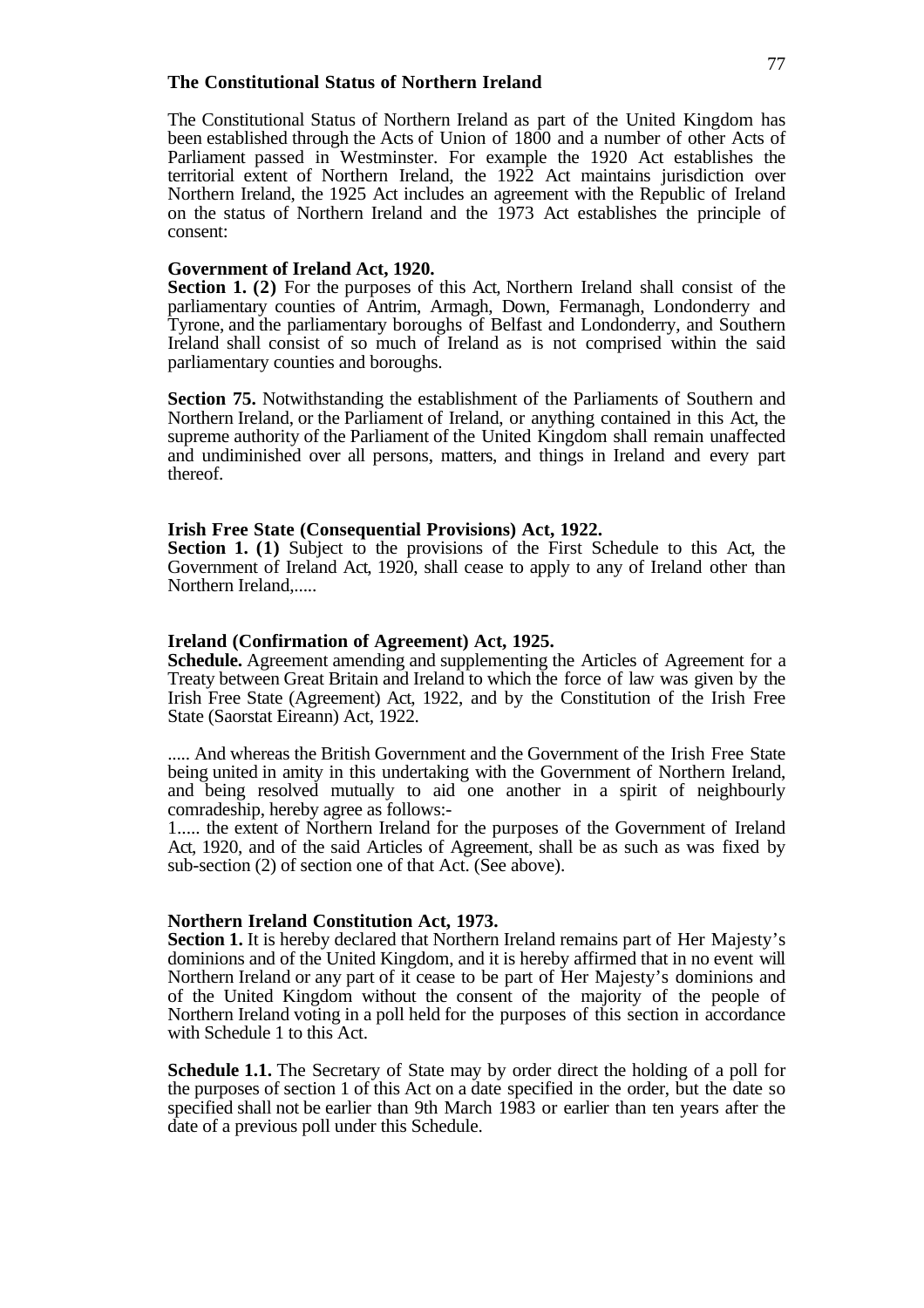In an effort to meet the concerns of the different communities in Northern Ireland several possibilities are available for the modification of the constitutional status of Northern Ireland. Please indicate which reforms you consider to be 'Essential', 'Desirable', 'Acceptable', 'Tolerable' or 'Unacceptable'.

| All NI                                                                                       | Essential    | Desirable | Acceptable | Tolerable | Unacceptable |       |
|----------------------------------------------------------------------------------------------|--------------|-----------|------------|-----------|--------------|-------|
| No Union - The constitutional status of Northern                                             | 19           | 11        | 8          | 9         | 53           | (213) |
| Ireland as part of the United Kingdom should be                                              |              |           |            |           |              |       |
| completely removed.                                                                          |              |           |            |           |              |       |
| Change by consent - Northern Ireland should                                                  | 29           | 17        | 18         | 16        | 20           | (214) |
| only be allowed to become a part of a single state                                           |              |           |            |           |              |       |
| comprised of the whole of the island of Ireland with                                         |              |           |            |           |              |       |
| the consent of a majority of the people of Northern                                          |              |           |            |           |              |       |
| Ireland (No change).                                                                         |              |           |            |           |              |       |
| Replace status of Northern Ireland with                                                      | 2            | 10        | 18         | 20        | 50           | (215) |
| 'aspiration' - The status of Northern Ireland as                                             |              |           |            |           |              |       |
| part of the United Kingdom should be replaced with                                           |              |           |            |           |              |       |
| an 'aspiration' for a single state comprised of the                                          |              |           |            |           |              |       |
| whole of the United Kingdom of Great Britain and                                             |              |           |            |           |              |       |
| the island of Ireland.                                                                       |              |           |            |           |              |       |
| <b>Responsibility for Unionists - The appropriate</b>                                        | $\mathbf{8}$ | 10        | 24         | 23        | 35           | (216) |
| Acts of Constitution should be modified to replace                                           |              |           |            |           |              |       |
| the claim on the territory of Northern Ireland with a                                        |              |           |            |           |              |       |
| responsibility for the well being of the Unionist                                            |              |           |            |           |              |       |
| Community in Northern Ireland.                                                               |              |           |            |           |              |       |
| Talks agreement - The Constitutional status of                                               | 8            | 13        | 29         | 22        | 28           | (217) |
| Northern Ireland should be amended to reflect any                                            |              |           |            |           |              |       |
| new agreements reached at the Stormont Talks.                                                | 16           | 14        | 24         | 15        | 31           |       |
| The rights of British citizenship - The full rights                                          |              |           |            |           |              | (218) |
| United Kingdom citizenship should<br>οf<br>be<br>guaranteed to all members of the Unionist   |              |           |            |           |              |       |
| community on the island of Ireland.                                                          |              |           |            |           |              |       |
|                                                                                              | 31           | 11        | 1.5        | 12        | 31           |       |
| No change - The constitutional status<br>and<br>boundaries of Northern Ireland should not be |              |           |            |           |              | (219) |
| changed at all.                                                                              |              |           |            |           |              |       |
|                                                                                              |              |           |            |           |              |       |

| <b>Protestant</b>                                          | Essential | Desirable | Acceptable Tolerable |    | Unacceptable |       |
|------------------------------------------------------------|-----------|-----------|----------------------|----|--------------|-------|
| <b>No Union</b>                                            |           |           |                      |    | 84           | (213) |
| <b>Change by consent</b>                                   | 41        | 18        | 13                   | 13 | 1.5          | (214) |
| Replace status of Northern Ireland<br>with<br>'aspiration' |           | 6         | 18                   | 17 | 57           | (215) |
| <b>Responsibility for Unionists</b>                        | 10        |           | 20                   | 22 | 40           | (216) |
| <b>Talks agreement</b>                                     |           |           | 25                   | 22 | 37           | (217) |
| The rights of British citizenship                          | 21        | 12        | 18                   | 11 | 38           | (218) |
| No change                                                  | 51        | 19        | 14                   |    | 10           | (219) |

| Catholic                                | Essential      | Desirable | Acceptable Tolerable |    | Unacceptable |       |
|-----------------------------------------|----------------|-----------|----------------------|----|--------------|-------|
| <b>No Union</b>                         | 44             | 22        | 11                   | 12 |              | (213) |
| <b>Change by consent</b>                | $\overline{4}$ | 17        | 23                   | 20 | 26           | (214) |
| Replace status of Northern Ireland with |                | 15        | 17                   | 19 | 47           | (215) |
| 'aspiration'                            |                |           |                      |    |              |       |
| <b>Responsibility for Unionists</b>     | h              | 13        | 2.7                  | 25 | 29           | (216) |
| <b>Talks agreement</b>                  |                | 19        | 34                   | 20 | 18           | (217) |
| The rights of British citizenship       |                | 16        | 32                   | 18 | 25           | (218) |
| No change                               |                |           | 13                   | 17 | 62           | (219) |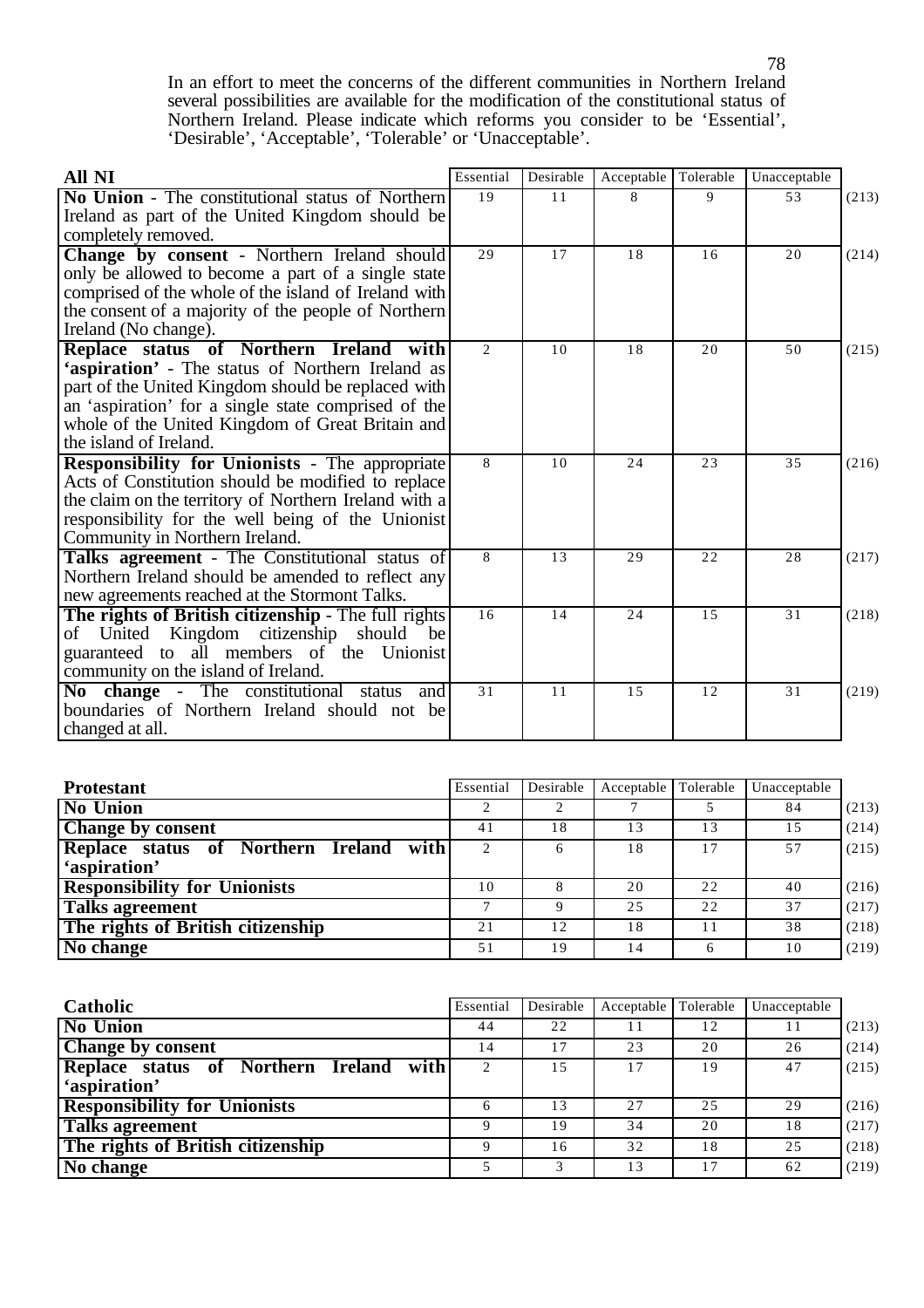| e e<br>r,<br>۰.<br>v |  |
|----------------------|--|
|                      |  |

| <b>DUP</b>                                              | Essential | Desirable | Acceptable Tolerable |    | Unacceptable |       |
|---------------------------------------------------------|-----------|-----------|----------------------|----|--------------|-------|
| <b>No Union</b>                                         |           |           |                      |    | 92           | (213) |
| Change by consent                                       | 44        | 20        | 8                    |    | 19           | (214) |
| Replace status of Northern Ireland with<br>'aspiration' |           | 4         | 10                   | 20 | 63           | (215) |
| <b>Responsibility for Unionists</b>                     | 16        |           | 12                   | 16 | 52           | (216) |
| <b>Talks agreement</b>                                  | 6         | 4         | 11                   | 22 | 57           | (217) |
| The rights of British citizenship                       | 25        | 12        | 8                    | Q  | 46           | (218) |
| No change                                               | 64        | 18        | 10                   |    |              | (219) |

| <b>UUP</b>                              | Essential | Desirable | Acceptable Tolerable |    | Unacceptable |       |
|-----------------------------------------|-----------|-----------|----------------------|----|--------------|-------|
| <b>No Union</b>                         |           |           | <sub>0</sub>         |    | 89           | (213) |
| <b>Change by consent</b>                | 44        | 16        | 13                   | 16 | 11           | (214) |
| Replace status of Northern Ireland with |           | 6         | 18                   | 14 | 61           | (215) |
| 'aspiration'                            |           |           |                      |    |              |       |
| <b>Responsibility for Unionists</b>     |           | 11        | 20                   | 22 | 38           | (216) |
| <b>Talks agreement</b>                  | 6         | 8         | 25                   | 24 | 37           | (217) |
| The rights of British citizenship       | 22        | 14        | 18                   |    | 35           | (218) |
| No change                               | 60        | 22        | 11                   |    |              | (219) |

| <b>Alliance</b>                         | Essential | Desirable | Acceptable Tolerable |    | Unacceptable |       |
|-----------------------------------------|-----------|-----------|----------------------|----|--------------|-------|
| <b>No Union</b>                         | 10        | 4         | 8                    | 17 | 61           | (213) |
| <b>Change by consent</b>                | 30        | 19        | 25                   | 21 |              | (214) |
| Replace status of Northern Ireland with |           | 10        | 24                   | 28 | 37           | (215) |
| 'aspiration'                            |           |           |                      |    |              |       |
| <b>Responsibility for Unionists</b>     |           |           | 31                   | 30 | 28           | (216) |
| <b>Talks agreement</b>                  |           | 21        | 37                   | 26 | 12           | (217) |
| The rights of British citizenship       | 14        | 1.5       | 32                   | 23 | 16           | (218) |
| $\overline{No}$ change                  | 16        | 1.5       | 25                   | 21 | 23           | (219) |

| <b>SDLP</b>                             | Essential | Desirable | Acceptable | Tolerable | Unacceptable |       |
|-----------------------------------------|-----------|-----------|------------|-----------|--------------|-------|
| <b>No Union</b>                         | 38        | 23        | 12         | 16        |              | (213) |
| <b>Change by consent</b>                | 16        | 20        | 21         | 21        | 22           | (214) |
| Replace status of Northern Ireland with |           | 21        | 19         | 16        | 40           | (215) |
| 'aspiration'                            |           |           |            |           |              |       |
| <b>Responsibility for Unionists</b>     |           | 17        | 23         | 23        | 29           | (216) |
| <b>Talks agreement</b>                  | 13        | 22        | 37         | 10        | 18           | (217) |
| The rights of British citizenship       | 10        | 18        | 33         | 14        | 25           | (218) |
| No change                               |           |           | 14         | 17        | 63           | (219) |

| Sinn Féin                               | Essential | Desirable | Acceptable Tolerable |    | Unacceptable |       |
|-----------------------------------------|-----------|-----------|----------------------|----|--------------|-------|
| <b>No Union</b>                         | 61        | 26        | $\sigma$             |    |              | (213) |
| Change by consent                       |           | 1.5       | 17                   | 18 | 39           | (214) |
| Replace status of Northern Ireland with |           |           | 18                   | 13 | 59           | (215) |
| 'aspiration'                            |           |           |                      |    |              |       |
| <b>Responsibility for Unionists</b>     |           | 13        | 29                   | 23 | 29           | (216) |
| <b>Talks agreement</b>                  |           | 16        | 33                   | 27 | 19           | (217) |
| The rights of British citizenship       |           | 16        | 32                   | 19 | 24           | (218) |
| No change                               |           | 3         | 12                   |    | 70           | (219) |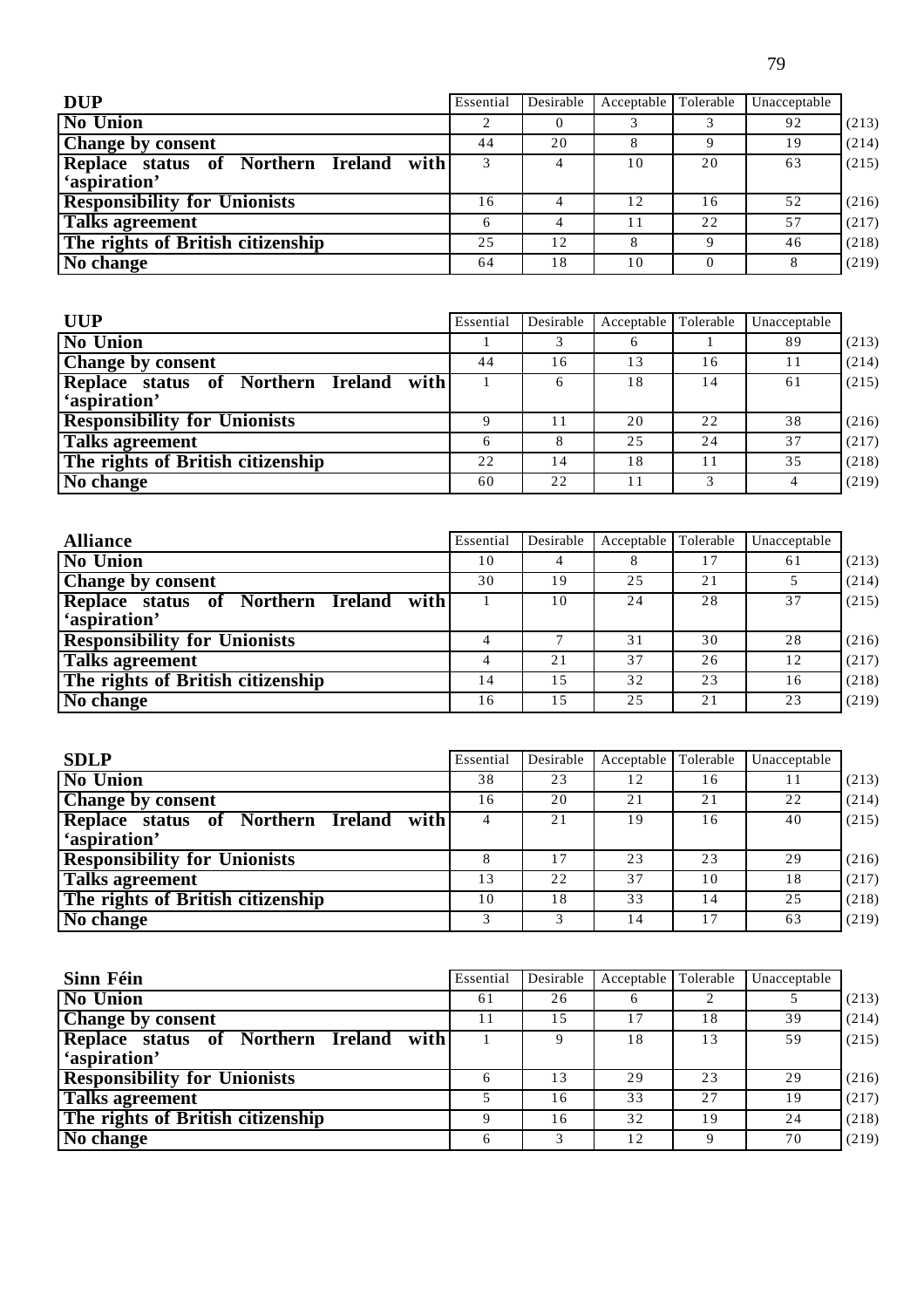### **Alternatively both governments could provide for Joint Authority or Repartition.**

| <b>All NI</b>                                                                                                                                                                                                | Essential     | Desirable | Acceptable Tolerable |    | Unacceptable |       |
|--------------------------------------------------------------------------------------------------------------------------------------------------------------------------------------------------------------|---------------|-----------|----------------------|----|--------------|-------|
| <b>Joint Authority</b> - Shared authority<br>and<br>sovereignty of Northern Ireland with the Republic<br>of Ireland and the full rights of Irish or British<br>citizenship for Nationalists and Unionists in | 9             | 13        | 19                   |    | 48           | (220) |
| Northern Ireland.<br><b>Repartition</b> - Redefine the boundaries of Northern<br>Ireland to ensure that a maximum of Unionists are<br>in the 'North' and a maximum of Nationalists are<br>in the 'South'.    | $\mathcal{L}$ | 6         | 12                   | 14 | 66           | (221) |

| <b>Protestant</b>  | Essential | Desirable | Acceptable | Tolerable | Unacceptable |       |
|--------------------|-----------|-----------|------------|-----------|--------------|-------|
| Joint Authority    |           |           |            |           | ຼ            | (220) |
| <b>Repartition</b> |           |           |            |           | 68           | (221) |

| <b>Catholic</b>                  | Essential           | Desirable        | Acceptable | Tolerable | Unacceptable |                 |
|----------------------------------|---------------------|------------------|------------|-----------|--------------|-----------------|
| <b>Joint</b><br><b>Authority</b> | $\sim$ $\sim$<br>ΖU | $\gamma$ o<br>20 | 30         | 10        | $\cdot$      | (220)           |
| <b>Repartition</b>               |                     |                  |            | ن د       | 69           | (221)<br>المكات |

| <b>DUP</b>             | Essential | Desirable | Acceptable | Tolerable | Unacceptable |              |
|------------------------|-----------|-----------|------------|-----------|--------------|--------------|
| <b>Joint Authority</b> |           |           |            |           |              | (220)        |
| <b>Repartition</b>     |           |           |            |           |              | (2.2)<br>221 |

| UUP                | Essential | Desirable | Acceptable Tolerable |    | Unacceptable |         |
|--------------------|-----------|-----------|----------------------|----|--------------|---------|
| Joint Authority    |           |           |                      |    | $_{80}$      | (220)   |
| <b>Repartition</b> |           |           |                      | 10 | o o          | 1 A A 1 |

| <b>Alliance</b>    | Essential | Desirable | Acceptable Tolerable |     | Unacceptable |                      |
|--------------------|-----------|-----------|----------------------|-----|--------------|----------------------|
| Joint Authority    |           |           | ت ک                  | ∠ → |              | (220)                |
| <b>Repartition</b> |           |           |                      | ∸   |              | $\lambda$ 1<br>(44 L |

| <b>SDLP</b>                 | Essential | Desirable    | Acceptable | Tolerable | Unacceptable  |              |
|-----------------------------|-----------|--------------|------------|-----------|---------------|--------------|
| . Authority<br><b>Joint</b> |           | $\sim$<br>54 | 29         |           |               | (220)        |
| <b>Repartition</b>          |           |              |            | . .       | $\sim$ $\sim$ | (2.2)<br>L/L |

| <b>Sinn Féin</b>       | Essential | Desirable | Acceptable Tolerable | Unacceptable |                |
|------------------------|-----------|-----------|----------------------|--------------|----------------|
| <b>Joint Authority</b> | οq<br>∼   | . .       | $\sim$<br>J -        |              | (220)          |
| <b>Repartition</b>     |           |           |                      |              | (221)<br>144 L |

80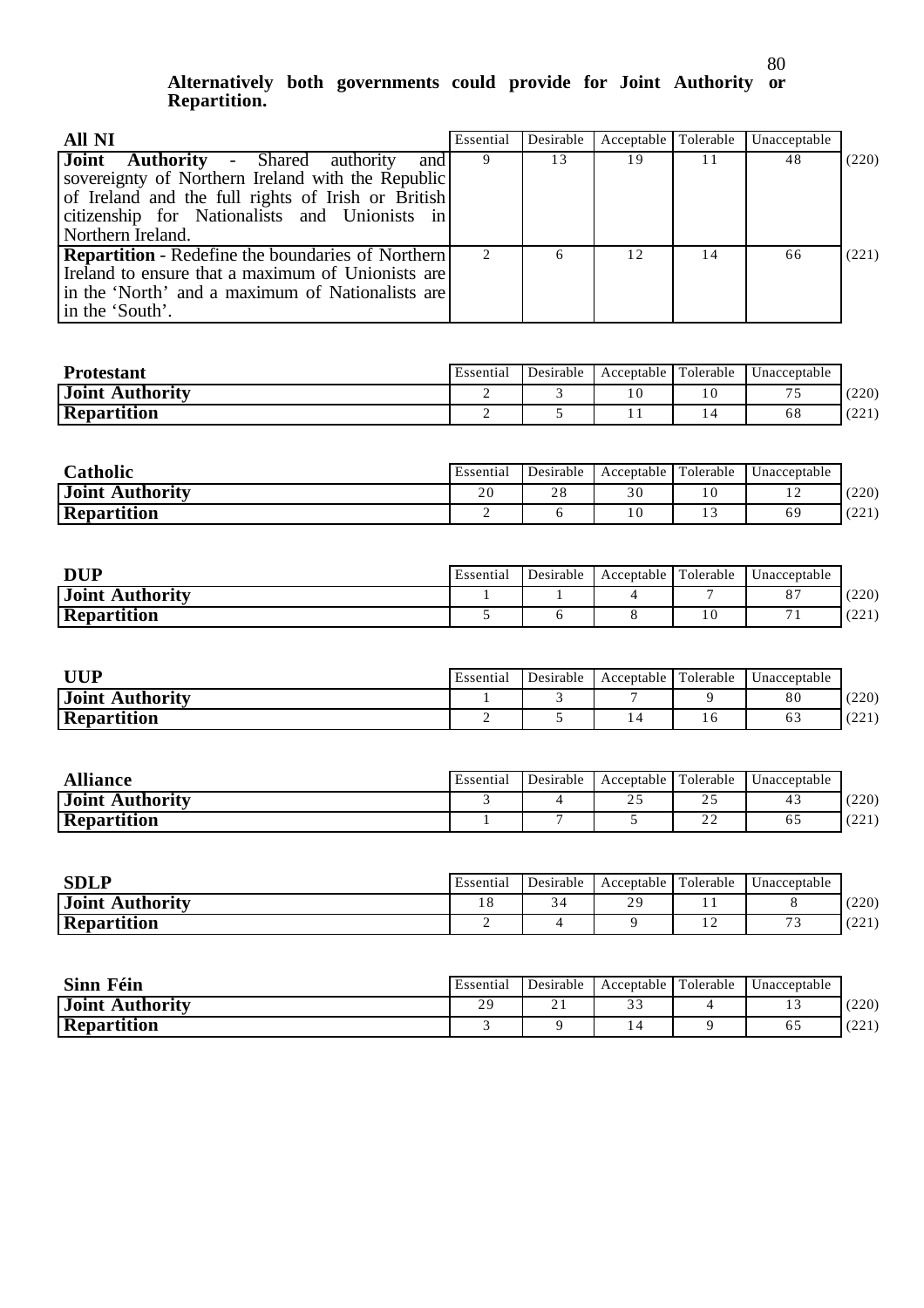## **8. Strand Three: Reforming the relationship between the Republic of Ireland and the United Kingdom**

#### **Principles of co-operation**

In consultation with the political parties at the Stormont Talks and the Irish communities in England, Scotland and Wales the British and Irish governments intend to negotiate a new treaty to replace the Anglo-Irish Agreement. Such an agreement can be based on a number of principles. Please indicate which principles you consider to be 'Essential', 'Desirable', 'Acceptable', 'Tolerable' or 'Unacceptable'.

| <b>All NI</b>                                                                                                                                                 | Essential | Desirable | Acceptable | Tolerable      | Unacceptable   |       |
|---------------------------------------------------------------------------------------------------------------------------------------------------------------|-----------|-----------|------------|----------------|----------------|-------|
| <b>Co-operation</b> - To further co-operation<br>as  <br>neighbours and partners in Europe.                                                                   | 27        | 28        | 28         | 12             | $\mathcal{F}$  | (222) |
| <b>Peace</b> - Achieving lasting peace and stability in<br>Northern Ireland.                                                                                  | 65        | 19        | 12         | 2              | $\overline{2}$ | (223) |
| <b>Equal rights</b> - Guarantee the rights of the two<br>major traditions in Northern Ireland.                                                                | 50        | 19        | 19         | $\tau$         | $\mathfrak{F}$ | (224) |
| Non-violence - Rejection of violence or the threat<br>of violence to promote political objectives.                                                            | 66        | 16        | 14         | 2              | $\overline{2}$ | (225) |
| <b>Reconciliation</b> - Genuine reconciliation<br>and<br>dialogue between unionists and nationalists.                                                         | 44        | 25        | 19         | $\overline{5}$ | $\tau$         | (226) |
| Parity of esteem - Respecting the identities of the<br>two communities in Northern Ireland.                                                                   | 51        | 22        | 16         | 5              | 6              | (227) |
| <b>Equality and tolerance - Commitment to a</b><br>society in Northern Ireland in which all live in<br>peace, free from discrimination and intolerance.       | 65        | 21        | 11         | 1              | 2              | (228) |
| <b>Democratic participation</b> - The opportunity for<br>both communities to participate fully in the<br>structures and processes of government.              | 48        | 22        | 16         | 7              | $\tau$         | (229) |
| <b>Principle of consent</b> - The consent of a majority<br>of the people of Northern Ireland is required for<br>any change in it's status.                    | 51        | 17        | 17         | 6              | 9              | (230) |
| Recognition of Northern Ireland<br>The<br>recognition of the present status and wishes of the<br>majority of the people of Northern Ireland.                  | 47        | 19        | 16         | $\mathbf{Q}$   | 9              | (231) |
| Self-determination - The recognition of the right<br>of a majority of the people of Northern Ireland to<br>formally establish a united Ireland in the future. | 3.5       | 14        | 20         | 14             | 17             | (232) |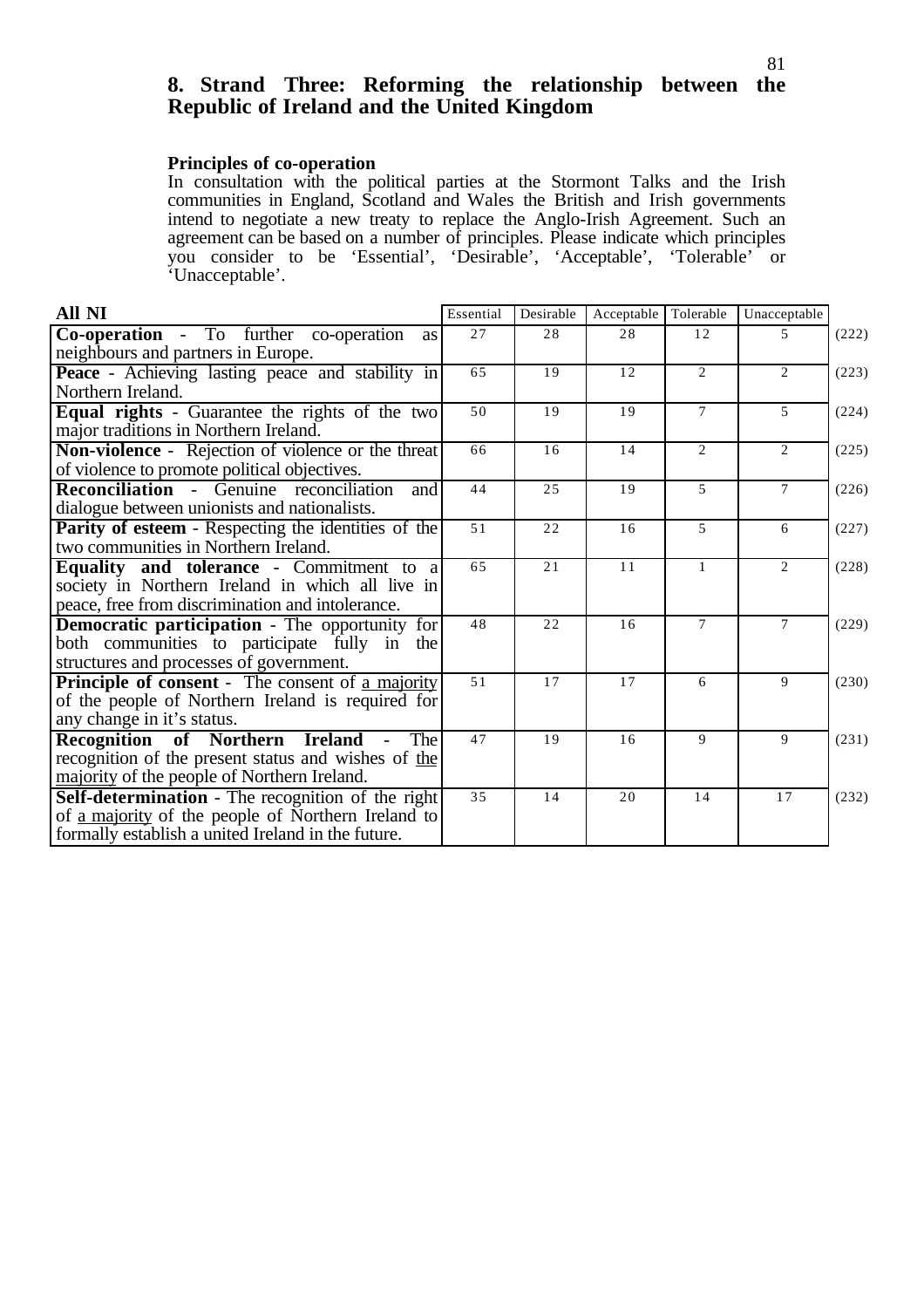| ×<br>۰, |
|---------|
|         |

| <b>Protestant</b>                      | Essential | Desirable | Acceptable | Tolerable                   | Unacceptable |       |
|----------------------------------------|-----------|-----------|------------|-----------------------------|--------------|-------|
| Co-operation                           | 16        | 24        | 34         | 19                          |              | (222) |
| <b>Peace</b>                           | 56        | 26        | 13         | $\mathcal{D}_{\mathcal{L}}$ | 3            | (223) |
| <b>Equal rights</b>                    | 32        | 22        | 26         | 12                          | 8            | (224) |
| Non-violence                           | 64        | 16        | 14         | 2                           | 4            | (225) |
| Reconciliation                         | 33        | 24        | 24         | 8                           | 11           | (226) |
| <b>Parity of esteem</b>                | 34        | 27        | 23         |                             | 9            | (227) |
| <b>Equality and tolerance</b>          | 50        | 29        | 16         |                             | 4            | (228) |
| <b>Democratic participation</b>        | 33        | 23        | 22         | 10                          | 12           | (229) |
| <b>Principle of consent</b>            | 67        | 14        | 11         | 3                           | 5            | (230) |
| <b>Recognition of Northern Ireland</b> | 67        | 18        | 9          | $\mathcal{L}$               | 4            | (231) |
| Self-determination                     | 28        | 9         | 19         | 20                          | 24           | (232) |

| Catholic                               | Essential | Desirable | Acceptable | Tolerable | Unacceptable                |       |
|----------------------------------------|-----------|-----------|------------|-----------|-----------------------------|-------|
| <b>Co-operation</b>                    | 41        | 32        | 22         | 4         |                             | (222) |
| <b>Peace</b>                           | 79        | 12        | 8          |           |                             | (223) |
| <b>Equal rights</b>                    | 75        | 14        | 9          |           |                             | (224) |
| Non-violence                           | 67        | 17        | 12         | 3         |                             | (225) |
| <b>Reconciliation</b>                  | 60        | 25        | 11         | 2         | $\mathcal{D}_{\mathcal{L}}$ | (226) |
| <b>Parity of esteem</b>                | 74        | 14        | 8          | 2         | 2                           | (227) |
| <b>Equality and tolerance</b>          | 83        | 10        | 5          |           |                             | (228) |
| <b>Democratic participation</b>        | 71        | 18        |            | 2         | 2                           | (229) |
| <b>Principle of consent</b>            | 26        | 22        | 24         | 12        | 16                          | (230) |
| <b>Recognition of Northern Ireland</b> | 21        | 20        | 25         | 18        | 16                          | (231) |
| <b>Self-determination</b>              | 44        | 21        | 19         | 8         | 8                           | (232) |

| <b>DUP</b>                             | Essential | Desirable | Acceptable     | Tolerable      | Unacceptable |       |
|----------------------------------------|-----------|-----------|----------------|----------------|--------------|-------|
| <b>Co-operation</b>                    | 18        | 12        | 31             | 28             | 11           | (222) |
| <b>Peace</b>                           | 43        | 26        | 19             | 9              |              | (223) |
| <b>Equal rights</b>                    | 18        | 19        | 18             | 28             | 17           | (224) |
| Non-violence                           | 50        | 19        | 25             |                | 5            | (225) |
| <b>Reconciliation</b>                  | 19        | 16        | 36             | 6              | 23           | (226) |
| <b>Parity of esteem</b>                | 19        | 26        | 32             | 4              | 19           | (227) |
| <b>Equality and tolerance</b>          | 29        | 36        | 27             |                |              | (228) |
| Democratic participation               | 20        | 15        | 30             | 13             | 22           | (229) |
| <b>Principle of consent</b>            | 67        | 13        | 14             | $\overline{c}$ | 4            | (230) |
| <b>Recognition of Northern Ireland</b> | 77        | 13        | $\overline{4}$ | $\overline{c}$ | 4            | (231) |
| <b>Self-determination</b>              | 16        | 10        | 11             | 17             | 46           | (232) |

| <b>UUP</b>                             | Essential | Desirable | Acceptable | Tolerable      | Unacceptable |       |
|----------------------------------------|-----------|-----------|------------|----------------|--------------|-------|
| Co-operation                           | 18        | 24        | 35         | 19             |              | (222) |
| <b>Peace</b>                           | 59        | 26        | 12         |                |              | (223) |
| <b>Equal rights</b>                    | 33        | 19        | 37         | 6              |              | (224) |
| Non-violence                           | 74        | 12        | 10         | $\overline{c}$ |              | (225) |
| <b>Reconciliation</b>                  | 36        | 29        | 18         | 9              | 8            | (226) |
| <b>Parity of esteem</b>                | 35        | 29        | 24         | 6              | 6            | (227) |
| <b>Equality and tolerance</b>          | 60        | 23        | 13         |                | 3            | (228) |
| <b>Democratic participation</b>        | 33        | 23        | 23         | 11             | 10           | (229) |
| <b>Principle of consent</b>            | 74        | 1.5       | 8          | $\Omega$       | 3            | (230) |
| <b>Recognition of Northern Ireland</b> | 70        | 18        | 9          | $\Omega$       | 3            | (231) |
| Self-determination                     | 33        | 10        |            | 21             | 19           | (232) |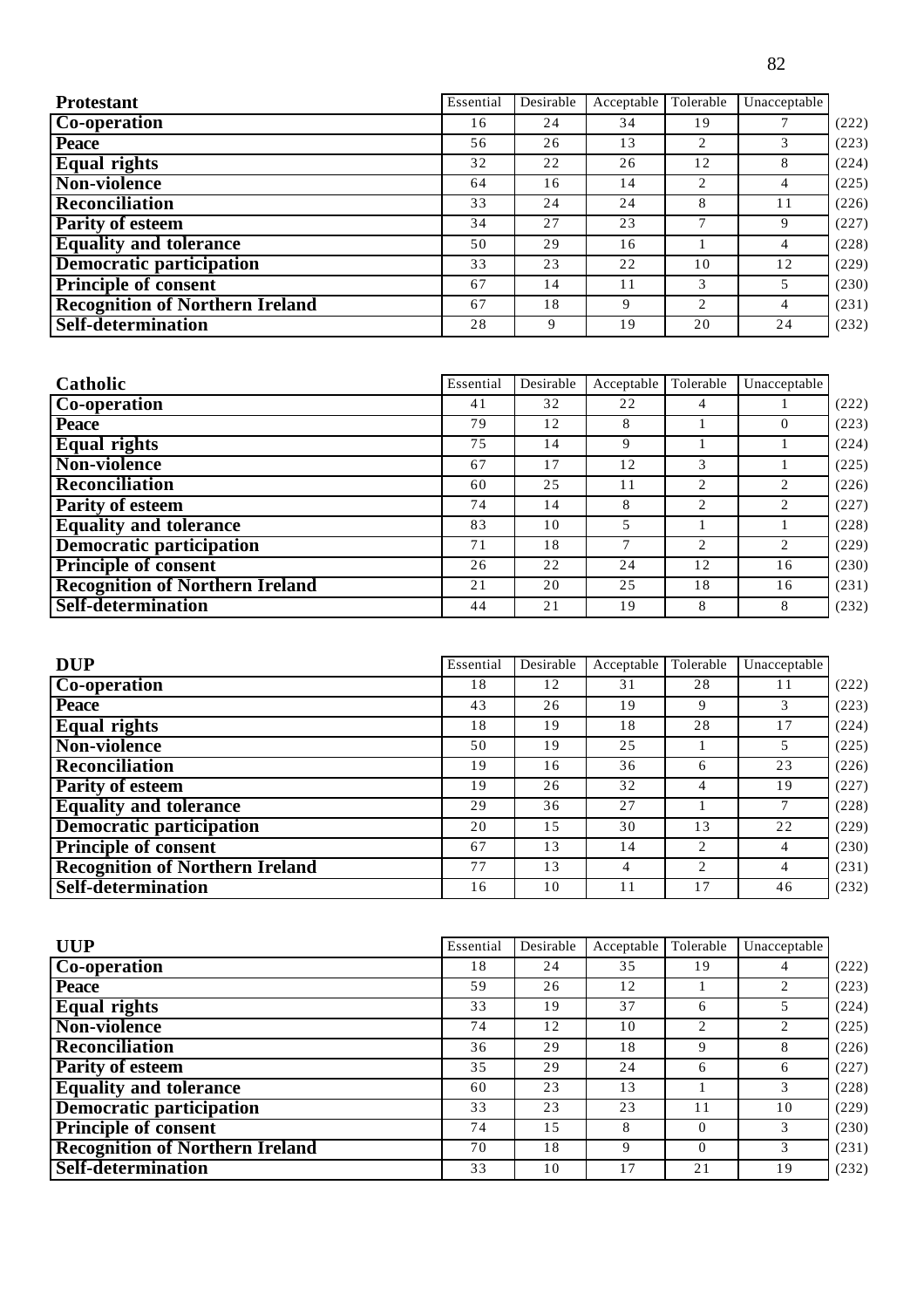| v<br>- | c<br>v<br>٠ |
|--------|-------------|

| <b>Alliance</b>                        | Essential | Desirable | Acceptable Tolerable |          | Unacceptable  |       |
|----------------------------------------|-----------|-----------|----------------------|----------|---------------|-------|
| <b>Co-operation</b>                    | 24        | 42        | 24                   |          |               | (222) |
| <b>Peace</b>                           | 79        | 20        | $\Omega$             | $\Omega$ |               | (223) |
| <b>Equal rights</b>                    | 66        | 30        | 3                    | $\Omega$ |               | (224) |
| <b>Non-violence</b>                    | 83        | 1.5       |                      | $\Omega$ |               | (225) |
| <b>Reconciliation</b>                  | 61        | 29        | 9                    | $\Omega$ |               | (226) |
| <b>Parity of esteem</b>                | 68        | 22        | 7                    | $\Omega$ | $\mathcal{F}$ | (227) |
| <b>Equality and tolerance</b>          | 68        | 31        | $\Omega$             | $\Omega$ |               | (228) |
| <b>Democratic participation</b>        | 57        | 36        | $\overline{4}$       | $\Omega$ | $\mathcal{F}$ | (229) |
| <b>Principle of consent</b>            | 61        | 2.5       | 6                    | 4        | 4             | (230) |
| <b>Recognition of Northern Ireland</b> | 48        | 28        | 10                   | 6        | 8             | (231) |
| Self-determination                     | 29        | 28        | 28                   | 12       | 3             | (232) |

| <b>SDLP</b>                            | Essential | Desirable | Acceptable     | Tolerable | Unacceptable |       |
|----------------------------------------|-----------|-----------|----------------|-----------|--------------|-------|
| <b>Co-operation</b>                    | 45        | 31        | 18             |           |              | (222) |
| <b>Peace</b>                           | 85        | 10        |                | $\Omega$  |              | (223) |
| <b>Equal rights</b>                    | 83        | 11        | 4              |           |              | (224) |
| Non-violence                           | 83        | 10        | 6              |           | $\Omega$     | (225) |
| <b>Reconciliation</b>                  | 68        | 21        | 10             |           | $\Omega$     | (226) |
| <b>Parity of esteem</b>                | 80        | 11        |                |           |              | (227) |
| <b>Equality and tolerance</b>          | 89        | 6         | $\overline{4}$ |           |              | (228) |
| <b>Democratic participation</b>        | 79        | 16        | 3              | 2         |              | (229) |
| <b>Principle of consent</b>            | 35        | 18        | 22             | 18        |              | (230) |
| <b>Recognition of Northern Ireland</b> | 2.5       | 18        | 27             | 23        |              | (231) |
| <b>Self-determination</b>              | 50        | 18        | 16             | 10        | 6            | (232) |

| Sinn Féin                              | Essential | Desirable | Acceptable | Tolerable                   | Unacceptable |       |
|----------------------------------------|-----------|-----------|------------|-----------------------------|--------------|-------|
| Co-operation                           | 37        | 34        | 25         | 4                           |              | (222) |
| <b>Peace</b>                           | 67        | 12        | 20         |                             | 0            | (223) |
| <b>Equal rights</b>                    | 68        | 13        | 18         | $\Omega$                    |              | (224) |
| Non-violence                           | 39        | 26        | 27         | 6                           |              | (225) |
| <b>Reconciliation</b>                  | 47        | 28        | 18         | 3                           | 4            | (226) |
| <b>Parity of esteem</b>                | 61        | 19        | 12         | 4                           | 4            | (227) |
| <b>Equality and tolerance</b>          | 75        | 1.5       |            | $\mathcal{D}_{\mathcal{L}}$ |              | (228) |
| Democratic participation               | 60        | 19        | 1.5        |                             |              | (229) |
| <b>Principle of consent</b>            | 15        | 20        | 28         | 8                           | 29           | (230) |
| <b>Recognition of Northern Ireland</b> | 14        | 18        | 22         | 18                          | 28           | (231) |
| Self-determination                     | 45        | 20        | 20         | 4                           | 11           | (232) |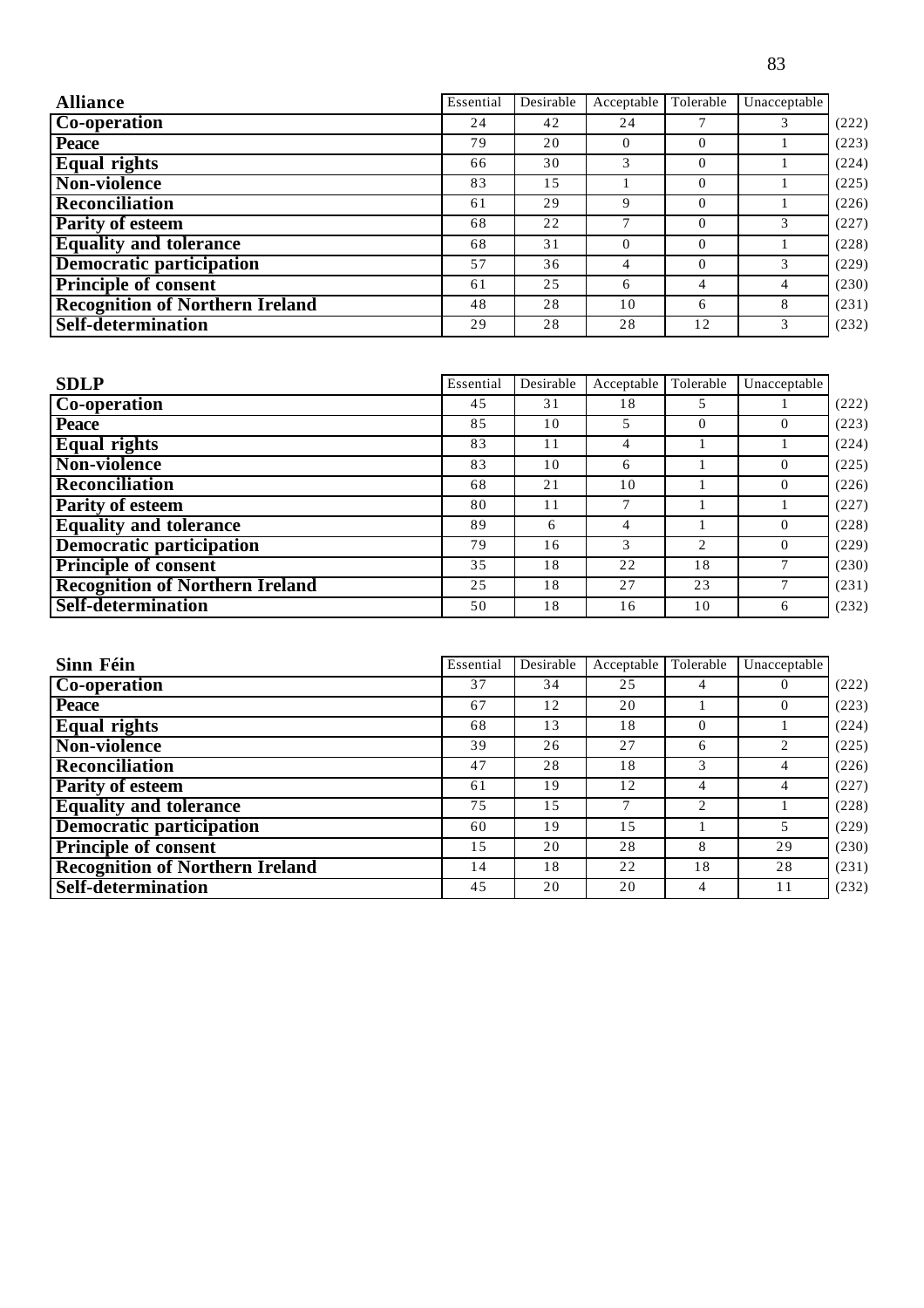#### **Structures for co-operation**

Additionally agreement could also to be reached on the kinds of 'bodies' or institutions that should be established to facilitate consultation and co-operation between the British and Irish governments. Please indicate which 'bodies' or institutions you consider to be 'Essential', 'Desirable', 'Acceptable', 'Tolerable' or 'Unacceptable'.

| <b>All NI</b>                                                                                     | Essential | Desirable       | Acceptable | Tolerable   | Unacceptable    |       |
|---------------------------------------------------------------------------------------------------|-----------|-----------------|------------|-------------|-----------------|-------|
| <b>Northern</b><br><b>Intergovernmental</b><br><b>Ireland</b>                                     | 11        | $\overline{20}$ | 29         | 16          | 24              | (233) |
| <b>Conference</b><br>The<br>establishment<br>of<br>$\sim$<br>an                                   |           |                 |            |             |                 |       |
| body<br>which<br>for<br>intergovernmental<br>allows                                               |           |                 |            |             |                 |       |
| consultation between the two governments on issues                                                |           |                 |            |             |                 |       |
| relating to Northern Ireland.                                                                     |           |                 |            |             |                 |       |
| <b>Northern</b><br><b>Ireland</b><br><b>Intergovernmental</b>                                     | 10        | 17              | 33         | 16          | 24              | (234) |
| <b>Secretariat</b> - The establishment of a permanently                                           |           |                 |            |             |                 |       |
| staffed intergovernmental organisation in Belfast                                                 |           |                 |            |             |                 |       |
| which facilitates consultation between the two                                                    |           |                 |            |             |                 |       |
| governments on issues relating to Northern Ireland.                                               |           |                 |            |             |                 |       |
| <b>British</b><br>and<br>Irish<br><b>Intergovernmental</b>                                        | 11        | 20              | 31         | 18          | 20              | (235) |
| The<br><b>Conference</b><br>establishment<br>of<br>$\sim$<br>an                                   |           |                 |            |             |                 |       |
| body<br>which<br>allows<br>for<br>intergovernmental                                               |           |                 |            |             |                 |       |
| consultation between the two governments on issues                                                |           |                 |            |             |                 |       |
| relating to Northern Ireland.                                                                     |           |                 |            |             |                 |       |
| <b>British</b><br>and<br>Irish<br>Intergovernmental                                               | 13        | 22              | 27         | 19          | 19              | (236) |
| <b>Secretariat</b> - The establishment of a permanently                                           |           |                 |            |             |                 |       |
| staffed intergovernmental organisation in Belfast,                                                |           |                 |            |             |                 |       |
| London and Dublin which facilitates consultation                                                  |           |                 |            |             |                 |       |
| between the two governments on any issues of                                                      |           |                 |            |             |                 |       |
| mutual interest.                                                                                  |           |                 |            |             |                 |       |
| Good relations Inter-parliamentary Body - The                                                     | 12        | 20              | 28         | 23          | 17              | (237) |
| establishment of an 'Anglo-Irish Parliamentary                                                    |           |                 |            |             |                 |       |
| body' between Dublin and Westminster to promote                                                   |           |                 |            |             |                 |       |
| inter parliamentary relations.                                                                    |           |                 |            |             |                 |       |
| <b>Administrative Inter-parliamentary Body - The</b>                                              | 11        | 14              | 29         | 20          | 26              | (238) |
| establishment of an 'Anglo-Irish Parliamentary                                                    |           |                 |            |             |                 |       |
| body' between Dublin and Westminster to promote                                                   |           |                 |            |             |                 |       |
| inter parliamentary relations and be responsible for                                              |           |                 |            |             |                 |       |
| the implementation of agreements between London                                                   |           |                 |            |             |                 |       |
| and Dublin.                                                                                       |           |                 |            |             |                 |       |
| Council of The Islands - The establishment of a                                                   | 10        | 20              | 31         | 20          | 19              | (239) |
| council that facilitates<br>co-operation<br>between                                               |           |                 |            |             |                 |       |
| Scotland, Wales, England, Northern Ireland and the                                                |           |                 |            |             |                 |       |
| Republic of Ireland as a regional 'Council of The                                                 |           |                 |            |             |                 |       |
| Islands' within the European Union. This council<br>would be similar to the 'Nordic Council'      |           |                 |            |             |                 |       |
| established by Norway, Sweden and Finland.                                                        |           |                 |            |             |                 |       |
|                                                                                                   | 19        | 11              | 18         | 16          | $\overline{36}$ |       |
| No special structures for co-operation - The<br>Anglo-Irish Agreement should be brought to an end |           |                 |            |             |                 | (240) |
| and should not be replaced with a new British/Irish                                               |           |                 |            |             |                 |       |
|                                                                                                   |           |                 |            |             |                 |       |
| treaty.<br><b>Commonwealth - The Republic of Ireland should</b>                                   | 8         | $8\,$           | 28         | $2\sqrt{2}$ | 34              | (241) |
| rejoin the Commonwealth as a full and active                                                      |           |                 |            |             |                 |       |
| member of that organisation.                                                                      |           |                 |            |             |                 |       |
|                                                                                                   |           |                 |            |             |                 |       |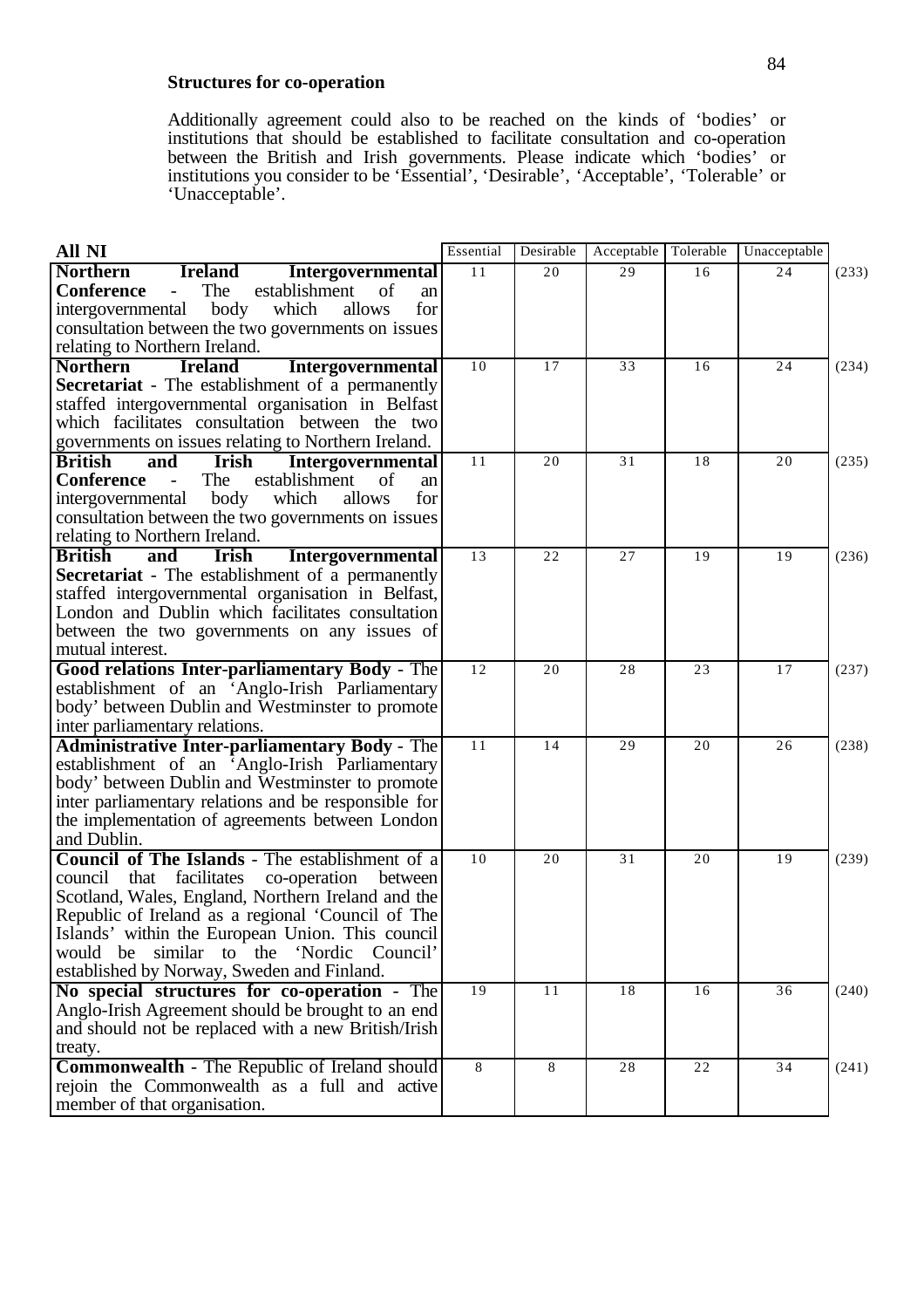| <b>Protrestant</b>                                          |                          | Essential | Desirable | Acceptable | Tolerable | Unacceptable |       |
|-------------------------------------------------------------|--------------------------|-----------|-----------|------------|-----------|--------------|-------|
| <b>Northern</b><br><b>Ireland</b><br><b>Conference</b>      | <b>Intergovernmental</b> |           | 12        | 27         | 17        | 39           | (233) |
| <b>Northern</b><br><b>Ireland</b><br><b>Secretariat</b>     | <b>Intergovernmental</b> | 4         | 12        | 29         | 18        | 37           | (234) |
| <b>British</b><br><b>Irish</b><br>and<br><b>Conference</b>  | <b>Intergovernmental</b> | 4         | 9         | 31         | 21        | 35           | (235) |
| <b>British</b><br><b>Irish</b><br>and<br><b>Secretariat</b> | <b>Intergovernmental</b> |           | 14        | 2.5        | 2.5       | 32           | (236) |
| <b>Good relations Inter-parliamentary Body</b>              |                          | 3         | 14        | 23         | 30        | 30           | (237) |
| <b>Administrative Inter-parliamentary Body</b>              |                          | 3         | 8         | 21         | 26        | 42           | (238) |
| <b>Council of The Islands</b>                               |                          | 6         | 19        | 27         | 23        | 25           | (239) |
| No special structures for co-operation                      |                          | 31        | 14        | 16         | 14        | 25           | (240) |
| Commonwealth                                                |                          | 9         | 10        | 33         | 23        | 2.5          | (241) |

| <b>Catholic</b>                                |                          | Essential | Desirable | Acceptable | Tolerable | Unacceptable  |       |
|------------------------------------------------|--------------------------|-----------|-----------|------------|-----------|---------------|-------|
| <b>Northern</b><br><b>Ireland</b>              | <b>Intergovernmental</b> | 17        | 32        | 33         | 12        | 6             | (233) |
| <b>Conference</b>                              |                          |           |           |            |           |               |       |
| <b>Northern</b><br><b>Ireland</b>              | <b>Intergovernmental</b> | 16        | 25        | 38         | 13        | 8             | (234) |
| <b>Secretariat</b>                             |                          |           |           |            |           |               |       |
| <b>British</b><br><b>Irish</b><br>and          | <b>Intergovernmental</b> | 19        | 32        | 35         | 10        | 4             | (235) |
| <b>Conference</b>                              |                          |           |           |            |           |               |       |
| <b>British</b><br><b>Irish</b><br>and          | <b>Intergovernmental</b> | 22        | 32        | 32         | 10        |               | (236) |
| <b>Secretariat</b>                             |                          |           |           |            |           |               |       |
| <b>Good relations Inter-parliamentary Body</b> |                          | 23        | 29        | 33         | 12.       | $\mathcal{F}$ | (237) |
| <b>Administrative Inter-parliamentary Body</b> |                          | 21        | 22        | 38         | 13        | 6             | (238) |
| <b>Council of The Islands</b>                  |                          | 14        | 19        | 39         | 17        | 11            | (239) |
| No special structures for co-operation         |                          | 5         | 7         | 17         | 18        | 53            | (240) |
| Commonwealth                                   |                          | 6         | 4         | 2.1        | 19        | 50            | (241) |

| <b>DUP</b>                                                  |                          | Essential | Desirable | Acceptable | Tolerable | Unacceptable |       |
|-------------------------------------------------------------|--------------------------|-----------|-----------|------------|-----------|--------------|-------|
| <b>Northern</b><br><b>Ireland</b><br><b>Conference</b>      | <b>Intergovernmental</b> | 6         | 5         | 13         | 18        | 58           | (233) |
| <b>Ireland</b><br><b>Northern</b><br><b>Secretariat</b>     | <b>Intergovernmental</b> | 10        |           | 14         | 13        | 56           | (234) |
| <b>British</b><br><b>Irish</b><br>and<br><b>Conference</b>  | Intergovernmental        | 4         | 7         | 10         | 23        | 56           | (235) |
| <b>British</b><br><b>Irish</b><br>and<br><b>Secretariat</b> | <b>Intergovernmental</b> | 4         |           | 10         | 20        | 59           | (236) |
| <b>Good relations Inter-parliamentary Body</b>              |                          |           | 4         | 10         | 37        | 48           | (237) |
| <b>Administrative Inter-parliamentary Body</b>              |                          | 3         |           | 11         | 21        | 64           | (238) |
| <b>Council of The Islands</b>                               |                          | 5         | 13        | 1.5        | 33        | 34           | (239) |
| No special structures for co-operation                      |                          | 44        | 16        | 9          | 8         | 23           | (240) |
| Commonwealth                                                |                          | 11        | 6         | 25         | 19        | 39           | (241) |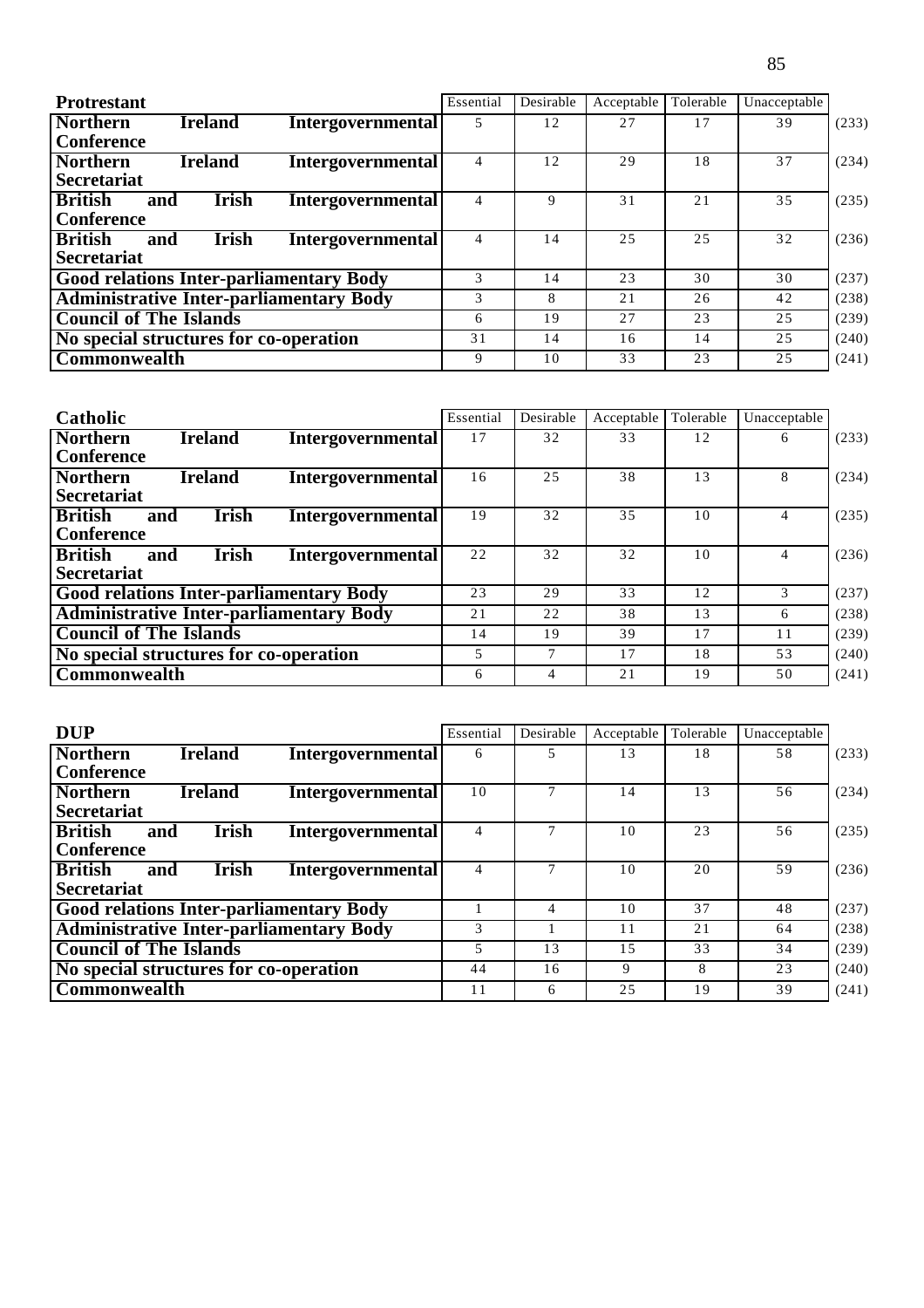|                                                                                                                                             |                          |                |                          |                  |                 | 86                       |       |
|---------------------------------------------------------------------------------------------------------------------------------------------|--------------------------|----------------|--------------------------|------------------|-----------------|--------------------------|-------|
| <b>UUP</b>                                                                                                                                  |                          | Essential      | Desirable                | Acceptable       | Tolerable       | Unacceptable             |       |
| <b>Northern</b><br><b>Ireland</b><br><b>Conference</b>                                                                                      | <b>Intergovernmental</b> | 7              | 8                        | 29               | 19              | 37                       | (233) |
| <b>Northern</b><br><b>Ireland</b><br><b>Secretariat</b>                                                                                     | Intergovernmental        | 5              | 9                        | 27               | 26              | 33                       | (234) |
| <b>British</b><br><b>Irish</b><br>and<br><b>Conference</b>                                                                                  | <b>Intergovernmental</b> | $\overline{4}$ | 6                        | 35               | 25              | 30                       | (235) |
| <b>British</b><br><b>Irish</b><br>and<br><b>Secretariat</b>                                                                                 | <b>Intergovernmental</b> | 5              | 11                       | 28               | 30              | 26                       | (236) |
| <b>Good relations Inter-parliamentary Body</b>                                                                                              |                          | 3              | 11                       | 28               | $\overline{29}$ | 29                       | (237) |
| <b>Administrative Inter-parliamentary Body</b>                                                                                              |                          | $\overline{4}$ | 8                        | 19               | 27              | 42                       | (238) |
| <b>Council of The Islands</b>                                                                                                               |                          | 9              | 18                       | 31               | 23              | 19                       | (239) |
| No special structures for co-operation                                                                                                      |                          | 37             | 16                       | 17               | 11              | 19                       | (240) |
| Commonwealth                                                                                                                                |                          | 12             | 12                       | 34               | $\overline{22}$ | 20                       | (241) |
| <b>Alliance</b><br><b>Northern</b><br><b>Ireland</b>                                                                                        | Intergovernmental        | Essential<br>7 | Desirable<br>34          | Acceptable<br>37 | Tolerable<br>12 | Unacceptable<br>10       | (233) |
| <b>Conference</b><br><b>Northern</b><br><b>Ireland</b><br><b>Secretariat</b>                                                                | <b>Intergovernmental</b> | $\tau$         | 25                       | 52               | 5               | 11                       | (234) |
| <b>British</b><br><b>Irish</b><br>and<br><b>Conference</b>                                                                                  | Intergovernmental        | 14             | 30                       | 38               | 10              | 8                        | (235) |
| <b>British</b><br><b>Irish</b><br>and<br><b>Secretariat</b>                                                                                 | Intergovernmental        | 11             | 30                       | 35               | 17              | $\tau$                   | (236) |
| <b>Good relations Inter-parliamentary Body</b>                                                                                              |                          | 14             | 40                       | 32               | 11              | 3                        | (237) |
| <b>Administrative Inter-parliamentary Body</b>                                                                                              |                          | 11             | 22                       | 43               | 14              | 10                       | (238) |
| <b>Council of The Islands</b>                                                                                                               |                          | 11             | 35                       | 23               | 12              | 19                       | (239) |
| No special structures for co-operation                                                                                                      |                          | 10             | 3                        | 27               | 29              | 31                       | (240) |
| Commonwealth                                                                                                                                |                          | 9              | $\overline{4}$           | 50               | 24              | 13                       | (241) |
| <b>SDLP</b>                                                                                                                                 |                          | Essential      | Desirable                | Acceptable       | Tolerable       | Unacceptable             |       |
| <b>Northern</b><br><b>Ireland</b><br><b>Conference</b>                                                                                      | <b>Intergovernmental</b> | 19             | 39                       | 31               | $\overline{7}$  | $\overline{\mathcal{L}}$ | (233) |
| $\mathbf{T} = \mathbf{I} \cdot \mathbf{I} + \mathbf{I}$<br>$\mathbf{M} = \mathbf{A} \mathbf{I}$<br>$\overline{\mathbf{r}}$ . $\mathbf{r}$ . | $\overline{1}$           | $\overline{1}$ | $\overline{\phantom{a}}$ | $\overline{2}$   | $\overline{1}$  |                          | (0.2) |

| Northern<br><b>Ireland</b><br><b>Intergovernmental</b><br><b>Secretariat</b>            | 14 | 32 | 37 | 11 |    | (234) |
|-----------------------------------------------------------------------------------------|----|----|----|----|----|-------|
| <b>British</b><br><b>Irish</b><br><b>Intergovernmental</b><br>and<br><b>Conference</b>  | 18 | 38 | 35 |    |    | (235) |
| <b>British</b><br><b>Irish</b><br><b>Intergovernmental</b><br>and<br><b>Secretariat</b> | 23 | 36 | 31 |    |    | (236) |
| <b>Good relations Inter-parliamentary Body</b>                                          | 29 | 33 | 31 | 6  |    | (237) |
| <b>Administrative Inter-parliamentary Body</b>                                          | 24 | 25 | 38 | 9  |    | (238) |
| <b>Council of The Islands</b>                                                           | 16 | 20 | 43 | 11 | 10 | (239) |
| No special structures for co-operation                                                  | 6  | 4  | 20 | 18 | 52 | (240) |
| <b>Commonwealth</b>                                                                     | 6  | 6  | 21 | 24 | 43 | (241) |

| Sinn Féin                                      |                          | Essential | Desirable      | Acceptable | Tolerable | Unacceptable |       |
|------------------------------------------------|--------------------------|-----------|----------------|------------|-----------|--------------|-------|
| <b>Northern</b><br><b>Ireland</b>              | <b>Intergovernmental</b> | 16        | 27             | 28         | 22        |              | (233) |
| <b>Conference</b>                              |                          |           |                |            |           |              |       |
| <b>Northern</b><br><b>Ireland</b>              | <b>Intergovernmental</b> | 21        | 18             | 35         | 17        |              | (234) |
| <b>Secretariat</b>                             |                          |           |                |            |           |              |       |
| <b>British</b><br><b>Irish</b><br>and          | <b>Intergovernmental</b> | 22        | 2.5            | 34         | 14        |              | (235) |
| <b>Conference</b>                              |                          |           |                |            |           |              |       |
| <b>British</b><br>Irish<br>and                 | <b>Intergovernmental</b> | 22        | 27             | 34         | 12        | 5            | (236) |
| <b>Secretariat</b>                             |                          |           |                |            |           |              |       |
| <b>Good relations Inter-parliamentary Body</b> |                          | 17        | 22.            | 37         | 20        | 4            | (237) |
| <b>Administrative Inter-parliamentary Body</b> |                          | 20        | 1.5            | 37         | 20        | 8            | (238) |
| <b>Council of The Islands</b>                  |                          | 11        | 18             | 33         | 27        | 11           | (239) |
| No special structures for co-operation         |                          | 3         | 11             | 1.5        | 14        | 57           | (240) |
| Commonwealth                                   |                          | 6         | $\mathfrak{D}$ | 1.5        | 11        | 66           | (241) |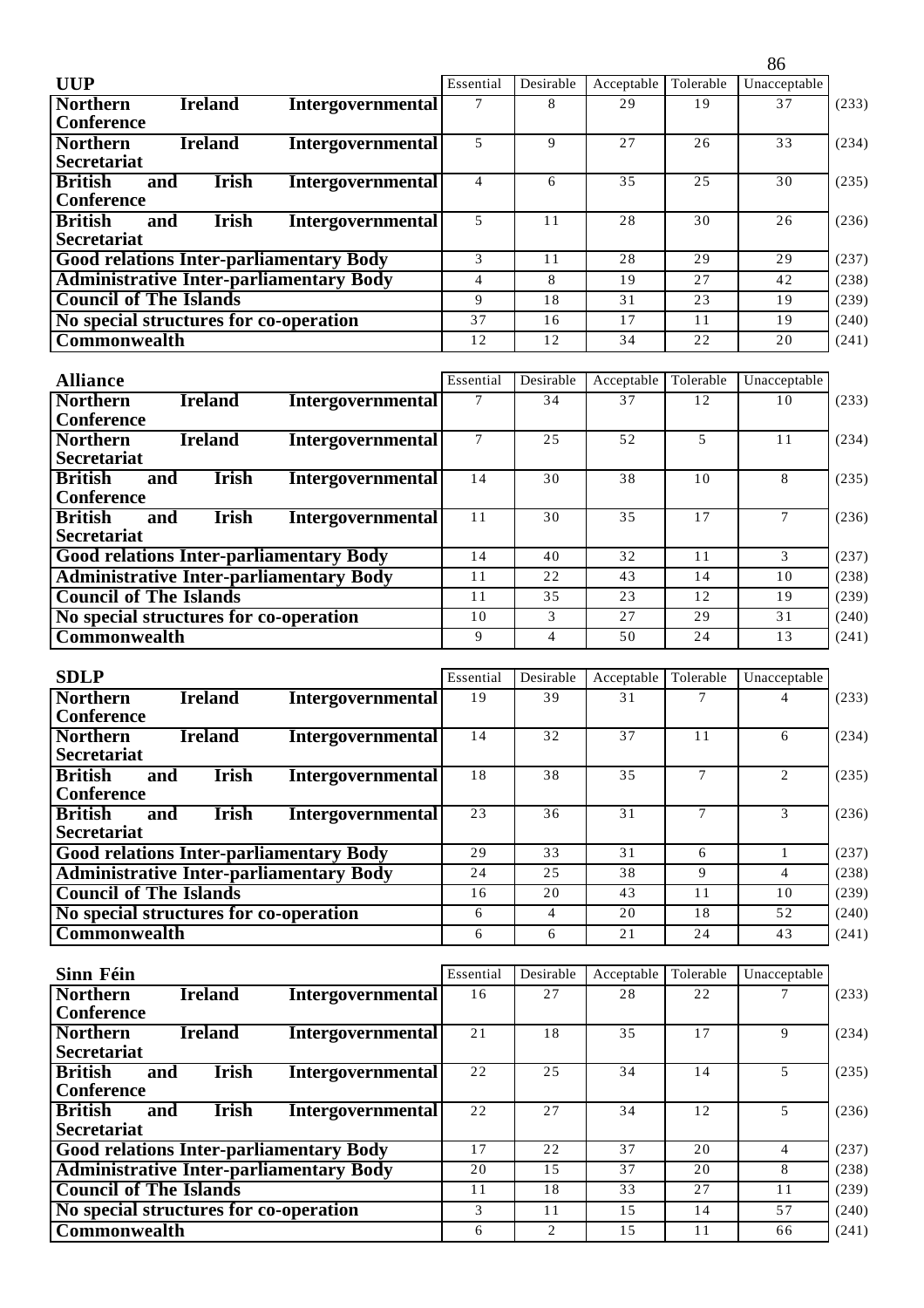## **9. Agreeing a Settlement**

#### **Who should vote in a referendum**

The terms of a settlement will have to be voted on in a referendum. In practice most of the issues covered in this questionnaire will probably have to be dealt with together as parts of a settlement 'package'. Please indicate which options for a referendum you consider to be 'Essential', 'Desirable', 'Acceptable', 'Tolerable' or 'Unacceptable'.

| <b>All NI</b>                                                                                                                         | Essential | Desirable | Acceptable | Tolerable | Unacceptable |      |
|---------------------------------------------------------------------------------------------------------------------------------------|-----------|-----------|------------|-----------|--------------|------|
| Northern Ireland only - As a referendum in                                                                                            | 33        | 19        | 19         | 11        | 18           | (24) |
| Northern Ireland only.                                                                                                                |           |           |            |           |              |      |
| North and South separately - As separate but<br>concurrent referenda in both Northern Ireland and<br>the Republic of Ireland.         | 10        | 17        | 20         | 1.5       | 38           | (24) |
| <b>Island of Ireland</b> - As a single referendum in the<br>island of Ireland as a whole.                                             | 14        | 11        | 16         | 10        | 49           | (24) |
| UK and Northern Ireland - As a single<br>referendum in the United Kingdom of Great Britain<br>and Northern Ireland as a whole.        | 8         |           | 22         | 17        | 46           | (24) |
| UK and island of Ireland - As a single<br>referendum in the United Kingdom of Great Britain<br>plus the island of Ireland as a whole. |           | 8         | 1.5        | 17        | 53           | (24) |

| <b>Protestant</b>            | Essential | Desirable | Acceptable Tolerable |    | Unacceptable |      |
|------------------------------|-----------|-----------|----------------------|----|--------------|------|
| <b>Northern Ireland only</b> | 52        | 25        |                      |    |              | (24) |
| North and South separately   |           |           |                      | 13 | 60           | (24) |
| <b>Island of Ireland</b>     |           | $\bigcap$ |                      |    | 79           | (24) |
| UK and Northern Ireland      |           |           | 21                   |    | 47           | (24) |
| UK and island of Ireland     |           |           | 10                   |    | 71           | (24) |

| <b>Catholic</b>                   | Essential | Desirable | Acceptable 1 | Tolerable | Unacceptable |      |
|-----------------------------------|-----------|-----------|--------------|-----------|--------------|------|
|                                   |           |           |              |           |              |      |
| <b>Northern Ireland only</b>      | 10        | 10        | 22           | 19        | 39           | (24) |
| <b>North and South separately</b> | 16        | 26        | 29           | 18        |              | (24) |
| <b>Island of Ireland</b>          | 32        | 23        | 2.4          | 10        |              | (24) |
| UK and Northern Ireland           |           |           | 20           | 21        | 49           | (24) |
| UK and island of Ireland          |           | 13        | 22           | 23        | 31           | (24) |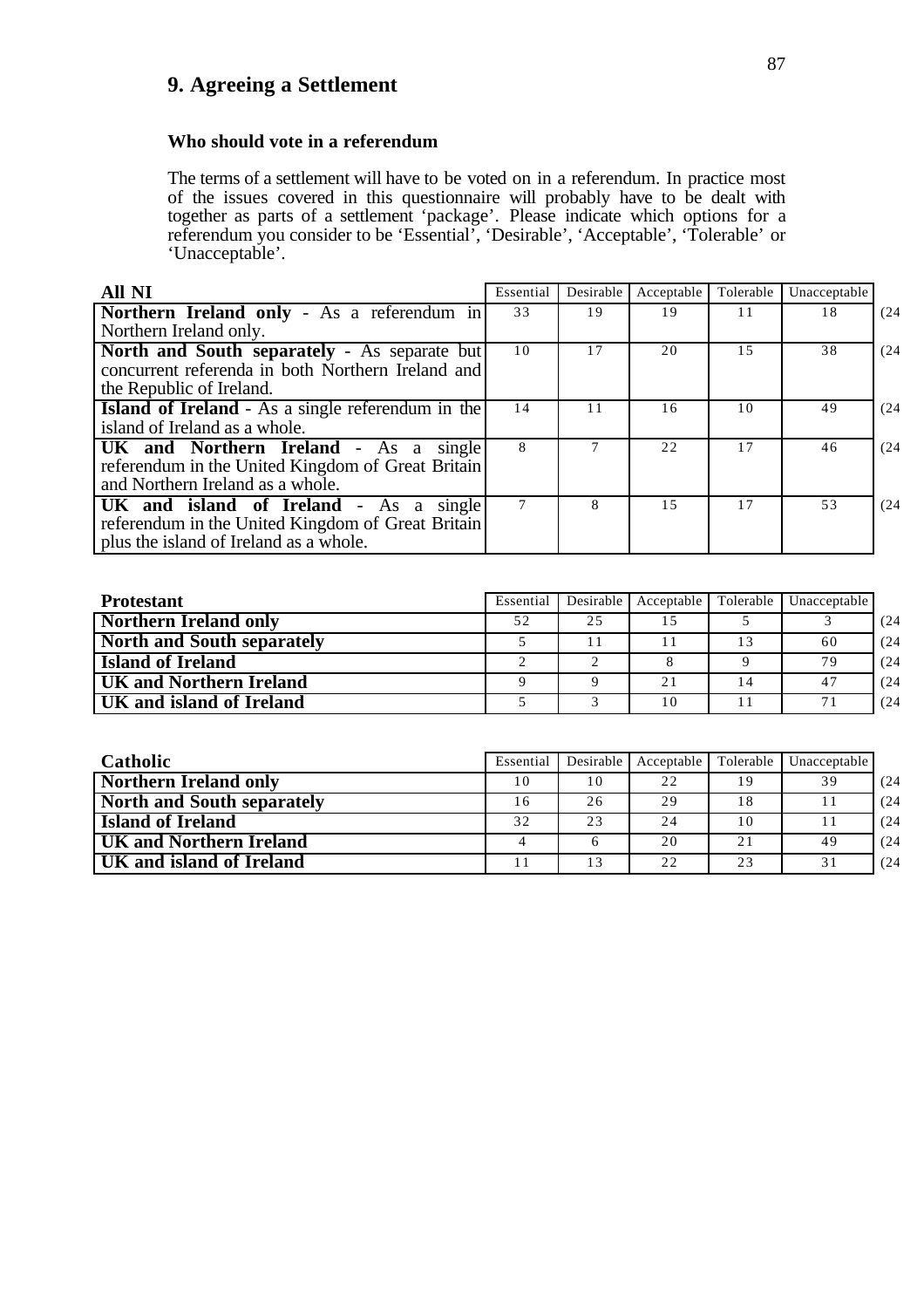| <b>DUP</b>                     | Essential | Desirable | Acceptable | Tolerable | Unacceptable |      |
|--------------------------------|-----------|-----------|------------|-----------|--------------|------|
| Northern Ireland only          | 61        | 2.1       | 13         |           |              | (24) |
| North and South separately     |           |           |            |           | 73           | (24) |
| <b>Island of Ireland</b>       |           |           |            |           | 87           | (24) |
| <b>UK and Northern Ireland</b> | 18        | 12        | 18         |           | 39           | (24) |
| UK and island of Ireland       |           |           |            |           | 76           | (24) |

| UUP                               | Essential |    | Desirable   Acceptable | Tolerable | Unacceptable |      |
|-----------------------------------|-----------|----|------------------------|-----------|--------------|------|
| <b>Northern Ireland only</b>      | 57        | 26 |                        |           |              | (24) |
| <b>North and South separately</b> |           | 12 |                        |           | 59           | (24) |
| <b>Island of Ireland</b>          |           |    |                        |           | 81           | (24) |
| <b>UK and Northern Ireland</b>    |           | 11 | 21                     | 14        | 46           | (24) |
| UK and island of Ireland          |           |    |                        |           | 74           | (24) |

| <b>Alliance</b>                | Essential | Desirable | Acceptable | Tolerable | Unacceptable |      |
|--------------------------------|-----------|-----------|------------|-----------|--------------|------|
| <b>Northern Ireland only</b>   | 30        | 17        | 28         | 12        | 13           | (24) |
| North and South separately     |           | 19        | 33         | 21        | 20           | (24) |
| <b>Island of Ireland</b>       |           |           | 23         | 2.1       | 42           | (24) |
| <b>UK and Northern Ireland</b> |           |           | 26         | 26        | 43           | (24) |
| UK and island of Ireland       |           |           | 26         | 22        | 40           | (24) |

| <b>SDLP</b>                       | Essential | Desirable | Acceptable Tolerable |    | Unacceptable |      |
|-----------------------------------|-----------|-----------|----------------------|----|--------------|------|
| <b>Northern Ireland only</b>      | 10        |           | 22                   | 15 | 42           | (24) |
| <b>North and South separately</b> | 15        | 30        | 28                   | 18 |              | (24) |
| <b>Island of Ireland</b>          | 28        | 22        | 26                   |    | 15           | (24) |
| <b>UK and Northern Ireland</b>    |           |           | 22                   | 22 | 43           | (24) |
| UK and island of Ireland          | 10        | 15        | 24                   | 22 | 29           | (24) |

| Sinn Féin                         | Essential | Desirable | Acceptable | Tolerable | Unacceptable |      |
|-----------------------------------|-----------|-----------|------------|-----------|--------------|------|
| <b>Northern Ireland only</b>      |           |           |            | 19        | 45           | (24) |
| <b>North and South separately</b> | 23        | 22        | 22         | 19        | 14           | (24) |
| <b>Island of Ireland</b>          | 44        | 24        | 20         |           |              | (24) |
| UK and Northern Ireland           |           |           | 14         | 15        | 63           | (24) |
| UK and island of Ireland          |           | 12        | 15         | 20        | 39           | (24) |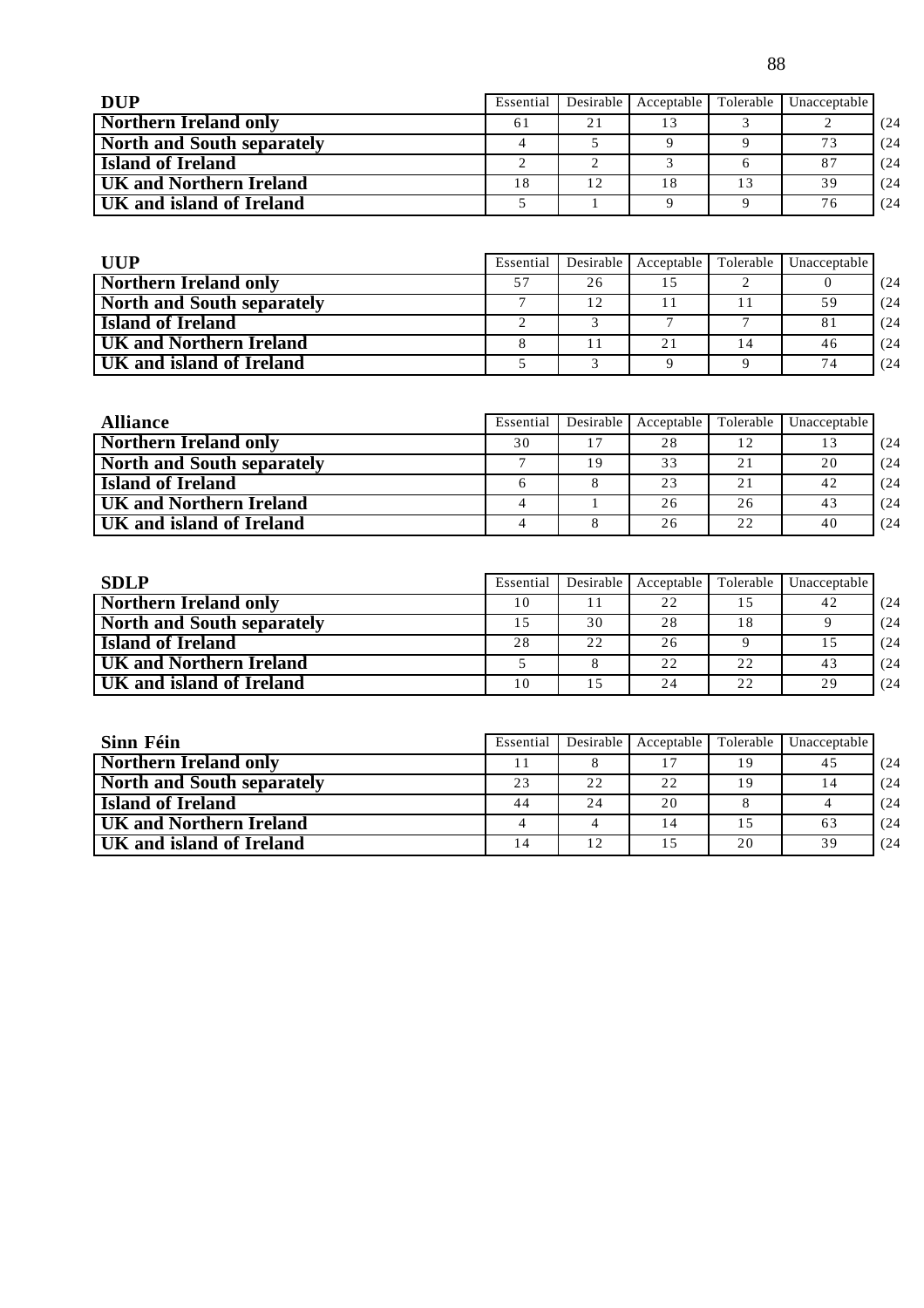### **How votes should be counted in Northern Ireland**

Agreement at the Stormont Talks requires the consent of the political parties who represent a majority from both the Unionist and Nationalist communities in Northern Ireland. How should this principle of 'Sufficient Consent' be applied in a referendum? Please indicate which methods you consider to be 'Essential', 'Desirable', 'Acceptable', 'Tolerable' or 'Unacceptable'.

| <b>All NI</b>                                           | Essential | Desirable | Acceptable | Tolerable | Unacceptable |       |
|---------------------------------------------------------|-----------|-----------|------------|-----------|--------------|-------|
| A Simple majority - A simple majority of the            | 19        | 19        | 27         | 16        | 19           | (247) |
| people of Northern Ireland - more than 50% - could      |           |           |            |           |              |       |
| be considered to represent the consent of both the      |           |           |            |           |              |       |
| Unionist and Nationalist communities.                   |           |           |            |           |              |       |
| A 60% 'weighted' majority - A majority of the           | 3         | 18        | 36         | 23        | 20           | (248) |
| people of Northern Ireland - for example 60% -          |           |           |            |           |              |       |
| could be considered to represent the consent of both    |           |           |            |           |              |       |
| the Unionist and Nationalist communities.               |           |           |            |           |              |       |
| A 70% 'weighted' majority - An overwhelming             | 9         | 16        | 27         | 19        | 29           | (249) |
| majority of the people of Northern Ireland - for        |           |           |            |           |              |       |
| example 70% - could be considered to represent the      |           |           |            |           |              |       |
| consent of both the Unionist and Nationalist            |           |           |            |           |              |       |
| communities.                                            |           |           |            |           |              |       |
| A separate majority from both Unionist and              | $\tau$    | 9         | 2.1        | 2.1       | 42           | (250) |
| Nationalist areas - A separate majority of the          |           |           |            |           |              |       |
| people living in both Unionist and Nationalist          |           |           |            |           |              |       |
| District Council<br>areas<br>Parliamentary<br><b>or</b> |           |           |            |           |              |       |
| constituencies or Counties could be considered to       |           |           |            |           |              |       |
| represent the consent of both communities.              |           |           |            |           |              |       |
| A separate majority from both Unionist and              | 10        | 8         | 17         | 14        | 51           | (251) |
| Nationalist electoral registers - Everyone in           |           |           |            |           |              |       |
| Northern Ireland should register as belonging to        |           |           |            |           |              |       |
| either the Unionist or Nationalist community and        |           |           |            |           |              |       |
| have their votes separately counted in a referendum.    |           |           |            |           |              |       |
| <b>Compulsory voting - Everyone in Northern</b>         | 17        | 13        | 11         | 12        | 47           | (252) |
| Ireland should be obliged to vote in a referendum as    |           |           |            |           |              |       |
| a matter of law and be fined if they do not vote.       |           |           |            |           |              |       |

| <b>Protestant</b>                          | Essential | Desirable | Acceptable | Tolerable | Unacceptable |       |
|--------------------------------------------|-----------|-----------|------------|-----------|--------------|-------|
| A Simple majority                          | 24        | 22        | 25         | 16        | 13           | (247) |
| A 60% 'weighted' majority                  |           | 19        | 34         | 24        | 20           | (248) |
| A 70% 'weighted' majority                  |           | 17        | 28         | 20        | 29           | (249) |
| A separate majority from both Unionist and | 6         | 5.        | 18         | 20        | 51           | (250) |
| <b>Nationalist areas</b>                   |           |           |            |           |              |       |
| A separate majority from both Unionist and | 10        | 6         | 14         | 16        | 54           | (251) |
| Nationalist electoral registers            |           |           |            |           |              |       |
| <b>Compulsory voting</b>                   | 19        | 14        | 12         | 10        | 45           | (252) |

| Catholic                                   | Essential | Desirable | Acceptable | Tolerable | Unacceptable |       |
|--------------------------------------------|-----------|-----------|------------|-----------|--------------|-------|
| A Simple majority                          | 12        | 14        | 29         | 17        | 28           | (247) |
| A 60% 'weighted' majority                  |           | 16        | 36         | 23        | 22           | (248) |
| A 70% 'weighted' majority                  | 15        | 14        | 26         | 17        | 28           | (249) |
| A separate majority from both Unionist and |           | 13        | 28         | 22        | 30           | (250) |
| <b>Nationalist areas</b>                   |           |           |            |           |              |       |
| A separate majority from both Unionist and |           | 9         | 21         | 1.5       | 46           | (251) |
| Nationalist electoral registers            |           |           |            |           |              |       |
| <b>Compulsory</b> voting                   | 13        | 13        |            | 14        |              | (252) |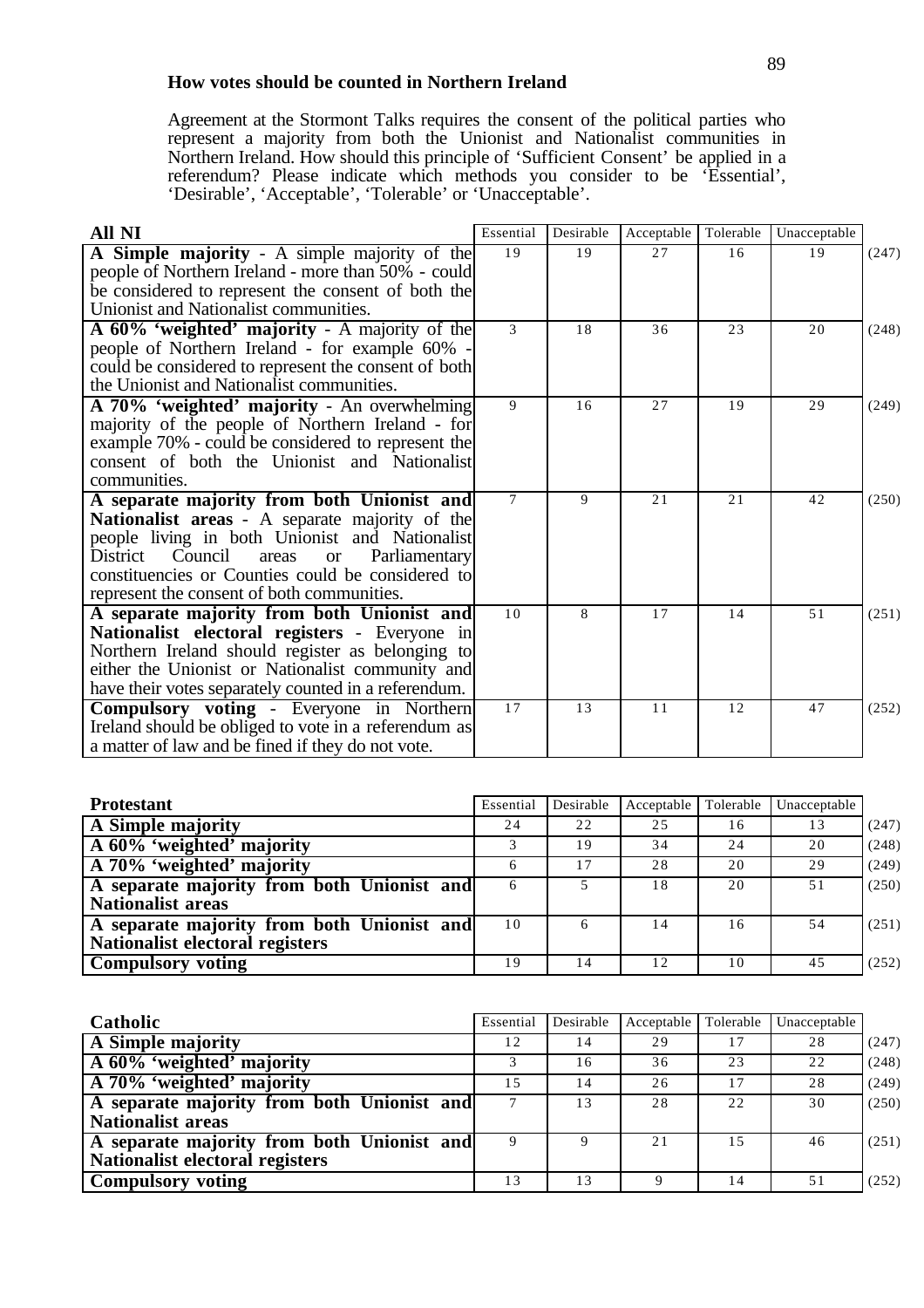90

| <b>DUP</b>                                 | Essential | Desirable | Acceptable | Tolerable | Unacceptable |       |
|--------------------------------------------|-----------|-----------|------------|-----------|--------------|-------|
| A Simple majority                          | 40        | 19        |            | 15        |              | (247) |
| A 60% 'weighted' majority                  |           |           | 33         | 29        | 18           | (248) |
| A 70% 'weighted' majority                  |           | 16        | 18         | 23        | 35           | (249) |
| A separate majority from both Unionist and | 19        |           |            | 12        | 54           | (250) |
| <b>Nationalist areas</b>                   |           |           |            |           |              |       |
| A separate majority from both Unionist and | 29        | 6         | 9          | 10        | 46           | (251) |
| Nationalist electoral registers            |           |           |            |           |              |       |
| <b>Compulsory voting</b>                   | 32        | 9         | 14         | 6         | 39           | (252) |

| <b>UUP</b>                                 | Essential | Desirable | Acceptable | Tolerable | Unacceptable |       |
|--------------------------------------------|-----------|-----------|------------|-----------|--------------|-------|
| A Simple majority                          | 27        | 2.5       | 23         | 13        | 12           | (247) |
| A 60% 'weighted' majority                  |           | 17        | 39         | 23        | 19           | (248) |
| A 70% 'weighted' majority                  |           | 13        | 36         | 19        | 25           | (249) |
| A separate majority from both Unionist and | 6         | 5.        | 21         | 17        | 51           | (250) |
| <b>Nationalist areas</b>                   |           |           |            |           |              |       |
| A separate majority from both Unionist and | 8         |           |            | 1.5       | 53           | (251) |
| Nationalist electoral registers            |           |           |            |           |              |       |
| <b>Compulsory voting</b>                   | 16        | 13        | 15         | Q         | 47           | (252) |

| <b>Alliance</b>                            | Essential | Desirable                     | Acceptable | Tolerable | Unacceptable |       |
|--------------------------------------------|-----------|-------------------------------|------------|-----------|--------------|-------|
| A Simple majority                          | 12        | 22                            | 22         | 23        | 21           | (247) |
| A 60% 'weighted' majority                  |           | 17                            | 37         | 21        | 18           | (248) |
| A 70% 'weighted' majority                  | Q         | 16                            | 21         | 31        | 23           | (249) |
| A separate majority from both Unionist and | 3         | 6                             | 18         | 2.7       | 46           | (250) |
| <b>Nationalist areas</b>                   |           |                               |            |           |              |       |
| A separate majority from both Unionist and | 10        | $\mathfrak{D}_{\mathfrak{p}}$ |            | 20        | 64           | (251) |
| Nationalist electoral registers            |           |                               |            |           |              |       |
| <b>Compulsory voting</b>                   |           | 15                            |            | 17        | 49           | (252) |

| <b>SDLP</b>                                | Essential | Desirable | Acceptable | Tolerable | Unacceptable |       |
|--------------------------------------------|-----------|-----------|------------|-----------|--------------|-------|
| A Simple majority                          |           | 16        | 29         | 16        | 30           | (247) |
| A 60% 'weighted' majority                  |           | 12.       | 37         | 26        | 21           | (248) |
| A 70% 'weighted' majority                  | 12        | 13        | 27         | 16        | 32           | (249) |
| A separate majority from both Unionist and |           | 15        | 29         | 16        | 35           | (250) |
| Nationalist areas                          |           |           |            |           |              |       |
| A separate majority from both Unionist and | 7         | 10        | 2.1        | 11        | 51           | (251) |
| Nationalist electoral registers            |           |           |            |           |              |       |
| <b>Compulsory voting</b>                   | 14        | 17        | 10         | 11        | 48           | (252) |

| Sinn Féin                                  | Essential | Desirable | Acceptable | Tolerable | Unacceptable |       |
|--------------------------------------------|-----------|-----------|------------|-----------|--------------|-------|
| A Simple majority                          | 18        | 13        | 30         | 14        | 25           | (247) |
| A 60% 'weighted' majority                  |           | 24        | 29         | 21        | 23           | (248) |
| A 70% 'weighted' majority                  | 17        | 18        | 25         | 13        | 27           | (249) |
| A separate majority from both Unionist and |           | 14        | 26         | 29        | 22           | (250) |
| <b>Nationalist areas</b>                   |           |           |            |           |              |       |
| A separate majority from both Unionist and | 10        | 11        | 2.2.       | 17        | 40           | (251) |
| <b>Nationalist electoral registers</b>     |           |           |            |           |              |       |
| <b>Compulsory voting</b>                   | 15        | 6         | 10         | 19        | 50           | (252) |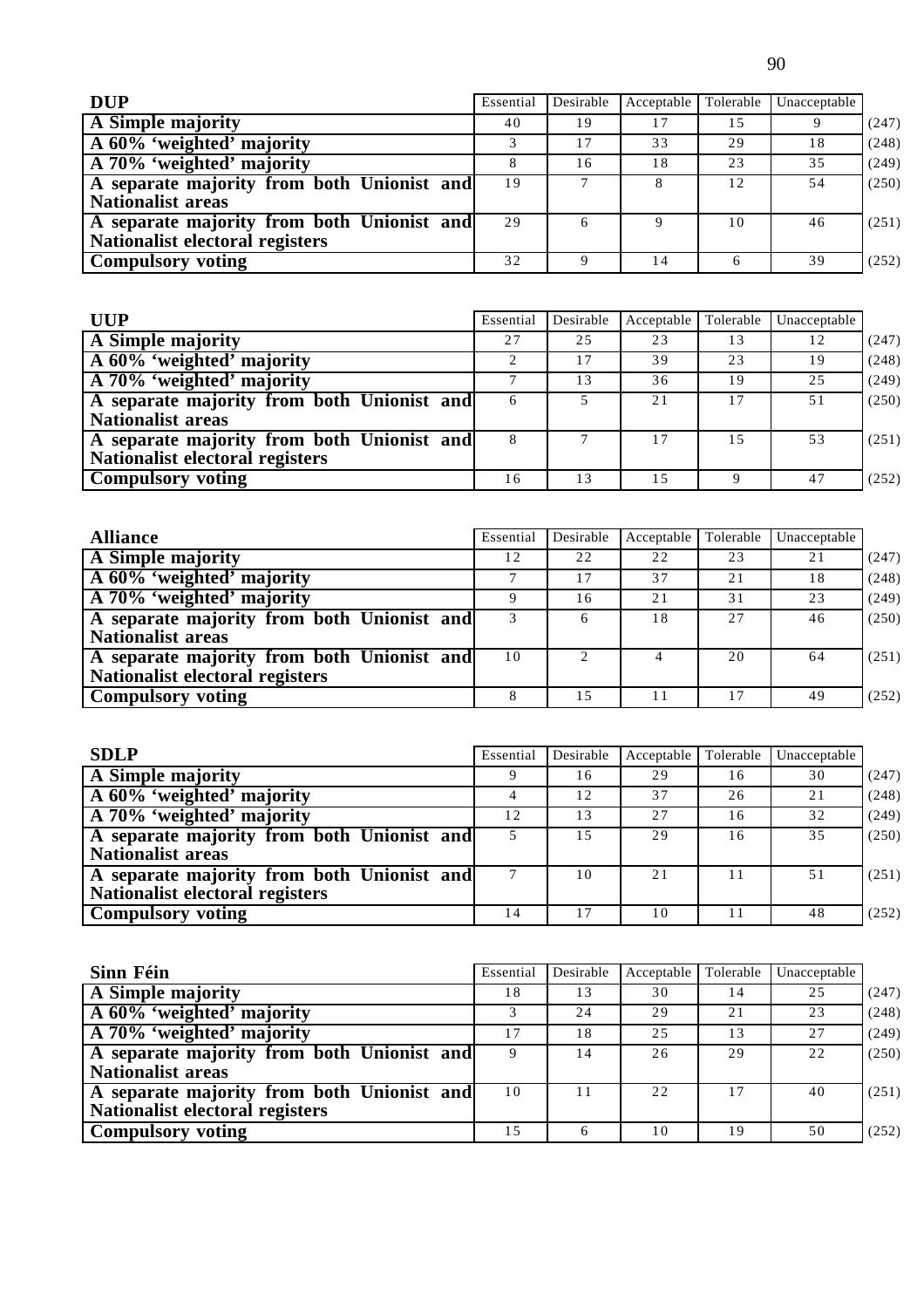## **Registration**

If a method of voter registration were to be used would you be willing to register as either a Unionist or Nationalist?

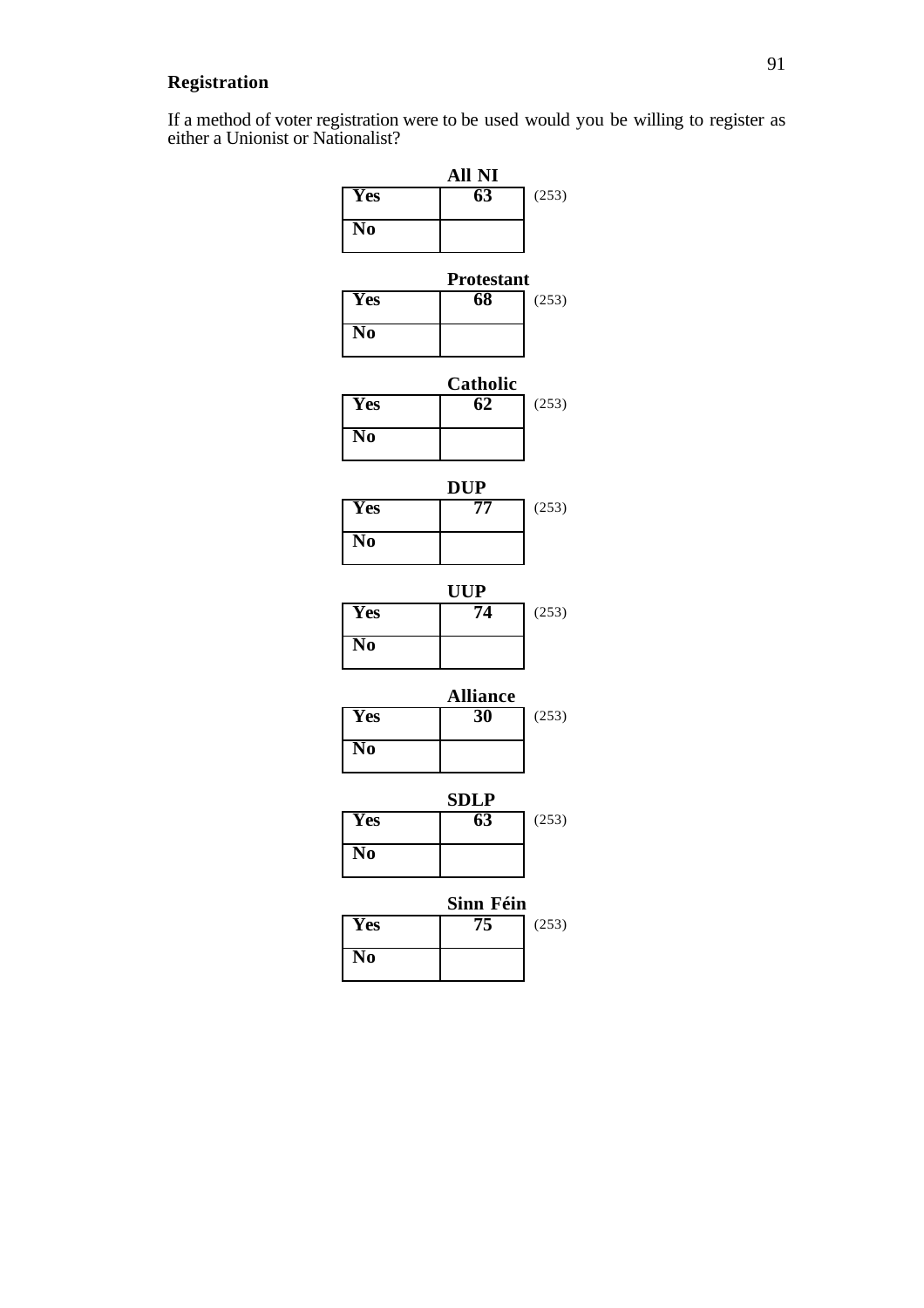# **10. The Implementation of a Settlement**

#### **The introduction of political reforms**

A comprehensive settlement will have to deal with many changes to political life. This could be done all at once, or gradually over a period of time, perhaps subject to periodic review. How do you think a settlement should be implemented? Please indicate which options you consider to be 'Essential', 'Desirable', 'Acceptable', 'Tolerable' or 'Unacceptable'.

| <b>All NI</b>                                      | Essential | Desirable | Acceptable | Tolerable | Unacceptable |       |
|----------------------------------------------------|-----------|-----------|------------|-----------|--------------|-------|
| <b>Final</b> - The settlement should be final with | 12        | 16        | 19         | 15        | 38           | (254) |
| no more changes allowed.                           |           |           |            |           |              |       |
| <b>Transitional</b> - The settlement should be     |           |           | 37         | 22        | 17           | (255) |
| final but changes could be introduced over         |           |           |            |           |              |       |
| an agreed transitional period                      |           |           |            |           |              |       |
| <b>Interim</b> - Allow for an interim agreement    |           |           | 38         | 22        | 14           | (256) |
| that can be reviewed after a set period of         |           |           |            |           |              |       |
| time.                                              |           |           |            |           |              |       |
| Subject to review - Introduce reforms              | 11        | 19        | 29         | 24        | 17           | (257) |
| slowly subject to periodic assessment and          |           |           |            |           |              |       |
| review.                                            |           |           |            |           |              |       |

| <b>Protestant</b>        | Essential |                 | Desirable Acceptable | Tolerable | Unacceptable |       |
|--------------------------|-----------|-----------------|----------------------|-----------|--------------|-------|
| Final                    | 17        | 20              | 21                   | 14        | 28           | (254) |
| Transitional             |           | l 4             | 37                   | 25        | 21           | (255) |
| <b>Interim</b>           |           | $\overline{10}$ | 35                   | 27        | 23           | (256) |
| <b>Subject to review</b> |           |                 | 27                   | 26        | 24           | (257) |

| Catholic                 | Essential | Desirable | Acceptable | Tolerable | Unacceptable |       |
|--------------------------|-----------|-----------|------------|-----------|--------------|-------|
| Final                    |           |           |            |           | $4^{\circ}$  | (254) |
| <b>Transitional</b>      |           | 21        | 34         | 19        |              | (255) |
| Interim                  | 14        | 25        | 40         | 17        |              | (256) |
| <b>Subject to review</b> |           | 24        | 29         | 22        | 10           | (257) |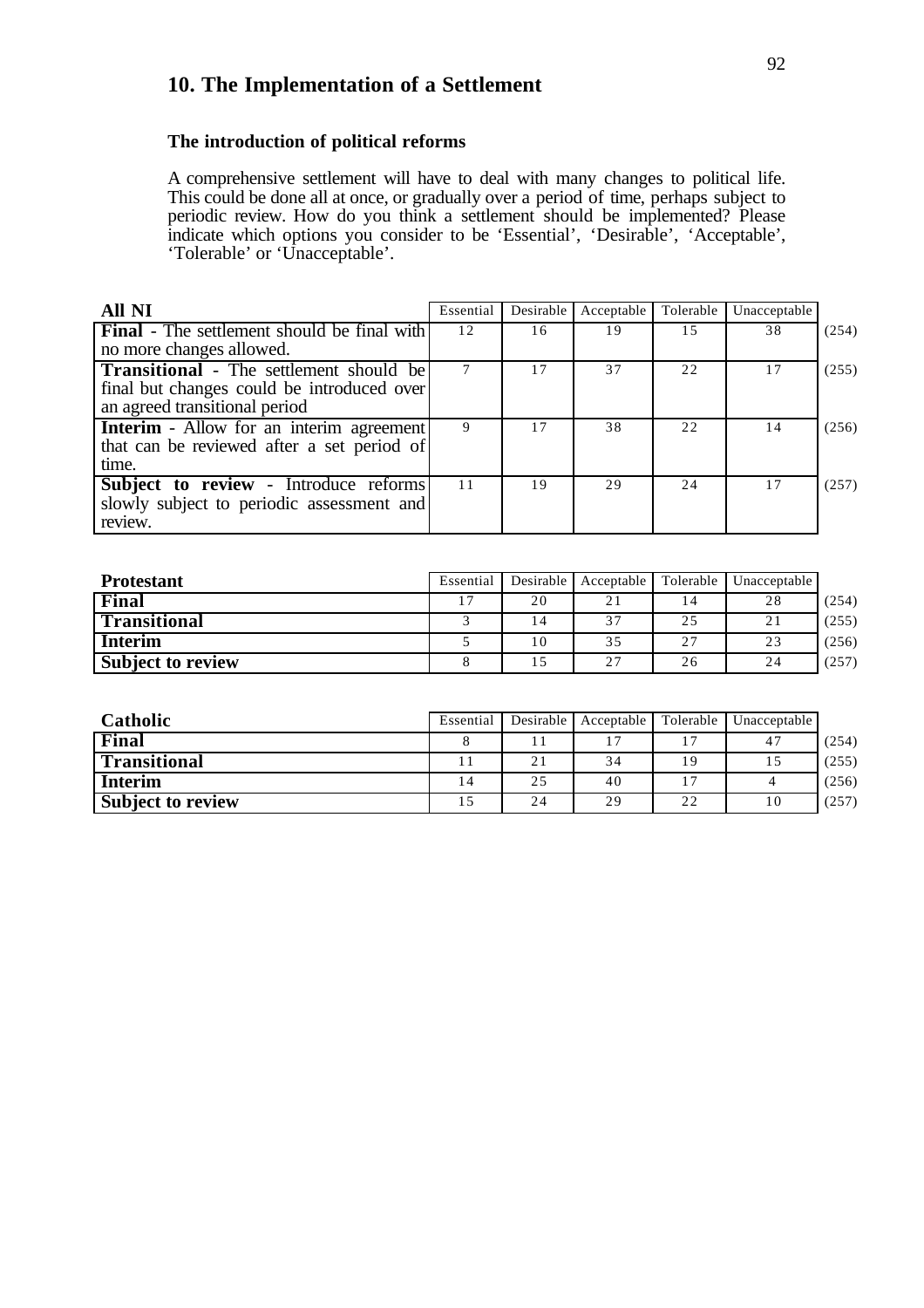| <b>DUP</b>               | Essential | Desirable | Acceptable | Tolerable | Unacceptable |       |
|--------------------------|-----------|-----------|------------|-----------|--------------|-------|
| Final                    | 29        | ا 4       | 24         |           | 25           | (254) |
| <b>Transitional</b>      |           |           | 37         | 20        | 28           | (255) |
| <b>Interim</b>           |           |           | 31         | 26        | 31           | (256) |
| <b>Subject to review</b> |           |           | 29         | 19        | 36           | (257) |

| <b>UUP</b>               | Essential | Desirable | Acceptable | Tolerable | Unacceptable |       |
|--------------------------|-----------|-----------|------------|-----------|--------------|-------|
| Final                    | 12        | 29        | 22         |           | 24           | (254) |
| <b>Transitional</b>      |           | 18        | 36         | 25        | 18           | (255) |
| <b>Interim</b>           |           |           | 38         | 24        | 23           | (256) |
| <b>Subject to review</b> |           | ۱9        | 27         | 25        | 22           | (257) |

| <b>Alliance</b>          | Essential | Desirable | Acceptable | Tolerable | Unacceptable |       |
|--------------------------|-----------|-----------|------------|-----------|--------------|-------|
| Final                    |           |           | 14         | 22        | 54           | (254) |
| <b>Transitional</b>      |           | 21        | 36         | 25        | 14           | (255) |
| <b>Interim</b>           |           | 19        | 44         | 21        |              | (256) |
| <b>Subject to review</b> |           | 23        | 30         | 28        |              | (257) |

| <b>SDLP</b>              | Essential | Desirable | Acceptable | Tolerable | Unacceptable |       |
|--------------------------|-----------|-----------|------------|-----------|--------------|-------|
| Final                    | 10        | 12        | 19         |           | 45           | (254) |
| <b>Transitional</b>      |           | 25        | 36         | 16        | 15           | (255) |
| <b>Interim</b>           |           | 32        | 43         |           |              | (256) |
| <b>Subject to review</b> | 17        | 29        | 30         | 21        |              | (257) |

| Sinn Féin                | Essential | Desirable | Acceptable     | Tolerable | Unacceptable |       |
|--------------------------|-----------|-----------|----------------|-----------|--------------|-------|
| Final                    |           | 13        |                | 17        | 48           | (254) |
| <b>Transitional</b>      | 13        | 19        | 33             | 19        | 16           | (255) |
| <b>Interim</b>           | 19        | 19        | 37             | 19        |              | (256) |
| <b>Subject to review</b> | 13        |           | 3 <sub>1</sub> | 22        |              | (257) |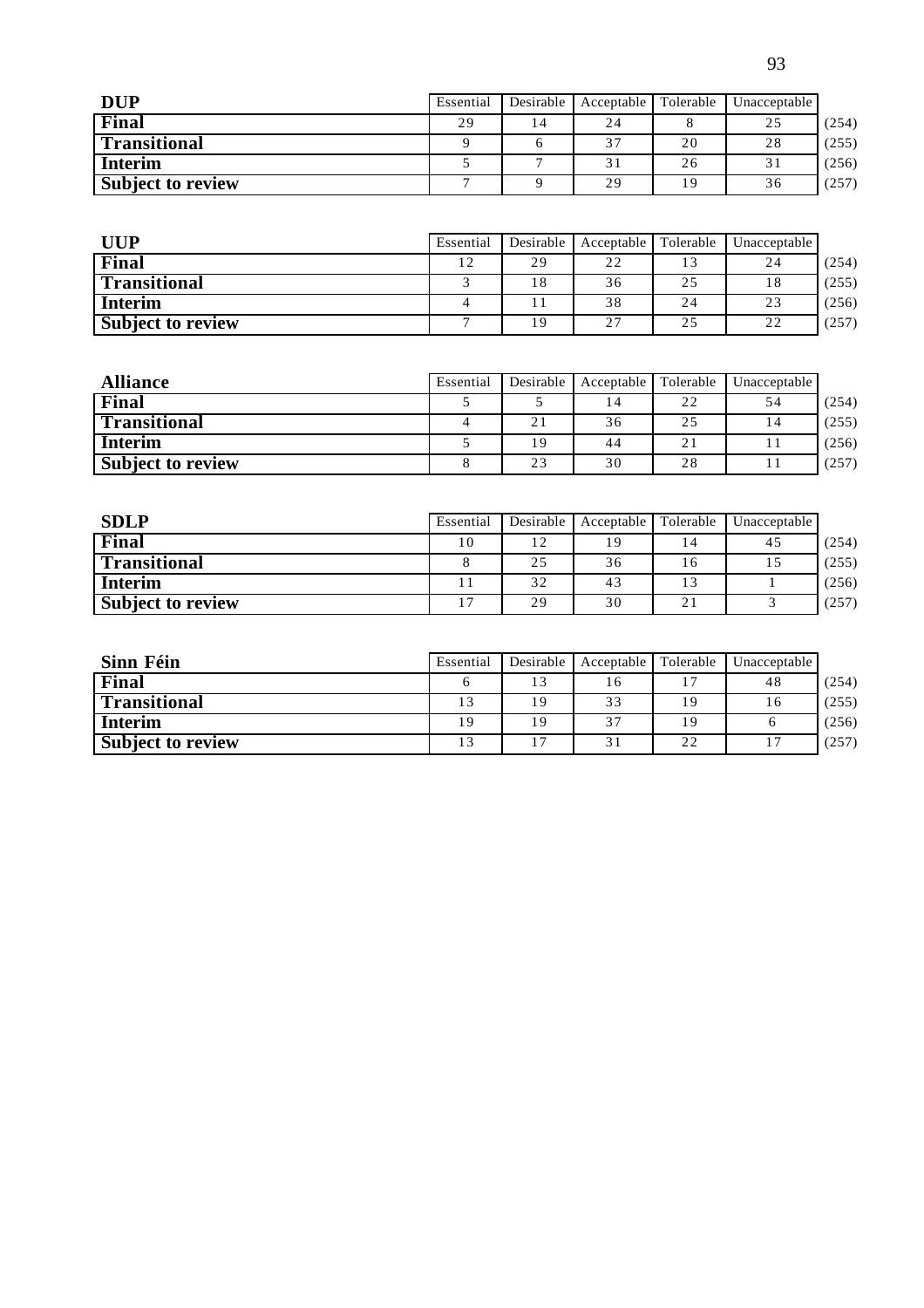#### **Mechanisms for reviewing a settlement**

Even if an overall settlement can be agreed and does receive consent intractable disputes may arise or parts of the settlement may need to be radically reformed at some time in the future. Please indicate which of the following options you consider to be 'Essential', 'Desirable', 'Acceptable', 'Tolerable' or 'Unacceptable'.

| All NI                                                                                                                                                                                   | Essential | Desirable | Acceptable Tolerable |    | Unacceptable |       |
|------------------------------------------------------------------------------------------------------------------------------------------------------------------------------------------|-----------|-----------|----------------------|----|--------------|-------|
| International court - An international<br>court should be established as part of a<br>settlement with the responsibility of ruling<br>on disputes.                                       | 19        | 19        | 31                   | 13 | 18           | (258) |
| <b>Referendum</b> - A mechanism should be put<br>in place as part of a settlement that will allow<br>voters to change the terms of the settlement<br>after a minimum period of 10 years. | 10        | 17        | 30                   | 23 | 20           | (259) |

| <b>Protestant</b>   | Essential | Desirable | Acceptable | l Tolerable  | Unacceptable |       |
|---------------------|-----------|-----------|------------|--------------|--------------|-------|
| International court |           |           |            |              | 28           | (258) |
| Referendum          |           |           | 29         | $\sim$<br>23 |              | (259) |

| <b>Catholic</b>            | Essential | Desirable | Acceptable      | Tolerable    | Unacceptable |       |
|----------------------------|-----------|-----------|-----------------|--------------|--------------|-------|
| <b>International court</b> | $\sim$    | 24        | $\cap$ C<br>2 C |              |              | (258) |
| Referendum                 |           |           |                 | $\cap$<br>∠∠ |              | (259) |

| <b>DUP</b>          | Essential | Desirable | Acceptable                    | Tolerable | Unacceptable. |       |
|---------------------|-----------|-----------|-------------------------------|-----------|---------------|-------|
| International court |           |           | $\cap$ $\Omega$<br>$\angle 0$ |           | 40            | (258) |
| <b>Referendum</b>   |           |           |                               | 1 Q       | 39            | (259) |

| <b>JUP</b>                 | Essential | Desirable | Acceptable      | <b>Tolerable</b>    | Unacceptable |       |
|----------------------------|-----------|-----------|-----------------|---------------------|--------------|-------|
| <b>International court</b> |           |           | $\sim$ $\sim$   |                     | -            | 258)  |
| Referendum                 |           |           | 2 G<br><u>.</u> | $\sim$ $\sim$<br>25 |              | (259) |

| <b>Alliance</b>            | Essential | Desirable          | Acceptable | Tolerable | Unacceptable |       |
|----------------------------|-----------|--------------------|------------|-----------|--------------|-------|
| <b>International court</b> |           |                    |            |           | ∠∠           | (258) |
| Referendum                 |           | $\sim$ $\sim$<br>∼ | 4.         |           |              | (259) |

| <b>SDLP</b>         | Essential    | Desirable          | Acceptable | Tolerable | Unacceptable |       |
|---------------------|--------------|--------------------|------------|-----------|--------------|-------|
| International court | $\sim$       | $\sim$ $\sim$<br>~ |            |           |              | (258) |
| Referendum          | $\sim$<br>∠∠ |                    |            |           |              | (259) |

| Sinn Féin                  | Essential | Desirable | Acceptable Tolerable | Unacceptable |       |
|----------------------------|-----------|-----------|----------------------|--------------|-------|
| <b>International court</b> | 44        |           | -                    |              | (258) |
| Referendum                 |           |           | -                    |              | (259) |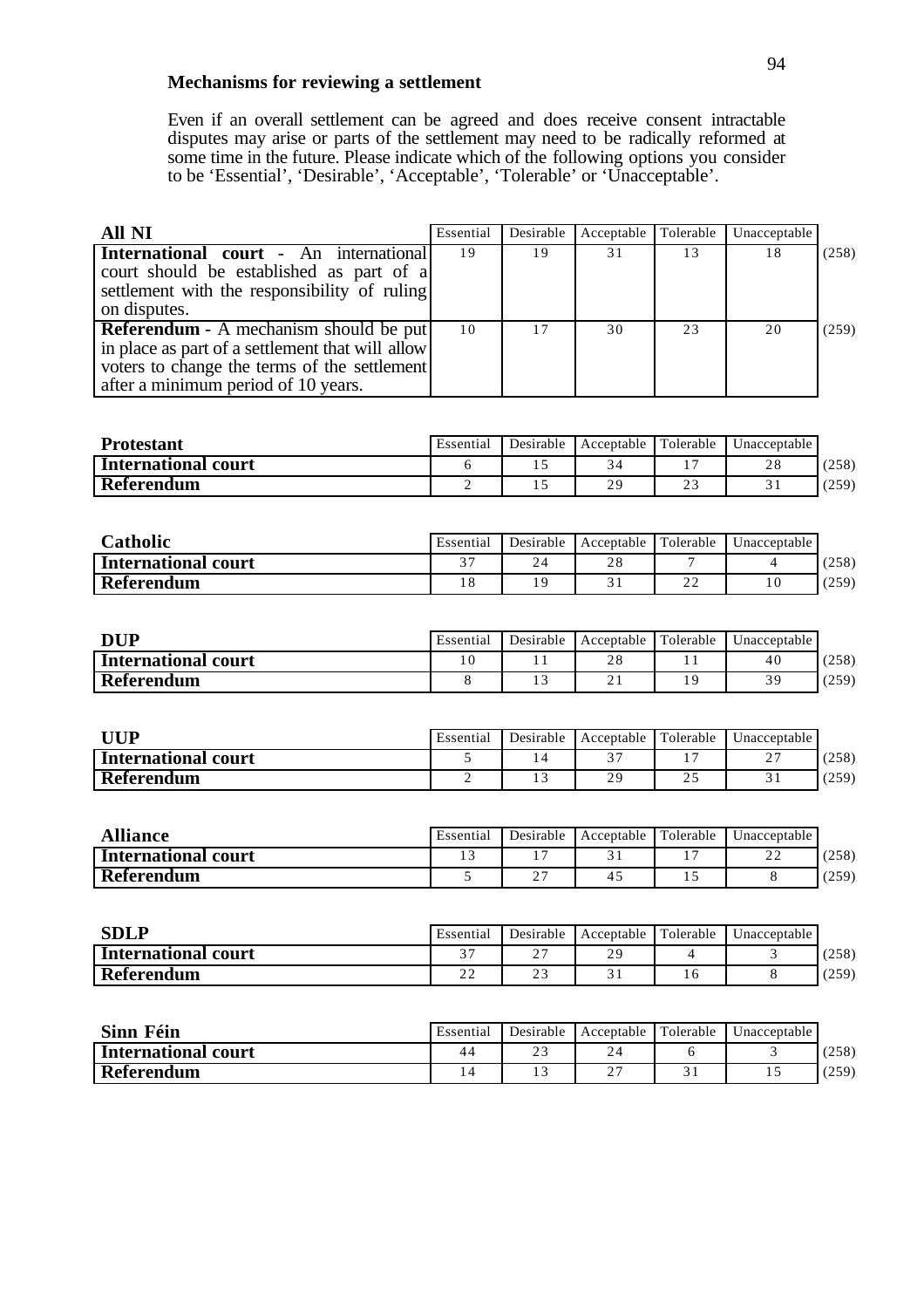## **11. In Search of a Settlement**

#### **The views of the 'other' community**

How important do you think it is for people in Northern Ireland to recognise the views and aspirations of the other community as part of a settlement? Do you think it is 'Essential', 'Desirable', 'Acceptable', 'Tolerable' or 'Unacceptable'?

| All NI                                                                                                                  | Essential | Desirable |    |    | Acceptable   Tolerable   Unacceptable |       |
|-------------------------------------------------------------------------------------------------------------------------|-----------|-----------|----|----|---------------------------------------|-------|
| <b>The 'other' community</b> - The views and<br>aspirations of the 'other' community<br>should be part of a settlement. | 42        | 19        | 20 | 13 |                                       | (260) |
|                                                                                                                         |           |           |    |    |                                       |       |

| Protestant                  | Essential | ⊅esirable | Acceptable | $\sim$<br>- 11<br>Tolerable | Jnacceptable |       |
|-----------------------------|-----------|-----------|------------|-----------------------------|--------------|-------|
| The<br>community<br>other ' | $\sim$ 0  |           | ∠∪         | 20                          | 1 C          | (260) |

| <b>Latholic</b>            | Essentia. | Desirable | Acceptable | . .<br>$\sim$ $\sim$<br>l'olerable | Jnacceptable |       |
|----------------------------|-----------|-----------|------------|------------------------------------|--------------|-------|
| The<br>community<br>'other | U J       | n r<br>∠∪ |            |                                    | -            | (260) |

| <b>DUP</b>                         | Essential | Desirable | Acceptable         | Folerable | ∪nacceptable ∣ |       |
|------------------------------------|-----------|-----------|--------------------|-----------|----------------|-------|
| The<br>community<br>other <b>s</b> | * ∼       | 0         | $\sim$ $\sim$<br>- | ∠∪        | $\sim$ 1       | (260) |

| <b>TITID</b>               | Essential | Jesirable | Acceptable             | $\mathbf{r}$<br>olerable | Jnacceptable |       |
|----------------------------|-----------|-----------|------------------------|--------------------------|--------------|-------|
| The<br>'other<br>community | ∼         | 2 V       | $\cap$ C<br>$\angle 0$ |                          |              | (260) |

| <br>liance                  | Essential | Desirable | Acceptable | m<br>Folerable | Jnacceptable |       |
|-----------------------------|-----------|-----------|------------|----------------|--------------|-------|
| The<br>community<br>'other' |           |           |            |                |              | (260) |

| <b>ART</b><br>ddli                     | Essential | Desirable | Acceptable | $\sim$ $\sim$<br>olerable | Jnacceptable |       |
|----------------------------------------|-----------|-----------|------------|---------------------------|--------------|-------|
| The<br>other <sup>.</sup><br>community | oο        |           |            | -                         |              | (260) |

| <b>Sinn</b><br>Fèin      | Essential | Desirable | Acceptable | Folerable | Unacceptable |       |
|--------------------------|-----------|-----------|------------|-----------|--------------|-------|
| The 'other'<br>community | - -       | <u>_</u>  |            |           |              | (260) |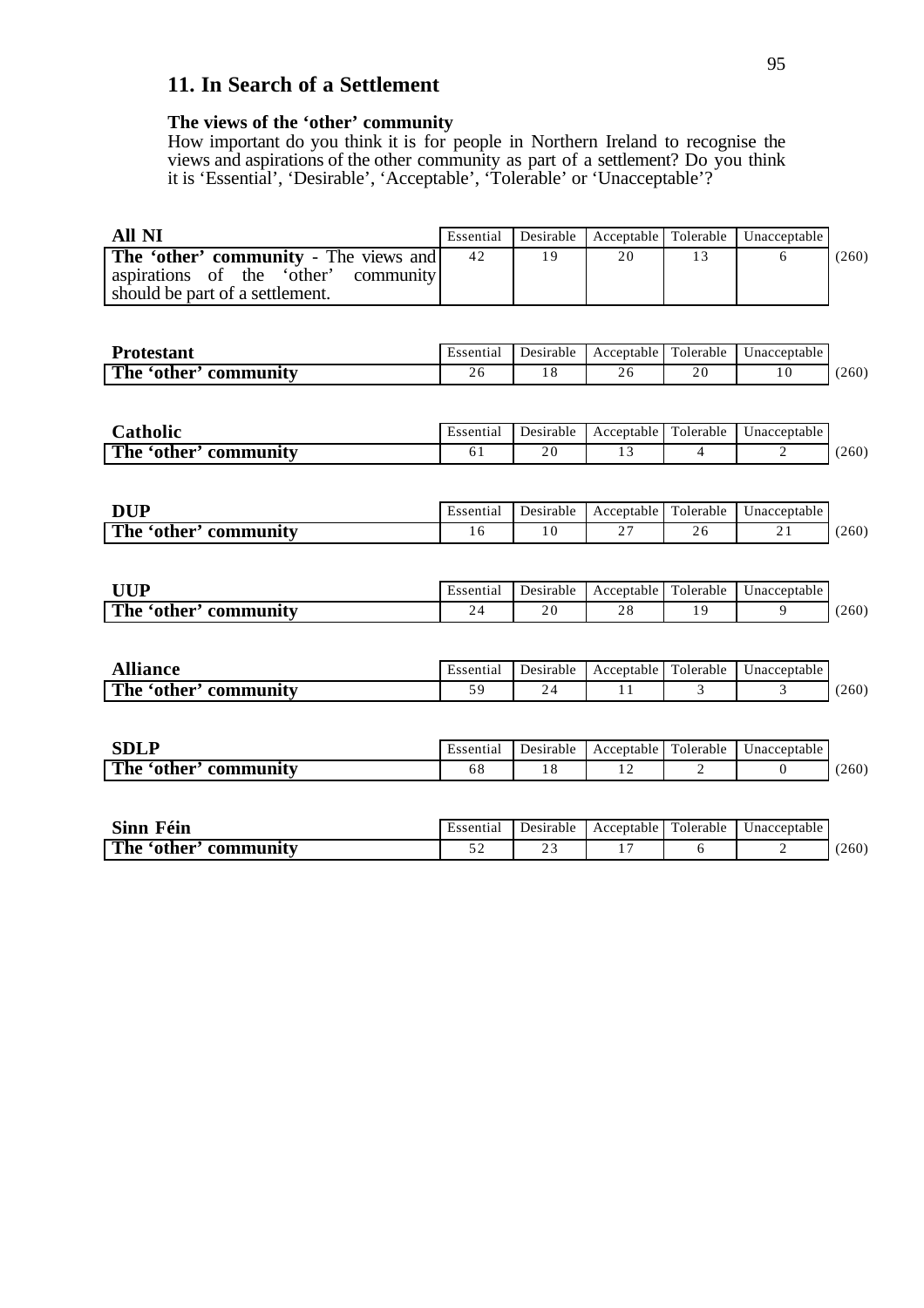### **A settlement 'package'**

A comprehensive Northern Ireland settlement will probably have to deal with all of the issues covered in this questionnaire. Such a 'package' will be placed before the people of Northern Ireland in a referendum. Please indicate which of the following settlement 'packages' you consider to be 'Essential', 'Desirable', 'Acceptable', 'Tolerable' or 'Unacceptable'.

| $\overline{3}$<br>Separate Northern Irish State - The complete<br>17<br>57<br>8<br>15<br>(261)<br>separation of Northern Ireland from both the United<br>Kingdom and the Republic of Ireland and the<br>establishment of a separate state within the<br>European Union.<br>Full incorporation into the British State -<br>13<br>39<br>14<br>18<br>16<br>(262)<br>Direct rule from Westminster and local government<br>similar to the rest of the United Kingdom with no<br>Northern Ireland Assembly or separate laws for<br>Northern Ireland and <b>no</b> Anglo-Irish Agreement.<br>Continued direct rule (No change) - The<br>$\overline{2}$<br>8<br>25<br>44<br>21<br>(263)<br>continuation of direct rule from London in<br>consultation with the Irish government under the<br>terms of the Anglo-Irish Agreement.<br>$\overline{3}$<br>Power sharing and the Anglo-Irish Agreement<br>8<br>23<br>24<br>42<br>(264)<br>- Government by a Northern Ireland Assembly and<br>power sharing Executive under the authority of the<br>British government but in consultation with the Irish<br>government under the terms of the Anglo-Irish<br>Agreement.<br>Power sharing with North-South institutions<br>$\overline{3}$<br>11<br>23<br>23<br>40<br>(265)<br>but no joint authority - Government by a | All NI                                              | Essential | Desirable | Acceptable | Tolerable | Unacceptable |  |
|----------------------------------------------------------------------------------------------------------------------------------------------------------------------------------------------------------------------------------------------------------------------------------------------------------------------------------------------------------------------------------------------------------------------------------------------------------------------------------------------------------------------------------------------------------------------------------------------------------------------------------------------------------------------------------------------------------------------------------------------------------------------------------------------------------------------------------------------------------------------------------------------------------------------------------------------------------------------------------------------------------------------------------------------------------------------------------------------------------------------------------------------------------------------------------------------------------------------------------------------------------------------------------------------------------|-----------------------------------------------------|-----------|-----------|------------|-----------|--------------|--|
|                                                                                                                                                                                                                                                                                                                                                                                                                                                                                                                                                                                                                                                                                                                                                                                                                                                                                                                                                                                                                                                                                                                                                                                                                                                                                                          |                                                     |           |           |            |           |              |  |
|                                                                                                                                                                                                                                                                                                                                                                                                                                                                                                                                                                                                                                                                                                                                                                                                                                                                                                                                                                                                                                                                                                                                                                                                                                                                                                          |                                                     |           |           |            |           |              |  |
|                                                                                                                                                                                                                                                                                                                                                                                                                                                                                                                                                                                                                                                                                                                                                                                                                                                                                                                                                                                                                                                                                                                                                                                                                                                                                                          |                                                     |           |           |            |           |              |  |
|                                                                                                                                                                                                                                                                                                                                                                                                                                                                                                                                                                                                                                                                                                                                                                                                                                                                                                                                                                                                                                                                                                                                                                                                                                                                                                          |                                                     |           |           |            |           |              |  |
|                                                                                                                                                                                                                                                                                                                                                                                                                                                                                                                                                                                                                                                                                                                                                                                                                                                                                                                                                                                                                                                                                                                                                                                                                                                                                                          |                                                     |           |           |            |           |              |  |
|                                                                                                                                                                                                                                                                                                                                                                                                                                                                                                                                                                                                                                                                                                                                                                                                                                                                                                                                                                                                                                                                                                                                                                                                                                                                                                          |                                                     |           |           |            |           |              |  |
|                                                                                                                                                                                                                                                                                                                                                                                                                                                                                                                                                                                                                                                                                                                                                                                                                                                                                                                                                                                                                                                                                                                                                                                                                                                                                                          |                                                     |           |           |            |           |              |  |
|                                                                                                                                                                                                                                                                                                                                                                                                                                                                                                                                                                                                                                                                                                                                                                                                                                                                                                                                                                                                                                                                                                                                                                                                                                                                                                          |                                                     |           |           |            |           |              |  |
|                                                                                                                                                                                                                                                                                                                                                                                                                                                                                                                                                                                                                                                                                                                                                                                                                                                                                                                                                                                                                                                                                                                                                                                                                                                                                                          |                                                     |           |           |            |           |              |  |
|                                                                                                                                                                                                                                                                                                                                                                                                                                                                                                                                                                                                                                                                                                                                                                                                                                                                                                                                                                                                                                                                                                                                                                                                                                                                                                          |                                                     |           |           |            |           |              |  |
|                                                                                                                                                                                                                                                                                                                                                                                                                                                                                                                                                                                                                                                                                                                                                                                                                                                                                                                                                                                                                                                                                                                                                                                                                                                                                                          |                                                     |           |           |            |           |              |  |
|                                                                                                                                                                                                                                                                                                                                                                                                                                                                                                                                                                                                                                                                                                                                                                                                                                                                                                                                                                                                                                                                                                                                                                                                                                                                                                          |                                                     |           |           |            |           |              |  |
|                                                                                                                                                                                                                                                                                                                                                                                                                                                                                                                                                                                                                                                                                                                                                                                                                                                                                                                                                                                                                                                                                                                                                                                                                                                                                                          |                                                     |           |           |            |           |              |  |
|                                                                                                                                                                                                                                                                                                                                                                                                                                                                                                                                                                                                                                                                                                                                                                                                                                                                                                                                                                                                                                                                                                                                                                                                                                                                                                          |                                                     |           |           |            |           |              |  |
|                                                                                                                                                                                                                                                                                                                                                                                                                                                                                                                                                                                                                                                                                                                                                                                                                                                                                                                                                                                                                                                                                                                                                                                                                                                                                                          |                                                     |           |           |            |           |              |  |
|                                                                                                                                                                                                                                                                                                                                                                                                                                                                                                                                                                                                                                                                                                                                                                                                                                                                                                                                                                                                                                                                                                                                                                                                                                                                                                          |                                                     |           |           |            |           |              |  |
|                                                                                                                                                                                                                                                                                                                                                                                                                                                                                                                                                                                                                                                                                                                                                                                                                                                                                                                                                                                                                                                                                                                                                                                                                                                                                                          |                                                     |           |           |            |           |              |  |
|                                                                                                                                                                                                                                                                                                                                                                                                                                                                                                                                                                                                                                                                                                                                                                                                                                                                                                                                                                                                                                                                                                                                                                                                                                                                                                          |                                                     |           |           |            |           |              |  |
|                                                                                                                                                                                                                                                                                                                                                                                                                                                                                                                                                                                                                                                                                                                                                                                                                                                                                                                                                                                                                                                                                                                                                                                                                                                                                                          |                                                     |           |           |            |           |              |  |
|                                                                                                                                                                                                                                                                                                                                                                                                                                                                                                                                                                                                                                                                                                                                                                                                                                                                                                                                                                                                                                                                                                                                                                                                                                                                                                          |                                                     |           |           |            |           |              |  |
|                                                                                                                                                                                                                                                                                                                                                                                                                                                                                                                                                                                                                                                                                                                                                                                                                                                                                                                                                                                                                                                                                                                                                                                                                                                                                                          |                                                     |           |           |            |           |              |  |
| Ireland<br>Assembly, power<br>Northern<br>sharing                                                                                                                                                                                                                                                                                                                                                                                                                                                                                                                                                                                                                                                                                                                                                                                                                                                                                                                                                                                                                                                                                                                                                                                                                                                        |                                                     |           |           |            |           |              |  |
| Executive and a number of joint institutions<br>established with the Republic of Ireland to deal with                                                                                                                                                                                                                                                                                                                                                                                                                                                                                                                                                                                                                                                                                                                                                                                                                                                                                                                                                                                                                                                                                                                                                                                                    |                                                     |           |           |            |           |              |  |
| matters of mutual interest. (But these arrangements                                                                                                                                                                                                                                                                                                                                                                                                                                                                                                                                                                                                                                                                                                                                                                                                                                                                                                                                                                                                                                                                                                                                                                                                                                                      |                                                     |           |           |            |           |              |  |
| will not include joint authority between the British                                                                                                                                                                                                                                                                                                                                                                                                                                                                                                                                                                                                                                                                                                                                                                                                                                                                                                                                                                                                                                                                                                                                                                                                                                                     |                                                     |           |           |            |           |              |  |
| and Irish governments).                                                                                                                                                                                                                                                                                                                                                                                                                                                                                                                                                                                                                                                                                                                                                                                                                                                                                                                                                                                                                                                                                                                                                                                                                                                                                  |                                                     |           |           |            |           |              |  |
| $\overline{4}$<br>20<br>14<br>49<br><b>Joint</b><br>13<br>authority<br>and<br>power<br>sharing<br>(266)                                                                                                                                                                                                                                                                                                                                                                                                                                                                                                                                                                                                                                                                                                                                                                                                                                                                                                                                                                                                                                                                                                                                                                                                  |                                                     |           |           |            |           |              |  |
| Government by joint authority between the British                                                                                                                                                                                                                                                                                                                                                                                                                                                                                                                                                                                                                                                                                                                                                                                                                                                                                                                                                                                                                                                                                                                                                                                                                                                        |                                                     |           |           |            |           |              |  |
| and Irish governments in association with an elected                                                                                                                                                                                                                                                                                                                                                                                                                                                                                                                                                                                                                                                                                                                                                                                                                                                                                                                                                                                                                                                                                                                                                                                                                                                     |                                                     |           |           |            |           |              |  |
| power sharing Executive and Assembly.                                                                                                                                                                                                                                                                                                                                                                                                                                                                                                                                                                                                                                                                                                                                                                                                                                                                                                                                                                                                                                                                                                                                                                                                                                                                    |                                                     |           |           |            |           |              |  |
| Separate institutions for the two<br>3<br>5<br>17<br>55<br>20<br>(267)<br>main                                                                                                                                                                                                                                                                                                                                                                                                                                                                                                                                                                                                                                                                                                                                                                                                                                                                                                                                                                                                                                                                                                                                                                                                                           |                                                     |           |           |            |           |              |  |
| communities - Creation of separate structures for                                                                                                                                                                                                                                                                                                                                                                                                                                                                                                                                                                                                                                                                                                                                                                                                                                                                                                                                                                                                                                                                                                                                                                                                                                                        |                                                     |           |           |            |           |              |  |
| the government of each of the two main                                                                                                                                                                                                                                                                                                                                                                                                                                                                                                                                                                                                                                                                                                                                                                                                                                                                                                                                                                                                                                                                                                                                                                                                                                                                   |                                                     |           |           |            |           |              |  |
| communities in Northern Ireland, subject to joint                                                                                                                                                                                                                                                                                                                                                                                                                                                                                                                                                                                                                                                                                                                                                                                                                                                                                                                                                                                                                                                                                                                                                                                                                                                        |                                                     |           |           |            |           |              |  |
| authority by the British and Irish governments.<br>14<br>12<br>9<br>9                                                                                                                                                                                                                                                                                                                                                                                                                                                                                                                                                                                                                                                                                                                                                                                                                                                                                                                                                                                                                                                                                                                                                                                                                                    | Full incorporation into the Irish State - Full      |           |           |            |           |              |  |
| 56<br>(268)                                                                                                                                                                                                                                                                                                                                                                                                                                                                                                                                                                                                                                                                                                                                                                                                                                                                                                                                                                                                                                                                                                                                                                                                                                                                                              | incorporation of Northern Ireland into the Republic |           |           |            |           |              |  |
| of Ireland to create a single state within the                                                                                                                                                                                                                                                                                                                                                                                                                                                                                                                                                                                                                                                                                                                                                                                                                                                                                                                                                                                                                                                                                                                                                                                                                                                           |                                                     |           |           |            |           |              |  |
| European Union.                                                                                                                                                                                                                                                                                                                                                                                                                                                                                                                                                                                                                                                                                                                                                                                                                                                                                                                                                                                                                                                                                                                                                                                                                                                                                          |                                                     |           |           |            |           |              |  |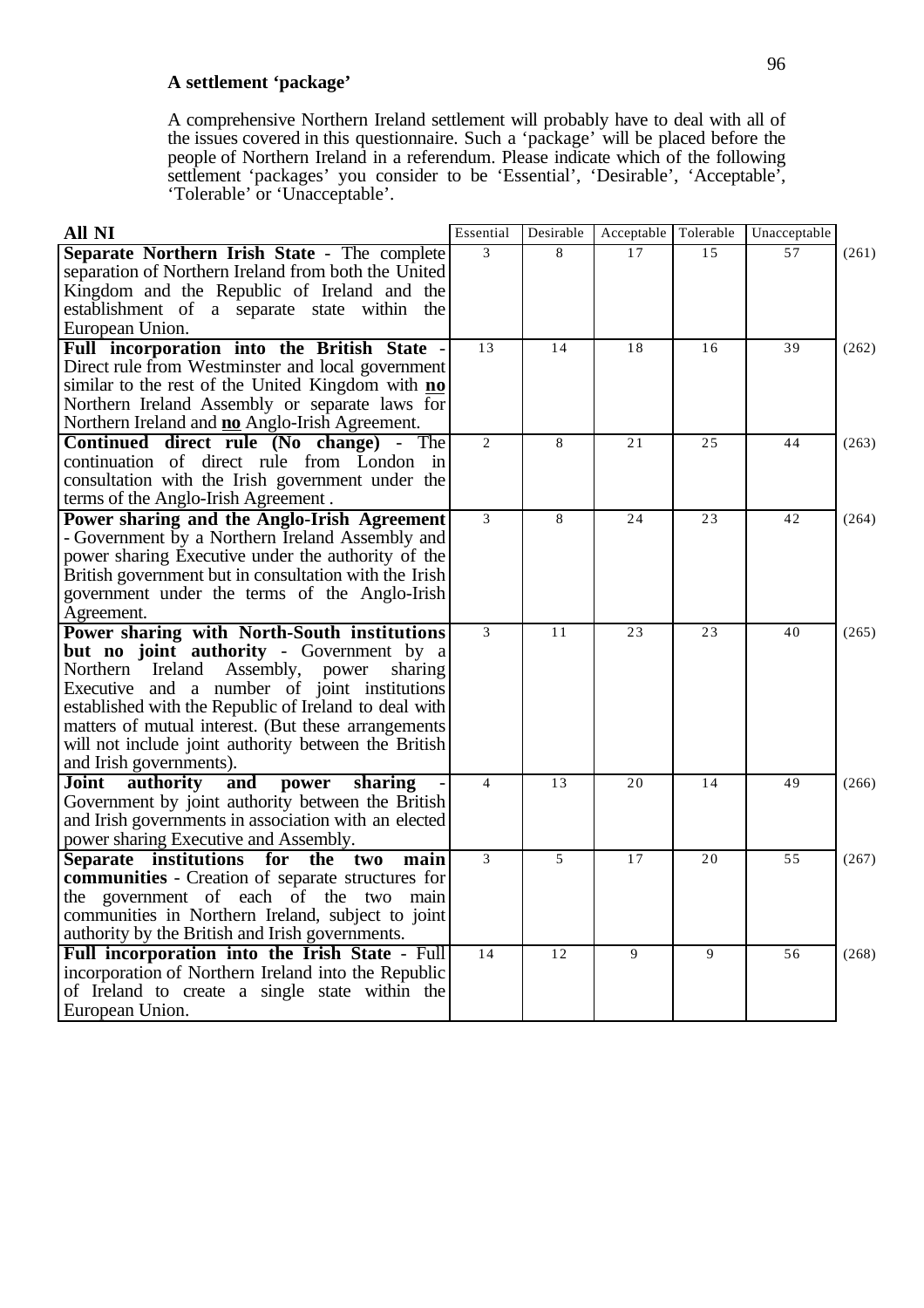| <b>Protestant</b>                                  | Essential | Desirable | Acceptable                  | Tolerable | Unacceptable |       |
|----------------------------------------------------|-----------|-----------|-----------------------------|-----------|--------------|-------|
| <b>Separate Northern Irish State</b>               |           |           | 20                          | 17        | 52           | (261) |
| <b>Full incorporation into the British State</b>   | 23        | 21        | 23                          | 18        | 15           | (262) |
| Continued direct rule (No change)                  |           | 12        | 27                          | 20        | 38           | (263) |
| <b>Power sharing and the Anglo-Irish Agreement</b> |           | 3         | 17                          | 20        | 60           | (264) |
| <b>Power sharing with North-South institutions</b> |           | 8         |                             | 19        | 52           | (265) |
| but no joint authority                             |           |           |                             |           |              |       |
| Joint authority and power sharing                  |           |           | 13                          | 13        | 72           | (266) |
| Separate institutions for the<br>main<br>two       | 0         |           | 12.                         | 16        | 70           | (267) |
| communities                                        |           |           |                             |           |              |       |
| <b>Full incorporation into the Irish State</b>     |           |           | $\mathcal{D}_{\mathcal{A}}$ | 6         | 90           | (268) |

| Catholic                                         | Essential | Desirable | Acceptable Tolerable |    | Unacceptable |       |
|--------------------------------------------------|-----------|-----------|----------------------|----|--------------|-------|
| <b>Separate Northern Irish State</b>             |           |           | 13                   | 12 | 65           | (261) |
| <b>Full incorporation into the British State</b> |           | 3         | 9                    | 12 | 75           | (262) |
| Continued direct rule (No change)                |           | 4         | 12                   | 32 | 51           | (263) |
| Power sharing and the Anglo-Irish Agreement      |           | 13        | 33                   | 30 | 19           | (264) |
| Power sharing with North-South institutions      |           | 13        | 31                   | 26 | 2.7          | (265) |
| but no joint authority                           |           |           |                      |    |              |       |
| Joint authority and power sharing                | 10        | 2.7       | 31                   | 13 | 19           | (266) |
| Separate institutions for the<br>main<br>two     | 6         | $\tau$    | 25                   | 26 | 36           | (267) |
| communities                                      |           |           |                      |    |              |       |
| <b>Full incorporation into the Irish State</b>   | 34        | 24        | 18                   | 14 | 10           | (268) |

| <b>DUP</b>                                       | Essential     | Desirable | Acceptable | Tolerable | Unacceptable |       |
|--------------------------------------------------|---------------|-----------|------------|-----------|--------------|-------|
| <b>Separate Northern Irish State</b>             |               | 6         | 24         | 14        | 52           | (261) |
| <b>Full incorporation into the British State</b> | 30            | 17        | 30         | 14        |              | (262) |
| Continued direct rule (No change)                |               |           | 24         | 14        | 47           | (263) |
| Power sharing and the Anglo-Irish Agreement      |               |           |            | 14        | 79           | (264) |
| Power sharing with North-South institutions      | $\mathcal{D}$ | 4         |            | 14        | 75           | (265) |
| but no joint authority                           |               |           |            |           |              |       |
| Joint authority and power sharing                |               |           | 4          | 10        | 83           | (266) |
| main<br>Separate institutions for the two        |               |           |            | 10        | 79           | (267) |
| communities                                      |               |           |            |           |              |       |
| <b>Full incorporation into the Irish State</b>   |               | 0         |            |           | 96           | (268) |

| <b>UUP</b>                                         | Essential | Desirable                   | Acceptable | Tolerable | Unacceptable |       |
|----------------------------------------------------|-----------|-----------------------------|------------|-----------|--------------|-------|
| <b>Separate Northern Irish State</b>               |           |                             | 22         | 19        | 52           | (261) |
| <b>Full incorporation into the British State</b>   | 29        | 21                          | 24         | 18        | 8            | (262) |
| Continued direct rule (No change)                  |           | 1.5                         | 29         | 18        | 35           | (263) |
| <b>Power sharing and the Anglo-Irish Agreement</b> | 0         | 3                           | 16         | 20        | 61           | (264) |
| Power sharing with North-South institutions        |           | Q                           | 18         | 21        | 48           | (265) |
| but no joint authority                             |           |                             |            |           |              |       |
| Joint authority and power sharing                  |           | $\mathcal{D}_{\mathcal{L}}$ | 11         | 11        | 76           | (266) |
| Separate institutions for the<br>main<br>two       |           |                             | 13         | 16        | 69           | (267) |
| communities                                        |           |                             |            |           |              |       |
| <b>Full incorporation into the Irish State</b>     |           |                             |            |           | 93           | (268) |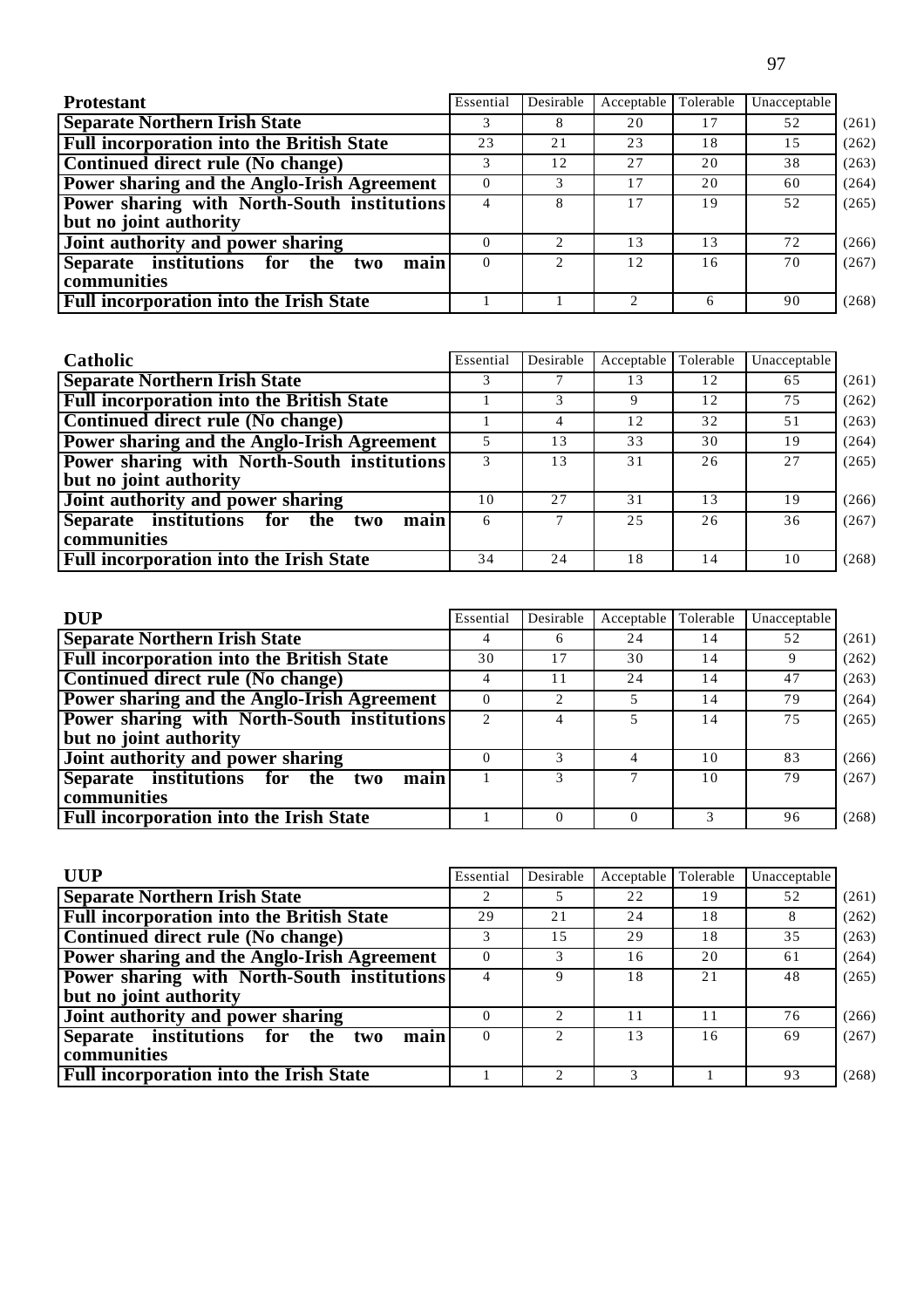| <b>Alliance</b>                                    | Essential | Desirable | Acceptable                  | Tolerable | Unacceptable |       |
|----------------------------------------------------|-----------|-----------|-----------------------------|-----------|--------------|-------|
| <b>Separate Northern Irish State</b>               |           | 12        | 10                          | 1.5       | 59           | (261) |
| <b>Full incorporation into the British State</b>   |           |           | 19                          | 21        | 45           | (262) |
| Continued direct rule (No change)                  |           | 8         | 22                          | 33        | 36           | (263) |
| Power sharing and the Anglo-Irish Agreement        |           | 10        | 36                          | 28        | 22           | (264) |
| <b>Power sharing with North-South institutions</b> | 8         | 1.5       | 31                          | 2.1       | 25           | (265) |
| but no joint authority                             |           |           |                             |           |              |       |
| Joint authority and power sharing                  |           |           | 28                          | 25        | 38           | (266) |
| Separate institutions for the<br>main<br>two       | 6         | $\Omega$  | 9                           | 23        | 62           | (267) |
| communities                                        |           |           |                             |           |              |       |
| <b>Full incorporation into the Irish State</b>     | 2         | 9         | $\mathcal{D}_{\mathcal{L}}$ | 22        | 65           | (268) |

| <b>SDLP</b>                                      | Essential | Desirable | Acceptable Tolerable |     | Unacceptable |       |
|--------------------------------------------------|-----------|-----------|----------------------|-----|--------------|-------|
| <b>Separate Northern Irish State</b>             |           |           | 12                   | 12  | 63           | (261) |
| <b>Full incorporation into the British State</b> |           | 4         | 11                   | 12  | 72           | (262) |
| Continued direct rule (No change)                |           | 4         | 14                   | 39  | 41           | (263) |
| Power sharing and the Anglo-Irish Agreement      |           | 13        | 42                   | 25  | 13           | (264) |
| Power sharing with North-South institutions      | 6         | 16        | 37                   | 24  | 17           | (265) |
| but no joint authority                           |           |           |                      |     |              |       |
| Joint authority and power sharing                | 11        | 34        | 32                   | 11  | 12           | (266) |
| Separate institutions for the<br>main<br>two     | 3         | $\tau$    | 25                   | 2.5 | 40           | (267) |
| communities                                      |           |           |                      |     |              |       |
| <b>Full incorporation into the Irish State</b>   | 24        | 22        | 25                   | 19  | 10           | (268) |

| Sinn Féin                                          | Essential | Desirable | Acceptable | Tolerable | Unacceptable |       |
|----------------------------------------------------|-----------|-----------|------------|-----------|--------------|-------|
| <b>Separate Northern Irish State</b>               |           |           | 14         | 12        | 66           | (261) |
| <b>Full incorporation into the British State</b>   |           | 6         | 6          |           | 81           | (262) |
| Continued direct rule (No change)                  |           |           |            | 20        | 69           | (263) |
| Power sharing and the Anglo-Irish Agreement        |           | 13        | 25         | 31        | 30           | (264) |
| <b>Power sharing with North-South institutions</b> | 0         | 10        | 24         | 23        | 43           | (265) |
| but no joint authority                             |           |           |            |           |              |       |
| Joint authority and power sharing                  |           | 25        | 30         | 10        | 27           | (266) |
| Separate institutions for the two<br>main          | 8         | 10        | 28         | 25        | 29           | (267) |
| communities                                        |           |           |            |           |              |       |
| <b>Full incorporation into the Irish State</b>     | 58        | 27        | 12         |           |              | (268) |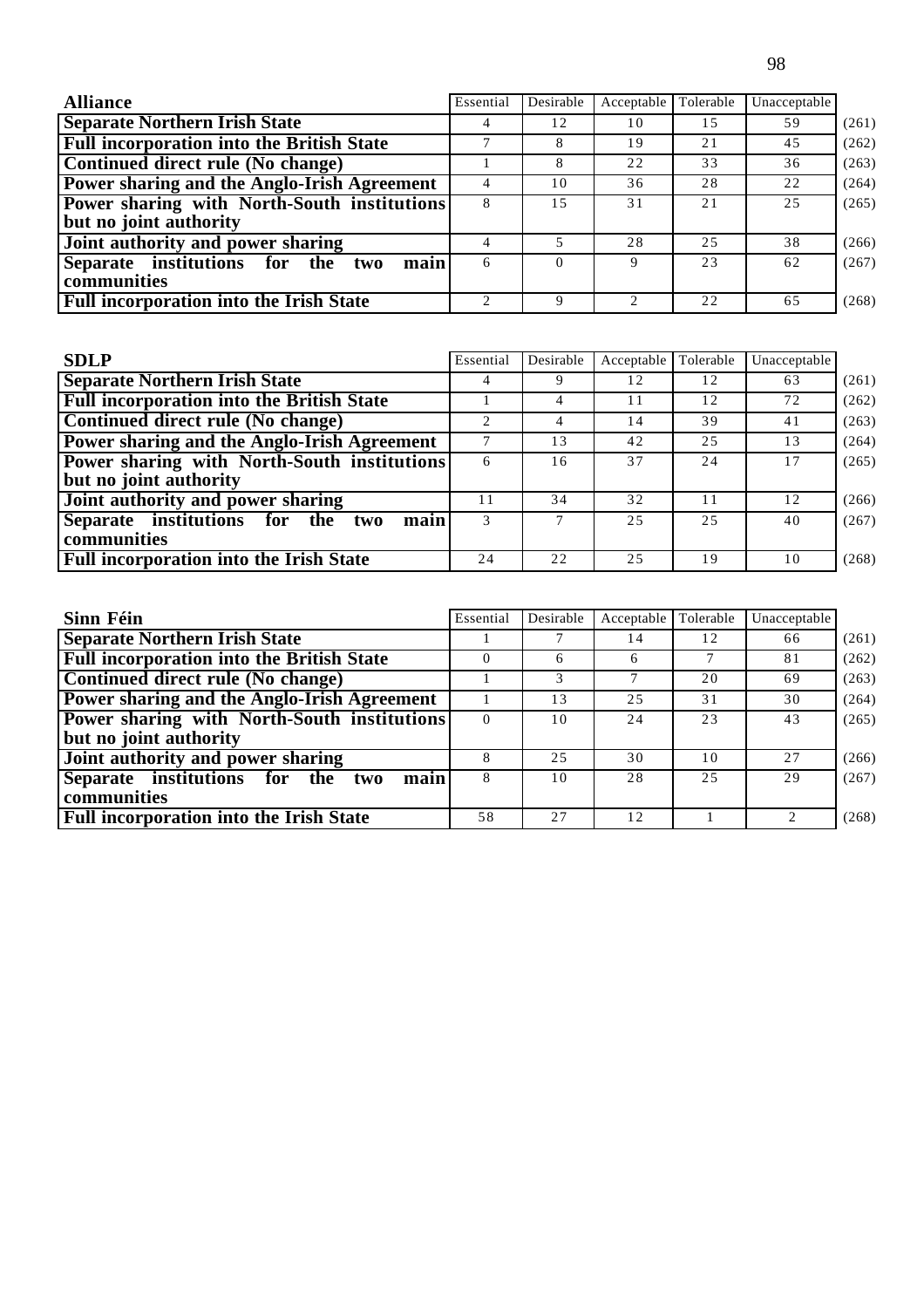## **12. Your views and comments**

A settlement has to deal with a lot of difficult and sometimes complex issues. Do you think more should be done to explain these issues to the general public by:

| <b>All NI</b>                                                         | Essential | Desirable | Acceptable       | Tolerable           | Unacceptable      |                |
|-----------------------------------------------------------------------|-----------|-----------|------------------|---------------------|-------------------|----------------|
| The political party you support.                                      | 42        | 26        | 19               | 7                   | 6                 | (269)          |
| The Television, Radio and Press.                                      | 42        | 28        | 22               | 6                   | $\overline{c}$    | (270)          |
| The British Government<br>Northern<br>and<br>Ireland Office.          | 50        | 24        | 18               | 6                   | 2                 | (271)          |
| The Irish Government.                                                 | 29        | 16        | 18               | 11                  | 26                | (272)          |
|                                                                       |           |           |                  |                     |                   |                |
| <b>Protestant</b>                                                     | Essential | Desirable | Acceptable       | Tolerable           | Unacceptable      |                |
| The political party you support.                                      | 41        | 30        | 18               | 6                   | 5                 | (269)          |
| The Television, Radio and Press.                                      | 34        | 29        | 27               | 7                   | 3                 | (270)          |
| The British Government and N.I.O.                                     | 53        | 26        | 16               | $\overline{4}$      | $\mathbf{1}$      | (271)          |
| The Irish Government.                                                 | 17        | 12        | 13               | 15                  | 43                | (272)          |
|                                                                       |           |           |                  |                     |                   |                |
| Catholic                                                              | Essential | Desirable | Acceptable<br>22 | Tolerable           | Unacceptable      |                |
| The political party you support.                                      | 42<br>49  | 25        |                  | 7                   | 4                 | (269)          |
| The Television, Radio and Press.<br>The British Government and N.I.O. | 48        | 28<br>22  | 19<br>22         | $\overline{4}$<br>5 | $\mathbf{0}$<br>3 | (270)<br>(271) |
| The Irish Government.                                                 | 45        | 23        | 27               | $\overline{4}$      | 1                 |                |
|                                                                       |           |           |                  |                     |                   | (272)          |
| <b>DUP</b>                                                            | Essential | Desirable | Acceptable       | Tolerable           | Unacceptable      |                |
| The political party you support.                                      | 43        | 23        | 16               | 10                  | 8                 | (269)          |
| The Television, Radio and Press.                                      | 40        | 21        | 26               | 10                  | 3                 | (270)          |
| The British Government and N.I.O.                                     | 54        | 21        | 16               | 8                   | 1                 | (271)          |
| The Irish Government.                                                 | 12        | 6         | 8                | 12                  | 62                | (272)          |
|                                                                       |           |           |                  |                     |                   |                |
| <b>UUP</b>                                                            | Essential | Desirable | Acceptable       | Tolerable           | Unacceptable      |                |
| The political party you support.                                      | 49        | 32        | 12               | $\overline{4}$      | 3                 | (269)          |
| The Television, Radio and Press.                                      | 35        | 29        | 23               | 9                   | $\overline{4}$    | (270)          |
| The British Government and N.I.O.                                     | 56        | 26        | 13               | $\overline{4}$      | 1                 | (271)          |
| The Irish Government.                                                 | 18        | 14        | 8                | 14                  | 46                | (272)          |
|                                                                       |           |           |                  |                     |                   |                |
| <b>Alliance</b>                                                       | Essential | Desirable | Acceptable<br>26 | Tolerable           | Unacceptable      |                |
| The political party you support.                                      | 33        | 16        |                  | 13                  | 12                | (262)          |
| The Television, Radio and Press.                                      | 49        | 26        | 22               | $\boldsymbol{0}$    | 3                 | (270)          |
| The British Government and N.I.O.                                     | 50<br>27  | 25        | 19               | 5                   | 1                 | (271)          |
| The Irish Government.                                                 |           | 11        | 33               | 15                  | 14                | (272)          |
| <b>SDLP</b>                                                           | Essential | Desirable | Acceptable       | Tolerable           | Unacceptable      |                |
| The political party you support.                                      | 38        | 28        | 23               | $\tau$              | 4                 | (269)          |
| The Television, Radio and Press.                                      | 47        | 31        | 17               | 5                   | $\overline{0}$    | (270)          |
| The British Government and N.I.O.                                     | 50        | 25        | 15               | 7                   | 3                 | (271)          |
| The Irish Government.                                                 | 43        | 26        | 24               | 5                   | 2                 | (272)          |
|                                                                       |           |           |                  |                     |                   |                |
| Sinn Féin                                                             | Essential | Desirable | Acceptable       | Tolerable           | Unacceptable      |                |
| The political party you support.                                      | 53        | 25        | 19               | 2                   | $\mathbf{1}$      | (269)          |
| The Television, Radio and Press.                                      | 51        | 28        | 20               | 1                   | $\mathbf{0}$      | (270)          |
| The British Government and N.I.O.                                     | 47        | 16        | 30               | 3                   | $\overline{4}$    | (271)          |
| The Irish Government.                                                 | 52        | 16        | 27               | $\mathfrak{S}$      | $\overline{0}$    | (272)          |